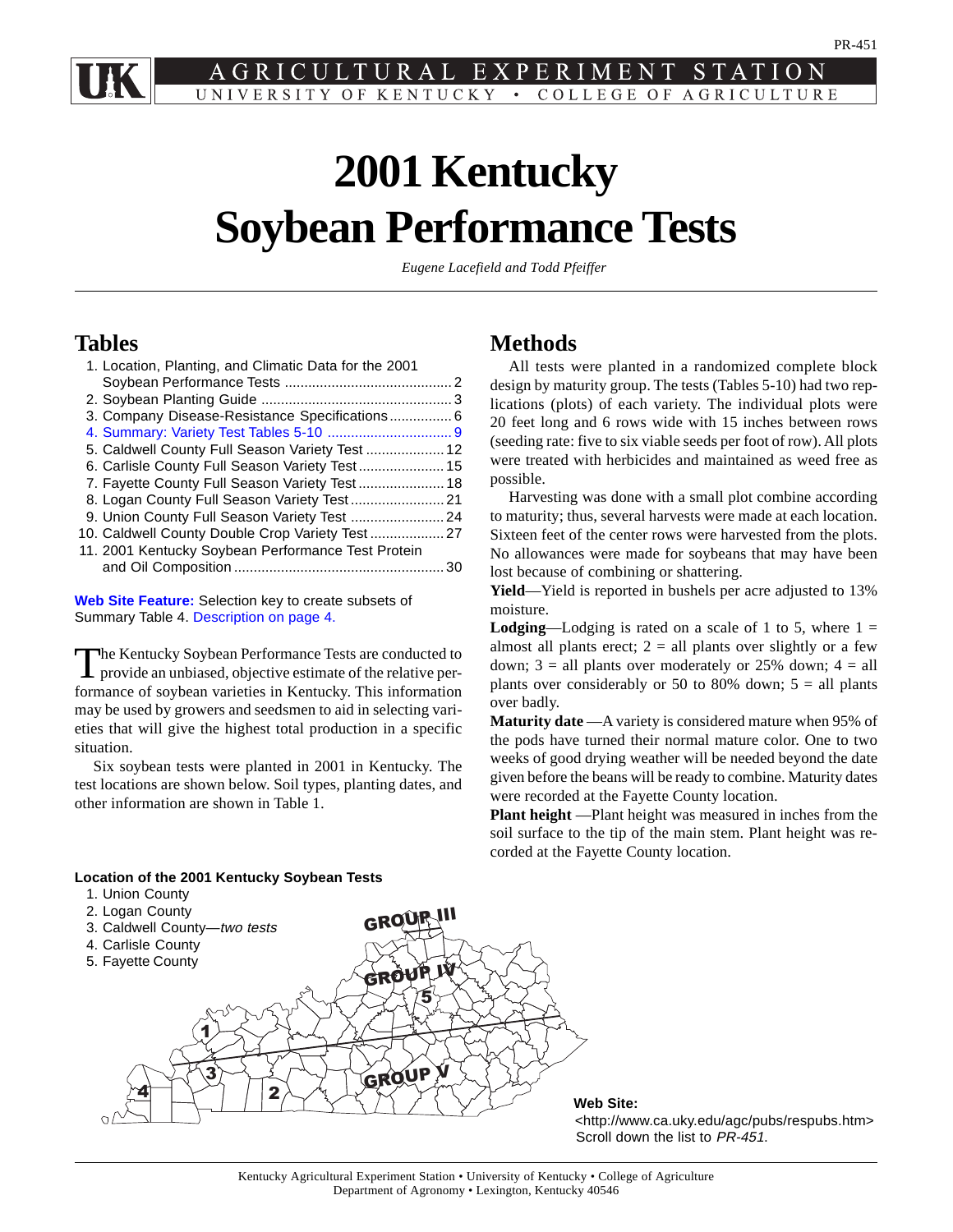**Table 1. Location, Planting, and Climatic Data for the 2001 Soybean Performance Tests**

| Test                                         | Farmer                    | <b>Extension</b><br>Agent | Soil Type             | <b>Date of Planting</b>                                 | <b>Soil Test</b>               | <b>Fertilizer</b><br>Applied <sup>2</sup> | 50% Chance of<br>Killing Frost <sup>3</sup> |
|----------------------------------------------|---------------------------|---------------------------|-----------------------|---------------------------------------------------------|--------------------------------|-------------------------------------------|---------------------------------------------|
| <b>Caldwell County</b><br><b>Full Season</b> | Princeton<br>Exp. Station |                           | Crider Silt<br>Loam   | 5/10                                                    | P 135<br>K 658<br>pH 5.9       | none                                      | 10/19                                       |
| <b>Carlisle County</b><br><b>Full Season</b> | Jeff and Roger<br>Davis   | Jason Hodge               | Grenada Silt Loam     | Maturity groups 3 & 4<br>5/29<br>Maturity group 5, 6/11 | P<br>89<br>294<br>K<br>pH 6.2  | none                                      | 10/19                                       |
| <b>Fayette County</b><br><b>Full Season</b>  | Lexington<br>Exp. Station |                           | Maury Silt<br>Loam    | 5/28                                                    | P<br>376<br>289<br>K<br>pH 6.2 | none                                      | 10/26                                       |
| <b>Logan County</b><br><b>Full Season</b>    | <b>Richard Moore</b>      | Joanna Coles              | Elk Silt<br>Loam      | 5/14                                                    | P<br>148<br>345<br>K<br>pH 6.7 | 50 lb 18-46-0<br>100 lb 5-20-20           | 10/23                                       |
| <b>Union County</b><br><b>Full Season</b>    | Adam O'Nan                | Rankin Powell             | Calloway Silt<br>Loam | 5/25                                                    | P<br>88<br>220<br>K<br>pH 6.7  | none                                      | 10/25                                       |
| <b>Caldwell County</b><br><b>Double Crop</b> | Princeton<br>Exp. Station |                           | Crider Silt<br>Loam   | 6/25                                                    | P<br>135<br>658<br>K<br>pH 5.9 | none                                      | 10/19                                       |

 $\frac{1}{2}$  No-till double cropped after wheat.

Amount per acre.

3 Based on 30-year average.

# **Summary Table 4 is the recommended table.**

# **Interpretation**

An important step in profitable soybean production is selecting good quality seed of the best varieties for your management system. The Kentucky Soybean Performance Tests are conducted to provide information useful in making this selection.

Performance of soybean varieties is affected by many factors, including year, location, soil type, and time of planting. A particular soybean variety is adapted for full season growth in a band approximately 100 miles wide from north to south (see map, page 1). Thus, the best variety in northern Kentucky may not be the best in southern areas. For this reason, the Kentucky Soybean Performance Tests are conducted at several locations in the major soybean-producing areas of the state. The yields as reported in this publication should be used for relative comparisons; actual yields on a grower's farm may be different.

Performance of the soybean varieties will vary from year to year and location to location, depending on adaptability, weather conditions, and management. The performance data presented in the Table 4 summary have been averaged across years and locations. **Performance of a variety across a period of years and at several locations in the state is the best indicator of its production potential.** (See *Agronomy Notes*, Volume 21, No. 3, "Using Performance Test Results in Soybean Variety Selection in Kentucky.")

Small differences in yield are usually of little importance. The yield of two varieties at a single location can differ because of chance factors (difference in soil characteristics, fertility, or availability of moisture), although the inherent yielding ability is the same. To decide if an observed yield difference is real, use the LSD (least significant difference) values cited at the bottom of the tables. The significance level used in the tables is 0.10. If the difference in yield is greater than the LSD value, you can be reasonably certain that the entries actually do differ in yielding ability. Shaded yields in the tables represent top yielding varieties that are not significantly different from the top yielding variety (bold data) of the maturity group and year in which the bold data is located.

Yield is only one factor to consider in selecting a variety for your production system. Maturity, lodging resistance, disease resistance, and time and equipment availability are other factors that need to be considered. The economic management and control of weeds are additional factors to consider with the advent of Roundup Ready soybeans.

The data provided have been divided into maturity groups. Due to weather patterns at a location, maturity alone can affect yield; this impact will be reflected by large differences in the maturity group averages. Selecting varieties from several maturity groups can reduce the impact of these maturity group fluctuations. (See *Agronomy Notes*, Volume 25, No. 3, "Growing Soybean Varieties from Multiple Maturity Groups Can Reduce Yearly Yield Volatility.")

The date of a 50% chance of a fall killing frost is important in determining which variety you select to plant. The dates presented in Table 1 are average dates over a long term. Actual dates will vary from year to year. For the date of a one-yearout-of-ten chance of a fall-killing frost, subtract 13 to 18 days from the dates in Table 1. For maximum yield, a variety must mature before the first killing frost in the fall. Maturity dates of varieties are listed for the Fayette County location. The relative maturity for each variety is found in Table 3.

If you have soybean cyst nematode problems, a resistant variety (indicated by a "**\***" or "**\*\***" suffix) should be used in your production system with a recommended crop rotation program. (See Kentucky Cooperative Extension Service publication *Soybean Cyst Nematode* (PPA-3), available at your county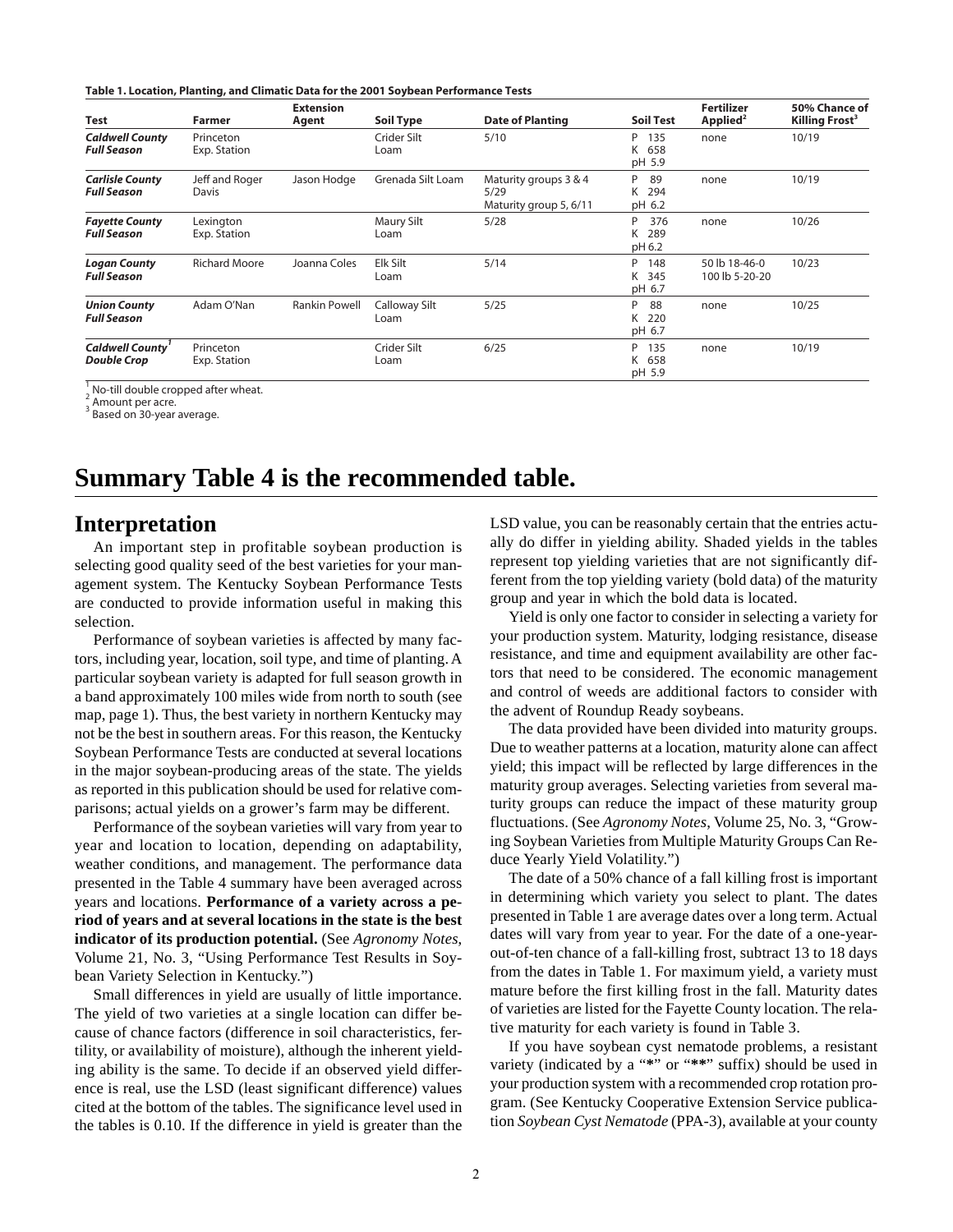Extension office.) The level of SCN infestation as well as the SCN race can be determined through the SCN laboratory at Princeton. **Test your fields.** Contact your county Extension office for more information on collecting and submitting samples. The importance of resistant varieties has increased as the number of acres affected by SCN has increased. SCN occurs in 32 western Kentucky counties, representing 90% of the state's soybean acreage. Low levels of SCN show few visible symptoms but can cause yield losses of up to 25%.

Soybean mosaic virus (SMV) may cause yield loss if soybean plants are infected prior to flowering. Due to the timing of insect populations that transmit the disease, double-cropped soybeans are more likely to be affected in Kentucky. Planting SMV-resistant varieties will avoid this possible yield loss. However, only a few varieties have been evaluated for SMV resistance. Check Table 3, "Company Disease-Resistance Specifications" for SMV resistance ratings.

Nineteen novel soybean varieties (indicated by a "NS" prefix) are being tested. These are just a few of the many that are emerging from both the public and private sectors. Some of these value-added soybean types will supply relatively small market niches, while others may be of a much broader market value. Novel soybeans generally yield less, so testing them will enable soybean producers to determine whether premiums for a given trait offset possible yield lag/drag. Examples are triple null soybeans, designed for edible soy products (this variety lacks three enzymes that produce off-flavors); natto soybeans, a small-seeded soybean used for food and export; and tofu, a big-seed/high-protein soybean also used for food and export. Other big-seed/high-protein types are used for animal food, which potentially has a large U.S. market.

# **Growing Conditions and Special Circumstances**

The year 2001 was an exceptional soybean production year across Kentucky; the predicted statewide yield average of 41 bu/a is the record high yield. Weather conditions in 2001 are best described as average. Although there were periods of dry and wet weather and cool and warm temperatures in various locations, rainfall from April 1 through harvest ranged from +3 inches to -2 inches at weather stations near the soybean performance test locations. Similarly, monthly average temperatures across Kentucky during the growing season ranged from  $+2^{\circ}$  in August to  $-2^{\circ}$  in September. A late season hailstorm caused some shattering of the maturity group III varieties in the Caldwell County full season test.

# **Soybean Production Information**

The Kentucky Cooperative Extension Service has a series of publications, *Soybean Production in Kentucky*, which contains a more detailed discussion of soybean production practices: Part 1: *Status, Uses, and Planning* (AGR-128); Part II: *Seed Selection*, *Variety Selection, and Fertilization* (AGR-129); Part III: *Planting Practices and Double Cropping* (AGR-130); Part IV: *Weed, Disease, and Insect Control* (AGR-131); Part V: *A Soybean Planting Rate Guide*. The planting guide is reproduced below from this series for your convenience (Table 2).

# **Kentucky State Seed Law**

The Kentucky State Seed Law requires all seed exposed, offered for sale, or sold in Kentucky to be labeled as to kind and variety for each agricultural seed component present in excess of 5% of the whole and the percentage by weight of each component. All soybean seed blends should be labeled as to the percentage of each variety that makes up the mixture. The term "variety unknown" may no longer be used in place of a variety designation for soybeans, as all soybean seed must be labeled by variety name.

# **Acknowledgments**

In addition to the county agents and farm cooperators mentioned in Table 1, Thomas R. Stefaniak, David Pilcher, Susan Leopold, Chad Grote, John Cole, and Alex Cherry have contributed greatly to the production of this publication. Don Hershman, Extension Plant Pathologist at the University of Kentucky Research and Education Center in Princeton, also provided excellent information. The New Crop Opportunity Grain Group is supporting the testing of novel soybean varieties.

| <b>Table 2. Soybean Planting Guide</b> |         |        |                                             |           |           |
|----------------------------------------|---------|--------|---------------------------------------------|-----------|-----------|
| Row spacing (inches)                   | 7       | 15     | 20                                          | 30        | 36        |
| Seeding Rate<br>(seeds per ft of row)  | $2 - 3$ | 5-6    | $6 - 8$                                     | $8 - 10$  | $9 - 11$  |
| Viable seeds per pound                 |         |        | -- Pounds of Seed per Acre ---------------- |           |           |
| 2,000                                  | 80-110  | 85-105 | 78-104                                      | 70-87     | 65-80     |
| 2,200                                  | 73-100  | 77-95  | 71-95                                       | 64-79     | 59-72     |
| 2,400                                  | 66-93   | 71-88  | 65-87                                       | 58-73     | 54-66     |
| 2,600                                  | 61-86   | 65-81  | 60-80                                       | 54-67     | $50 - 61$ |
| 2,800                                  | 57-80   | 61-75  | 56-75                                       | $50 - 62$ | 46-56     |
| 3,000                                  | 53-75   | 57-70  | 52-70                                       | 46-58     | 43-53     |
| 3,200                                  | 50-70   | 53-66  | 49-65                                       | 44-54     | 41-49     |
| 3,400                                  | 47-66   | 50-62  | 46-61                                       | $41 - 51$ | 38-46     |
| 3,600                                  | 44-62   | 47-58  | 44-58                                       | 39-48     | 36-44     |
| 3,800                                  | 42-59   | 45-55  | 41-55                                       | 37-46     | 34-42     |
| 4,000                                  | 40-56   | 43-53  | 39-52                                       | 35-44     | 33-40     |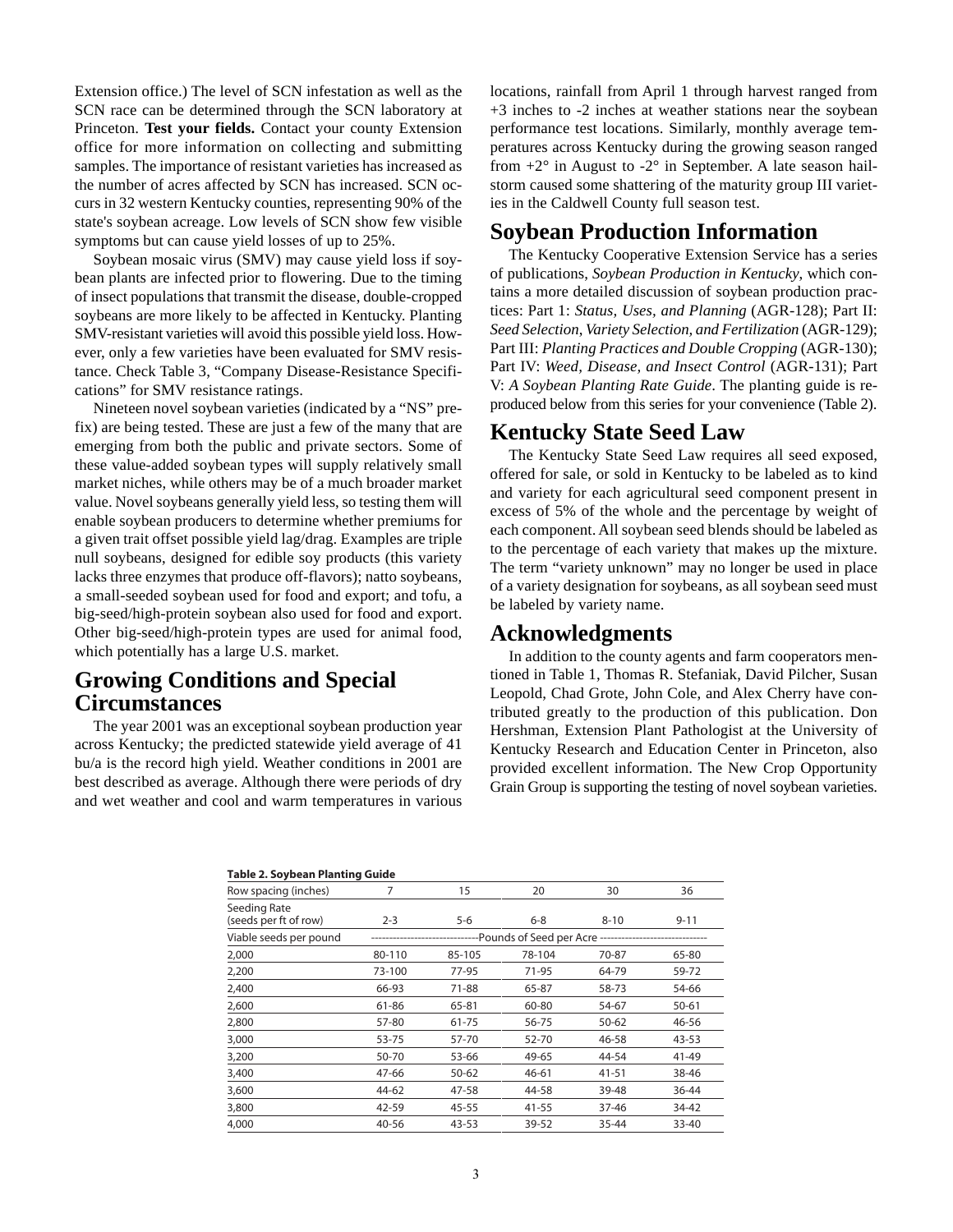This feature of the 2001 Kentucky Soybean Performance Test Web site allows subsets of Table 4, Summary: Variety Test Tables 5-10. Sorting of the data in Table 4 provides alternative views of the data to show those varieties that are selected by basic questions a soybean producer might ask. For example, a soybean producer interested in Roundup Ready SCN-resistant varieties would click the "Roundup Ready" box connected to the SCN variety box.

<span id="page-3-0"></span>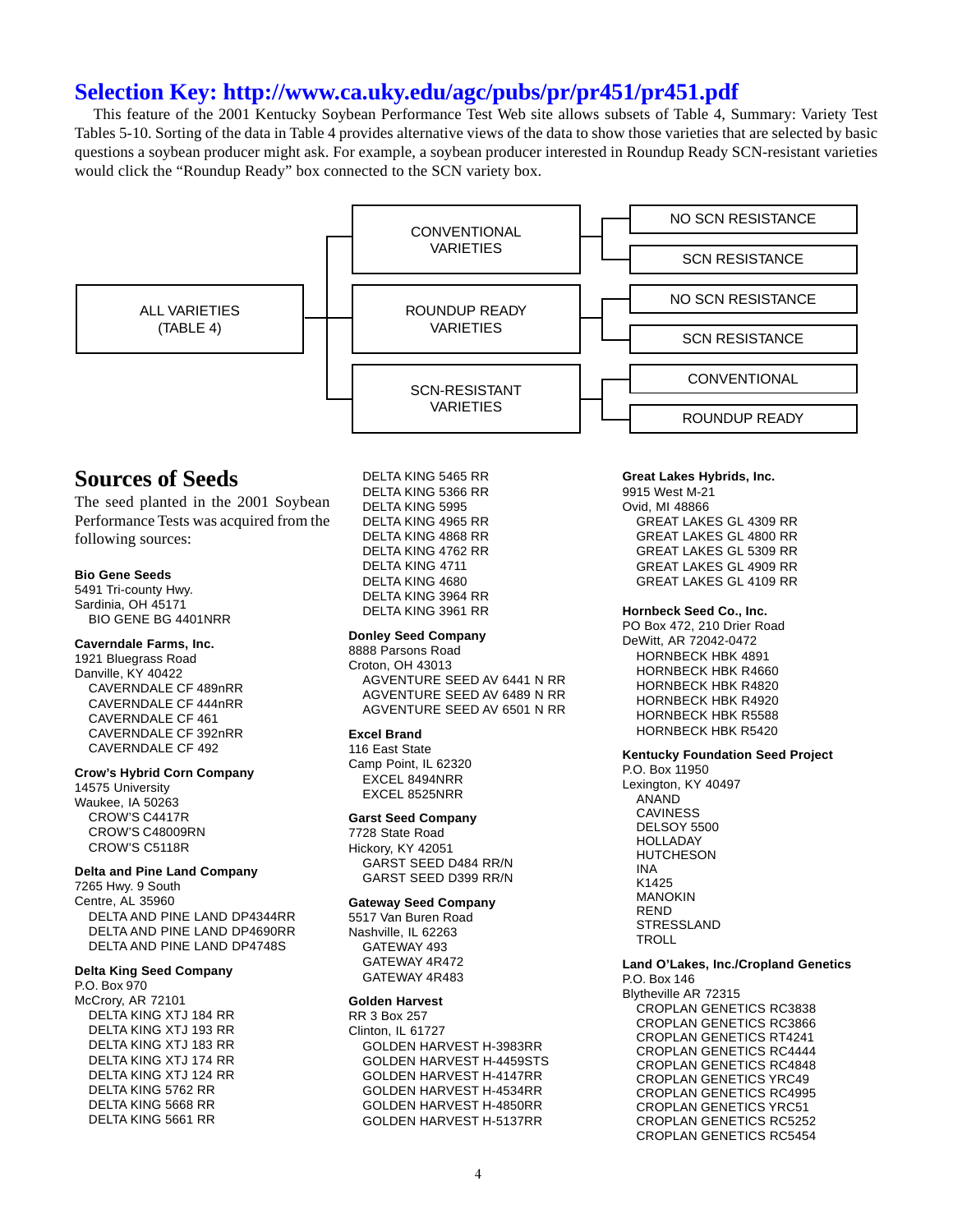## **LG Seeds**

1122 East 169th Street Westfield, IN 46074 LG SEEDS C9447RR LG SEEDS C4350NRR LG SEEDS C9474 LG SEEDS C9480RR LG SEEDS C5151NRR

### **Miles Seed**

PO Box 22879 Owensboro, KY 42304 SOUTHERN CROSS-AARON 4.5N-STS SOUTHERN CROSS-ANDREW 3.9N-RR SOUTHERN CROSS-JEREMIAH 4.3N-RR SOUTHERN CROSS-SOLOMON 3.8-RR SOUTHERN CROSS-TITUS 4.8N-RR

#### **Monsanto**

3100 Sycamore Road Dekalb, IL 60115 ASGROW AG 3902 ASGROW AG 3903 ASGROW AG 4301 ASGROW AG 4324 ASGROW AG 4403 ASGROW AG 4702 ASGROW AG 4902 ASGROW AG 5001 ASGROW AG 5501 DEKALB CX480cRR DEKALB DKB38-52 DEKALB DKB40-51 DEKALB DKB44-51 DEKALB DKB45-51

## **Pioneer Hi-Bred Int'l., Inc.**

6767 Old Madison Pike, Suite 110 Huntsville, AL 35806 PIONEER VARIETY 93B67 PIONEER VARIETY 93B85 PIONEER VARIETY 93B87 PIONEER VARIETY 94B23 PIONEER VARIETY 94B53 PIONEER VARIETY 94B54 PIONEER VARIETY 94B73 PIONEER VARIETY 95B32 PIONEER VARIETY 95B33 PIONEER VARIETY 95B53

#### **Prairie Stream Farms, Inc.**

2175 East Kelley Road Frankfort, IN 46041 PRAIRIE STREAM FARMS PSF 3501RR PRAIRIE STREAM FARMS PSF 3598RR PRAIRIE STREAM FARMS PSF 3999NRR PRAIRIE STREAM FARMS PSF 4102NRR

#### **Royster-Clark, Inc.**

70 North Market Street Mt. Sterling, OH 43143 VIGORO V422NRR VIGORO V462NRR VIGORO V472NRR VIGORO V512NRR VIGORO V543NRR

# **Seed Consultants, Inc.**

PO Box 370 Washington Courthouse, OH 43160 SEED CONSULTANTS SC 9442 RR

#### **Southern States Cooperative**

PO Box 26234 Richmond, VA 23260 SOUTHERN STATES 5200-STS SOUTHERN STATES RT-5001N SOUTHERN STATES RT-5401N SOUTHERN STATES 381-STS SOUTHERN STATES 439 SOUTHERN STATES RT-3799N SOUTHERN STATES RT-3975 SOUTHERN STATES RT-446N SOUTHERN STATES RT-4495N SOUTHERN STATES RT-4980 SOUTHERN STATES RT-517N SOUTHERN STATES RT-557N SOUTHERN STATES 4483N-STS SOUTHERN STATES RT-4098

## **Stine Seed Company**

2225 Laredo Trail Adel, IA 50003-8240 STINE 3632-4 STINE 3763-4 STINE 3800-4 STINE 3808-4 STINE 3870-0 STINE 4202-4 STINE 4700-4 STINE 4702-2

## **Syngenta Seeds**

535 Pennyrile Drive Madisonville, KY 42431 NK BRAND S38-E9 NK BRAND S38-T8 NK BRAND S39-Q4 NK BRAND S42-H1 NK BRAND S46-G2 NK BRAND S52-U3

#### **UAP Mid South**

57 Germantown Ct., Suite 200 Cordova, TN 38018 DYNA-GRO 3468N RR DYNA-GRO 3521N RR DYNA-GRO 3484N RR DYNA-GRO 3518N RR

## **Unisouth Genetics, Inc.**

2640-C Nolensville Road Nashville, TN 37211 UNISOUTH GENETICS USG 510nRR UNISOUTH GENETICS USG 540nRR UNISOUTH GENETICS USG 7547RR UNISOUTH GENETICS USG 7499

## **Novel Soybean Varieties**

#### **Excel Brand**

Dr. Ronald Secrist 116 East State Street Camp Point, IL 62320 DAIRYLAND DST 4203 (large-seeded food type)

## **University of Illinois**

Dick Bernard Department of Crop Sciences AW-101 Turner Hall 1102 South Goodwin Avenue Urbana, IL 61801-4798 L96-5104 (natto)

#### **Iowa Foundation Seed**

Lynn Henn Committee for Agricultural Development 133 Curtis Hall Ames, IA 50011-1050 IA 2025 (triple null) IA 3011 (tofu) IA 4001 (natto) IA 3001 (high protein)

## **Kansas State University**

Bill Schapaugh Agronomy Department 2004 Throckmorton Plant Sciences Center Manhattan, KS 66506-5501 K 1431 (high protein) K 1433 (high protein) K 1436 (high protein) K 93-81-37 (small-seeded food type) K 93-86-14 (small-seeded type) K 93-9-56 (large-seeded food type)

#### **University of Nebraska**

George L. Graef Soybean Breeding and Genetics Department of Agronomy Lincoln, NE 68583-0915 NE 3396 (high protein) U97-207427 (high protein) U95-3813 (natto)

## **Ohio Foundation Seeds**

Jack Debolt 11491 Foundation Road, Box 6 Croton, OH 43013 FG 1 (tofu)

## **Pioneer Hi-Bred International**

Steve Voss Supply Logistics Research/Samples Group 7204 NW 70th Avenue Johnston, IA 50131 P9305 (tofu)

## **Rupp Seeds, Inc.**

17919 Co. Road B Wauseon, OH 43567 RUPP SEED EXP. 2702 (tofu type) RUPP SEED EXP. 2703 (tofu type)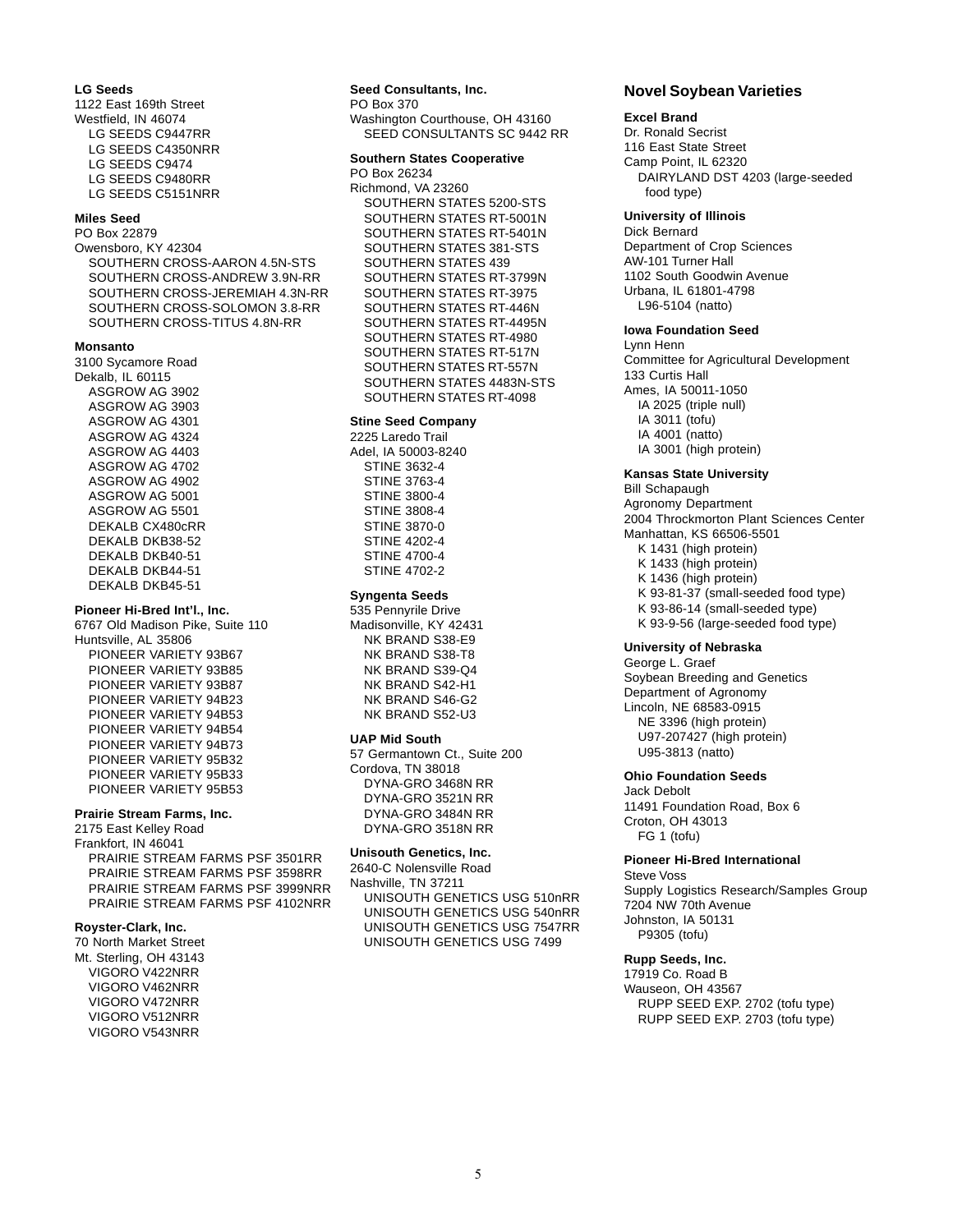| Table 3. Company Disease Resistance Specifications for Entries in the 2001 Kentucky Soybean Performance Tests <sup>A</sup> |  |  |  |
|----------------------------------------------------------------------------------------------------------------------------|--|--|--|
|                                                                                                                            |  |  |  |

|                                                                          | <b>Relative</b> | <b>Soybean Cyst</b> |                   | Phytophthora sojae <sup>B</sup> | <b>Sudden</b>          | Soybean            |                             |                                |
|--------------------------------------------------------------------------|-----------------|---------------------|-------------------|---------------------------------|------------------------|--------------------|-----------------------------|--------------------------------|
|                                                                          | <b>Maturity</b> | Nematode            | Resistance        | <b>Field</b>                    | Death                  | Mosaic             | Stem                        | <b>Other Reported</b>          |
| <b>Variety / Brand</b>                                                   | Group           | Resistance          | <b>Gene Rps</b>   | Tolerance <sup>C</sup>          | Syndrome <sup>C</sup>  | Virus <sup>C</sup> |                             | Canker <sup>C</sup> Resistance |
|                                                                          |                 |                     |                   |                                 |                        |                    |                             |                                |
| $\sim$ AGVENTURE SEED AV 6441 N RR<br>$\sim$ AGVENTURE SEED AV 6489 N RR | 4.4<br>4.8      | 3, 14<br>3, 14      | 1a                | MT<br>Τ                         |                        |                    |                             |                                |
| $\sim$ AGVENTURE SEED AV 6501 N RR                                       | 5.1             | 3, 14               |                   | MT                              | MR                     |                    |                             |                                |
| P ANAND                                                                  | 5.7             | 3, 5, 14            |                   |                                 |                        |                    | <b>MR</b>                   |                                |
| ASGROW A 4324                                                            | 4.3             | 3                   |                   | <b>MT</b>                       | <b>MR</b>              |                    | $\mathsf{R}$                |                                |
| $\sim$ ASGROW AG 3902                                                    | 3.9             | 3                   |                   |                                 | MR                     |                    |                             |                                |
| $\sim$ ASGROW AG 3903                                                    | 3.9             | 3                   | 1c                |                                 | MR                     |                    |                             |                                |
| $~\sim$ ASGROW AG 4301                                                   | 4.3             | 3                   |                   | MT                              | MR                     |                    | ${\sf R}$                   |                                |
| $\sim$ ASGROW AG 4403<br>$~\sim$ ASGROW AG 4702                          | 4.4<br>4.7      | MR-3                | 1a                | <b>MS</b><br><b>MT</b>          | <b>MR</b><br><b>MR</b> |                    | $\mathsf{R}$<br>$\mathsf R$ |                                |
| $~\sim$ ASGROW AG 4902                                                   | 4.9             | 3, 14<br>3, 14      | 1k                | MT                              | MR                     |                    | R                           |                                |
| $~\sim$ ASGROW AG 5001                                                   | 5.0             |                     |                   | MT                              | R                      |                    | R                           |                                |
| $~\sim$ ASGROW AG 5501                                                   | 5.5             | 3                   |                   | MT                              | R                      |                    | R                           |                                |
| $\sim$ BIO GENE BG 4401NRR                                               | 4.4             | 3, 14               | 1a                |                                 | MS                     |                    | <b>MR</b>                   |                                |
| $\sim$ CAVERNDALE CF 392nRR                                              | 3.9             | 3, 14               |                   | <b>MT</b>                       | <b>MR</b>              |                    |                             |                                |
| $\sim$ CAVERNDALE CF 444nRR                                              | 4.4             | 3, 14               | 1a                |                                 | <b>MR</b>              |                    |                             |                                |
| <b>CAVERNDALE CF 461</b>                                                 | 4.6             |                     | RACE <sub>7</sub> |                                 |                        |                    |                             |                                |
| $\sim$ CAVERNDALE CF 489nRR<br><b>CAVERNDALE CF 492</b>                  | 4.8<br>4.9      | 3, 14               |                   |                                 | MR                     | R                  | R                           |                                |
| P CAVINESS                                                               | 5.7             | 3, 14               |                   | <b>MT</b>                       | <b>MR</b>              |                    | $\mathsf{R}$                |                                |
| $\sim$ CROPLAN GENETICS RC4848                                           | 4.8             | 3, 14               |                   |                                 |                        |                    |                             |                                |
| $\sim$ CROPLAN GENETICS RC3838                                           | 3.8             | 3, 14               | 1c                |                                 |                        |                    | R                           |                                |
| $\sim$ CROPLAN GENETICS RC3866                                           | 3.8             | 3, 5, 14            | 1k                |                                 | <b>MR</b>              |                    |                             |                                |
| $\sim$ CROPLAN GENETICS RC4444                                           | 4.4             | 3, 14               | 1a                |                                 |                        |                    |                             |                                |
| $\sim$ CROPLAN GENETICS RC4995                                           | 4.9             |                     |                   |                                 | <b>MR</b>              | <b>MR</b>          |                             |                                |
| $\sim$ CROPLAN GENETICS RC5252                                           | 5.2             | 3, 14               |                   | T                               | MR                     |                    |                             |                                |
| $\sim$ CROPLAN GENETICS RC5454                                           | 5.4             | 3, 14               |                   | T                               |                        |                    |                             |                                |
| $\sim$ CROPLAN GENETICS RT4241<br>~ CROPLAN GENETICS YRC49               | 4.2<br>4.9      | 3, 9                | 1a, 3a, 7         |                                 | R                      | <b>MR</b>          | R                           |                                |
| $\sim$ CROPLAN GENETICS YRC51                                            | 5.1             | 3, 14               |                   |                                 | <b>MR</b>              |                    |                             |                                |
| $\sim$ CROW'S C4417R                                                     | 4.4             | 3, 14               | 1a                | MT                              | MR                     | MR                 | <b>MR</b>                   |                                |
| $\sim$ CROW'S C48009RN                                                   | 4.8             | 3, 14               |                   | MT                              | MS                     | <b>MR</b>          | <b>MR</b>                   |                                |
| $\sim$ CROW'S C5118R                                                     | 5.1             | 3, 14               |                   | MT                              | MR                     | <b>MR</b>          | <b>MR</b>                   |                                |
| $\sim$ CROW'S C5410R                                                     | 5.4             | 3, MR-14            |                   | T                               | <b>MS</b>              |                    | R                           |                                |
| NS DAIRYLAND DST4203 (large-seeded)                                      | 4.5             |                     |                   |                                 | R                      |                    |                             |                                |
| $\sim$ DEKALB CX480cRR<br>$\sim$ DEKALB DKB38-52                         | 4.8<br>3.8      | 3, 9, 14            | 1c                | MT                              | MR<br>MR               |                    | R                           |                                |
| $\sim$ DEKALB DKB40-51                                                   | 4.0             | 3, 14<br>3          |                   |                                 | MR                     |                    | <b>MR</b>                   |                                |
| $\sim$ DEKALB DKB44-51                                                   | 4.4             | MR-3                | 1a                | <b>MS</b>                       | MR                     |                    | <b>MR</b>                   |                                |
| $\sim$ DEKALB DKB45-51                                                   | 4.5             | 3                   |                   |                                 | <b>MR</b>              |                    | <b>MR</b>                   |                                |
| <b>P DELSOY 5500</b>                                                     | 5.5             | 3, 14               |                   |                                 |                        |                    |                             |                                |
| $\sim$ DELTA AND PINE LAND DP4344RR                                      | 4.3             |                     |                   | Τ                               | <b>MR</b>              | <b>MR</b>          | R                           | MR-FROGEYE LEAF SPOT           |
| $\sim$ DELTA AND PINE LAND DP4690RR                                      | 4.6             |                     |                   | T                               | R                      | R                  | R                           |                                |
| DELTA AND PINE LAND DP4748S                                              | 4.7             |                     |                   |                                 |                        |                    | R                           |                                |
| $\sim$ DELTA KING 3961 RR<br>$\sim$ DELTA KING 3964 RR                   | 3.9<br>3.9      | 3, 14<br>3, 14      |                   | S<br>MT                         | <b>MR</b><br>MR        |                    |                             |                                |
| DELTA KING 4680                                                          | 4.6             |                     |                   | S                               | MR                     |                    |                             |                                |
| DELTA KING 4711                                                          | 4.7             |                     |                   | T                               | <b>MR</b>              |                    | <b>MR</b>                   | <b>MR-FROGEYE LEAFSPOT</b>     |
| $\sim$ DELTA KING 4762 RR                                                | 4.7             | 3, 14               |                   | Τ                               |                        |                    |                             |                                |
| $\sim$ DELTA KING 4868 RR                                                | 4.8             |                     | 1a                | T                               | <b>MR</b>              |                    |                             | MR-FROGEYE LEAFSPOT            |
| $\sim$ DELTA KING 4965 RR                                                | 4.9             | 3, 14               |                   | T                               | <b>MR</b>              |                    |                             |                                |
| $\sim$ DELTA KING 5366 RR                                                | 5.3             | 3, 14               | 1c                |                                 |                        |                    |                             | <b>R-ROOT KNOT</b>             |
| $\sim$ DELTA KING 5465 RR                                                | 5.4             | 3, 14               | 1k                | MT                              |                        |                    |                             | <b>R-ROOT KNOT</b>             |
| $\sim$ DELTA KING 5661 RR<br>$\sim$ DELTA KING 5668 RR                   | 5.6<br>5.6      | 3, 14<br>3, 14      | 1k                | T                               | MR                     |                    |                             |                                |
| $\sim$ DELTA KING 5762 RR                                                | 5.7             | 3, 14               |                   | T                               | <b>MR</b>              |                    | <b>MR</b>                   | MR-FROGEYE LEAFSPOT            |
| DELTA KING 5995                                                          | 5.9             | 3, 14               |                   | $\top$                          | R                      |                    | <b>MR</b>                   | R-FROGEYE LEAFSPOT             |
| $\sim$ DELTA KING XTJ 124 RR                                             | 4.2             | 3, 14               | 1a                | MT                              | MR                     |                    |                             |                                |
| $\sim$ DELTA KING XTJ 174 RR                                             | 4.7             | 3, 14               |                   | MT                              | <b>MR</b>              |                    |                             |                                |
| $\sim$ DELTA KING XTJ 183 RR                                             | 3.8             |                     | 1k                |                                 | $\mathsf{R}$           |                    |                             |                                |
| $\sim$ DELTA KING XTJ 184 RR                                             | 4.8             | 3, 14               |                   | $\mathsf T$                     | <b>MR</b>              |                    |                             |                                |
| $\sim$ DELTA KING XTJ 193 RR                                             | 3.9             | 3, 14               | 1c                | $\mathsf T$                     | <b>MS</b>              |                    |                             |                                |
| $\sim$ DYNA-GRO 3468N RR<br>$\sim$ DYNA-GRO 3484N RR                     | 4.6             | 3, 14               |                   | MT<br>MT                        |                        |                    | R<br>${\sf R}$              |                                |
| $\sim$ DYNA-GRO 3518N RR                                                 | 4.8<br>5.1      | 3, 14<br>3, 14      |                   | <b>MT</b>                       |                        |                    | ${\sf R}$                   |                                |
| $\sim$ DYNA-GRO 3521N RR                                                 | 5.2             | 3, 14               |                   | MT                              |                        |                    | R                           |                                |
| $\sim$ EXCEL 8494NRR                                                     | 4.9             | 3, 14               |                   | MT                              | <b>MR</b>              |                    |                             |                                |
| $~\sim~$ EXCEL 8525NRR                                                   | 5.2             | 3, 14               |                   | MT                              | <b>MR</b>              |                    |                             |                                |
| NS FG 1 (tofu type)                                                      | 3.0             |                     |                   |                                 |                        |                    |                             |                                |
| ~ GARST SEED D399 RR/N                                                   | 3.9             | 3, 14               |                   |                                 |                        |                    |                             |                                |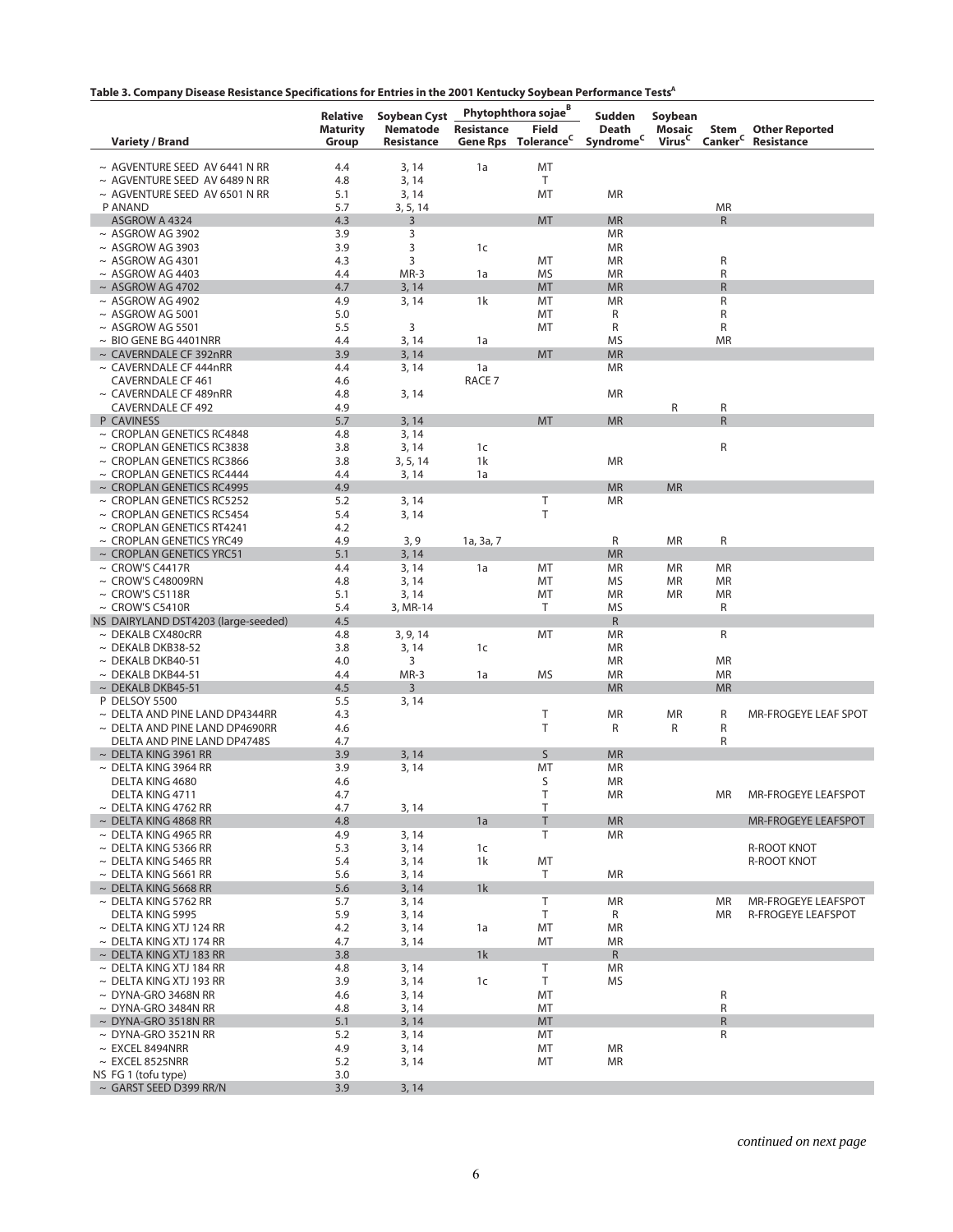|                                                                   | Relative        | Soybean Cyst         |                                  | Phytophthora sojae <sup>B</sup> | Sudden                         | Soybean     |                |                                          |
|-------------------------------------------------------------------|-----------------|----------------------|----------------------------------|---------------------------------|--------------------------------|-------------|----------------|------------------------------------------|
|                                                                   | <b>Maturity</b> | Nematode             | <b>Resistance</b>                | <b>Field</b>                    | Death                          | Mosaic      |                | Stem Other Reported<br>Canker Resistance |
| <b>Variety / Brand</b>                                            | Group           | Resistance           |                                  | Gene Rps Tolerance <sup>C</sup> | Death<br>Syndrome <sup>c</sup> | Virus       |                |                                          |
| $\sim$ GARST SEED D484 RR/N                                       | 4.8             | 3, 14                |                                  |                                 |                                |             |                |                                          |
| GATEWAY 493                                                       | 4.9             | 3                    |                                  | MT                              | R                              | S           | <b>MR</b>      |                                          |
| $\sim$ GATEWAY 4R472                                              | 4.7             |                      |                                  | MT                              | <b>MR</b>                      | S           | S              |                                          |
| $\sim$ GATEWAY 4R483                                              | 4.8             | 3, 14                |                                  | MT                              | MS                             | S           | S              |                                          |
| $\sim$ GOLDEN HARVEST H-3983RR                                    | 3.9<br>4.1      |                      | 1a                               | MT                              | <b>MR</b><br><b>MR</b>         |             |                |                                          |
| $\sim$ GOLDEN HARVEST H-4147RR<br><b>GOLDEN HARVEST H-4459STS</b> | 4.4             | MR-3, MR-14<br>3, 14 |                                  | MT                              | <b>MR</b>                      |             |                |                                          |
| $\sim$ GOLDEN HARVEST H-4534RR                                    | 4.5             | MR-3, MR-14          | 1a                               | MT                              | <b>MR</b>                      |             | <b>MR</b>      |                                          |
| $\sim$ GOLDEN HARVEST H-4850RR                                    | 4.8             | 3, MR-14             |                                  | MT                              | <b>MR</b>                      |             | R              |                                          |
| $\sim$ GOLDEN HARVEST H-5137RR                                    | 4.9             | 3, 14                |                                  |                                 | <b>MR</b>                      |             | $\mathsf R$    |                                          |
| $\sim$ GREAT LAKES GL 4109 RR                                     | 4.1             | 3                    |                                  | MT                              | MS                             | S           | S              |                                          |
| $\sim$ GREAT LAKES GL 4309 RR                                     | 4.3             | 3, 14                |                                  | MT                              | <b>MR</b>                      | S           | S              |                                          |
| $\sim$ GREAT LAKES GL 4800 RR                                     | 4.8             |                      |                                  | MT                              | <b>MR</b>                      | S           | S              |                                          |
| $\sim$ GREAT LAKES GL 4909 RR                                     | 4.9             | 3, MR-14             |                                  |                                 |                                |             |                |                                          |
| $\sim$ GREAT LAKES GL 5309 RR                                     | 5.3             | 3, 14                |                                  | MT                              | <b>MR</b>                      | S           |                |                                          |
| P HOLLADAY                                                        | 5.5             |                      |                                  |                                 |                                |             | <b>MR</b>      |                                          |
| <b>HORNBECK HBK 4891</b>                                          | 4.7             |                      |                                  | Τ<br>T                          | R<br>R                         | MR          | R              |                                          |
| $\sim$ HORNBECK HBK R4660<br>$\sim$ HORNBECK HBK R4820            | 4.6<br>4.8      | 3, 14<br>3           |                                  | T                               | <b>MR</b>                      | MR<br>MR    | R<br>S         |                                          |
| $\sim$ HORNBECK HBK R4920                                         | 4.9             |                      |                                  | T                               | <b>MR</b>                      | <b>MR</b>   | ${\sf R}$      |                                          |
| $\sim$ HORNBECK HBK R5420                                         | 5.4             | 3                    |                                  | T                               | <b>MR</b>                      | MR          | R              |                                          |
| $\sim$ HORNBECK HBK R5588                                         | 5.5             | 3, MR-14             | 1 <sub>c</sub>                   |                                 | <b>MR</b>                      | MR          | R              |                                          |
| P HUTCHESON                                                       | 5.4             |                      |                                  |                                 |                                | R           | R              | R-PEANUT STUNT VIRUS                     |
| NS IA 2025 (triple null)                                          | 2.8             |                      |                                  |                                 |                                |             |                |                                          |
| NS IA 3001 (high protein)                                         | 3.0             |                      |                                  |                                 |                                |             |                |                                          |
| NS IA 3011 (tofu type)                                            | 2.9             |                      |                                  |                                 |                                |             |                |                                          |
| NS IA 4001 (natto type)                                           | 4.0             |                      |                                  |                                 |                                |             |                |                                          |
| P INA                                                             | 4.5             | 1, 2, 3, 4, 5        |                                  |                                 |                                |             |                |                                          |
| NS K 1431 (high protein)                                          | 4.3             |                      |                                  |                                 |                                |             |                |                                          |
| P K1425                                                           | early 5         | 2, 3, 4, 14          |                                  |                                 |                                |             |                |                                          |
| NS K1433 (high protein)<br>NS K1436 (high protein)                | $4+$<br>$5+$    |                      |                                  |                                 |                                |             |                |                                          |
| NS K93-81-37 (small-seeded food type)                             | $4+$            |                      |                                  |                                 |                                |             |                |                                          |
| NS K93-86-14 (small-seeded type)                                  | early 5         |                      |                                  |                                 |                                |             |                |                                          |
| NS K93-9-56 (large-seeded food type)                              | $4+$            |                      |                                  |                                 |                                |             |                |                                          |
| NS L96-5104 (natto type)                                          | 4.5             |                      |                                  |                                 |                                |             |                |                                          |
| $\sim$ LG SEEDS C4350NRR                                          | 4.3             | 3                    |                                  | T                               | <b>MR</b>                      |             |                |                                          |
| $\sim$ LG SEEDS C5151NRR                                          | 5.1             | 3, 14                |                                  | MT                              | <b>MR</b>                      |             | R              |                                          |
| $\sim$ LG SEEDS C9447RR                                           | 4.7             |                      |                                  | Τ                               | R                              |             |                |                                          |
| LG SEEDS C9474                                                    | 4.7             |                      |                                  | T                               | $\mathsf R$                    |             |                |                                          |
| $\sim$ LG SEEDS C9480RR                                           | 4.8             |                      |                                  | T                               | R                              |             |                |                                          |
| P MANOKIN                                                         | 4.9             | 3                    |                                  |                                 | <b>MR</b>                      |             | R              | <b>MR-ROOT KNOT</b>                      |
| NS NE 3396 (high protein, high yield)                             | 3.3             |                      |                                  |                                 |                                |             |                |                                          |
| NK BRAND S38-E9<br>NK BRAND S38-T8                                | 3.8<br>3.8      |                      | 1 <sub>c</sub><br>1 <sub>c</sub> | MT<br><b>MT</b>                 | <b>MS</b><br><b>MR</b>         |             | R<br>${\sf R}$ |                                          |
| $\sim$ NK BRAND S39-O4                                            | 3.9             | 3, 14                | 1c                               | MS                              | MS                             | S           | R              |                                          |
| NK BRAND S42-H1                                                   | 4.2             | 3, 14                |                                  | MT                              | <b>MR</b>                      |             | R              |                                          |
| $\sim$ NK BRAND S46-G2                                            | 4.6             | 3, 14                |                                  | MT                              | <b>MR</b>                      |             | R              |                                          |
| $\sim$ NK BRAND S52-U3                                            | 5.2             | 3, 9, 14             |                                  | MT                              | MS                             |             | R              |                                          |
| $\sim$ PIONEER VARIETY 93B67                                      | 3.6             | 3, 14                | 1 <sub>c</sub>                   | MT                              | S                              |             |                |                                          |
| $\sim$ PIONEER VARIETY 93B85                                      | 3.8             | 3, 14                |                                  | MT                              | <b>MS</b>                      |             |                |                                          |
| PIONEER VARIETY 93B87                                             | 3.8             |                      | 1k                               | MT                              | <b>MR</b>                      |             |                |                                          |
| $\sim$ PIONEER VARIETY 9492                                       | 4.9             | 3, 14                |                                  | MT                              | <b>MS</b>                      |             |                | MR-FROGEYE LEAFSPOT                      |
| $\sim$ PIONEER VARIETY 94B23                                      | 4.2             | 3                    |                                  | MT                              | <b>MS</b>                      |             |                |                                          |
| PIONEER VARIETY 94B53                                             | 4.5             | 3, 14                |                                  | MT                              | <b>MR</b>                      |             |                |                                          |
| $\sim$ PIONEER VARIETY 94B54<br>$\sim$ PIONEER VARIETY 94B73      | 4.5<br>4.7      | 3, 14                | 1k                               | MS                              | MR                             |             |                |                                          |
| $\sim$ PIONEER VARIETY 95B32                                      | 5.3             | 3, 14                |                                  | MS<br>MT                        | MS<br>MR                       |             |                |                                          |
| PIONEER VARIETY 95B33                                             | 5.3             | 3, 14                |                                  | MT                              | <b>MR</b>                      |             |                |                                          |
| $\sim$ PIONEER VARIETY 95B53                                      | 5.5             | 3, 14                |                                  | <b>MT</b>                       | <b>MR</b>                      |             | <b>MR</b>      |                                          |
| NS PIONEER VARIETY P9305 (tofu type)                              | 3.0             |                      |                                  |                                 |                                |             |                |                                          |
| $\sim$ PRAIRIE STREAM FARMS PSF 3501RR                            | 3.5             |                      |                                  |                                 | <b>MS</b>                      |             |                | <b>R-BROWN STALK ROT</b>                 |
| $\sim$ PRAIRIE STREAM FARMS PSF 3598RR                            | 3.5             |                      |                                  |                                 | MR                             |             |                | <b>R-BROWN STALK ROT</b>                 |
| $\sim$ PRAIRIE STREAM FARMS PSF 3999NRR                           | 3.9             | 3, 14                |                                  |                                 | <b>MR</b>                      |             |                | <b>MR-BROWN STALK ROT</b>                |
| $\sim$ PRAIRIE STREAM FARMS PSF 4102NRR                           | 4.1             | 3, 14                |                                  |                                 | <b>MR</b>                      |             |                |                                          |
| P REND                                                            | 4.4             | 3, 4                 |                                  |                                 |                                |             |                |                                          |
| NS RUPP SEED EXP. 2702 (tofu type)                                | 2.8             |                      |                                  |                                 |                                | $\mathsf S$ |                |                                          |
| NS RUPP SEED EXP. 2703 (tofu type)                                | 2.8             |                      |                                  |                                 |                                | S           |                |                                          |
| $\sim$ SEED CONSULTANTS SC 9442 RR                                | 4.4             | 3, 14                | 1a                               | MT                              | MR                             |             |                |                                          |
| SOUTHERN CROSS-AARON 4.5N-STS                                     | 4.5             | 3, 14                |                                  | <b>MS</b>                       | <b>MS</b>                      |             |                | <b>STS</b>                               |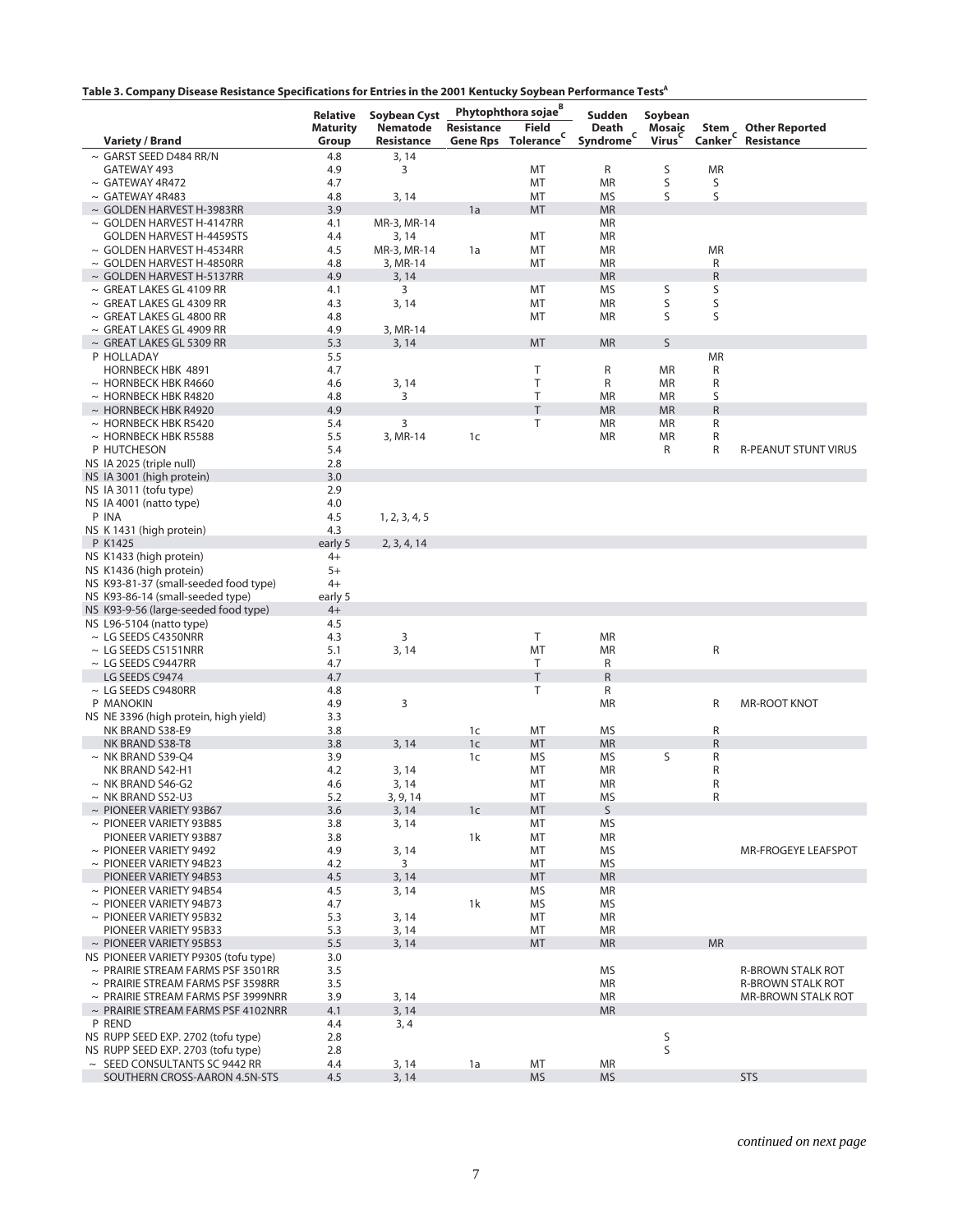|  |  | Table 3. Company Disease Resistance Specifications for Entries in the 2001 Kentucky Soybean Performance Tests <sup>A</sup> (continued) |  |  |  |
|--|--|----------------------------------------------------------------------------------------------------------------------------------------|--|--|--|
|--|--|----------------------------------------------------------------------------------------------------------------------------------------|--|--|--|

|                                          | <b>Relative</b> | <b>Soybean Cyst</b> |                   | Phytophthora sojae <sup>B</sup> | Sudden                         | Soybean            |             |                                |
|------------------------------------------|-----------------|---------------------|-------------------|---------------------------------|--------------------------------|--------------------|-------------|--------------------------------|
|                                          | <b>Maturity</b> | <b>Nematode</b>     | <b>Resistance</b> | <b>Field</b>                    | <b>Death</b>                   | <b>Mosaic</b>      | Stem        | <b>Other Reported</b>          |
| <b>Variety / Brand</b>                   | Group           | <b>Resistance</b>   |                   | Gene Rps Tolerance <sup>C</sup> | $\mathsf{Symdrome}^\mathsf{C}$ | Virus <sup>C</sup> |             | Canker <sup>C</sup> Resistance |
| ~ SOUTHERN CROSS-ANDREW 3.9N-RR          | 3.9             | 3, 14               |                   | <b>MS</b>                       | <b>MS</b>                      |                    |             |                                |
| $\sim$ SOUTHERN CROSS-JEREMIAH 4.3N-RR   | 4.3             | 3                   |                   | T.                              | <b>MR</b>                      |                    |             |                                |
| ~ SOUTHERN CROSS-SOLOMON 3.8-RR          | 3.8             |                     | 1a                | <b>MS</b>                       | <b>MR</b>                      |                    |             |                                |
| $\sim$ SOUTHERN CROSS-TITUS 4.8N-RR      | 4.8             | 3, 14               |                   | <b>MS</b>                       | <b>MR</b>                      |                    |             |                                |
| SOUTHERN STATES 381-STS                  | 3.8             |                     |                   | T.                              |                                |                    |             |                                |
| <b>SOUTHERN STATES 439</b>               | 4.3             |                     |                   | T                               |                                |                    |             |                                |
| SOUTHERN STATES 4483N-STS                | 4.4             | 3, 14               |                   | T                               |                                |                    |             |                                |
| SOUTHERN STATES 5200-STS                 | 5.2             |                     |                   | T                               |                                |                    |             |                                |
| $\sim$ SOUTHERN STATES RT-3799N          | 3.7             | 3, 14               |                   | T                               |                                |                    |             |                                |
| $\sim$ SOUTHERN STATES RT-3975           | 3.8             |                     |                   | T                               |                                |                    |             |                                |
| $\sim$ SOUTHERN STATES RT-4098           | 4.0             |                     |                   | T                               |                                |                    |             |                                |
| $\sim$ SOUTHERN STATES RT-446N           | 4.4             | 3                   |                   | T                               |                                |                    |             |                                |
| ~ SOUTHERN STATES RT-4495N               | 4.4             | 3, 14               |                   | T                               |                                |                    |             |                                |
| $\sim$ SOUTHERN STATES RT-4980           | 4.9             |                     |                   | T                               |                                |                    |             |                                |
| ~ SOUTHERN STATES RT-5001N               | 5.0             | 3, 14               |                   | T                               |                                |                    |             |                                |
| $\sim$ SOUTHERN STATES RT-517N           | 5.1             | 3, 14               |                   | T                               |                                |                    | <b>MR</b>   |                                |
| $\sim$ SOUTHERN STATES RT-5401N          | 5.4             | 3, 14               |                   | T                               |                                |                    | <b>MR</b>   |                                |
| $\sim$ SOUTHERN STATES RT-557N           | 5.5             | 3, 14               |                   | T                               |                                |                    | <b>MR</b>   |                                |
| $~\sim$ STINE 3632-4                     | 3.6             | 3, 14               | 1k                |                                 |                                |                    |             |                                |
| $\sim$ STINE 3763-4                      | 3.7             |                     | 1k                |                                 |                                |                    |             |                                |
| $\sim$ STINE 3800-4                      | 3.9             |                     | 1a                |                                 |                                |                    |             |                                |
| $~\sim$ STINE 3808-4                     | 4.0             |                     |                   |                                 |                                |                    |             | <b>STS</b>                     |
| <b>STINE 3870-0</b>                      | 3.9             |                     | 1a                |                                 |                                |                    |             |                                |
| $\sim$ STINE 4202-4                      | 4.3             | 3, 14               |                   |                                 |                                |                    |             | <b>STS</b>                     |
| $\sim$ STINE 4700-4                      | 4.8             |                     | 1a                |                                 |                                |                    |             |                                |
| <b>STINE 4702-2</b>                      | 4.5             | 3, 14               |                   |                                 |                                |                    |             |                                |
| P STRESSLAND                             | 4.9             |                     |                   | T                               |                                |                    |             |                                |
| P TROLL                                  | 4.0             |                     | 1k                |                                 |                                |                    |             |                                |
| NS U95-3813 (natto type)                 | 3.0             |                     |                   |                                 |                                |                    |             |                                |
| NS U97-207427 (high protein, high yield) | 2.9             |                     |                   |                                 |                                |                    |             |                                |
| $\sim$ UNISOUTH GENETICS USG 510nRR      | 5.1             | MR-3, MR-14         |                   |                                 | R                              |                    |             | <b>R-ROOT KNOT</b>             |
| ~ UNISOUTH GENETICS USG 540nRR           | 5.4             | MR-3, MR-14         |                   |                                 |                                |                    |             |                                |
| UNISOUTH GENETICS USG 7499               | 4.9             |                     |                   |                                 |                                |                    | $\mathsf R$ |                                |
| $\sim$ UNISOUTH GENETICS USG 7547RR      | 5.4             |                     |                   |                                 |                                |                    |             |                                |
| $\sim$ VIGORO V422NRR                    | 4.2             | 3                   |                   | <b>MS</b>                       | <b>MR</b>                      |                    |             |                                |
| $\sim$ VIGORO V462NRS                    | 4.6             | 3, 14               |                   | T.                              | $\mathsf{R}$                   |                    |             | <b>STS</b>                     |
| $\sim$ VIGORO V472NRR                    | 4.7             | 3, 14               |                   | <b>MT</b>                       | <b>MR</b>                      |                    | <b>MR</b>   |                                |
| $\sim$ VIGORO V512NRR                    | 5.1             | 3, 14               |                   | MT                              | <b>MR</b>                      |                    | R           |                                |
| $\sim$ VIGORO V543NRR                    | 5.4             | 3, 14               |                   | <b>MT</b>                       |                                |                    | R           | MR-FROGEYE LEAFSPOT            |

 $\sim$  Roundup Ready variety.

P Entries with a P prefix are public varieties.

NS Entries with a NS prefix are novel soybean varieties that are emerging from both the public and private sectors. Some of these value-added soybean types will supply relatively small market niches, while others may be of much broader market value. Testing novel soybeans will enable producers to assess whether premiums for a given trait offset possible yield lag/drag.

ີ This information is provided by the companies and has not been checked by the soybean variety test project.<br><sup>B</sup> All races of Phytophthora sojae so far identified in Kentucky can be controlled with varieties with Rps 1c a proper match between pathogen race and variety is essential. Field tolerance is a lower level of protection to the fungus that will provide good (not excellent) control against all races. Seed and young seedlings of tolerant varieties must be protected with an appropriate fungicide since field tolerance Superiority control against all races. Seed and you develops after the early seedling growth stage.

Blank spaces=no data provided by seed company or data unknown.

Key: S=susceptible, MS=moderately susceptible, MR=moderately resistant, R=resistant, T=tolerant, MT=moderately tolerant.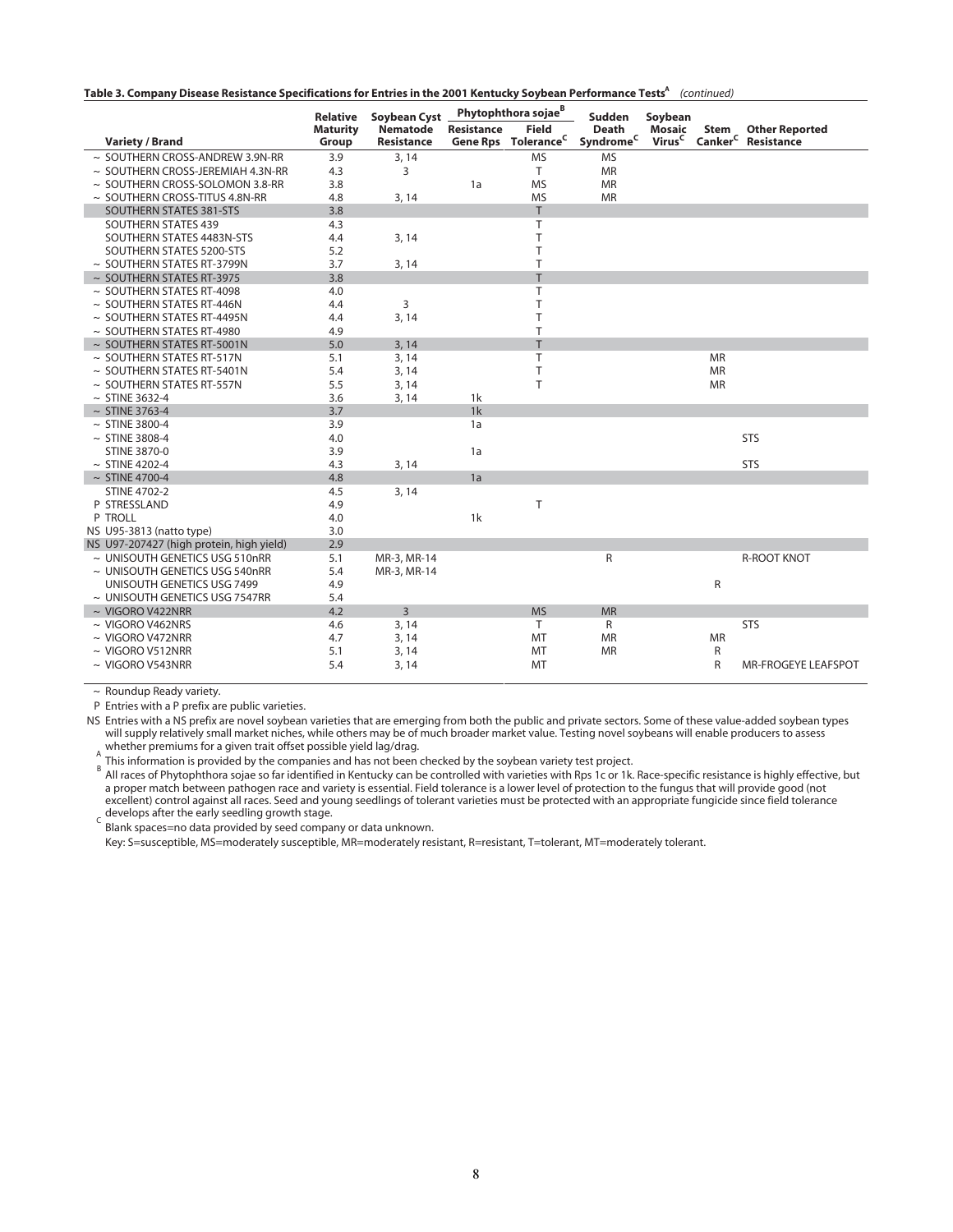|                                                                            |              | YIELD (BU/AC)A |             |            | <b>LODGING</b> |            |
|----------------------------------------------------------------------------|--------------|----------------|-------------|------------|----------------|------------|
| <b>VARIETY / BRAND</b>                                                     | 2001         | 00-01          | 99-01       | 2001       | 00-01          | 99-01      |
|                                                                            |              |                |             |            |                |            |
| <b>EARLY (GROUP III)</b>                                                   |              |                |             |            |                |            |
| PIONEER VARIETY 93B87                                                      | 59.5         |                |             | 2.3        |                |            |
| NK BRAND S38-E9                                                            | 58.7         |                |             | 2.0        |                |            |
| $\sim {\, {\rm DELT}}$ A KING XTJ 193 RR**                                 | 58.4         |                |             | 1.6        |                |            |
| $\sim$ STINE 3800-4                                                        | 58.4         | 59.6           |             | 1.7        | 1.6            |            |
| $\sim$ NK BRAND S39-Q4<br>~ GOLDEN HARVEST H-3983RR                        | 58.1<br>58.1 | 59.2           |             | 2.0<br>1.8 | 1.7            |            |
| <b>STINE 3870-0</b>                                                        | 56.4         | 61.0           |             | 2.1        | 2.0            |            |
| $\sim$ DEKALB DKB38-52**                                                   | 55.8         |                |             | 1.7        |                |            |
| $\sim$ CROPLAN GENETICS RC3838**                                           | 55.5         |                |             | 1.8        |                |            |
| ~ SOUTHERN CROSS-SOLOMON 3.8-RR                                            | 55.4         | 57.2           |             | 2.3        | 1.9            |            |
| $~\sim$ ASGROW AG 3903*                                                    | 55.3         |                |             | 2.1        |                |            |
| $\sim$ STINE 3632-4**<br>$\sim$ DELTA KING 3964 RR**                       | 54.6<br>54.2 |                |             | 1.6<br>2.5 |                |            |
| $~\sim$ ASGROW AG 3902*                                                    | 53.5         |                |             | 1.9        |                |            |
| NK BRAND S38-T8**                                                          | 53.5         | 54.4           |             | 2.1        | 1.8            |            |
| $\sim$ PIONEER VARIETY 93B67**                                             | 53.2         |                |             | 1.9        |                |            |
| $\sim$ GARST SEED D399 RR/N**                                              | 52.6         |                |             | 2.2        |                |            |
| $\sim$ SOUTHERN CROSS-ANDREW 3.9N-RR**                                     | 52.4         |                |             | 1.9        |                |            |
| $\sim$ DELTA KING 3961 RR**                                                | 52.1         |                |             | 1.8        |                |            |
| $\sim$ PRAIRIE STREAM FARMS PSF 3501RR<br>$\sim$ CROPLAN GENETICS RC3866** | 52.0         |                |             | 2.4        |                |            |
| $\sim$ SOUTHERN STATES RT-3799N**                                          | 51.9<br>51.9 | 54.9           |             | 1.8<br>1.8 | 1.6            |            |
| $\sim {\, {\rm DELTA}}$ King XTJ 183 RR                                    | 51.8         |                |             | 1.9        |                |            |
| NS FG 1 (tofu type)                                                        | 51.5         | 51.4           |             | 2.5        | 1.9            |            |
| $\sim$ SOUTHERN STATES RT-3975                                             | 51.2         | 52.2           | 48.4        | 2.2        | 1.9            | 1.9        |
| $\sim$ CAVERNDALE CF 392nRR**                                              | 51.1         |                |             | 2.0        |                |            |
| $\sim$ PIONEER VARIETY 93B85**                                             | 50.8         |                |             | 2.0        |                |            |
| NS PIONEER VARIETY P9305 (tofu type)                                       | 50.1         | 50.8           |             | 1.8<br>2.7 | 1.6            | 2.3        |
| SOUTHERN STATES 381-STS<br>$~\sim$ STINE 3763-4                            | 49.4<br>48.6 | 52.4<br>54.5   | 49.2        | 1.8        | 2.3<br>1.6     |            |
| NS NE 3396 (high protein, high yield)                                      | 48.2         | 51.6           |             | 2.0        | 1.9            |            |
| $\sim$ PRAIRIE STREAM FARMS PSF 3999NRR**                                  | 48.2         |                |             | 2.1        |                |            |
| NS IA 3001 (high protein)                                                  | 46.8         |                |             | 2.0        |                |            |
| NS IA 3011 (tofu type)                                                     | 46.6         | 47.0           |             | 1.7        | 1.6            |            |
| $\sim$ PRAIRIE STREAM FARMS PSF 3598RR                                     | 46.0         |                |             | 2.2        |                |            |
| NS U97-207427 (high protein, high yield)                                   | 45.6<br>44.1 | 49.6           |             | 2.1<br>3.3 | 1.9            |            |
| NS RUPP SEED EXP. 2702 (tofu type)<br>NS RUPP SEED EXP. 2703 (tofu type)   | 42.6         |                |             | 2.8        |                |            |
| NS IA 2025 (triple null)                                                   | 42.2         | 45.1           |             | 1.6        | 1.4            |            |
| NS U95-3813 (natto type)                                                   | 41.5         | 44.0           |             | 1.3        | 1.3            |            |
|                                                                            |              |                |             |            |                |            |
| <b>GROUP III AVERAGE</b><br>LSD(0.10)                                      | 51.7<br>2.3  | 52.8<br>2.2    | 48.8<br>1.9 | 2.0<br>0.2 | 1.8<br>0.1     | 2.1<br>0.2 |
|                                                                            |              |                |             |            |                |            |
| <b>MID-SEASON (GROUP IV)</b>                                               |              |                |             |            |                |            |
| $\sim$ DELTA KING XTJ 174 RR**                                             | 58.2         |                |             | 2.4        |                |            |
| $\sim$ HORNBECK HBK R4820*                                                 | 57.8         |                |             | 2.0        |                |            |
| LG SEEDS C9474                                                             | 57.5         | 59.8           | 56.0        | 3.0        | 2.5            | 2.5        |
| $~\sim$ STINE 4202-4**                                                     | 56.9         |                |             | 1.9        |                |            |
| $\sim$ CROW'S C4417R**                                                     | 56.8         |                |             | 2.1        |                |            |
| NS DAIRYLAND DST4203 (large-seed food type)<br>$\sim$ DELTA KING 4868 RR   | 56.6<br>56.5 | 57.5           | 54.4        | 2.2<br>2.3 |                | 2.0        |
| $\sim$ DEKALB DKB44-51*                                                    | 56.4         | 55.3           |             | 2.0        | 1.9<br>1.6     |            |
| $\sim$ CROPLAN GENETICS RC4444**                                           | 56.2         |                |             | 2.1        |                |            |
| DELTA AND PINE LAND DP4748S                                                | 56.1         |                |             | 3.2        |                |            |
| DELTA KING 4680                                                            | 55.8         | 58.7           |             | 2.8        | 2.3            |            |
| DELTA KING 4711                                                            | 55.8         | 58.4           |             | 2.9        | 2.4            |            |
| $\sim$ SEED CONSULTANTS SC 9442 RR**                                       | 55.7         |                |             | 1.9        |                |            |
| $\sim$ DELTA AND PINE LAND DP4690RR<br>$\sim$ BIO GENE BG 4401NRR**        | 55.6<br>55.5 | 58.2           |             | 2.8<br>2.0 | 2.3            |            |
| $\sim$ PIONEER VARIETY 94B73                                               | 55.4         |                |             | 2.6        |                |            |
| $\sim$ DELTA KING XTJ 124 RR**                                             | 54.8         |                |             | 2.0        |                |            |
| $\sim$ CAVERNDALE CF 444nRR**                                              | 54.7         |                |             | 2.1        |                |            |
| HORNBECK HBK 4891                                                          | 54.6         | 55.4           | 52.9        | 2.6        | 2.1            | 2.2        |
| $\sim$ STINE 4700-4                                                        | 54.6         |                |             | 1.9        |                |            |
| $\sim$ GATEWAY 4R483**                                                     | 54.4         |                |             | 2.6        |                |            |
| <b>CAVERNDALE CF 492</b><br>ASGROW A 4324*                                 | 54.1<br>53.7 | 57.5<br>56.5   | 53.8        | 2.5<br>2.7 | 2.1<br>2.2     | 2.2        |
| $\sim$ ASGROW AG 4403*                                                     | 53.7         | 56.5           |             | 2.1        | 1.8            |            |
| $\sim$ GREAT LAKES GL 4800 RR                                              | 53.7         | 55.3           |             | 2.7        | 2.2            |            |

# **R E C O M M E N D E D T A B L**

**E**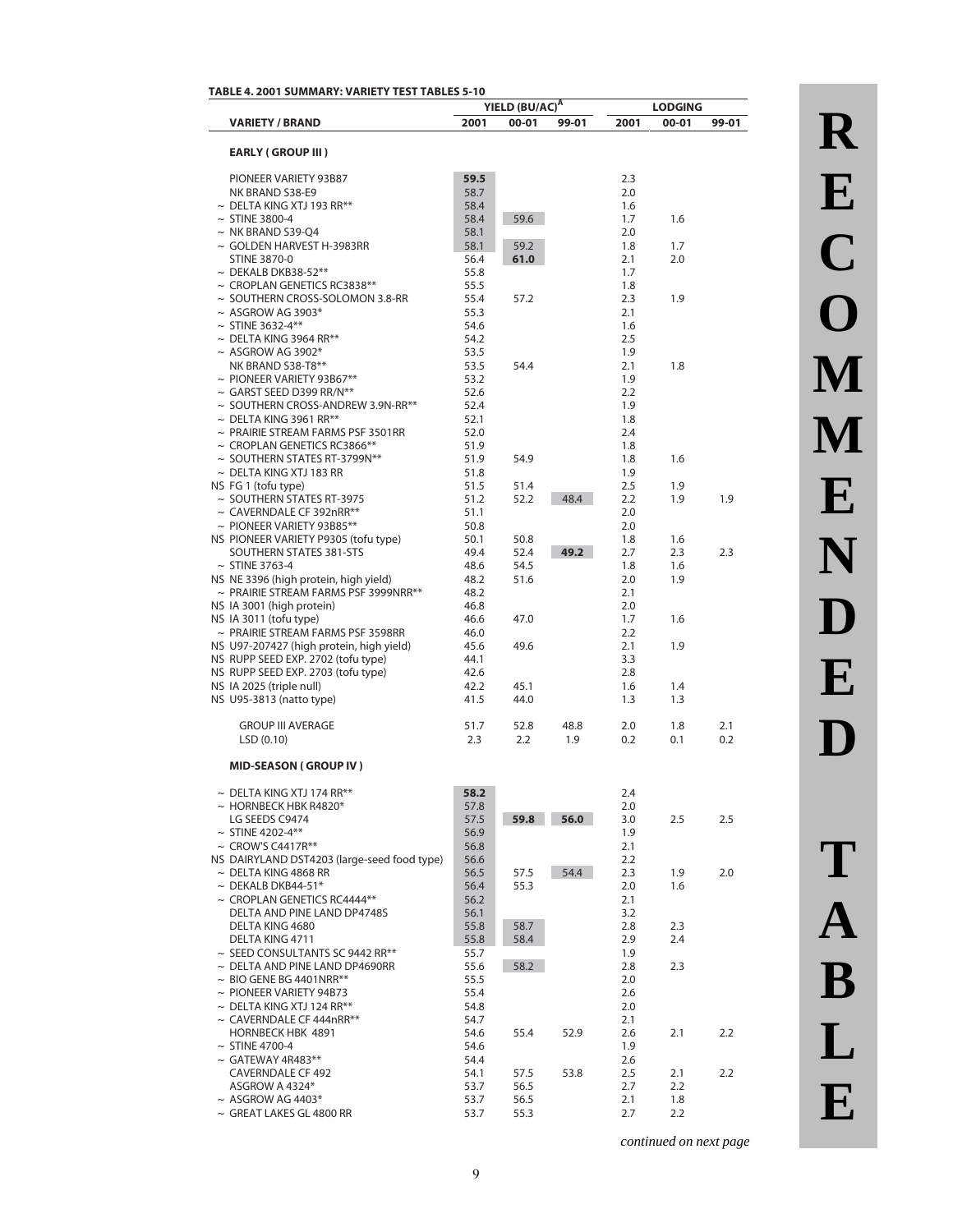| <b>TABLE 4. 2001 SUMMARY: VARIETY TEST TABLES 5-10</b> (continued) |  |
|--------------------------------------------------------------------|--|
|                                                                    |  |

|                                                                    | YIELD (BU/AC) <sup>A</sup> |              |              | <b>LODGING</b> |            |            |
|--------------------------------------------------------------------|----------------------------|--------------|--------------|----------------|------------|------------|
| <b>VARIETY / BRAND</b>                                             | 2001                       | $00 - 01$    | 99-01        | 2001           | $00 - 01$  | 99-01      |
| $\sim$ AGVENTURE SEED AV 6441 N RR**                               | 53.4                       |              |              | 2.1            |            |            |
| $\sim$ DELTA KING XTJ 184 RR**                                     | 53.4                       |              |              | 2.6            |            |            |
| $\sim$ GOLDEN HARVEST H-4534RR**                                   | 53.4                       |              |              | 1.8            |            |            |
| $\sim$ PIONEER VARIETY 9492**                                      | 53.1                       | 54.2         | 51.4         | 2.1            | 1.9        | 1.9        |
| $\sim$ PIONEER VARIETY 94B23*                                      | 53.1                       |              |              | 2.6            |            |            |
| $\sim$ GATEWAY 4R472                                               | 53.0                       | 56.4         |              | 2.6            | 2.3        |            |
| $\sim$ ASGROW AG 4301*                                             | 52.9                       | 54.8         | 52.3         | 2.3            | 1.9        | 2.0        |
| $~\sim$ ASGROW AG 4902**                                           | 52.9                       | 54.5         | 51.7         | 2.2            | 2.0        | 2.0        |
| $\sim$ LG SEEDS C9480RR                                            | 52.9                       | 55.2         | 51.5         | 2.9            | 2.4        | 2.4        |
| $\sim$ CROPLAN GENETICS RC4848**                                   | 52.7                       | 56.1         | 53.1         | 2.5            | 2.1        | 2.2        |
| $\sim$ PIONEER VARIETY 94B54**<br>$\sim$ GOLDEN HARVEST H-4850RR** | 52.7<br>52.6               |              |              | 2.4<br>2.4     |            |            |
| $\sim$ SOUTHERN STATES RT-4980                                     | 52.6                       | 53.8         |              | 2.8            | 2.2        |            |
| ~ CROPLAN GENETICS RC4995                                          | 52.5                       |              |              | 3.0            |            |            |
| $\sim$ GARST SEED D484 RR/N**                                      | 52.5                       |              |              | 2.3            |            |            |
| P STRESSLAND                                                       | 52.2                       | 55.1         | 52.4         | 3.0            | 2.4        | 2.4        |
| $\sim$ HORNBECK HBK R4920                                          | 52.1                       | 54.2         |              | 3.1            | 2.6        |            |
| SOUTHERN STATES 4483N-STS**                                        | 52.1                       | 55.3         |              | 2.4            | 2.0        |            |
| P TROLL                                                            | 52.0                       | 55.6         | 52.4         | 1.3            | 1.3        | 1.3        |
| <b>CAVERNDALE CF 461</b>                                           | 51.8                       | 53.4         | 50.2         | 3.0            | 2.4        |            |
| GOLDEN HARVEST H-4459STS**                                         | 51.8                       | 56.7         | 55.6         | 2.8            | 2.3        | 2.3        |
| ~ SOUTHERN CROSS-TITUS 4.8N-RR**                                   | 51.8                       | 54.7         |              | 2.5            | 2.1        |            |
| $\sim$ ASGROW AG 4702**                                            | 51.7                       | 53.8         | 51.1         | 2.1            | 1.8        | 1.8        |
| $\sim$ VIGORO V472NRR**                                            | 51.6                       |              |              | 2.4            |            |            |
| $\sim$ DYNA-GRO 3484N RR**                                         | 50.9                       |              |              | 2.0            |            |            |
| $\sim$ CROW'S C48009RN**                                           | 50.8                       |              |              | 2.5            |            |            |
| $\sim$ GREAT LAKES GL 4109 RR*                                     | 50.8                       |              |              | 2.2            |            |            |
| P MANOKIN*                                                         | 50.8                       | 53.7         | 49.6         | 3.5            | 3.0        | 3.0        |
| SOUTHERN CROSS-AARON 4.5N-STS**<br>GATEWAY 493*                    | 50.7                       | 56.5         |              | 2.9            | 2.4        |            |
| $\sim$ LG SEEDS C9447RR                                            | 50.4<br>50.4               |              |              | 3.1            |            |            |
| $\sim$ SOUTHERN STATES RT-4098                                     | 50.4                       | 54.7         |              | 3.0<br>2.4     | 2.0        |            |
| STINE 4702-2**                                                     | 50.4                       | 55.8         | 52.5         | 2.8            | 2.3        | 2.3        |
| $\sim$ DEKALB DKB45-51*                                            | 50.2                       |              |              | 2.5            |            |            |
| ~ CAVERNDALE CF 489nRR**                                           | 50.1                       |              |              | 2.4            |            |            |
| $\sim$ VIGORO V462NRS**                                            | 50.1                       |              |              | 2.9            |            |            |
| $\sim$ SOUTHERN STATES RT-446N*                                    | 50.0                       | 52.4         | 49.7         | 2.2            | 2.0        | 2.0        |
| $\sim$ DEKALB CX480cRR**                                           | 49.9                       |              |              | 2.7            |            |            |
| PIONEER VARIETY 94B53**                                            | 49.9                       | 56.2         | 52.9         | 2.8            | 2.3        | 2.2        |
| $\sim$ AGVENTURE SEED AV 6489 N RR**                               | 49.8                       |              |              | 2.6            |            |            |
| $\sim$ GREAT LAKES GL 4309 RR**                                    | 49.7                       | 52.6         |              | 1.3            | 1.4        |            |
| $\sim$ SOUTHERN CROSS-JEREMIAH 4.3N-RR*                            | 49.6                       |              |              | 2.4            |            |            |
| $\sim$ DELTA KING 4965 RR**                                        | 49.4                       |              |              | 2.5            |            |            |
| NK BRAND S42-H1**                                                  | 48.9                       | 53.2         |              | 2.4            | 2.0        |            |
| $\sim$ STINE 3808-4<br>$\sim$ DEKALB DKB40-51*                     | 48.9                       |              |              | 2.0            |            |            |
| <b>SOUTHERN STATES 439</b>                                         | 48.8<br>48.8               | 56.4         | 53.2         | 1.8<br>2.7     | 2.2        | 2.1        |
| $\sim$ LG SEEDS C4350NRR*                                          | 48.3                       | 51.7         |              | 2.5            | 1.9        |            |
| $\sim$ CROPLAN GENETICS RT4241                                     | 47.2                       |              |              | 3.0            |            |            |
| UNISOUTH GENETICS USG 7499                                         | 46.8                       | 51.6         | 48.2         | 1.9            | 1.9        | 1.9        |
| $\sim$ CROPLAN GENETICS YRC49*                                     | 46.6                       |              |              | 3.7            |            |            |
| $\sim$ NK BRAND S46-G2**                                           | 46.5                       | 51.0         |              | 2.3            | 2.0        |            |
| $\sim$ GOLDEN HARVEST H-4147RR**                                   | 46.4                       |              |              | 2.2            |            |            |
| $\sim$ DELTA KING 4762 RR**                                        | 45.6                       |              |              | 2.3            |            |            |
| P INA**                                                            | 45.4                       | 49.1         | 46.4         | 3.7            | 3.0        | 3.0        |
| NS K1433 (high protein)                                            | 45.4                       |              |              | 1.8            |            |            |
| $\sim$ PRAIRIE STREAM FARMS PSF 4102NRR**                          | 44.8                       |              |              | 2.2            |            |            |
| NS K93-9-56 (large-seeded food type)                               | 44.7                       |              |              | 3.2            |            |            |
| $\sim$ VIGORO V422NRR*                                             | 44.6                       |              |              | 2.2            |            |            |
| P REND**                                                           | 44.3                       | 51.1         | 49.0         | 3.3            | 2.7        | 2.7        |
| $\sim$ DELTA AND PINE LAND DP4344RR                                | 44.2                       | 48.2         | 45.5         | 3.1            | 2.6        | 2.5        |
| $\sim$ DYNA-GRO 3468N RR**<br>~ SOUTHERN STATES RT-4495N**         | 42.5<br>42.5               | 51.6<br>48.4 | 49.5<br>46.6 | 2.0<br>1.7     | 1.8<br>1.4 | 1.8<br>1.5 |
| NS L96-5104 (natto type)                                           | 42.0                       | 47.8         |              | 2.5            | 2.2        |            |
| $\sim$ EXCEL 8494NRR*                                              | 41.9                       |              |              | 2.3            |            |            |
| $\sim$ GREAT LAKES GL 4909 RR**                                    | 41.8                       |              |              | 3.1            |            |            |
| NS IA 4001 (natto type)                                            | 41.4                       | 45.1         |              | 4.1            | 3.4        |            |
| $\sim$ HORNBECK HBK R4660**                                        | 41.0                       | 47.2         | 45.0         | 2.3            | 2.0        | 2.0        |
| NS K 1431 (high protein)                                           | 40.3                       | 44.4         |              | 3.4            | 2.9        |            |
| NS K93-81-37 (small-seeded food type)                              | 32.2                       |              |              | 3.4            |            |            |
| <b>GROUP IV AVERAGE</b>                                            | 50.6                       | 53.9         | 51.0         | 2.5            | 2.2        | 2.2        |
| LSD(0.10)                                                          | 2.4                        | 2.1          | 1.8          | 0.2            | 0.2        | 0.2        |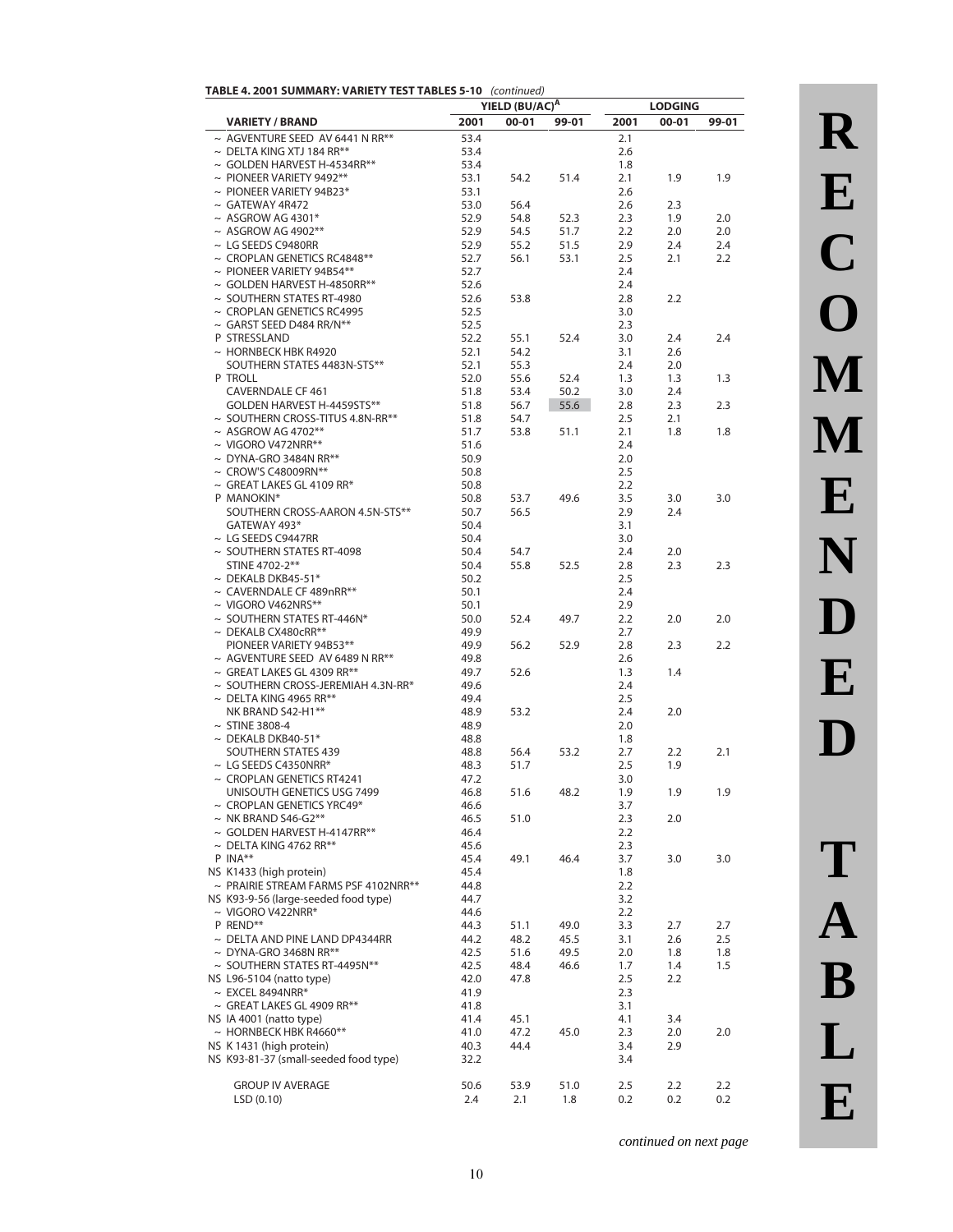|                                       |      | YIELD (BU/AC) <sup>A</sup> |       |      | <b>LODGING</b> |       |
|---------------------------------------|------|----------------------------|-------|------|----------------|-------|
| <b>VARIETY / BRAND</b>                | 2001 | 00-01                      | 99-01 | 2001 | 00-01          | 99-01 |
|                                       |      |                            |       |      |                |       |
| LATE (GROUP V)                        |      |                            |       |      |                |       |
| P HOLLADAY                            | 55.4 | 54.8                       | 50.3  | 3.5  | 2.8            | 2.7   |
| $\sim$ NK BRAND S52-U3**              | 53.0 |                            |       | 3.3  |                |       |
| NS K1436 (high protein)               | 52.7 |                            |       | 2.8  |                |       |
| P DELSOY 5500**                       | 51.7 | 52.0                       |       | 2.5  | 2.5            |       |
| PIONEER VARIETY 95B33**               | 51.4 | 54.0                       |       | 2.8  | 2.4            |       |
| SOUTHERN STATES 5200-STS              | 51.3 |                            |       | 2.5  |                |       |
| $\sim$ PIONEER VARIETY 95B32**        | 51.2 | 52.6                       | 48.0  | 2.5  | 2.2            | 2.1   |
| P HUTCHESON                           | 51.1 | 52.7                       | 49.0  | 3.1  | 2.7            | 2.6   |
| $~\sim$ ASGROW AG 5501*               | 50.9 | 52.5                       |       | 2.5  | 2.3            |       |
| ~ UNISOUTH GENETICS USG 510nRR**      | 50.8 | 50.9                       |       | 2.5  | 2.2            |       |
| $\sim$ CROPLAN GENETICS RC5252**      | 50.7 |                            |       | 2.3  |                |       |
| $\sim$ VIGORO V543NRR**               | 50.3 |                            |       | 2.5  |                |       |
| $\sim$ DELTA KING 5465 RR**           | 50.1 | 52.3                       |       | 2.5  | 2.2            |       |
| $\sim$ CROW'S C5410R**                | 50.0 |                            |       | 2.8  |                |       |
| $~\sim$ ASGROW AG 5001                | 49.6 | 53.2                       | 49.3  | 2.1  | 2.0            | 2.0   |
| P CAVINESS**                          | 49.6 | 48.7                       | 45.6  | 3.9  | 3.6            | 3.3   |
| $\sim$ CROW'S C5118R**                | 49.6 |                            |       | 2.4  |                |       |
| $\sim$ UNISOUTH GENETICS USG 540nRR** | 49.0 |                            |       | 2.7  |                |       |
| $\sim$ GREAT LAKES GL 5309 RR**       | 48.8 |                            |       | 2.3  |                |       |
| $\sim$ HORNBECK HBK R5420*            | 48.7 |                            |       | 2.5  |                |       |
| DELTA KING 5995**                     | 48.6 |                            |       | 3.5  |                |       |
| $\sim$ DELTA KING 5668 RR**           | 48.4 |                            |       | 3.3  |                |       |
| $\sim$ EXCEL 8525NRR**                | 47.3 |                            |       | 3.4  |                |       |
| P ANAND**                             | 47.1 | 48.7                       | 44.8  | 2.3  | 2.0            | 2.0   |
| $\sim$ CROPLAN GENETICS RC5454**      | 47.0 |                            |       | 2.5  |                |       |
| $\sim$ DYNA-GRO 3518N RR**            | 46.4 |                            |       | 2.8  |                |       |
| $\sim$ DELTA KING 5366 RR**           | 46.2 |                            |       | 3.5  |                |       |
| $\sim$ CROPLAN GENETICS YRC51**       | 45.7 |                            |       | 2.8  |                |       |
| ~ SOUTHERN STATES RT-5401N**          | 45.5 |                            |       | 2.5  |                |       |
| $\sim$ UNISOUTH GENETICS USG 7547RR   | 45.3 | 46.7                       | 43.0  | 3.0  | 2.7            | 2.6   |
| $\sim$ DYNA-GRO 3521N RR**            | 45.3 | 48.5                       |       | 2.6  | 2.3            |       |
| ~ SOUTHERN STATES RT-557N**           | 45.2 | 45.6                       | 42.1  | 3.3  | 3.1            | 2.9   |
| P K1425**                             | 45.2 |                            |       | 2.8  |                |       |
| $\sim$ HORNBECK HBK R5588**           | 45.0 | 44.8                       | 41.4  | 3.6  | 3.3            | 3.0   |
| $\sim$ SOUTHERN STATES RT-517N**      | 44.1 | 49.2                       | 45.3  | 3.2  | 2.7            | 2.6   |
| ~ SOUTHERN STATES RT-5001N**          | 43.8 |                            |       | 2.9  |                |       |
| $\sim$ LG SEEDS C5151NRR**            | 43.6 |                            |       | 3.2  |                |       |
| $\sim$ DELTA KING 5661 RR**           | 43.5 |                            |       | 3.5  |                |       |
| $\sim$ GOLDEN HARVEST H-5137RR**      | 42.8 |                            |       | 2.5  |                |       |
| ~ AGVENTURE SEED AV 6501 N RR**       | 42.5 |                            |       | 2.9  |                |       |
| NS K93-86-14 (small-seeded type)      | 42.4 |                            |       | 3.8  |                |       |
| $\sim$ DELTA KING 5762 RR**           | 42.0 |                            |       | 3.5  |                |       |
| $\sim$ PIONEER VARIETY 95B53**        | 41.9 | 45.5                       |       | 3.1  | 2.9            |       |
| $\sim$ VIGORO V512NRR**               | 41.6 |                            |       | 3.1  |                |       |
|                                       |      |                            |       |      |                |       |
| <b>GROUP V AVERAGE</b>                | 47.6 | 50.2                       | 45.9  | 2.9  | 2.6            | 2.6   |
| LSD(0.10)                             | 2.3  | 2.1                        | 1.9   | 0.2  | 0.2            | 0.2   |
| <b>GRAND MEAN</b>                     | 50.1 | 52.9                       | 49.6  | 2.5  | 2.2            | 2.2   |
|                                       |      |                            |       |      |                |       |

**E**

 $\sim$  Roundup Ready variety.

P Entries with a P prefix are public varieties.

NS Entries with a NS prefix are novel soybean varieties that are emerging from both the public and private sectors. Some of these value-added soybean types will supply relatively small market niches, while others may be of much broader market value. Testing novel soybeans will enable producers to assess whether premiums for a given trait offset possible yield lag/drag.

\* Resistant to the soybean cyst nematode (Race 3).

\*\* Resistant to the soybean cyst nematode (Race 3 and Race 14).

A Within a maturity group, shaded yields are not significantly different (0.10 level) from the highest yielding cultivar (bold data) of that maturity group and year column.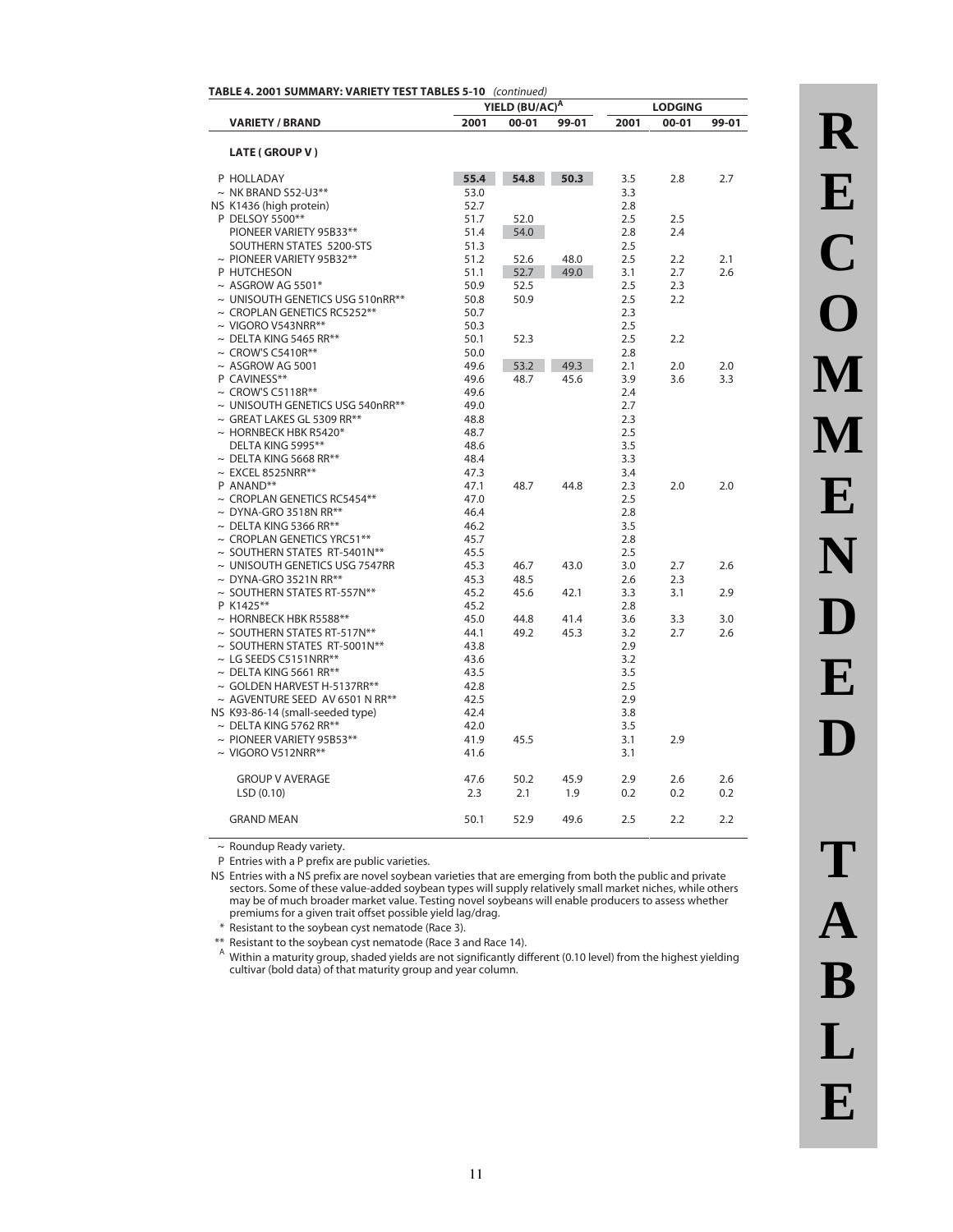|                                                                          |              | YIELD (BU/AC) <sup>B</sup> |            | <b>LODGING</b> |
|--------------------------------------------------------------------------|--------------|----------------------------|------------|----------------|
| <b>VARIETY / BRAND</b>                                                   | 2001         | 00-01                      | 2001       | 00-01          |
|                                                                          |              |                            |            |                |
| <b>EARLY (GROUP III)</b>                                                 |              |                            |            |                |
| ~ GOLDEN HARVEST H-3983RR                                                | 68.0         | 69.5                       | 1.8        | 1.4            |
| PIONEER VARIETY 93B87                                                    | 64.5         |                            | 1.8        |                |
| $\sim$ DELTA KING 3964 RR**                                              | 63.8         |                            | 2.3        |                |
| $\sim$ DELTA KING XTJ 193 RR**                                           | 63.3         |                            | 1.3        |                |
| $\sim$ NK BRAND S39-Q4                                                   | 62.5         |                            | 1.5        |                |
| <b>STINE 3870-0</b>                                                      | 62.4         | 70.0                       | 2.3        | 1.9            |
| $\sim$ STINE 3800-4                                                      | 61.5         | 67.5                       | 1.5        | 1.3            |
| $\sim$ SOUTHERN CROSS-SOLOMON 3.8-RR                                     | 61.3         | 64.4                       | 2.0        | 1.5            |
| ~ SOUTHERN CROSS-ANDREW 3.9N-RR**                                        | 61.1         |                            | 1.8        |                |
| $~\sim$ ASGROW AG 3902*<br>NK BRAND S38-T8**                             | 59.5<br>59.3 | 64.6                       | 2.0        | 1.3            |
| $\sim$ DELTA KING 3961 RR**                                              | 59.1         |                            | 1.5<br>1.8 |                |
| $~\sim$ ASGROW AG 3903*                                                  | 58.7         |                            | 1.8        |                |
| $~\sim$ STINE 3632-4**                                                   | 58.5         |                            | 1.3        |                |
| NK BRAND S38-E9                                                          | 58.4         |                            | 1.5        |                |
| $\sim$ PIONEER VARIETY 93B85**                                           | 58.2         |                            | 1.8        |                |
| $\sim$ DELTA KING XTJ 183 RR                                             | 57.4         |                            | 1.5        |                |
| $\sim$ DEKALB DKB38-52**                                                 | 57.3         |                            | 1.3        |                |
| $\sim$ GARST SEED D399 RR/N**                                            | 56.6         |                            | 2.0        |                |
| ~ SOUTHERN STATES RT-3799N**                                             | 56.6         | 62.6                       | 1.5        | 1.3            |
| NS NE 3396 (high protein, high yield)                                    | 55.1         | 57.8                       | 1.8        | 2.1            |
| $\sim$ PRAIRIE STREAM FARMS PSF 3501RR                                   | 54.9         |                            | 2.0        |                |
| $\sim$ STINE 3763-4                                                      | 54.9         | 61.1                       | 1.5        | 1.3            |
| $\sim$ CAVERNDALE CF 392nRR**                                            | 54.8         |                            | 1.8        |                |
| $\sim$ CROPLAN GENETICS RC3838**                                         | 54.8         |                            | 1.5        |                |
| $\sim$ CROPLAN GENETICS RC3866**<br>NS PIONEER VARIETY P9305 (tofu type) | 54.7         |                            | 1.5        |                |
| NS FG 1 (tofu type)                                                      | 53.3<br>52.9 | 54.5<br>58.9               | 1.0<br>1.5 | 1.0<br>1.3     |
| SOUTHERN STATES 381-STS                                                  | 52.0         | 58.2                       | 2.0        | 1.8            |
| ~ SOUTHERN STATES RT-3975                                                | 51.0         | 54.1                       | 1.8        | 1.4            |
| NS U95-3813 (natto type)                                                 | 50.8         | 51.5                       | 1.0        | 1.0            |
| $\sim$ PIONEER VARIETY 93B67**                                           | 50.7         |                            | 1.8        |                |
| $\sim$ PRAIRIE STREAM FARMS PSF 3999NRR**                                | 50.7         |                            | 2.5        |                |
| NS RUPP SEED EXP. 2703 (tofu type)                                       | 49.2         |                            | 2.5        |                |
| NS IA 3001 (high protein)                                                | 47.4         |                            | 2.0        |                |
| $\sim$ PRAIRIE STREAM FARMS PSF 3598RR                                   | 47.4         |                            | 1.5        |                |
| NS RUPP SEED EXP. 2702 (tofu type)                                       | 47.0         |                            | 3.0        |                |
| NS IA 3011 (tofu type)                                                   | 44.8         | 46.9                       | 1.0        | 1.3            |
| NS IA 2025 (triple null)                                                 | 44.0         | 50.6                       | 1.3        | 1.1            |
| NS U97-207427 (high protein, high yield)                                 | 43.3         | 47.4                       | 1.8        | 1.6            |
| <b>GROUP III AVERAGE</b>                                                 | 55.5         | 58.7                       | 1.7        | 1.4            |
| LSD(0.10)                                                                | 5.4          | 5.8                        | 0.4        | 0.3            |
|                                                                          |              |                            |            |                |
| <b>MID-SEASON (GROUP IV)</b>                                             |              |                            |            |                |
| $\sim$ DELTA KING XTJ 174 RR**                                           | 73.0         |                            | 2.0        |                |
| $\sim$ DELTA AND PINE LAND DP4690RR                                      | 69.9         | 68.2                       | 2.3        | 1.6            |
| P MANOKIN*                                                               | 69.4         | 67.5                       | 2.5        | 2.8            |
| $\sim$ GREAT LAKES GL 4800 RR                                            | 68.1         | 63.0                       | 2.8        | 1.9            |
| DELTA KING 4711                                                          | 67.8         | 65.7                       | 2.8        | 1.9            |
| $\sim$ DELTA KING XTJ 124 RR**                                           | 67.6         |                            | 1.8        |                |
| $\sim$ DELTA KING 4868 RR                                                | 67.3         | 63.0                       | 2.3        | 1.6            |
| LG SEEDS C9474                                                           | 66.3         | 62.7                       | 2.3        | 1.6            |
| $\sim$ LG SEEDS C9480RR                                                  | 66.2         | 65.1                       | 2.5        | 1.8            |
| $\sim$ CAVERNDALE CF 444nRR**                                            | 65.5         |                            | 2.0        |                |
| $\sim$ GATEWAY 4R472                                                     | 65.0         | 63.2                       | 2.5        | 2.0            |
| $\sim$ SOUTHERN STATES RT-4980                                           | 64.9         | 62.6                       | 2.8        | 1.9            |
| DELTA KING 4680                                                          | 64.8         | 70.4                       | 2.3        | 1.6            |
| $\sim$ PIONEER VARIETY 9492**                                            | 64.2         | 63.8                       | 2.0        | 1.5            |
| $\sim$ CROW'S C4417R**                                                   | 63.8         |                            | 2.0        |                |
| <b>CAVERNDALE CF 492</b>                                                 | 63.8         | 67.3                       | 2.0        | 1.5            |
| $\sim$ HORNBECK HBK R4820*                                               | 63.6         |                            | 2.0        |                |
| UNISOUTH GENETICS USG 7499                                               | 63.0         | 64.0                       | 2.5        | 1.8            |
| $\sim$ DEKALB DKB44-51*<br>$\sim$ HORNBECK HBK R4920                     | 62.9         | 58.5                       | 2.0        | 1.5            |
| NS DAIRYLAND DST4203 (large-seed food type)                              | 62.7<br>62.5 | 57.8                       | 2.3<br>2.0 | 2.1            |
| ~ AGVENTURE SEED AV 6441 N RR**                                          | 62.5         |                            | 2.0        |                |
| GATEWAY 493*                                                             | 62.4         |                            | 2.5        |                |
| <b>HORNBECK HBK 4891</b>                                                 | 62.2         | 65.8                       | 2.5        | 1.8            |
| $~\sim$ ASGROW AG 4902**                                                 | 61.4         | 63.7                       | 2.0        | 1.5            |
|                                                                          |              |                            |            |                |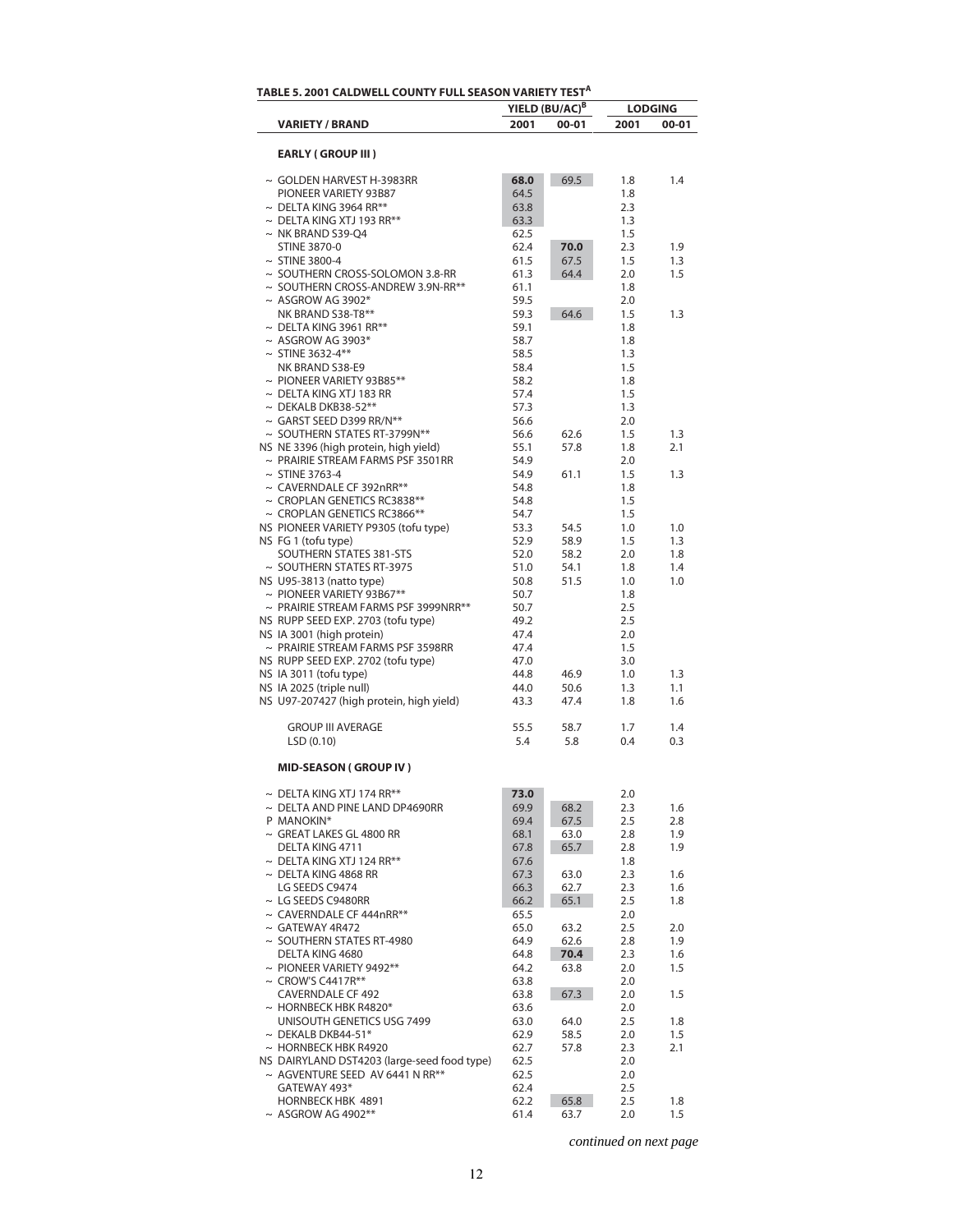| TABLE 5. 2001 CALDWELL COUNTY FULL SEASON VARIETY TEST <sup>A</sup> |              | YIELD (BU/AC) <sup>B</sup> | (continued)<br><b>LODGING</b> |            |  |  |
|---------------------------------------------------------------------|--------------|----------------------------|-------------------------------|------------|--|--|
| <b>VARIETY / BRAND</b>                                              | 2001         | 00-01                      | 2001<br>$00 - 01$             |            |  |  |
| $\sim$ ASGROW AG 4301*                                              | 61.4         | 64.5                       | 2.0                           | 1.5        |  |  |
| $\sim$ GATEWAY 4R483**                                              | 61.4         |                            | 2.5                           |            |  |  |
| DELTA AND PINE LAND DP4748S                                         | 61.3         |                            | 3.0                           |            |  |  |
| $~\sim$ ASGROW AG 4403*                                             | 61.0         | 60.7                       | 1.8                           | 1.4        |  |  |
| $\sim$ STINE 4700-4                                                 | 60.2         |                            | 2.3                           |            |  |  |
| ~ SEED CONSULTANTS SC 9442 RR**                                     | 60.0         |                            | 1.5                           |            |  |  |
| $\sim$ DELTA KING 4965 RR**                                         | 59.6         |                            | 2.5                           |            |  |  |
| $\sim$ BIO GENE BG 4401NRR**                                        | 59.5         |                            | 2.0                           |            |  |  |
| $\sim$ CROPLAN GENETICS RC4995                                      | 59.2         |                            | 3.3                           |            |  |  |
| $\sim$ DELTA KING 4762 RR**                                         | 59.0         |                            | 2.5                           |            |  |  |
| $~\sim$ STINE 4202-4**                                              | 58.9         |                            | 1.8                           |            |  |  |
| $\sim$ LG SEEDS C9447RR                                             | 58.7         |                            | 2.8                           |            |  |  |
| $\sim$ CROPLAN GENETICS RC4444**                                    | 58.7         |                            | 2.3                           |            |  |  |
| $~\sim$ ASGROW AG 4702**                                            | 58.5         | 65.1                       | 2.3                           | 1.6        |  |  |
| $\sim$ GREAT LAKES GL 4909 RR**                                     | 58.4         |                            | 3.3                           |            |  |  |
| $\sim$ DEKALB CX480cRR**<br>STINE 4702-2**                          | 57.3         |                            | 2.5                           |            |  |  |
| $\sim$ GOLDEN HARVEST H-4850RR**                                    | 57.3<br>56.9 | 64.0                       | 2.8<br>2.3                    | 1.9        |  |  |
| $\sim$ GOLDEN HARVEST H-4534RR**                                    | 56.6         |                            | 1.5                           |            |  |  |
| $\sim$ SOUTHERN CROSS-TITUS 4.8N-RR**                               | 56.6         | 64.0                       | 2.5                           | 1.8        |  |  |
| $\sim$ PIONEER VARIETY 94B73                                        | 56.1         |                            | 3.3                           |            |  |  |
| $\sim$ VIGORO V472NRR**                                             | 56.0         |                            | 2.5                           |            |  |  |
| $\sim$ SOUTHERN STATES RT-446N*                                     | 55.9         | 56.6                       | 2.0                           | 1.5        |  |  |
| $\sim$ CROW'S C48009RN**                                            | 55.6         |                            | 2.3                           |            |  |  |
| $\sim$ CROPLAN GENETICS RC4848**                                    | 55.5         | 65.4                       | 2.3                           | 1.6        |  |  |
| $\sim$ GARST SEED D484 RR/N**                                       | 55.1         |                            | 2.3                           |            |  |  |
| $\sim$ DELTA KING XTJ 184 RR**                                      | 54.7         |                            | 2.8                           |            |  |  |
| SOUTHERN STATES 4483N-STS**                                         | 54.1         | 57.6                       | 2.5                           | 1.8        |  |  |
| $\sim$ CAVERNDALE CF 489nRR**                                       | 53.8         |                            | 2.8                           |            |  |  |
| $\sim$ DEKALB DKB45-51*                                             | 53.4         |                            | 2.3                           |            |  |  |
| $\sim$ AGVENTURE SEED AV 6489 N RR**                                | 53.3         |                            | 2.5                           |            |  |  |
| $\sim$ PIONEER VARIETY 94B54**                                      | 53.2         |                            | 2.0                           |            |  |  |
| $\sim$ CROPLAN GENETICS YRC49*                                      | 53.2         |                            | 3.3                           |            |  |  |
| CAVERNDALE CF 461                                                   | 52.6         | 56.5                       | 2.5                           | 1.8        |  |  |
| P STRESSLAND<br>$\sim$ NK BRAND S46-G2**                            | 51.6<br>51.6 | 53.8                       | 2.8<br>2.0                    | 1.9<br>1.5 |  |  |
| NS K1433 (high protein)                                             | 51.4         | 53.6                       | 1.8                           |            |  |  |
| $\sim$ DYNA-GRO 3484N RR**                                          | 51.2         |                            | 2.3                           |            |  |  |
| $\sim$ VIGORO V462NRS**                                             | 51.2         |                            | 2.5                           |            |  |  |
| ASGROW A 4324*                                                      | 51.2         | 57.9                       | 2.3                           | 1.6        |  |  |
| NK BRAND S42-H1**                                                   | 51.1         | 58.2                       | 2.8                           | 1.9        |  |  |
| $\sim$ HORNBECK HBK R4660**                                         | 50.9         | 53.5                       | 2.0                           | 1.5        |  |  |
| $\sim$ GREAT LAKES GL 4309 RR**                                     | 49.9         | 54.2                       | 1.5                           | 1.3        |  |  |
| NS K93-9-56 (large-seeded food type)                                | 49.2         |                            | 2.8                           |            |  |  |
| $\sim$ DELTA AND PINE LAND DP4344RR                                 | 49.2         | 52.5                       | 3.0                           | 2.0        |  |  |
| GOLDEN HARVEST H-4459STS**                                          | 49.2         | 58.9                       | 2.5                           | 1.8        |  |  |
| $\sim$ GREAT LAKES GL 4109 RR*                                      | 48.6         |                            | 1.5                           |            |  |  |
| $\sim$ SOUTHERN STATES RT-4495N**                                   | 48.4         | 53.4                       | 1.8                           | 1.4        |  |  |
| $\sim$ CROPLAN GENETICS RT4241                                      | 48.2         |                            | 2.8                           |            |  |  |
| $\sim$ SOUTHERN STATES RT-4098                                      | 48.2         | 56.2                       | 2.8                           | 1.9        |  |  |
| <b>SOUTHERN STATES 439</b>                                          | 48.0         | 58.2                       | 2.8                           | 1.9        |  |  |
| $\sim$ PIONEER VARIETY 94B23*                                       | 47.9         |                            | 3.3                           |            |  |  |
| P REND**                                                            | 47.9         | 54.2                       | 3.0                           | 2.3        |  |  |
| PIONEER VARIETY 94B53**<br>NS K 1431 (high protein)                 | 47.4<br>47.3 | 58.9<br>49.3               | 2.5<br>3.0                    | 1.8<br>2.5 |  |  |
| $\sim$ EXCEL 8494NRR*                                               | 46.9         |                            | 2.0                           |            |  |  |
| $\sim$ STINE 3808-4                                                 | 46.2         |                            | 2.5                           |            |  |  |
| P TROLL                                                             | 46.2         | 53.2                       | 1.0                           | 1.0        |  |  |
| SOUTHERN CROSS-AARON 4.5N-STS**                                     | 46.2         | 58.5                       | 2.3                           | 1.6        |  |  |
| $\sim$ DYNA-GRO 3468N RR**                                          | 45.1         | 58.4                       | 2.0                           | 1.5        |  |  |
| $\sim$ LG SEEDS C4350NRR*                                           | 44.5         | 51.0                       | 2.0                           | 1.5        |  |  |
| $\sim$ GOLDEN HARVEST H-4147RR**                                    | 44.0         |                            | 2.0                           |            |  |  |
| $\sim$ SOUTHERN CROSS-JEREMIAH 4.3N-RR*                             | 43.8         |                            | 2.3                           |            |  |  |
| $\sim$ DEKALB DKB40-51*                                             | 43.1         |                            | 2.0                           |            |  |  |
| $P$ INA**                                                           | 42.1         | 47.7                       | 3.0                           | 2.8        |  |  |
| $\sim$ PRAIRIE STREAM FARMS PSF 4102NRR**                           | 41.3         |                            | 2.8                           |            |  |  |
| NS L96-5104 (natto type)                                            | 36.3         | 46.5                       | 2.3                           | 1.6        |  |  |
| NS IA 4001 (natto type)                                             | 36.2         | 47.6                       | 3.8                           | 3.6        |  |  |
| $\sim$ VIGORO V422NRR*                                              | 35.9         |                            | 2.3                           |            |  |  |
| NS K93-81-37 (small-seeded food type)                               | 31.2         |                            | 2.5                           |            |  |  |
|                                                                     |              |                            |                               |            |  |  |
| <b>GROUP IV AVERAGE</b>                                             | 55.2         | 59.2                       | 2.4                           | 1.8        |  |  |
| LSD(0.10)                                                           | 7.3          | 5.3                        | 0.5                           | 0.3        |  |  |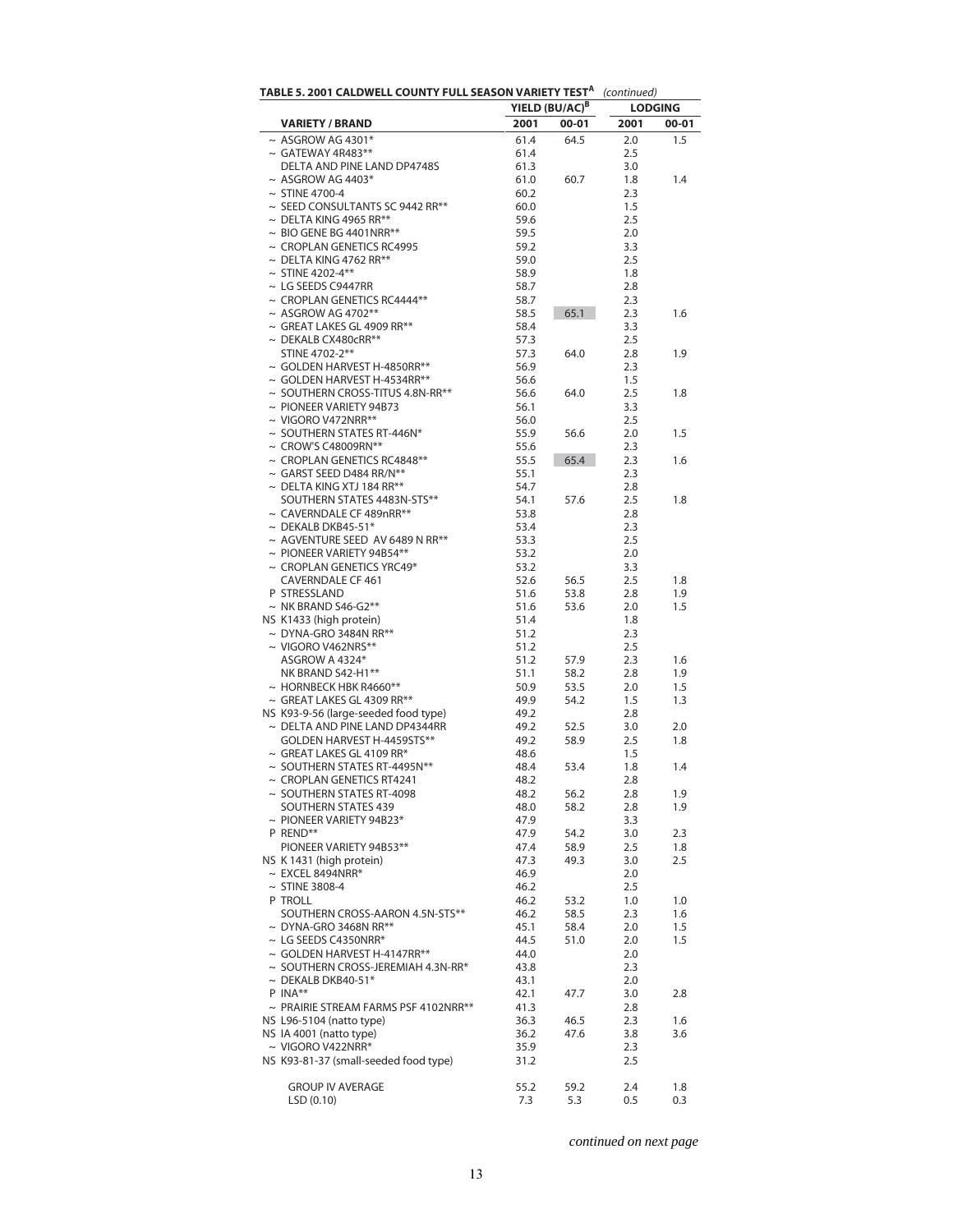| TABLE 5. 2001 CALDWELL COUNTY FULL SEASON VARIETY TEST <sup>A</sup> |              | (continued)                |                |           |
|---------------------------------------------------------------------|--------------|----------------------------|----------------|-----------|
|                                                                     |              | YIELD (BU/AC) <sup>B</sup> | <b>LODGING</b> |           |
| <b>VARIETY / BRAND</b>                                              | 2001         | $00 - 01$                  | 2001           | $00 - 01$ |
|                                                                     |              |                            |                |           |
| LATE (GROUP V)                                                      |              |                            |                |           |
| P HOLLADAY                                                          | 72.2         | 72.5                       | 2.8            | 2.1       |
| $\sim$ CROPLAN GENETICS RC5252**                                    | 69.8         |                            | 2.3            |           |
| DELTA KING 5995**                                                   | 69.0         |                            | 2.8            |           |
| ~ UNISOUTH GENETICS USG 510nRR**                                    | 68.4         | 63.6                       | 2.3            | 1.6       |
| NS K1436 (high protein)                                             | 67.2         |                            | 2.0            |           |
| $\sim$ NK BRAND S52-U3**                                            | 62.6         |                            | 2.8            |           |
| P CAVINESS**                                                        | 62.5         | 61.1                       | 3.3            | 3.6       |
| $\sim$ DELTA KING 5668 RR**                                         | 62.1         |                            | 2.8            |           |
| $\sim$ EXCEL 8525NRR**                                              | 61.9         |                            | 2.5            |           |
| P K1425**                                                           | 61.7         |                            | 2.5            |           |
| $\sim$ DELTA KING 5465 RR**                                         | 61.5         | 62.6                       | 2.5            | 1.8       |
| $\sim$ VIGORO V543NRR**                                             | 61.3         |                            | 2.5            |           |
| $\sim$ CROW'S C5410R**                                              | 61.2         |                            | 2.5            |           |
| $\sim$ DYNA-GRO 3521N RR**                                          | 61.2         | 58.0                       | 2.8            | 1.9       |
| $\sim$ SOUTHERN STATES RT-517N**                                    | 60.6         | 65.3                       | 3.0            | 2.5       |
| SOUTHERN STATES 5200-STS                                            | 60.4         |                            | 2.5            |           |
| $~\sim$ ASGROW AG 5001                                              | 60.1         | 63.1                       | 2.3            | 1.6       |
| $\sim$ HORNBECK HBK R5420*                                          | 60.0         |                            | 2.8            |           |
| $\sim$ PIONEER VARIETY 95B32**                                      | 60.0         | 60.7                       | 2.0            | 1.5       |
| $\sim$ CROPLAN GENETICS YRC51**                                     | 60.0         |                            | 2.8            |           |
| $\sim$ DELTA KING 5762 RR**                                         | 59.9         |                            | 2.8            |           |
| $~\sim$ ASGROW AG 5501*                                             | 59.5         | 64.1                       | 2.8            | 2.4       |
| P DELSOY 5500**                                                     | 59.4         | 61.1                       | 2.8            | 1.9       |
| $\sim$ CROW'S C5118R**                                              | 59.2         |                            | 2.5            |           |
| $\sim$ CROPLAN GENETICS RC5454**                                    | 57.6         |                            | 2.5            |           |
| ~ SOUTHERN STATES RT-5001N**                                        | 57.4         |                            | 2.5            |           |
| P HUTCHESON                                                         | 57.2         | 65.8                       | 3.0            | 2.0       |
| $\sim$ DELTA KING 5366 RR**                                         | 57.1         |                            | 3.0            |           |
| ~ UNISOUTH GENETICS USG 7547RR                                      | 56.9         | 59.6                       | 2.5            | 2.3       |
| ~ SOUTHERN STATES RT-557N**                                         | 56.7         | 54.4                       | 3.3            | 3.4       |
| PIONEER VARIETY 95B33**                                             | 55.8         | 60.4                       | 2.5            | 1.8       |
| $\sim$ GREAT LAKES GL 5309 RR**                                     | 54.9         |                            |                |           |
| ~ GOLDEN HARVEST H-5137RR**                                         |              |                            | 2.3<br>2.5     |           |
| ~ SOUTHERN STATES RT-5401N**                                        | 54.9<br>54.8 |                            | 2.8            |           |
|                                                                     |              |                            |                |           |
| $\sim$ PIONEER VARIETY 95B53**<br>$\sim$ DYNA-GRO 3518N RR**        | 54.1<br>53.8 | 58.7                       | 2.8<br>2.8     | 2.4       |
| $\sim$ HORNBECK HBK R5588**                                         | 53.6         |                            | 3.8            |           |
|                                                                     |              | 52.9                       |                | 3.9       |
| ~ UNISOUTH GENETICS USG 540nRR**                                    | 52.4         |                            | 3.3            |           |
| $\sim$ DELTA KING 5661 RR**                                         | 51.8         |                            | 3.0            |           |
| NS K93-86-14 (small-seeded type)                                    | 51.6         |                            | 3.5            |           |
| $\sim$ LG SEEDS C5151NRR**                                          | 51.3         |                            | 3.0            |           |
| ~ AGVENTURE SEED AV 6501 N RR**                                     | 49.5         |                            | 2.8            |           |
| $\sim$ VIGORO V512NRR**                                             | 48.0         |                            | 3.5            |           |
| P ANAND**                                                           | 47.7         | 56.4                       | 2.0            | 1.5       |
| <b>GROUP V AVERAGE</b>                                              | 58.6         | 61.2                       | 2.7            | 2.2       |
| LSD(0.10)                                                           | 6.7          | 5.0                        | 0.4            | 0.3       |
| <b>GRAND MEAN</b>                                                   | 56.1         | 59.5                       | 2.3            | 1.8       |

 $\sim$  Roundup Ready variety.

P Entries with a P prefix are public varieties.

\* Resistant to the soybean cyst nematode (Race 3).

\*\* Resistant to the soybean cyst nematode (Race 3 and Race 14).

NS Entries with a NS prefix are novel soybean varieties that are emerging from both the public and private sectors. Some of these value-added soybean types will supply relatively small market niches, while others may be of much broader market value. Testing novel soybeans will enable producers to assess whether premiums for a given trait offset possible yield lag/drag.

<sup>&</sup>lt;sup>A</sup> Data were not available for 1999 due to excessive variability caused by the 1999

drought.<br><sup>B</sup> Within a maturity group, shaded yields are not significantly different (0.10 level) from the highest yielding cultivar (bold data) of that maturity group.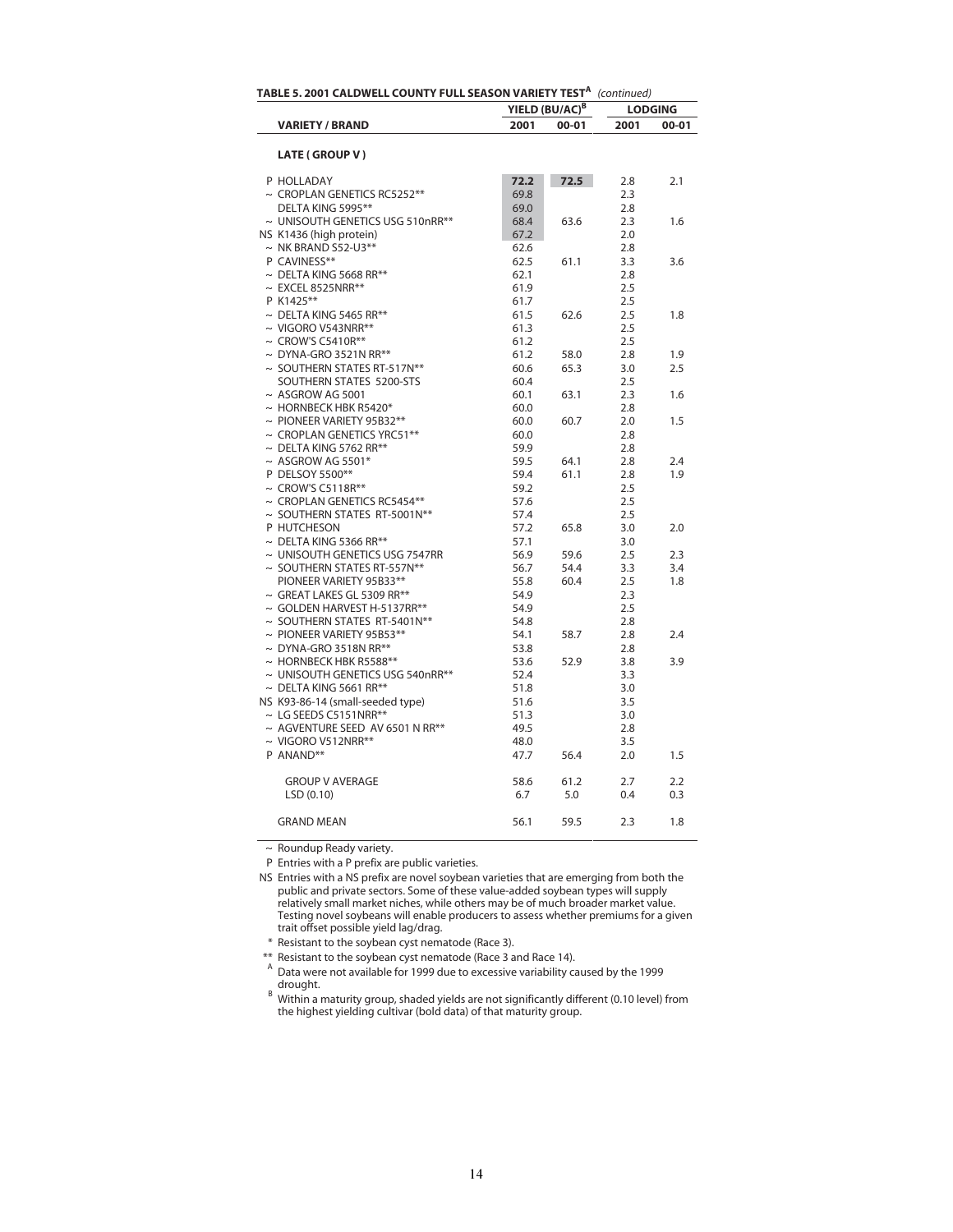|                                                          |              | YIELD (BU/AC) <sup>B</sup> |            | <b>LODGING</b> |
|----------------------------------------------------------|--------------|----------------------------|------------|----------------|
| <b>VARIETY / BRAND</b>                                   | 2001         | 00-01                      | 2001       | 00-01          |
| <b>EARLY (GROUP III)</b>                                 |              |                            |            |                |
| $\sim$ STINE 3800-4                                      | 61.2         | 54.8                       | 1.5        | 1.3            |
| $\sim$ DELTA KING XTJ 193 RR**                           | 57.2         |                            | 1.3        |                |
| $\sim$ GOLDEN HARVEST H-3983RR                           | 56.4         | 50.1                       | 1.8        | 1.4            |
| NK BRAND S38-E9                                          | 56.0         |                            | 2.3        |                |
| $~\sim$ ASGROW AG 3903*                                  | 55.9         |                            | 2.3        |                |
| PIONEER VARIETY 93B87                                    | 54.5         |                            | 2.3        |                |
| $\sim$ DEKALB DKB38-52**                                 | 53.8         |                            | 1.5        |                |
| $\sim$ NK BRAND S39-Q4                                   | 53.6         |                            | 1.8        |                |
| $\sim$ CROPLAN GENETICS RC3838**                         | 53.3         |                            | 1.3        |                |
| $\sim$ PIONEER VARIETY 93B67**                           | 52.9         |                            | 1.5        |                |
| <b>STINE 3870-0</b><br>~ SOUTHERN CROSS-SOLOMON 3.8-RR   | 52.9<br>52.9 | 52.3<br>47.6               | 2.0<br>2.5 | 1.5<br>1.8     |
| ~ CAVERNDALE CF 392nRR**                                 | 51.3         |                            | 2.0        |                |
| $~\sim$ STINE 3632-4**                                   | 51.1         |                            | 1.5        |                |
| ~ GARST SEED D399 RR/N**                                 | 51.1         |                            | 2.0        |                |
| $\sim$ PIONEER VARIETY 93B85**                           | 50.6         |                            | 2.0        |                |
| $\sim$ DELTA KING XTJ 183 RR                             | 50.6         |                            | 1.3        |                |
| $\sim$ CROPLAN GENETICS RC3866**                         | 50.5         |                            | 1.5        |                |
| NS NE 3396 (high protein, high yield)                    | 50.4         | 48.0                       | 2.5        | 1.8            |
| ~ SOUTHERN STATES RT-3799N**                             | 50.4         | 48.4                       | 1.5        | 1.3            |
| $\sim$ DELTA KING 3961 RR**                              | 49.8         |                            | 1.5        |                |
| $\sim$ SOUTHERN STATES RT-3975                           | 49.2         | 45.4                       | 2.0        | 1.5            |
| $\sim$ STINE 3763-4                                      | 49.1         | 45.8                       | 1.5        | 1.3            |
| NK BRAND S38-T8**                                        | 48.1         | 45.5                       | 2.3        | 1.6            |
| ~ PRAIRIE STREAM FARMS PSF 3501RR                        | 47.9         |                            | 2.8        |                |
| $\sim$ DELTA KING 3964 RR**                              | 47.5         |                            | 2.3        |                |
| ~ SOUTHERN CROSS-ANDREW 3.9N-RR**                        | 47.2         |                            | 1.8        |                |
| NS IA 3011 (tofu type)                                   | 46.6         | 39.2                       | 1.3        | 1.1            |
| NS FG 1 (tofu type)                                      | 45.9         | 42.5                       | 2.0        | 1.5            |
| $~\sim$ ASGROW AG 3902*                                  | 45.9         |                            | 1.5        |                |
| SOUTHERN STATES 381-STS                                  | 45.2         | 42.1                       | 3.8        | 2.4            |
| $\sim$ PRAIRIE STREAM FARMS PSF 3598RR                   | 43.9         |                            | 2.8        |                |
| NS RUPP SEED EXP. 2702 (tofu type)                       | 43.0         |                            | 3.0        |                |
| NS U97-207427 (high protein, high yield)                 | 42.2         | 37.8                       | 1.8        | 1.4            |
| $\sim$ PRAIRIE STREAM FARMS PSF 3999NRR**                | 42.0         |                            | 1.8        |                |
| NS PIONEER VARIETY P9305 (tofu type)                     | 41.7         | 37.5                       | 2.0        | 1.5            |
| NS IA 3001 (high protein)                                | 41.2         |                            | 1.8        |                |
| NS IA 2025 (triple null)                                 | 38.5         | 33.8                       | 1.5        | 1.3            |
| NS RUPP SEED EXP. 2703 (tofu type)                       | 34.6         |                            | 2.8        |                |
| NS U95-3813 (natto type)                                 | 32.8         | 33.6                       | 1.0        | 1.0            |
| <b>GROUP III AVERAGE</b>                                 | 48.7         | 44.0                       | 1.9        | 1.5            |
| LSD(0.10)                                                | 6.3          | 4.3                        | 0.5        | 0.3            |
| <b>MID-SEASON (GROUP IV)</b>                             |              |                            |            |                |
| $~\sim$ STINE 4202-4**<br>$\sim$ DELTA KING XTJ 174 RR** | 64.8         |                            | 2.5        |                |
| $\sim$ CROW'S C4417R**                                   | 64.1<br>61.5 |                            | 3.8<br>2.5 |                |
| DELTA AND PINE LAND DP4748S                              | 60.4         |                            | 3.8        |                |
| $\sim$ CROPLAN GENETICS RC4444**                         | 58.6         |                            | 1.8        |                |
| $\sim$ GATEWAY 4R483**                                   | 58.4         |                            | 4.0        |                |
| P TROLL                                                  | 57.8         | 48.7                       | 1.5        | 1.3            |
| DELTA KING 4711                                          | 57.3         | 52.2                       | 3.5        | 2.3            |
| $\sim$ PIONEER VARIETY 9492**                            | 57.1         | 45.3                       | 2.8        | 1.9            |
| $~\sim$ ASGROW AG 4403*                                  | 56.9         | 47.2                       | 2.3        | 1.6            |
| $\sim$ DELTA KING 4868 RR                                | 56.6         | 49.9                       | 3.0        | 2.0            |
| NS DAIRYLAND DST4203 (large-seed food type)              | 56.5         |                            | 2.5        |                |
| $\sim$ HORNBECK HBK R4820*                               | 56.2         |                            | 2.5        |                |
| HORNBECK HBK 4891                                        | 56.1         | 46.4                       | 1.5        | 1.3            |
| LG SEEDS C9474                                           | 55.9         | 50.5                       | 3.5        | 2.3            |
| $\sim$ GREAT LAKES GL 4309 RR**                          | 55.9         | 45.1                       | 0.8        | 0.9            |
| $\sim$ DEKALB DKB40-51*                                  | 55.8         |                            | 1.3        |                |
| $\sim$ CAVERNDALE CF 444nRR**                            | 55.5         |                            | 2.0        |                |
| $\sim$ BIO GENE BG 4401NRR**                             | 55.5         |                            | 2.0        |                |
| $\sim$ DELTA AND PINE LAND DP4690RR                      | 55.2         | 48.5                       | 2.8        | 1.9            |
| SOUTHERN CROSS-AARON 4.5N-STS**                          | 55.0         | 46.1                       | 3.8        | 2.4            |
| $\sim$ STINE 3808-4                                      | 54.7         |                            | 2.5        |                |
| <b>CAVERNDALE CF 492</b>                                 | 54.7         | 49.9                       | 4.3        | 2.6            |
| STINE 4702-2**                                           | 54.4         | 48.6                       | 3.0        | 2.0            |
| $\sim$ DEKALB DKB44-51*                                  | 54.4         | 45.1                       | 2.3        | 1.6            |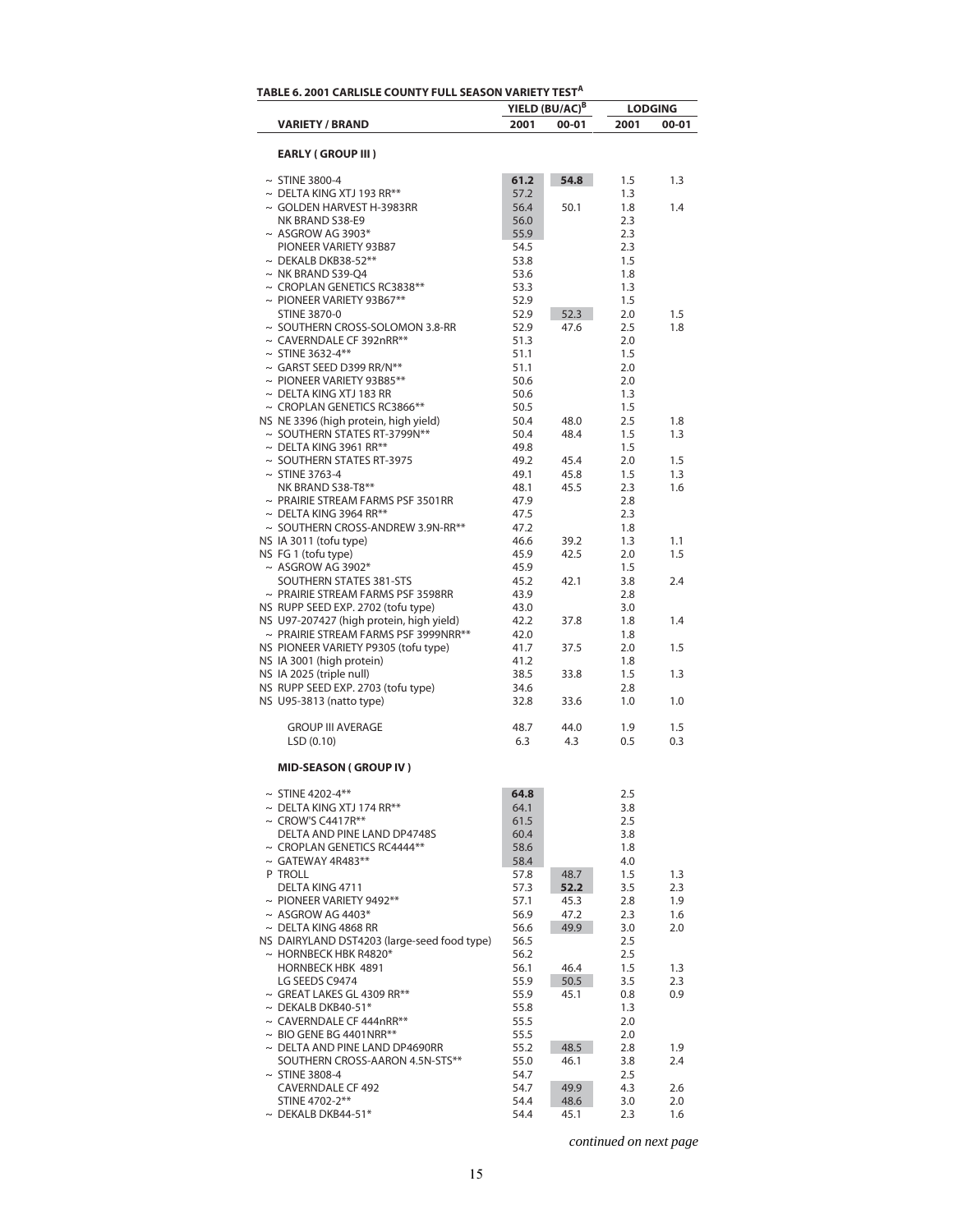| TABLE 6. 2001 CARLISLE COUNTY FULL SEASON VARIETY TEST <sup>A</sup> (continued) | YIELD (BU/AC) <sup>B</sup> |              | <b>LODGING</b> |            |  |
|---------------------------------------------------------------------------------|----------------------------|--------------|----------------|------------|--|
| <b>VARIETY / BRAND</b>                                                          | 2001                       | $00 - 01$    | 2001           | $00 - 01$  |  |
| $\sim$ PIONEER VARIETY 94B73                                                    | 54.3                       |              | 2.3            |            |  |
| $\sim$ SOUTHERN STATES RT-4098                                                  | 54.2                       | 46.8         | 3.0            | 2.0        |  |
| $\sim$ HORNBECK HBK R4920                                                       | 54.2                       | 46.8         | 3.8            | 2.4        |  |
| $\sim$ GATEWAY 4R472                                                            | 53.9                       | 50.2         | 3.3            | 2.1        |  |
| UNISOUTH GENETICS USG 7499                                                      | 53.7                       | 43.6         | 1.3            | 1.1        |  |
| $\sim$ PIONEER VARIETY 94B54**                                                  | 53.1                       |              | 3.5            |            |  |
| $\sim$ LG SEEDS C4350NRR*                                                       | 52.7                       | 46.6         | 3.8            | 2.4        |  |
| $\sim$ PIONEER VARIETY 94B23*                                                   | 52.6                       |              | 2.8            |            |  |
| $\sim$ SOUTHERN CROSS-JEREMIAH 4.3N-RR*                                         | 52.5                       |              | 3.5            |            |  |
| $\sim$ SEED CONSULTANTS SC 9442 RR**                                            | 52.3                       |              | 2.3            |            |  |
| $\sim$ GOLDEN HARVEST H-4850RR**                                                | 52.2                       |              | 2.5            |            |  |
| $\sim$ CROPLAN GENETICS RC4848**<br>$\sim$ DELTA KING XTJ 124 RR**              | 52.1<br>51.9               | 42.0         | 3.5<br>2.3     | 2.3        |  |
| P STRESSLAND                                                                    | 51.9                       | 42.2         | 3.8            | 2.4        |  |
| $~\sim$ ASGROW AG 4902**                                                        | 51.8                       | 41.9         | 3.0            | 2.0        |  |
| $\sim$ LG SEEDS C9480RR                                                         | 51.8                       | 48.7         | 3.3            | 2.1        |  |
| $\sim$ SOUTHERN STATES RT-446N*                                                 | 51.7                       | 43.6         | 2.5            | 1.8        |  |
| $\sim$ SOUTHERN STATES RT-4980                                                  | 51.7                       | 45.6         | 2.5            | 1.8        |  |
| $\sim$ GOLDEN HARVEST H-4147RR**                                                | 51.5                       |              | 3.8            |            |  |
| GOLDEN HARVEST H-4459STS**                                                      | 51.5                       | 49.0         | 3.8            | 2.4        |  |
| $\sim$ AGVENTURE SEED AV 6489 N RR**                                            | 51.4                       |              | 2.5            |            |  |
| $\sim$ CAVERNDALE CF 489nRR**                                                   | 51.1                       |              | 3.0            |            |  |
| $\sim$ DELTA KING XTJ 184 RR**                                                  | 51.1                       |              | 3.5            |            |  |
| $\sim$ DYNA-GRO 3484N RR**                                                      | 50.7                       |              | 1.0            |            |  |
| $\sim$ GREAT LAKES GL 4109 RR*                                                  | 50.5                       |              | 3.0            |            |  |
| <b>CAVERNDALE CF 461</b>                                                        | 50.5                       | 45.7         | 3.8            | 2.4        |  |
| $\sim$ GREAT LAKES GL 4800 RR                                                   | 50.2                       | 50.5         | 3.3            | 2.1        |  |
| $\sim$ GOLDEN HARVEST H-4534RR**<br>$\sim$ ASGROW AG 4301*                      | 50.1                       |              | 2.3            |            |  |
| $\sim$ VIGORO V472NRR**                                                         | 50.0<br>50.0               | 43.3         | 2.8            | 1.9        |  |
| $\sim$ SOUTHERN CROSS-TITUS 4.8N-RR**                                           | 49.5                       | 39.3         | 3.3<br>2.8     | 1.9        |  |
| DELTA KING 4680                                                                 | 49.3                       | 45.6         | 3.0            | 2.0        |  |
| $\sim$ DEKALB CX480cRR**                                                        | 49.0                       |              | 4.0            |            |  |
| $~\sim$ ASGROW AG 4702**                                                        | 48.7                       | 42.7         | 2.5            | 1.8        |  |
| ASGROW A 4324*                                                                  | 48.7                       | 43.2         | 3.0            | 2.0        |  |
| $\sim$ GARST SEED D484 RR/N**                                                   | 48.3                       |              | 2.8            |            |  |
| $\sim$ VIGORO V422NRR*                                                          | 47.9                       |              | 2.5            |            |  |
| $\sim$ STINE 4700-4                                                             | 47.7                       |              | 2.0            |            |  |
| GATEWAY 493*                                                                    | 47.6                       |              | 4.0            |            |  |
| $\sim$ LG SEEDS C9447RR                                                         | 47.3                       |              | 4.0            |            |  |
| $\sim$ VIGORO V462NRS**                                                         | 47.3                       |              | 3.5            |            |  |
| SOUTHERN STATES 4483N-STS**                                                     | 47.3                       | 38.9         | 3.0            | 2.0        |  |
| $\sim$ CROW'S C48009RN**                                                        | 47.1                       |              | 3.3            |            |  |
| $\sim$ AGVENTURE SEED AV 6441 N RR**                                            | 46.9                       |              | 2.8            |            |  |
| PIONEER VARIETY 94B53**                                                         | 45.8                       | 46.8         | 3.5            | 2.3        |  |
| $\sim$ CROPLAN GENETICS RC4995                                                  | 45.2                       |              | 2.8            |            |  |
| $\sim$ DEKALB DKB45-51*                                                         | 44.9                       |              | 3.3            |            |  |
| $\sim$ DELTA KING 4965 RR**                                                     | 44.4                       |              | 2.3            |            |  |
| P MANOKIN*<br>SOUTHERN STATES 439                                               | 44.3<br>43.6               | 43.3<br>47.3 | 4.3<br>2.8     | 2.6<br>1.9 |  |
| $\sim$ NK BRAND S46-G2**                                                        | 43.5                       | 39.6         | 2.3            | 1.6        |  |
| P INA**                                                                         | 43.3                       | 36.2         | 4.3            | 2.6        |  |
| NK BRAND S42-H1**                                                               | 43.3                       | 38.6         | 2.3            | 1.6        |  |
| $\sim$ CROPLAN GENETICS YRC49*                                                  | 43.0                       |              | 4.3            |            |  |
| $\sim$ SOUTHERN STATES RT-4495N**                                               | 42.5                       | 40.8         | 1.8            | 1.4        |  |
| $\sim$ EXCEL 8494NRR*                                                           | 42.4                       |              | 2.3            |            |  |
| $\sim$ PRAIRIE STREAM FARMS PSF 4102NRR**                                       | 42.3                       |              | 2.8            |            |  |
| $\sim$ DELTA AND PINE LAND DP4344RR                                             | 42.0                       | 37.9         | 3.8            | 2.4        |  |
| P REND**                                                                        | 41.6                       | 39.4         | 4.5            | 2.8        |  |
| $\sim$ CROPLAN GENETICS RT4241                                                  | 40.9                       |              | 3.3            |            |  |
| NS K93-9-56 (large-seeded food type)                                            | 39.7                       |              | 4.5            |            |  |
| $\sim$ DYNA-GRO 3468N RR**                                                      | 38.1                       | 40.5         | 2.0            | 1.5        |  |
| NS L96-5104 (natto type)                                                        | 37.8                       | 39.6         | 3.8            | 2.4        |  |
| $\sim$ GREAT LAKES GL 4909 RR**                                                 | 37.3                       |              | 3.5            |            |  |
| NS K1433 (high protein)                                                         | 36.9                       |              | 1.5            |            |  |
| $\sim$ DELTA KING 4762 RR**                                                     | 36.4                       |              | 2.3            |            |  |
| NS IA 4001 (natto type)                                                         | 36.0                       | 33.9         | 4.3            | 2.6        |  |
| $\sim$ HORNBECK HBK R4660**<br>NS K 1431 (high protein)                         | 36.0                       | 37.8         | 2.8<br>4.0     | 1.9<br>2.5 |  |
| NS K93-81-37 (small-seeded food type)                                           | 34.8<br>31.2               | 31.7         | 5.0            |            |  |
|                                                                                 |                            |              |                |            |  |
| <b>GROUP IV AVERAGE</b>                                                         | 49.6                       | 44.1         | 3.0            | 2.0        |  |
| LSD(0.10)                                                                       | 6.4                        | 4.4          | 0.9            | 0.4        |  |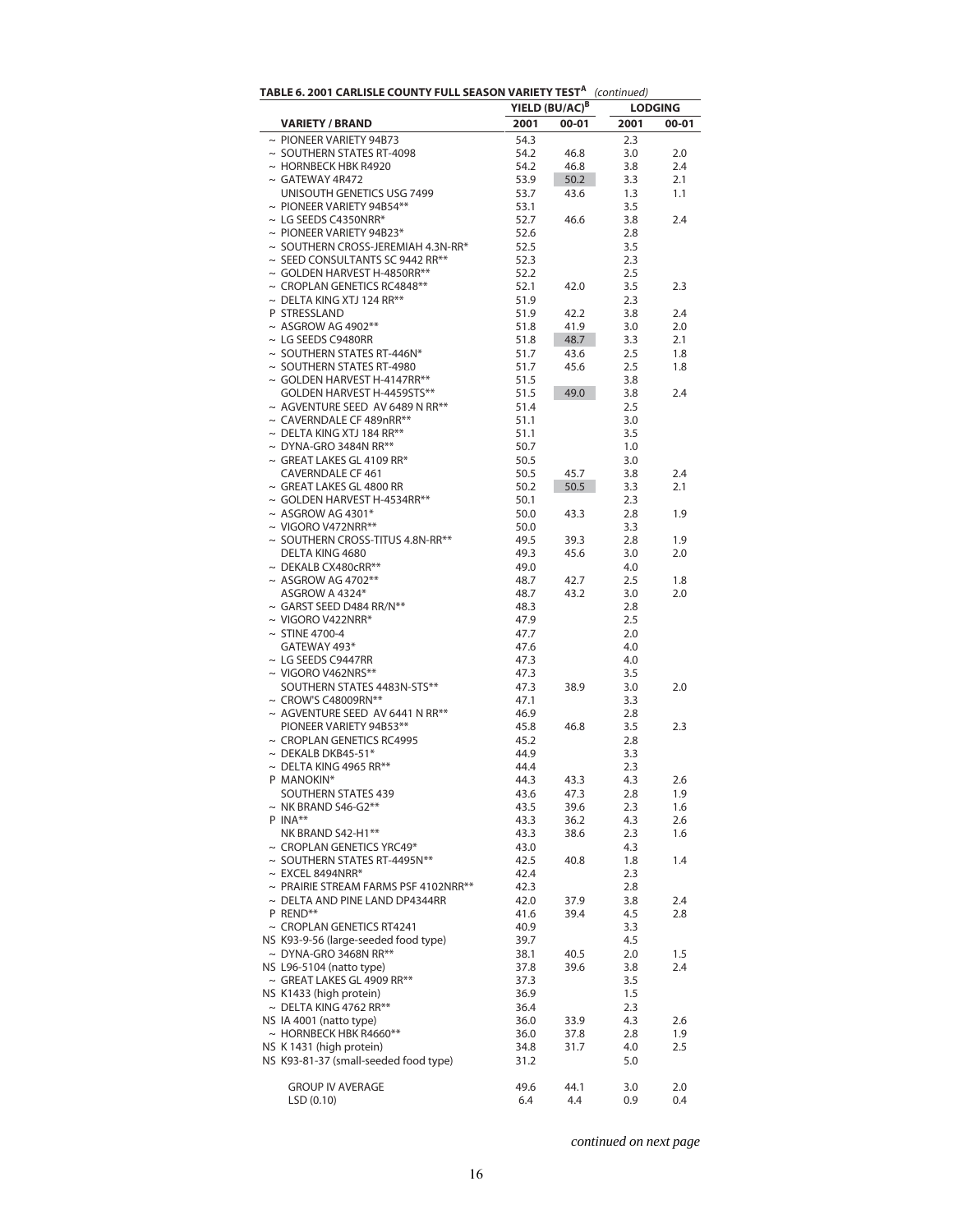| TABLE 6. 2001 CARLISLE COUNTY FULL SEASON VARIETY TEST <sup>A</sup> (continued) |                                       |                            |       |      |                |  |  |
|---------------------------------------------------------------------------------|---------------------------------------|----------------------------|-------|------|----------------|--|--|
|                                                                                 |                                       | YIELD (BU/AC) <sup>B</sup> |       |      | <b>LODGING</b> |  |  |
|                                                                                 | <b>VARIETY / BRAND</b>                | 2001                       | 00-01 | 2001 | $00 - 01$      |  |  |
|                                                                                 |                                       |                            |       |      |                |  |  |
|                                                                                 | LATE (GROUP V)                        |                            |       |      |                |  |  |
| P HUTCHESON                                                                     |                                       | 57.2                       | 52.6  | 4.0  | 2.5            |  |  |
|                                                                                 | DELTA KING 5995**                     | 55.6                       |       | 3.0  |                |  |  |
|                                                                                 | SOUTHERN STATES 5200-STS              | 55.1                       |       | 2.5  |                |  |  |
|                                                                                 | $\sim$ NK BRAND S52-U3**              | 54.2                       |       | 3.0  |                |  |  |
| P HOLLADAY                                                                      |                                       | 53.9                       | 46.0  | 4.3  | 2.6            |  |  |
|                                                                                 | PIONEER VARIETY 95B33**               | 53.6                       | 53.0  | 3.5  | 2.3            |  |  |
|                                                                                 | P DELSOY 5500**                       | 51.7                       | 48.4  | 2.8  | 1.9            |  |  |
|                                                                                 | $\sim$ DELTA KING 5668 RR**           | 51.1                       |       | 3.3  |                |  |  |
|                                                                                 | NS K1436 (high protein)               | 50.5                       |       | 3.8  |                |  |  |
|                                                                                 | $\sim$ HORNBECK HBK R5420*            | 49.4                       |       | 2.5  |                |  |  |
|                                                                                 | $\sim$ GREAT LAKES GL 5309 RR**       | 49.3                       |       | 2.5  |                |  |  |
|                                                                                 | $\sim$ ASGROW AG 5501*                | 49.0                       | 46.6  | 2.5  | 1.8            |  |  |
|                                                                                 | $\sim$ VIGORO V543NRR**               | 48.4                       |       | 2.8  |                |  |  |
| P ANAND**                                                                       |                                       | 47.5                       | 41.6  | 1.3  | 1.1            |  |  |
|                                                                                 | $\sim$ DELTA KING 5465 RR**           | 47.5                       | 44.7  | 3.0  | 2.0            |  |  |
|                                                                                 | $\sim$ PIONEER VARIETY 95B32**        | 47.2                       | 54.2  | 2.8  | 1.9            |  |  |
|                                                                                 | $\sim$ DELTA KING 5366 RR**           | 47.2                       |       | 3.5  |                |  |  |
|                                                                                 | $\sim$ CROW'S C5410R**                | 47.2                       |       | 3.5  |                |  |  |
|                                                                                 | $\sim$ DYNA-GRO 3518N RR**            | 46.8                       |       | 2.8  |                |  |  |
|                                                                                 | $\sim$ CROPLAN GENETICS RC5252**      | 46.5                       |       | 3.0  |                |  |  |
|                                                                                 | $\sim$ CROW'S C5118R**                | 46.4                       |       | 2.5  |                |  |  |
| P CAVINESS**                                                                    |                                       |                            |       |      |                |  |  |
|                                                                                 |                                       | 45.8                       | 45.9  | 4.0  | 2.5            |  |  |
|                                                                                 | ~ SOUTHERN STATES RT-5401N**          | 45.6                       |       | 3.3  |                |  |  |
|                                                                                 | $\sim$ PIONEER VARIETY 95B53**        | 45.0                       | 45.8  | 2.3  | 1.6            |  |  |
|                                                                                 | $\sim$ CROPLAN GENETICS RC5454**      | 43.5                       |       | 2.8  |                |  |  |
|                                                                                 | $\sim$ DYNA-GRO 3521N RR**            | 43.3                       | 43.3  | 3.0  | 2.0            |  |  |
|                                                                                 | $\sim$ UNISOUTH GENETICS USG 510nRR** | 43.3                       | 44.2  | 2.3  | 1.6            |  |  |
|                                                                                 | $\sim$ ASGROW AG 5001                 | 43.1                       | 39.4  | 1.5  | 1.3            |  |  |
| P K1425**                                                                       |                                       | 42.4                       |       | 1.0  |                |  |  |
|                                                                                 | $\sim$ GOLDEN HARVEST H-5137RR**      | 42.2                       |       | 1.0  |                |  |  |
|                                                                                 | $\sim$ CROPLAN GENETICS YRC51**       | 42.1                       |       | 3.0  |                |  |  |
|                                                                                 | $\sim$ EXCEL 8525NRR**                | 42.1                       |       | 3.8  |                |  |  |
|                                                                                 | ~ UNISOUTH GENETICS USG 540nRR**      | 41.0                       |       | 2.8  |                |  |  |
|                                                                                 | $\sim$ DELTA KING 5661 RR**           | 40.7                       |       | 4.0  |                |  |  |
|                                                                                 | $\sim$ DELTA KING 5762 RR**           | 40.5                       |       | 4.0  |                |  |  |
|                                                                                 | $\sim$ AGVENTURE SEED AV 6501 N RR**  | 40.3                       |       | 3.0  |                |  |  |
|                                                                                 | $\sim$ SOUTHERN STATES RT-557N**      | 39.9                       | 41.8  | 4.3  | 2.6            |  |  |
|                                                                                 | $\sim$ HORNBECK HBK R5588**           | 39.4                       | 36.6  | 4.0  | 2.5            |  |  |
|                                                                                 | $\sim$ LG SEEDS C5151NRR**            | 39.1                       |       | 3.3  |                |  |  |
|                                                                                 | ~ UNISOUTH GENETICS USG 7547RR        | 38.1                       | 42.1  | 3.5  | 2.3            |  |  |
|                                                                                 | $\sim$ SOUTHERN STATES RT-5001N**     | 37.0                       |       | 3.0  |                |  |  |
|                                                                                 | $\sim$ VIGORO V512NRR**               | 36.7                       |       | 3.5  |                |  |  |
|                                                                                 | NS K93-86-14 (small-seeded type)      | 36.3                       |       | 4.0  |                |  |  |
|                                                                                 | ~ SOUTHERN STATES RT-517N**           | 32.5                       | 41.9  | 2.5  | 1.8            |  |  |
|                                                                                 | <b>GROUP V AVERAGE</b>                | 45.3                       | 45.2  | 3.0  | 2.0            |  |  |
|                                                                                 | LSD (0.10)                            | 7.1                        | 5.0   | 1.1  | 0.7            |  |  |
|                                                                                 | <b>GRAND MEAN</b>                     | 48.4                       | 44.3  | 2.8  | 1.9            |  |  |

~ Roundup Ready variety.

P Entries with a P prefix are public varieties.

\* Resistant to the soybean cyst nematode (Race 3).

\*\* Resistant to the soybean cyst nematode (Race 3 and Race 14).

<sup>A</sup> 2000 data are from Calloway County, and the 2001 data are from Carlisle County. No data were available for 1999 due to the 1999 drought.<br>B Within a maturity group shaded vialds are not signific

 Within a maturity group, shaded yields are not significantly different (0.10 level) from the highest yielding cultivar (bold data) of that maturity group and year column.

NS Entries with a NS prefix are novel soybean varieties that are emerging from both the public and private sectors. Some of these value-added soybean types will supply relatively small market niches, while others may be of much broader market value. Testing novel soybeans will enable producers to assess whether premiums for a given trait offset possible yield lag/drag.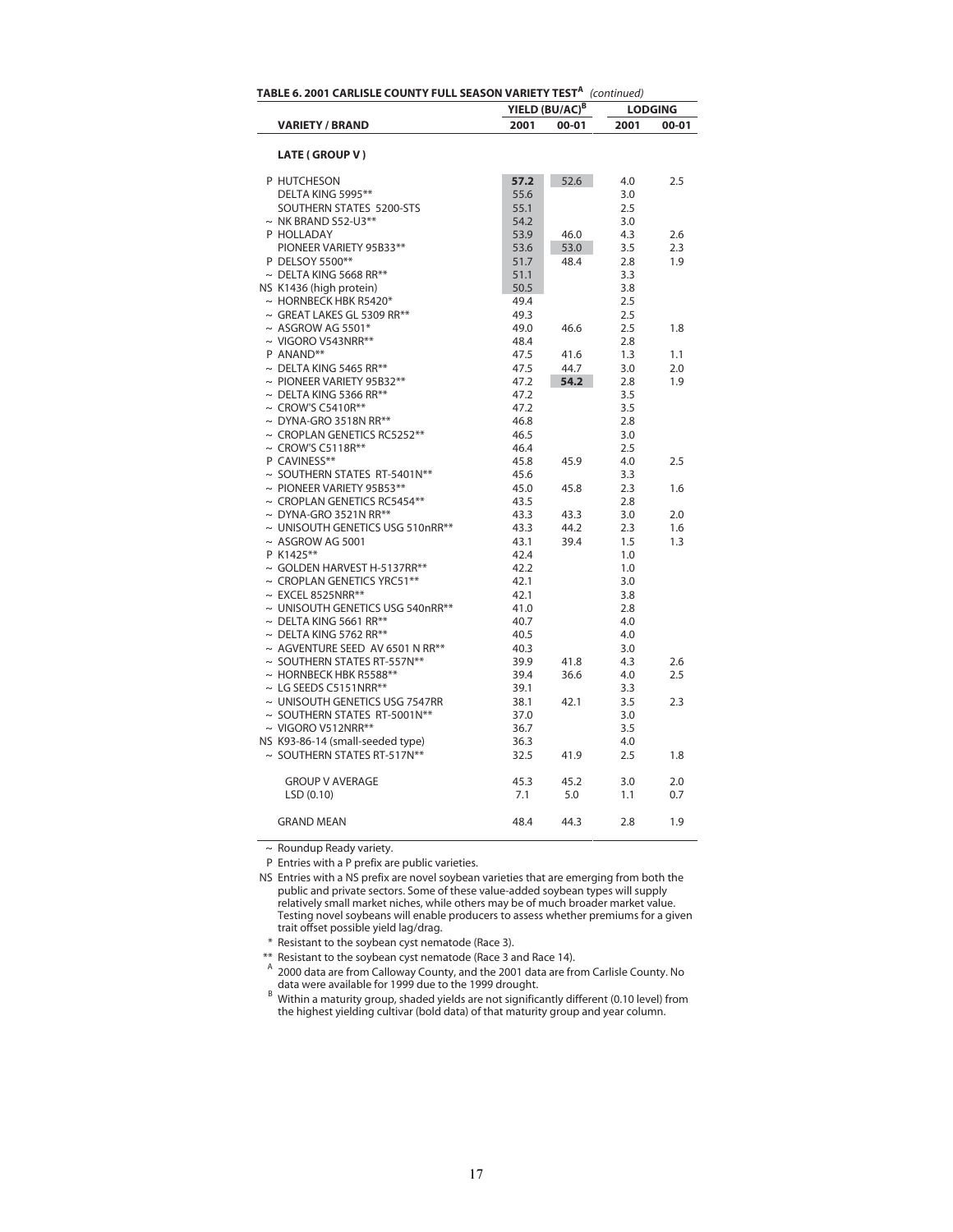# **TABLE 7. 2001 FAYETTE COUNTY FULL SEASON VARIETY TEST**

|                                                                          | YIELD (BU/AC) <sup>A</sup><br><b>LODGING</b> |              |              |            | <b>PLANT</b> |            |              | <b>HEIGHT MATURITY</b> |
|--------------------------------------------------------------------------|----------------------------------------------|--------------|--------------|------------|--------------|------------|--------------|------------------------|
| <b>VARIETY / BRAND</b>                                                   | 2001                                         | $00 - 01$    | 99-01        | 2001       | $00 - 01$    | 99-01      | (IN)<br>2001 | <b>DATE</b><br>2001    |
| <b>EARLY (GROUP III)</b>                                                 |                                              |              |              |            |              |            |              |                        |
| $\sim$ SOUTHERN CROSS-SOLOMON 3.8-RR                                     | 74.6                                         | 78.1         |              | 3.0        | 2.3          |            | 43           | 10/5                   |
| PIONEER VARIETY 93B87                                                    | 73.4                                         |              |              | 3.0        |              |            | 40           | 10/5                   |
| $\sim$ CROPLAN GENETICS RC3838**                                         | 72.2                                         |              |              | 2.8        |              |            | 46           | 10/3                   |
| $\sim$ STINE 3632-4**<br>$\sim$ DELTA KING XTJ 193 RR**                  | 71.9<br>71.7                                 |              |              | 2.5<br>2.5 |              |            | 38<br>46     | 10/3<br>10/3           |
| <b>STINE 3870-0</b>                                                      | 71.6                                         | 79.9         |              | 2.8        | 2.3          |            | 41           | 10/5                   |
| NS FG 1 (tofu type)                                                      | 71.0                                         | 68.0         |              | 3.0        | 2.0          |            | 37           | 9/30                   |
| $\sim$ DEKALB DKB38-52**                                                 | 70.8                                         |              |              | 2.0        |              |            | 46           | 10/2                   |
| $\sim$ GOLDEN HARVEST H-3983RR                                           | 69.9                                         | 73.4         |              | 2.8        | 2.3          |            | 41           | 10/3                   |
| $\sim$ NK BRAND S39-Q4<br>$\sim$ STINE 3800-4                            | 69.1<br>68.4                                 | 73.3         |              | 2.5<br>2.8 | 2.3          |            | 41<br>40     | 10/5<br>10/4           |
| $~\sim$ ASGROW AG 3902*                                                  | 67.5                                         |              |              | 2.5        |              |            | 48           | 10/3                   |
| $\sim$ STINE 3763-4                                                      | 66.8                                         | 74.2         |              | 2.3        | 1.6          |            | 41           | 10/2                   |
| NK BRAND S38-E9                                                          | 66.5                                         |              |              | 2.5        |              |            | 41           | 9/30                   |
| $\sim$ PIONEER VARIETY 93B67**<br>$~\sim$ ASGROW AG 3903*                | 65.8<br>65.6                                 |              |              | 2.5<br>2.5 |              |            | 44<br>43     | 9/29<br>10/4           |
| $\sim$ PRAIRIE STREAM FARMS PSF 3501RR                                   | 64.5                                         |              |              | 2.8        |              |            | 45           | 10/3                   |
| $\sim$ DELTA KING XTJ 183 RR                                             | 63.7                                         |              |              | 2.5        |              |            | 45           | 10/3                   |
| NS PIONEER VARIETY P9305 (tofu type)                                     | 63.2                                         | 68.6         |              | 2.5        | 1.8          |            | 38           | 9/19                   |
| NS IA 3011 (tofu type)                                                   | 62.6                                         | 65.5         |              | 3.0        | 2.1          |            | 40           | 9/24                   |
| NS IA 3001 (high protein)<br>$\sim$ CROPLAN GENETICS RC3866**            | 62.0<br>61.9                                 |              |              | 3.3<br>2.5 |              |            | 39<br>41     | 9/27<br>10/1           |
| $\sim$ DELTA KING 3961 RR**                                              | 61.8                                         |              |              | 2.0        |              |            | 42           | 10/2                   |
| NS U97-207427 (high protein, high yield)                                 | 61.6                                         | 68.3         |              | 2.8        | 2.0          |            | 44           | 9/30                   |
| $\sim$ PIONEER VARIETY 93B85**                                           | 61.5                                         |              |              | 2.5        |              |            | 45           | 10/1                   |
| $\sim$ CAVERNDALE CF 392nRR**                                            | 61.0                                         |              |              | 2.5        |              |            | 46           | 10/5                   |
| NS NE 3396 (high protein, high yield)                                    | 60.8                                         | 67.3         |              | 2.5        | 1.9          |            | 38           | 9/30                   |
| $\sim$ SOUTHERN CROSS-ANDREW 3.9N-RR**<br>NK BRAND S38-T8**              | 60.5<br>60.3                                 | 66.1         |              | 2.5<br>2.5 | 2.1          |            | 43<br>48     | 10/3<br>10/3           |
| $\sim$ GARST SEED D399 RR/N**                                            | 59.9                                         |              |              | 2.5        |              |            | 45           | 10/3                   |
| $\sim$ SOUTHERN STATES RT-3799N**                                        | 59.6                                         | 67.8         |              | 2.5        | 1.9          |            | 42           | 10/2                   |
| $\sim$ PRAIRIE STREAM FARMS PSF 3598RR                                   | 59.2                                         |              |              | 2.5        |              |            | 42           | 9/29                   |
| $\sim$ SOUTHERN STATES RT-3975                                           | 59.0                                         | 61.8         | 47.4         | 2.8        | 2.0          | 1.7        | 43           | 10/2                   |
| $\sim$ PRAIRIE STREAM FARMS PSF 3999NRR**<br>$\sim$ DELTA KING 3964 RR** | 58.8<br>58.5                                 |              |              | 3.0<br>2.8 |              |            | 39<br>46     | 10/3<br>10/3           |
| NS U95-3813 (natto type)                                                 | 58.1                                         | 59.0         |              | 2.5        | 1.8          |            | 29           | 9/20                   |
| SOUTHERN STATES 381-STS                                                  | 57.5                                         | 66.9         | 51.5         | 3.5        | 2.8          | 2.2        | 43           | 10/4                   |
| NS RUPP SEED EXP. 2703 (tofu type)                                       | 57.4                                         |              |              | 3.8        |              |            | 49           | 10/3                   |
| NS RUPP SEED EXP. 2702 (tofu type)                                       | 56.6                                         |              |              | 3.3<br>3.0 | 2.1          |            | 54<br>38     | 10/3<br>9/19           |
| NS IA 2025 (triple null)                                                 | 55.8                                         | 59.8         |              |            |              |            |              |                        |
| <b>GROUP III AVERAGE</b><br>LSD(0.10)                                    | 64.1<br>3.3                                  | 68.6<br>3.5  | 49.5<br>0.8  | 2.7<br>0.3 | 2.1<br>0.3   | 2.0<br>0.4 | 43<br>2      | 10/1                   |
| <b>MID-SEASON (GROUP IV)</b>                                             |                                              |              |              |            |              |            |              |                        |
| $\sim$ STINE 4700-4                                                      | 72.1                                         |              |              | 2.0        |              |            | 46           | 10/9                   |
| $\sim$ HORNBECK HBK R4820*                                               | 70.7                                         |              |              | 2.5        |              |            | 45           | 10/10                  |
| LG SEEDS C9474                                                           | 68.5                                         | 76.5         | 58.8         | 3.5        | 3.0          | 2.3        | 47           | 10/10                  |
| $\sim$ PIONEER VARIETY 94B73                                             | 68.3<br>68.2                                 |              |              | 2.5        |              |            | 47<br>38     | 10/9                   |
| NS K93-9-56 (large-seeded food type)<br>~ GOLDEN HARVEST H-4534RR**      | 68.1                                         |              |              | 3.5<br>2.0 |              |            | 46           | 10/10<br>10/5          |
| $\sim$ DELTA KING 4868 RR                                                | 67.8                                         | 77.6         | 59.5         | 2.3        | 2.0          | 1.7        | 45           | 10/10                  |
| $\sim$ CROW'S C4417R**                                                   | 66.9                                         |              |              | 2.3        |              |            | 46           | 10/7                   |
| ASGROW A 4324*                                                           | 66.9                                         | 71.8         |              | 3.0        | 2.3          |            | 46           | 10/7                   |
| $\sim$ GATEWAY 4R483**                                                   | 66.8                                         |              |              | 2.5        |              |            | 49           | 10/10                  |
| $\sim$ GARST SEED D484 RR/N**<br>$\sim$ CROPLAN GENETICS RC4848**        | 66.7<br>66.5                                 | 76.1         | 59.0         | 2.3<br>2.3 | 2.4          | 1.9        | 47<br>47     | 10/10<br>10/10         |
| $\sim$ DELTA KING XTJ 184 RR**                                           | 66.4                                         |              |              | 2.5        |              |            | 47           | 10/10                  |
| GOLDEN HARVEST H-4459STS**                                               | 66.0                                         | 72.1         | 56.4         | 2.5        | 2.5          | 2.0        | 45           | 10/10                  |
| $\sim$ PIONEER VARIETY 94B54**                                           | 65.6                                         |              |              | 2.5        |              |            | 50           | 10/14                  |
| P TROLL                                                                  | 64.9                                         | 71.3         | 54.1         | 1.5        | 1.3          | 1.2        | 32           | 10/4                   |
| $\sim$ PIONEER VARIETY 94B23*<br>$\sim$ DEKALB DKB44-51*                 | 64.8<br>64.8                                 | 71.2         |              | 2.5<br>2.3 | 1.8          |            | 45<br>46     | 10/3<br>10/7           |
| P STRESSLAND                                                             | 64.7                                         | 73.2         | 56.5         | 2.8        | 2.3          | 1.8        | 47           | 10/7                   |
| $\sim$ AGVENTURE SEED AV 6441 N RR**                                     | 64.5                                         |              |              | 2.3        |              |            | 49           | 10/9                   |
| SOUTHERN CROSS-AARON 4.5N-STS**                                          | 64.5                                         | 77.5         |              | 3.0        | 2.9          |            | 45           | 10/10                  |
| $\sim$ VIGORO V472NRR**                                                  | 64.3                                         |              |              | 2.5        |              |            | 48           | 10/9                   |
| $\sim$ PIONEER VARIETY 9492**<br>PIONEER VARIETY 94B53**                 | 64.2<br>64.2                                 | 71.5<br>71.8 | 54.8<br>54.6 | 2.8<br>3.3 | 2.3<br>2.8   | 1.8<br>2.2 | 45<br>45     | 10/10<br>10/7          |
| $\sim$ SOUTHERN CROSS-TITUS 4.8N-RR**                                    | 64.2                                         | 72.0         |              | 2.8        | 2.4          |            | 48           | 10/9                   |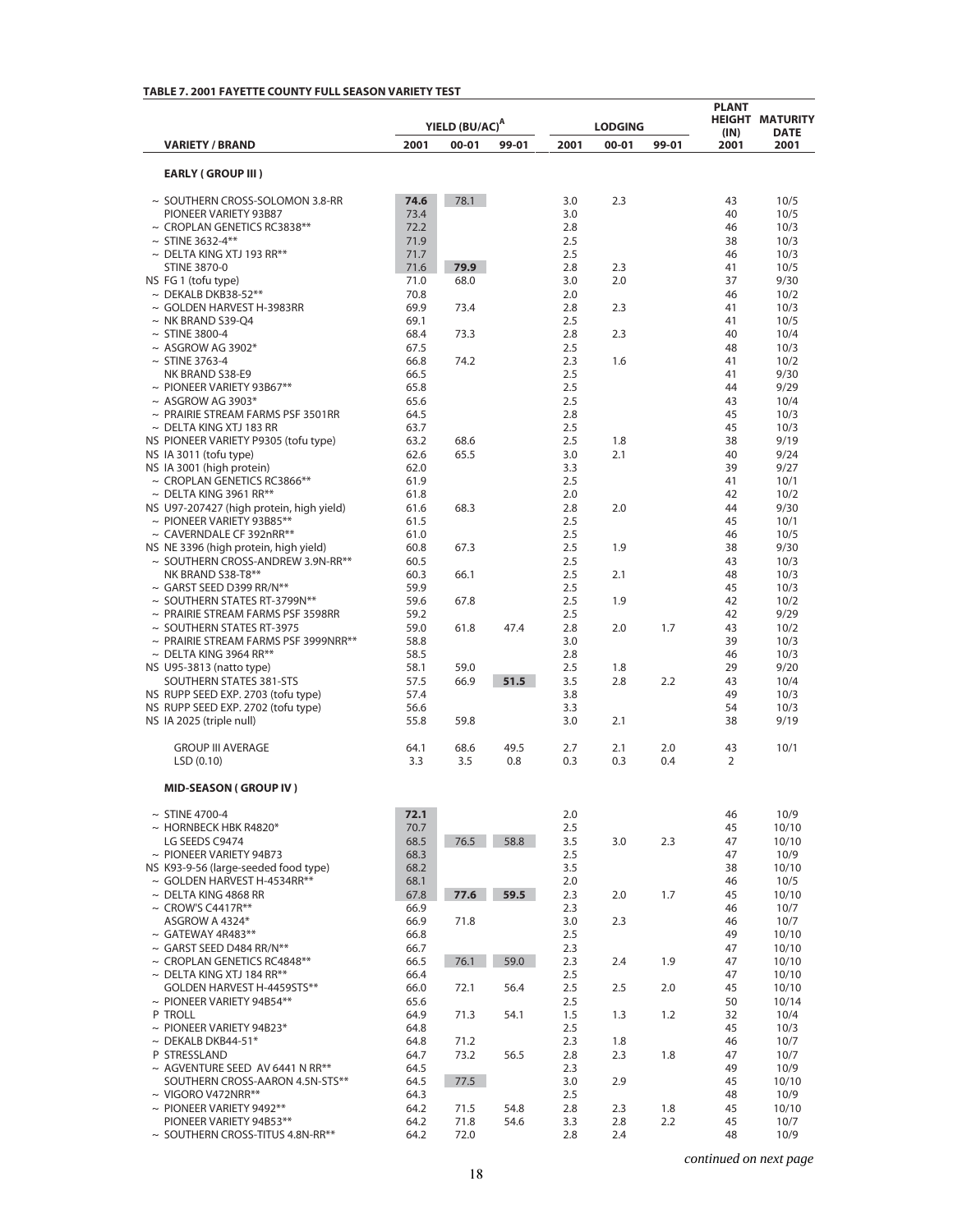## **TABLE 7. 2001 FAYETTE COUNTY FULL SEASON VARIETY TEST** *(continued)*

|                                                                      | YIELD (BU/AC) <sup>A</sup><br><b>LODGING</b> |              |              |            | <b>PLANT</b> | <b>HEIGHT MATURITY</b> |              |                     |
|----------------------------------------------------------------------|----------------------------------------------|--------------|--------------|------------|--------------|------------------------|--------------|---------------------|
| <b>VARIETY / BRAND</b>                                               | 2001                                         | $00 - 01$    | 99-01        | 2001       | $00 - 01$    | 99-01                  | (IN)<br>2001 | <b>DATE</b><br>2001 |
| $\sim$ AGVENTURE SEED AV 6489 N RR**                                 | 64.1                                         |              |              | 2.8        |              |                        | 49           | 10/10               |
| <b>CAVERNDALE CF 492</b>                                             | 63.9                                         | 68.7         | 51.8         | 3.0        | 2.1          | 1.8                    | 35           | 10/15               |
| NS DAIRYLAND DST4203 (large-seed food type)                          | 63.7                                         |              |              | 3.0        |              |                        | 47           | 10/9                |
| $\sim$ DELTA KING XTJ 174 RR**<br>DELTA KING 4680                    | 63.7<br>63.5                                 | 71.5         |              | 2.5<br>3.5 | 2.8          |                        | 47<br>45     | 10/9<br>10/15       |
| $\sim$ CAVERNDALE CF 444nRR**                                        | 63.4                                         |              |              | 2.0        |              |                        | 46           | 10/8                |
| SOUTHERN STATES 4483N-STS**                                          | 63.3                                         | 73.0         |              | 2.5        | 2.5          |                        | 46           | 10/7                |
| DELTA KING 4711                                                      | 63.2                                         | 74.0         |              | 2.8        | 2.5          |                        | 47           | 10/10               |
| $\sim$ GREAT LAKES GL 4800 RR<br>$\sim$ DYNA-GRO 3484N RR**          | 62.7<br>62.6                                 | 66.9         |              | 3.0<br>2.0 | 2.4          |                        | 50<br>46     | 10/11<br>10/9       |
| $\sim$ STINE 3808-4                                                  | 62.6                                         |              |              | 2.0        |              |                        | 41           | 10/3                |
| NS K1433 (high protein)                                              | 62.4                                         |              |              | 2.5        |              |                        | 40           | 10/14               |
| $\sim$ SOUTHERN STATES RT-4098                                       | 62.4                                         | 73.4         |              | 2.3        | 1.9          |                        | 46           | 10/2                |
| $\sim$ DEKALB DKB40-51*<br>$\sim$ GREAT LAKES GL 4109 RR*            | 62.3<br>62.0                                 |              |              | 2.3<br>2.5 |              |                        | 45<br>43     | 10/4<br>10/4        |
| $~\sim$ STINE 4202-4**                                               | 62.0                                         |              |              | 2.5        |              |                        | 43           | 10/9                |
| DELTA AND PINE LAND DP4748S                                          | 61.9                                         |              |              | 3.5        |              |                        | 56           | 10/11               |
| $\sim$ CROPLAN GENETICS RC4995                                       | 61.6                                         |              |              | 3.0        |              |                        | 48           | 10/14               |
| $\sim$ SEED CONSULTANTS SC 9442 RR**                                 | 61.4                                         |              |              | 1.8        |              |                        | 46           | 10/5                |
| $\sim$ GOLDEN HARVEST H-4850RR**<br>NK BRAND S42-H1**                | 61.3<br>61.3                                 | 73.0         |              | 2.5<br>2.5 | 2.3          |                        | 47<br>47     | 10/11<br>10/5       |
| $~\sim$ ASGROW AG 4902**                                             | 61.2                                         | 68.3         | 53.5         | 2.5        | 2.3          | 1.8                    | 40           | 10/11               |
| STINE 4702-2**                                                       | 61.2                                         | 68.9         | 52.7         | 3.0        | 2.5          | 2.0                    | 51           | 10/12               |
| $\sim$ DELTA AND PINE LAND DP4690RR                                  | 61.2                                         | 71.9         |              | 3.8        | 2.8          |                        | 48           | 10/12               |
| <b>HORNBECK HBK 4891</b><br>$~\sim$ ASGROW AG 4702**                 | 60.9<br>60.5                                 | 67.4<br>61.9 | 52.9<br>48.6 | 3.8<br>2.5 | 2.6<br>2.1   | 2.1<br>1.8             | 48<br>48     | 10/8<br>10/10       |
| $~\sim$ ASGROW AG 4403*                                              | 60.5                                         | 71.7         |              | 2.0        | 1.9          |                        | 45           | 10/12               |
| <b>CAVERNDALE CF 461</b>                                             | 60.3                                         | 63.8         | 49.0         | 3.0        | 2.5          | 2.0                    | 49           | 10/9                |
| $\sim$ SOUTHERN STATES RT-4980                                       | 60.3                                         | 69.5         |              | 3.3        | 2.6          |                        | 49           | 10/12               |
| $~\sim$ ASGROW AG 4301*                                              | 60.0                                         | 70.7         | 55.5         | 2.8        | 2.3          | 1.8                    | 44           | 10/9                |
| $\sim$ CROPLAN GENETICS RC4444**<br>$\sim$ BIO GENE BG 4401NRR**     | 60.0<br>59.9                                 |              |              | 2.3<br>2.0 |              |                        | 45<br>46     | 10/9<br>10/6        |
| $\sim$ DEKALB CX480cRR**                                             | 59.6                                         |              |              | 2.5        |              |                        | 45           | 10/10               |
| $\sim$ GREAT LAKES GL 4309 RR**                                      | 59.6                                         | 70.0         |              | 2.0        | 1.9          |                        | 43           | 10/9                |
| $\sim$ GOLDEN HARVEST H-4147RR**                                     | 59.4                                         |              |              | 2.0        |              |                        | 46           | 10/7                |
| $\sim$ LG SEEDS C4350NRR*<br>$\sim$ SOUTHERN CROSS-JEREMIAH 4.3N-RR* | 59.3                                         | 68.5         |              | 2.3<br>2.0 | 1.9          |                        | 47<br>46     | 10/6                |
| $\sim$ DEKALB DKB45-51*                                              | 59.1<br>58.9                                 |              |              | 2.5        |              |                        | 46           | 10/6<br>10/8        |
| $\sim$ CAVERNDALE CF 489nRR**                                        | 58.8                                         |              |              | 2.5        |              |                        | 46           | 10/10               |
| P REND**                                                             | 58.8                                         | 69.0         | 54.4         | 3.3        | 2.9          | 2.3                    | 46           | 10/3                |
| $\sim$ CROW'S C48009RN**                                             | 58.5                                         |              |              | 2.5        |              |                        | 45           | 10/10               |
| $\sim$ GATEWAY 4R472<br>NS K 1431 (high protein)                     | 58.3<br>58.1                                 | 67.8<br>61.2 |              | 2.8<br>4.0 | 2.8<br>3.5   |                        | 50<br>43     | 10/13<br>10/8       |
| $\sim$ CROPLAN GENETICS RT4241                                       | 58.1                                         |              |              | 3.3        |              |                        | 48           | 10/8                |
| $\sim$ SOUTHERN STATES RT-446N*                                      | 57.9                                         | 67.9         | 52.5         | 2.5        | 2.4          | 1.9                    | 45           | 10/10               |
| NS L96-5104 (natto type)                                             | 57.8                                         | 65.6         |              | 2.5        | 2.4          |                        | 41           | 10/8                |
| $\sim$ DELTA KING XTJ 124 RR**<br>$\sim$ VIGORO V462NRS**            | 57.6                                         |              |              | 2.3<br>3.3 |              |                        | 46           | 10/9                |
| $\sim$ LG SEEDS C9447RR                                              | 57.4<br>57.2                                 |              |              | 3.0        |              |                        | 48<br>48     | 10/11<br>10/8       |
| UNISOUTH GENETICS USG 7499                                           | 57.1                                         | 64.7         | 48.2         | 2.3        | 2.3          | 1.8                    | 46           | 10/15               |
| $\sim$ LG SEEDS C9480RR                                              | 56.3                                         | 66.1         | 51.2         | 3.8        | 3.0          | 2.3                    | 48           | 10/10               |
| $\sim$ VIGORO V422NRR*                                               | 56.2                                         |              |              | 2.3        |              |                        | 45           | 10/5                |
| $\sim$ PRAIRIE STREAM FARMS PSF 4102NRR**<br>SOUTHERN STATES 439     | 55.9<br>55.8                                 | 70.8         | 53.6         | 2.3<br>2.8 | 2.4          | 1.9                    | 44<br>53     | 10/4<br>10/9        |
| $\sim$ DELTA KING 4762 RR**                                          | 55.5                                         |              |              | 2.8        |              |                        | 52           | 10/15               |
| $\sim$ DELTA AND PINE LAND DP4344RR                                  | 55.3                                         | 61.9         | 48.7         | 3.0        | 2.8          | 2.2                    | 53           | 10/11               |
| NS IA 4001 (natto type)                                              | 54.9                                         | 57.9         |              | 4.3        | 3.5          |                        | 45           | 10/2                |
| P INA**                                                              | 54.6<br>54.6                                 | 64.3<br>70.5 | 51.3         | 4.0<br>2.8 | 3.3<br>2.4   | 2.5                    | 48<br>48     | 10/3<br>10/10       |
| $\sim$ NK BRAND S46-G2**<br>GATEWAY 493*                             | 54.5                                         |              |              | 3.0        |              |                        | 46           | 10/11               |
| $\sim$ DYNA-GRO 3468N RR**                                           | 54.1                                         | 68.7         | 53.6         | 2.0        | 1.9          | 1.6                    | 42           | 10/9                |
| $\sim$ HORNBECK HBK R4920                                            | 53.9                                         | 65.9         |              | 3.5        | 2.9          |                        | 47           | 10/12               |
| $\sim$ DELTA KING 4965 RR**                                          | 53.3                                         |              |              | 3.0        |              |                        | 42           | 10/15               |
| ~ SOUTHERN STATES RT-4495N**<br>P MANOKIN*                           | 52.2<br>52.0                                 | 63.4<br>62.8 | 50.3<br>46.9 | 2.0<br>3.5 | 1.5<br>2.9   | 1.3<br>2.6             | 40<br>39     | 10/7<br>10/17       |
| $\sim$ CROPLAN GENETICS YRC49*                                       | 51.3                                         |              |              | 3.0        |              |                        | 38           | 10/22               |
| $\sim$ EXCEL 8494NRR*                                                | 49.0                                         |              |              | 3.0        |              |                        | 49           | 10/10               |
| $\sim$ HORNBECK HBK R4660**                                          | 48.8                                         | 61.4         | 48.3         | 2.5        | 2.5          | 2.0                    | 50           | 10/11               |
| $\sim$ GREAT LAKES GL 4909 RR**                                      | 47.0                                         |              |              | 3.5        |              |                        | 47           | 10/15               |
| NS K93-81-37 (small-seeded food type)                                | 42.9                                         |              |              | 4.0        |              |                        | 28           | 10/16               |
| <b>GROUP IV AVERAGE</b>                                              | 60.5                                         | 69.1         | 53.0         | 2.7        | 2.5          | 1.9                    | 46           | 10/9                |
| LSD(0.10)                                                            | 4.6                                          | 4.0          | 2.6          | 0.4        | 0.3          | 0.2                    | 3            |                     |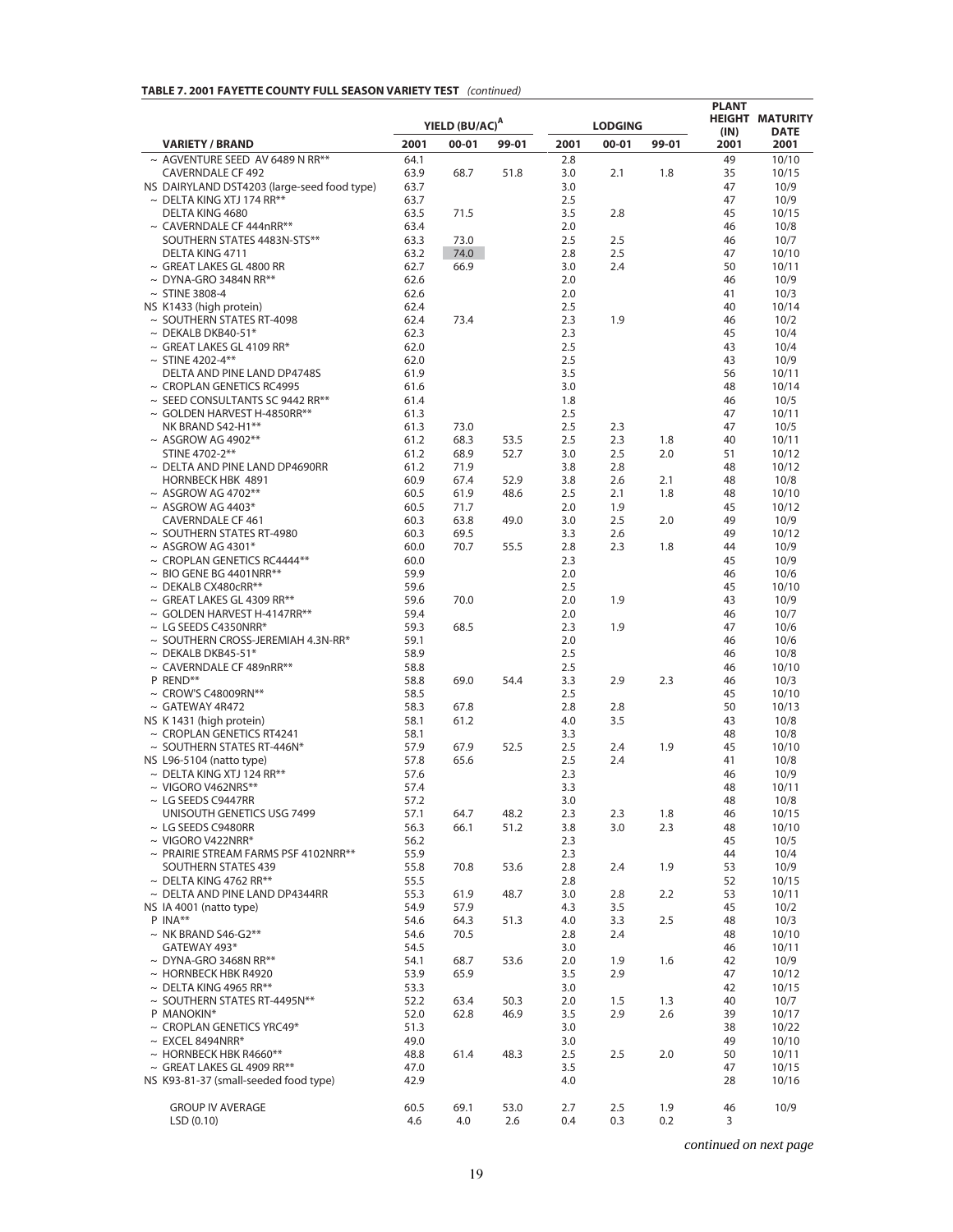|                                      |      | YIELD (BU/AC) <sup>A</sup> |       |      | <b>LODGING</b> |       | <b>PLANT</b><br>(IN) | <b>HEIGHT MATURITY</b><br><b>DATE</b> |
|--------------------------------------|------|----------------------------|-------|------|----------------|-------|----------------------|---------------------------------------|
| <b>VARIETY / BRAND</b>               | 2001 | $00 - 01$                  | 99-01 | 2001 | $00 - 01$      | 99-01 | 2001                 | 2001                                  |
| LATE (GROUP V)                       |      |                            |       |      |                |       |                      |                                       |
| $~\sim$ ASGROW AG 5001               | 64.2 | 65.0                       | 50.0  | 2.0  | 2.0            | 1.7   | 43                   | 10/17                                 |
| P HOLLADAY                           | 59.0 | 56.7                       | 44.2  | 3.3  | 2.1            | 1.8   | 37                   | 10/19                                 |
| P HUTCHESON                          | 57.5 | 55.1                       | 43.3  | 2.8  | 2.6            | 2.1   | 39                   | 10/22                                 |
| $\sim$ PIONEER VARIETY 95B32**       | 56.9 | 57.0                       | 43.6  | 2.3  | 2.1            | 1.8   | 41                   | 10/21                                 |
| PIONEER VARIETY 95B33**              | 56.5 | 59.3                       |       | 2.5  | 2.1            |       | 40                   | 10/21                                 |
| ~ UNISOUTH GENETICS USG 540nRR**     | 55.4 |                            |       | 2.5  |                |       | 39                   | 10/23                                 |
| P DELSOY 5500**                      | 54.2 | 55.1                       |       | 2.8  | 2.6            |       | 40                   | 10/24                                 |
| NS K1436 (high protein)              | 54.0 |                            |       | 2.8  |                |       | 37                   | 10/22                                 |
| $\sim$ VIGORO V543NRR**              | 53.8 |                            |       | 2.5  |                |       | 43                   | 10/23                                 |
| SOUTHERN STATES 5200-STS             | 53.6 |                            |       | 2.8  |                |       | 51                   | 10/22                                 |
| $\sim$ NK BRAND S52-U3**             | 52.0 |                            |       | 3.8  |                |       | 42                   | 10/21                                 |
| <b>CROPLAN GENETICS RC5454**</b>     | 50.6 |                            |       | 2.8  |                |       | 43                   | 10/24                                 |
| NS K93-86-14 (small-seeded type)     | 50.2 |                            |       | 3.3  |                |       | 48                   | 10/22                                 |
| $\sim$ CROW'S C5410R**               | 50.2 |                            |       | 2.8  |                |       | 41                   | 10/23                                 |
| P ANAND**                            | 50.1 | 55.0                       | 42.0  | 3.0  | 2.5            | 2.0   | 36                   | 10/22                                 |
| $\sim$ DELTA KING 5661 RR**          | 50.0 |                            |       | 3.3  |                |       | 42                   | 10/25                                 |
| $~\sim$ ASGROW AG 5501*              | 50.0 | 54.8                       |       | 2.5  | 2.5            |       | 41                   | 10/22                                 |
| ~ SOUTHERN STATES RT-5401N**         | 49.8 |                            |       | 2.8  |                |       | 43                   | 10/24                                 |
| $\sim$ CROW'S C5118R**               | 49.6 |                            |       | 2.8  |                |       | 43                   | 10/22                                 |
| P CAVINESS**                         | 49.5 | 46.6                       | 37.0  | 3.8  | 3.6            | 2.8   | 40                   | 10/23                                 |
| $\sim$ DELTA KING 5465 RR**          | 49.5 | 53.2                       |       | 2.3  | 2.4            |       | 42                   | 10/24                                 |
| ~ UNISOUTH GENETICS USG 510nRR**     | 49.2 | 51.0                       |       | 3.0  | 2.5            |       | 44                   | 10/24                                 |
| $\sim$ DYNA-GRO 3521N RR**           | 48.9 | 51.8                       |       | 2.8  | 2.6            |       | 44                   | 10/23                                 |
| $\sim$ VIGORO V512NRR**              | 48.7 |                            |       | 3.0  |                |       | 43                   | 10/17                                 |
| $\sim$ EXCEL 8525NRR**               | 48.2 |                            |       | 3.3  |                |       | 37                   | 10/19                                 |
| $\sim$ HORNBECK HBK R5420*           | 48.1 |                            |       | 2.8  |                |       | 42                   | 10/24                                 |
| $\sim$ SOUTHERN STATES RT-557N**     | 47.7 | 45.9                       | 35.3  | 3.3  | 3.3            | 2.5   | 46                   | 10/23                                 |
| DYNA-GRO 3518N RR**                  | 47.7 |                            |       | 3.0  |                |       | 46                   | 10/19                                 |
| $\sim$ SOUTHERN STATES RT-517N**     | 47.2 | 52.7                       | 40.8  | 3.8  | 2.9            | 2.3   | 50                   | 10/19                                 |
| $\sim$ GREAT LAKES GL 5309 RR**      | 47.1 |                            |       | 2.8  |                |       | 41                   | 10/23                                 |
| ~ UNISOUTH GENETICS USG 7547RR       | 46.5 | 46.1                       | 35.1  | 3.3  | 3.0            | 2.5   | 38                   | 10/22                                 |
| $\sim$ LG SEEDS C5151NRR**           | 46.5 |                            |       | 3.3  |                |       | 48                   | 10/17                                 |
| $\sim$ GOLDEN HARVEST H-5137RR**     | 46.0 |                            |       | 3.0  |                |       | 43                   | 10/17                                 |
| $\sim$ DELTA KING 5668 RR**          | 46.0 |                            |       | 3.3  |                |       | 40                   | 10/22                                 |
| $\sim$ CROPLAN GENETICS RC5252**     | 45.9 |                            |       | 2.5  |                |       | 44                   | 10/23                                 |
| $\sim$ CROPLAN GENETICS YRC51**      | 45.5 |                            |       | 2.8  |                |       | 47                   | 10/19                                 |
| $\sim$ AGVENTURE SEED AV 6501 N RR** | 45.0 |                            |       | 3.0  |                |       | 48                   | 10/16                                 |
| $\sim$ HORNBECK HBK R5588**          | 44.1 | 40.5                       | 31.6  | 3.5  | 3.4            | 2.8   | 45                   | 10/24                                 |
| $\sim$ DELTA KING 5366 RR**          | 43.5 |                            |       | 3.5  |                |       | 42                   | 10/22                                 |
| ~ SOUTHERN STATES RT-5001N**         | 43.3 |                            |       | 3.0  |                |       | 45                   | 10/19                                 |
| DELTA KING 5995**                    | 42.7 |                            |       | 3.8  |                |       | 43                   | 10/24                                 |
| $\sim$ PIONEER VARIETY 95B53**       | 41.3 | 45.7                       |       | 3.0  | 3.1            |       | 47                   | 10/23                                 |
| P K1425**                            | 40.7 |                            |       | 3.0  |                |       | 39                   | 10/24                                 |
| $\sim$ DELTA KING 5762 RR**          | 38.1 |                            |       | 3.5  |                |       | 48                   | 10/25                                 |
| <b>GROUP V AVERAGE</b>               | 49.2 | 52.4                       | 40.3  | 3.0  | 2.7            | 2.2   | 43                   | 10/21                                 |
| LSD(0.10)                            | 4.3  | 2.8                        | 2.1   | 0.4  | 0.3            | 0.2   | 4.0                  |                                       |
| <b>GRAND MEAN</b>                    | 58.5 | 65.4                       | 49.4  | 2.8  | 2.4            | 2.0   | 44.3                 |                                       |

#### **TABLE 7. 2001 FAYETTE COUNTY FULL SEASON VARIETY TEST** *(continued)*

~ Roundup Ready variety.

P Entries with a P prefix are public varieties.

NS Entries with a NS prefix are novel soybean varieties that are emerging from both the public and private sectors. Some of these value-added soybean types will supply relatively small market niches, while others may be of much broader market value. Testing novel soybeans will enable producers to assess whether premiums for a given trait offset possible yield lag/drag.

\* Resistant to the soybean cyst nematode (Race 3).

\*\* Resistant to the soybean cyst nematode (Race 3 and Race 14). A

Within a maturity group, shaded yields are not significantly different (0.10 level) from the highest yielding cultivar (bold data) of that maturity group and year column.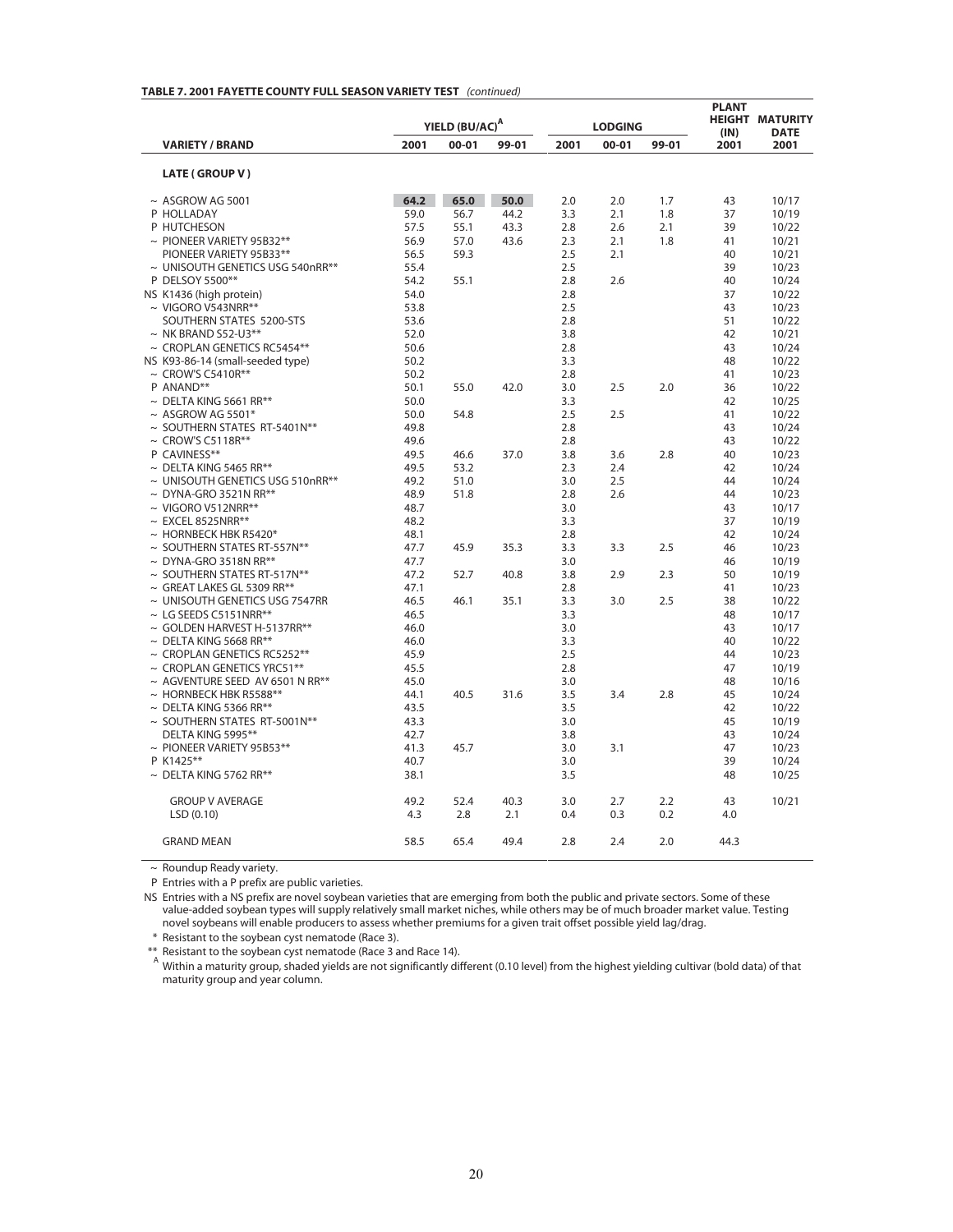| <b>TABLE 8. 2001 LOGAN COUNTY FULL SEASON VARIETY TEST</b>                 |              |                            |             |            |                |            |
|----------------------------------------------------------------------------|--------------|----------------------------|-------------|------------|----------------|------------|
|                                                                            |              | YIELD (BU/AC) <sup>A</sup> |             |            | <b>LODGING</b> |            |
| <b>VARIETY / BRAND</b>                                                     | 2001         | $00 - 01$                  | 99-01       | 2001       | 00-01          | 99-01      |
| <b>EARLY (GROUP III)</b>                                                   |              |                            |             |            |                |            |
| $\sim$ STINE 3800-4                                                        | 62.6         | 74.7                       |             | 2.0        | 2.6            |            |
| <b>STINE 3870-0</b>                                                        | 61.3         | 73.6                       |             | 2.8        | 2.9            |            |
| NK BRAND S38-T8**                                                          | 61.1         | 64.5                       |             | 2.8        | 2.6            |            |
| $\sim$ CROPLAN GENETICS RC3838**                                           | 58.9         |                            |             | 2.0        |                |            |
| NK BRAND S38-E9                                                            | 57.8         |                            |             | 2.0        |                |            |
| $\sim$ GOLDEN HARVEST H-3983RR<br>PIONEER VARIETY 93B87                    | 57.6<br>56.9 | 68.8                       |             | 1.5<br>2.5 | 2.3            |            |
| $~\sim$ ASGROW AG 3902*                                                    | 56.1         |                            |             | 2.5        |                |            |
| $~\sim$ ASGROW AG 3903*                                                    | 56.0         |                            |             | 2.5        |                |            |
| $\sim$ DELTA KING XTJ 193 RR**                                             | 55.5         |                            |             | 2.0        |                |            |
| $\sim$ DEKALB DKB38-52**                                                   | 55.2         |                            |             | 2.0        |                |            |
| $\sim$ PRAIRIE STREAM FARMS PSF 3501RR                                     | 55.2         |                            |             | 2.8        |                |            |
| $\sim$ NK BRAND S39-Q4<br>$\sim$ DELTA KING 3961 RR**                      | 55.0         |                            |             | 2.5        |                |            |
| $\sim$ GARST SEED D399 RR/N**                                              | 53.5<br>53.5 |                            |             | 2.0<br>2.8 |                |            |
| SOUTHERN STATES 381-STS                                                    | 53.3         | 62.0                       | 57.9        | 3.0        | 3.0            | 3.3        |
| $\sim$ CAVERNDALE CF 392nRR**                                              | 52.9         |                            |             | 2.5        |                |            |
| $\sim$ SOUTHERN STATES RT-3799N**                                          | 52.3         | 62.6                       |             | 2.0        | 2.1            |            |
| $\sim$ PRAIRIE STREAM FARMS PSF 3598RR                                     | 52.1         |                            |             | 2.5        |                |            |
| $\sim$ CROPLAN GENETICS RC3866**                                           | 52.0         |                            |             | 2.0        |                |            |
| $\sim$ DELTA KING 3964 RR**                                                | 51.8         |                            |             | 3.0        |                |            |
| $\sim$ STINE 3632-4**<br>$\sim$ PIONEER VARIETY 93B85**                    | 51.6<br>51.1 |                            |             | 1.8<br>2.5 |                |            |
| $\sim$ DELTA KING XTJ 183 RR                                               | 51.1         |                            |             | 2.5        |                |            |
| ~ SOUTHERN CROSS-ANDREW 3.9N-RR**                                          | 50.3         |                            |             | 2.5        |                |            |
| $\sim$ PIONEER VARIETY 93B67**                                             | 50.1         |                            |             | 2.3        |                |            |
| $\sim$ STINE 3763-4                                                        | 50.0         | 68.1                       |             | 2.8        | 2.8            |            |
| NS PIONEER VARIETY P9305 (tofu type)                                       | 49.1         | 63.1                       |             | 2.3        | 2.3            |            |
| $\sim$ SOUTHERN CROSS-SOLOMON 3.8-RR                                       | 48.5         | 68.0                       |             | 2.5        | 2.8            |            |
| $\sim$ SOUTHERN STATES RT-3975                                             | 47.6         | 61.1                       | 56.7        | 3.0        | 2.9            | 3.3        |
| $\sim$ PRAIRIE STREAM FARMS PSF 3999NRR**<br>NS IA 3001 (high protein)     | 47.6<br>46.9 |                            |             | 1.8<br>2.3 |                |            |
| NS FG 1 (tofu type)                                                        | 46.8         | 59.5                       |             | 4.0        | 3.4            |            |
| NS NE 3396 (high protein, high yield)                                      | 46.0         | 59.4                       |             | 2.5        | 2.5            |            |
| NS IA 3011 (tofu type)                                                     | 45.6         | 60.8                       |             | 2.3        | 2.6            |            |
| NS U95-3813 (natto type)                                                   | 45.1         | 51.8                       |             | 1.0        | 1.3            |            |
| NS IA 2025 (triple null)                                                   | 42.1         | 52.2                       |             | 1.3        | 1.4            |            |
| NS U97-207427 (high protein, high yield)                                   | 42.0         | 60.0                       |             | 2.8        | 2.5            |            |
| NS RUPP SEED EXP. 2702 (tofu type)<br>NS RUPP SEED EXP. 2703 (tofu type)   | 39.7<br>36.8 |                            |             | 4.3<br>2.8 |                |            |
|                                                                            |              |                            |             |            |                |            |
| <b>GROUP III AVERAGE</b><br>LSD(0.10)                                      | 51.5<br>5.1  | 63.1<br>5.8                | 57.3<br>4.3 | 2.4<br>0.4 | 2.5<br>0.4     | 3.3<br>0.7 |
| <b>MID-SEASON (GROUP IV)</b>                                               |              |                            |             |            |                |            |
| $\sim$ SEED CONSULTANTS SC 9442 RR**                                       | 66.1         |                            |             | 2.0        |                |            |
| $\sim$ PIONEER VARIETY 94B73                                               | 63.7         |                            |             | 2.5        |                |            |
| $\sim$ STINE 4700-4                                                        | 61.8         |                            |             | 2.0        |                |            |
| $\sim$ CROPLAN GENETICS RC4444**                                           | 59.3         |                            |             | 2.5        |                |            |
| $~\sim$ ASGROW AG 4403*                                                    | 59.0         | 67.6                       |             | 2.5        | 2.5            |            |
| DELTA KING 4680<br>$\sim$ DELTA KING XTJ 124 RR**                          | 58.6<br>58.5 | 70.6                       |             | 2.8<br>1.8 | 2.9            |            |
| $\sim$ DEKALB DKB44-51*                                                    | 57.8         | 66.4                       |             | 2.3        | 2.0            |            |
| $\sim$ HORNBECK HBK R4820*                                                 | 57.5         |                            |             | 2.0        |                |            |
| $\sim$ GOLDEN HARVEST H-4534RR**                                           | 57.0         |                            |             | 2.0        |                |            |
| <b>SOUTHERN STATES 439</b>                                                 | 56.3         | 73.0                       | 65.3        | 2.3        | 2.5            | 2.6        |
| LG SEEDS C9474                                                             | 55.9         | 72.8                       | 62.9        | 3.5        | 3.6            | 3.7        |
| $\sim$ DELTA KING 4868 RR                                                  | 55.9         | 65.1                       | 59.4        | 2.3        | 2.1            | 2.5        |
| NS DAIRYLAND DST4203 (large-seed food type)<br>$\sim$ DELTA KING 4965 RR** | 55.8<br>55.6 |                            |             | 2.3<br>2.0 |                |            |
| SOUTHERN STATES 4483N-STS**                                                | 55.0         | 66.5                       |             | 2.3        | 2.5            |            |
| PIONEER VARIETY 94B53**                                                    | 54.9         | 62.7                       | 57.1        | 3.0        | 2.9            | 2.8        |
| $\sim$ GARST SEED D484 RR/N**                                              | 54.6         |                            |             | 2.5        |                |            |
| $\sim$ PIONEER VARIETY 94B23*                                              | 54.3         |                            |             | 2.5        |                |            |
| $\sim$ PIONEER VARIETY 9492**                                              | 54.2         | 60.9                       | 56.9        | 2.0        | 2.3            | 2.6        |
| $\sim$ CROW'S C4417R**                                                     | 54.1         |                            |             | 2.5        |                |            |
| $~\sim$ ASGROW AG 4702**                                                   | 54.0         | 63.0                       | 57.9        | 2.0        | 2.1            | 2.3        |
| $~\sim$ ASGROW AG 4301*<br>$\sim$ DELTA AND PINE LAND DP4690RR             | 53.9<br>53.8 | 62.1<br>67.3               | 58.0        | 2.0<br>2.8 | 2.0<br>3.3     | 2.5        |
|                                                                            |              |                            |             |            |                |            |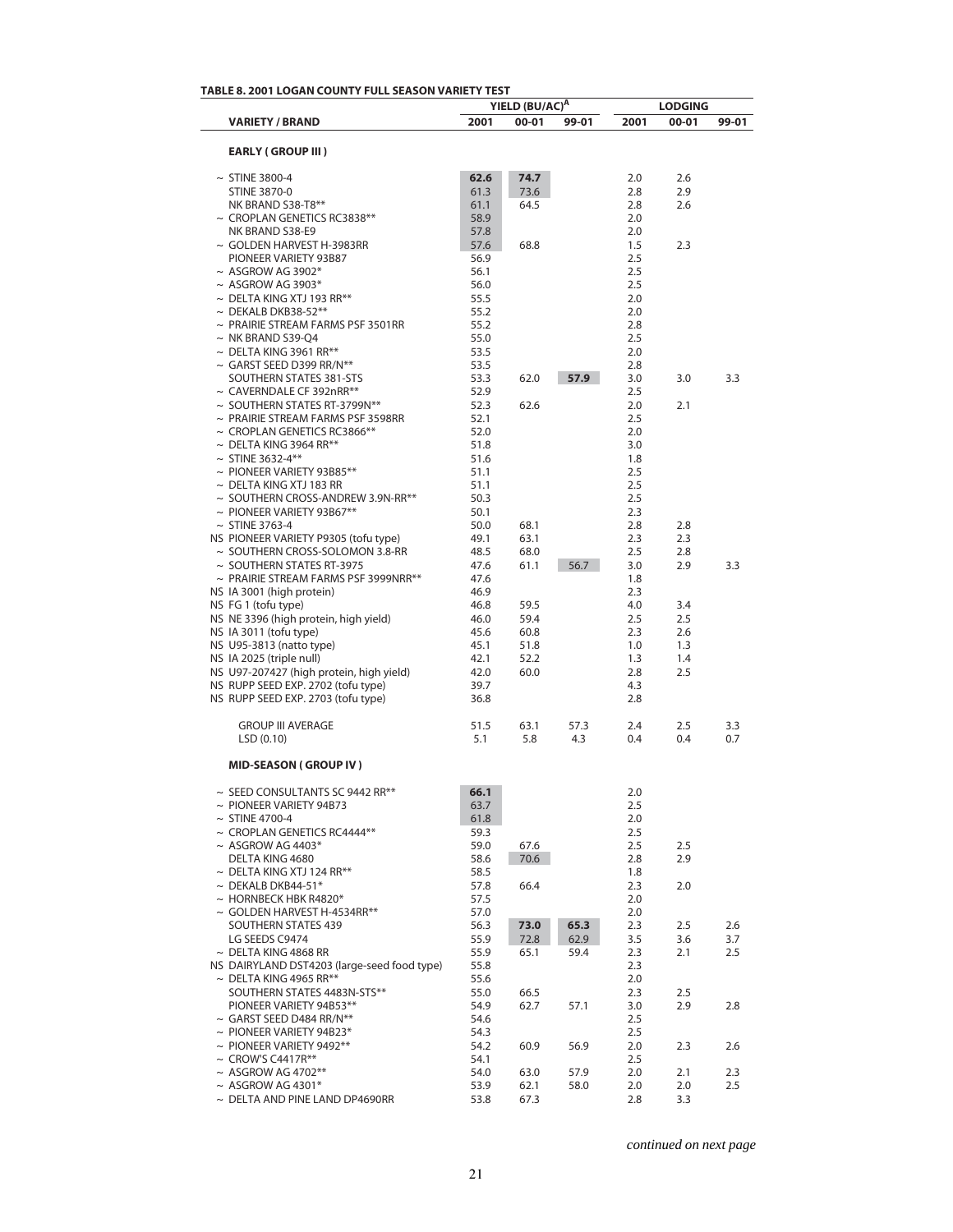| TABLE 8. 2001 LOGAN COUNTY FULL SEASON VARIETY TEST (continued) |  |
|-----------------------------------------------------------------|--|
|-----------------------------------------------------------------|--|

|                                                                         |              | YIELD (BU/AC) <sup>A</sup> |       |            | <b>LODGING</b> |       |
|-------------------------------------------------------------------------|--------------|----------------------------|-------|------------|----------------|-------|
| <b>VARIETY / BRAND</b>                                                  | 2001         | $00 - 01$                  | 99-01 | 2001       | $00 - 01$      | 99-01 |
| $\sim$ STINE 4202-4**                                                   | 53.5         |                            |       | 1.8        |                |       |
| $\sim$ DEKALB DKB45-51*                                                 | 53.4         |                            |       | 2.3        |                |       |
| DELTA AND PINE LAND DP4748S                                             | 53.4         |                            |       | 3.8        |                |       |
| ASGROW A 4324*<br>P TROLL                                               | 53.0<br>52.7 | 67.5<br>69.3               | 61.8  | 3.0        | 2.9<br>1.8     | 1.6   |
| $\sim$ BIO GENE BG 4401NRR**                                            | 52.5         |                            |       | 1.0<br>2.0 |                |       |
| $\sim$ DELTA KING XTJ 184 RR**                                          | 52.5         |                            |       | 2.5        |                |       |
| ~ CAVERNDALE CF 489nRR**                                                | 52.4         |                            |       | 2.3        |                |       |
| $\sim$ GOLDEN HARVEST H-4850RR**                                        | 51.8         |                            |       | 2.5        |                |       |
| $\sim$ CROPLAN GENETICS RT4241                                          | 51.8         |                            |       | 3.0        |                |       |
| $~\sim$ ASGROW AG 4902**                                                | 51.6         | 62.8                       | 57.4  | 2.3        | 2.4            | 2.8   |
| $\sim$ PRAIRIE STREAM FARMS PSF 4102NRR**                               | 51.6         |                            |       | 2.0        |                |       |
| DELTA KING 4711<br>$\sim$ CROPLAN GENETICS RC4848**                     | 51.6<br>51.5 | 63.1<br>65.1               |       | 3.5<br>2.5 | 3.3<br>2.8     | 3.3   |
| $\sim$ VIGORO V472NRR**                                                 | 51.3         |                            | 58.3  | 2.5        |                |       |
| <b>CAVERNDALE CF 461</b>                                                | 51.3         | 61.6                       | 55.3  | 3.3        | 3.4            | 3.3   |
| $\sim$ CROW'S C48009RN**                                                | 51.0         |                            |       | 2.5        |                |       |
| $\sim$ AGVENTURE SEED AV 6441 N RR**                                    | 50.9         |                            |       | 2.3        |                |       |
| $\sim$ SOUTHERN STATES RT-4098                                          | 50.9         | 68.3                       |       | 2.0        | 2.3            |       |
| $\sim$ DYNA-GRO 3484N RR**                                              | 50.7         |                            |       | 2.3        |                |       |
| $\sim$ VIGORO V422NRR*                                                  | 50.6         |                            |       | 1.8        |                |       |
| $\sim$ CAVERNDALE CF 444nRR**                                           | 50.5         |                            |       | 2.3        |                |       |
| <b>CAVERNDALE CF 492</b><br>$\sim$ SOUTHERN CROSS-JEREMIAH 4.3N-RR*     | 50.5<br>50.4 | 63.3                       | 57.3  | 2.5<br>2.0 | 2.9            | 3.3   |
| $\sim$ CROPLAN GENETICS RC4995                                          | 50.3         |                            |       | 3.0        |                |       |
| $\sim$ GREAT LAKES GL 4800 RR                                           | 50.3         | 63.3                       |       | 2.8        | 2.9            |       |
| $\sim$ LG SEEDS C9480RR                                                 | 50.2         | 60.4                       | 52.9  | 2.8        | 3.3            | 3.3   |
| GOLDEN HARVEST H-4459STS**                                              | 50.2         | 63.8                       | 62.1  | 2.3        | 2.6            | 3.0   |
| $\sim$ SOUTHERN CROSS-TITUS 4.8N-RR**                                   | 50.2         | 63.8                       |       | 2.5        | 2.5            |       |
| HORNBECK HBK 4891                                                       | 50.1         | 59.0                       | 56.7  | 3.0        | 3.1            | 3.5   |
| $\sim$ DYNA-GRO 3468N RR**                                              | 49.8         | 62.2                       | 58.4  | 2.3        | 2.1            | 2.5   |
| $\sim$ SOUTHERN STATES RT-4980<br>NK BRAND S42-H1**                     | 49.7<br>49.7 | 63.0<br>61.4               |       | 2.8        | 3.0            |       |
| $\sim$ DELTA KING 4762 RR**                                             | 49.6         |                            |       | 2.5<br>2.3 | 2.3            |       |
| SOUTHERN CROSS-AARON 4.5N-STS**                                         | 49.6         | 64.6                       |       | 3.0        | 2.8            |       |
| $\sim$ GREAT LAKES GL 4309 RR**                                         | 49.1         | 63.8                       |       | 1.5        | 1.5            |       |
| NS K1433 (high protein)                                                 | 48.9         |                            |       | 1.5        |                |       |
| $\sim$ STINE 3808-4                                                     | 48.9         |                            |       | 1.5        |                |       |
| $\sim$ DELTA KING XTJ 174 RR**                                          | 48.8         |                            |       | 2.5        |                |       |
| $\sim$ PIONEER VARIETY 94B54**                                          | 48.4         |                            |       | 2.0        |                |       |
| $\sim$ AGVENTURE SEED AV 6489 N RR**<br>$\sim$ GREAT LAKES GL 4109 RR*  | 47.9<br>47.8 |                            |       | 2.8<br>2.3 |                |       |
| P MANOKIN*                                                              | 47.8         | 60.4                       | 52.0  | 4.0        | 3.9            | 3.6   |
| $\sim$ VIGORO V462NRS**                                                 | 47.7         |                            |       | 3.0        |                |       |
| $\sim$ LG SEEDS C4350NRR*                                               | 47.6         | 61.8                       |       | 2.0        | 2.4            |       |
| $\sim$ SOUTHERN STATES RT-446N*                                         | 47.4         | 59.2                       | 54.8  | 2.3        | 2.3            | 2.6   |
| $\sim$ DEKALB CX480cRR**                                                | 47.2         |                            |       | 2.8        |                |       |
| $\sim$ LG SEEDS C9447RR                                                 | 47.1         |                            |       | 3.0        |                |       |
| $\sim$ HORNBECK HBK R4660**                                             | 47.1         | 58.5                       | 53.2  | 2.5        | 2.6            | 2.7   |
| STINE 4702-2**<br>$\sim$ GOLDEN HARVEST H-4147RR**                      | 46.9<br>46.8 | 64.2                       | 58.1  | 3.0<br>1.5 | 3.0            | 3.3   |
| $\sim$ DEKALB DKB40-51*                                                 | 45.9         |                            |       | 1.8        |                |       |
| P INA**                                                                 | 45.1         | 57.7                       | 50.4  | 4.8        | 4.4            | 4.3   |
| $\sim$ GATEWAY 4R472                                                    | 44.9         | 65.8                       |       | 2.8        | 3.0            |       |
| $\sim$ GATEWAY 4R483**                                                  | 44.5         |                            |       | 2.8        |                |       |
| $\sim$ NK BRAND S46-G2**                                                | 44.3         | 55.8                       |       | 2.0        | 2.1            |       |
| $\sim$ HORNBECK HBK R4920                                               | 43.6         | 64.3                       |       | 3.3        | 3.5            |       |
| $\sim$ SOUTHERN STATES RT-4495N**<br>GATEWAY 493*                       | 43.1         | 58.6                       | 55.1  | 1.5        | 1.8            | 2.3   |
| $\sim$ CROPLAN GENETICS YRC49*                                          | 42.8<br>41.8 |                            |       | 4.0<br>4.0 |                |       |
| NS L96-5104 (natto type)                                                | 41.2         | 54.0                       |       | 2.0        | 2.3            |       |
| $\sim$ EXCEL 8494NRR*                                                   | 40.4         |                            |       | 1.8        |                |       |
| P REND**                                                                | 39.7         | 56.5                       | 53.5  | 3.0        | 3.0            | 3.3   |
| $\sim$ DELTA AND PINE LAND DP4344RR                                     | 38.3         | 55.0                       | 49.0  | 3.3        | 3.0            | 3.1   |
| NS IA 4001 (natto type)                                                 | 37.9         | 51.8                       |       | 5.0        | 4.5            |       |
| UNISOUTH GENETICS USG 7499                                              | 37.9         | 52.6                       | 48.2  | 2.0        | 2.3            | 2.8   |
| NS K 1431 (high protein)                                                | 37.2         | 48.5                       |       | 3.5        | 3.8            |       |
| NS K93-9-56 (large-seeded food type)<br>$\sim$ GREAT LAKES GL 4909 RR** | 37.2<br>36.8 |                            |       | 3.0<br>3.5 |                |       |
| NS K93-81-37 (small-seeded food type)                                   | 24.9         |                            |       | 4.0        |                |       |
|                                                                         |              |                            |       |            |                |       |
| <b>GROUP IV AVERAGE</b>                                                 | 50.0         | 62.5                       | 56.7  | 2.6        | 2.8            | 3.0   |
| LSD(0.10)                                                               | 5.5          | 4.7                        | 3.5   | 0.4        | 0.3            | 0.3   |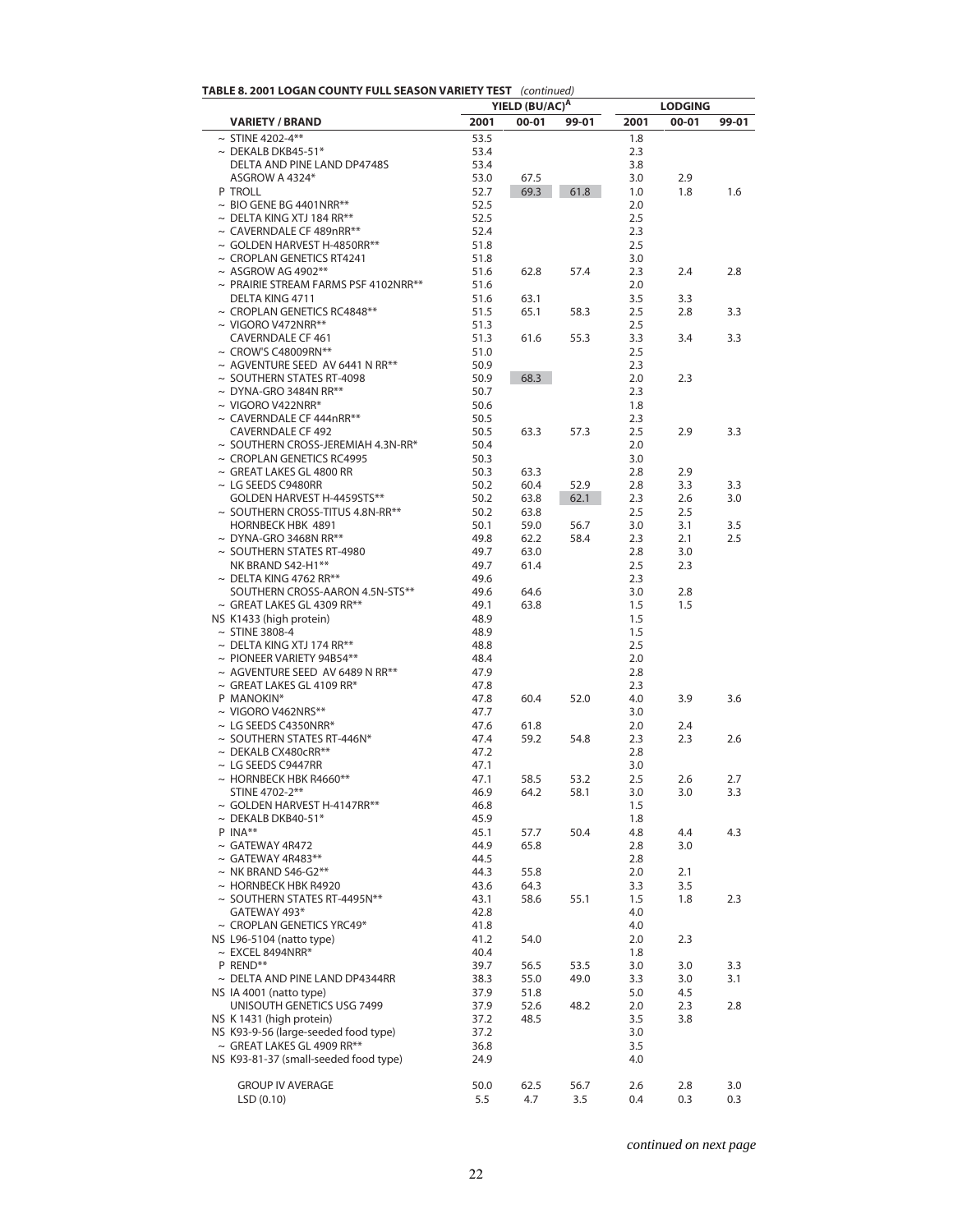| TABLE 8. 2001 LOGAN COUNTY FULL SEASON VARIETY TEST (continued) |              |                                         |       | <b>LODGING</b> |           |       |  |
|-----------------------------------------------------------------|--------------|-----------------------------------------|-------|----------------|-----------|-------|--|
| <b>VARIETY / BRAND</b>                                          | 2001         | YIELD (BU/AC) <sup>A</sup><br>$00 - 01$ | 99-01 | 2001           | $00 - 01$ | 99-01 |  |
|                                                                 |              |                                         |       |                |           |       |  |
| <b>LATE (GROUP V)</b>                                           |              |                                         |       |                |           |       |  |
| ~ UNISOUTH GENETICS USG 540nRR**                                | 59.5         |                                         |       | 3.3            |           |       |  |
| P DELSOY 5500**                                                 | 58.5         | 60.4                                    |       | 2.5            | 3.1       |       |  |
| $\sim$ CROW'S C5118R**                                          | 58.4         |                                         |       | 2.8            |           |       |  |
| $\sim$ ASGROW AG 5501*                                          | 58.3         | 63.0                                    |       | 2.8            | 3.0       |       |  |
| ~ UNISOUTH GENETICS USG 510nRR**                                | 57.6         | 60.7                                    |       | 2.8            | 2.6       |       |  |
| $\sim$ GREAT LAKES GL 5309 RR**                                 | 56.8         |                                         |       | 2.0            |           |       |  |
| $\sim$ CROPLAN GENETICS RC5252**                                | 56.7         |                                         |       | 2.5            |           |       |  |
| P CAVINESS**                                                    | 56.5         | 58.2                                    | 52.2  | 4.5            | 4.3       | 4.2   |  |
| $\sim$ DELTA KING 5465 RR**                                     | 54.9         | 64.3                                    |       | 2.8            | 2.8       |       |  |
| $\sim$ EXCEL 8525NRR**                                          | 54.6         |                                         |       | 4.0            |           |       |  |
| NS K1436 (high protein)                                         | 54.5         |                                         |       | 3.5            |           |       |  |
| $~\sim$ ASGROW AG 5001                                          | 54.2         | 65.7                                    | 56.3  | 2.5            | 2.6       | 3.0   |  |
| $\sim$ PIONEER VARIETY 95B32**                                  | 54.0         | 60.1                                    | 51.1  | 3.5            | 3.1       | 3.2   |  |
| P HUTCHESON                                                     | 53.6         | 57.2                                    | 50.7  | 3.8            | 3.5       | 3.6   |  |
| $\sim$ CROPLAN GENETICS RC5454**                                | 53.3         |                                         |       | 2.5            |           |       |  |
| $\sim$ VIGORO V543NRR**                                         | 52.5         |                                         |       | 3.0            |           |       |  |
| $\sim$ NK BRAND S52-U3**                                        | 52.4         |                                         |       | 4.0            |           |       |  |
| $\sim$ CROW'S C5410R**                                          | 51.9         |                                         |       | 3.5            |           |       |  |
| PIONEER VARIETY 95B33**                                         | 51.8         | 58.1                                    |       | 3.5            | 3.0       |       |  |
| ~ SOUTHERN STATES RT-5001N**                                    | 49.9         |                                         |       | 4.0            |           |       |  |
| P HOLLADAY                                                      | 49.2         | 58.5                                    | 48.4  | 4.3            | 3.9       | 4.1   |  |
| ~ SOUTHERN STATES RT-5401N**                                    | 48.9         |                                         |       | 2.8            |           |       |  |
| $\sim$ DYNA-GRO 3518N RR**                                      | 48.9         |                                         |       | 3.8            |           |       |  |
| $\sim$ HORNBECK HBK R5588**                                     | 48.7         | 61.1                                    | 52.4  | 4.0            | 3.9       | 3.8   |  |
| $\sim$ DYNA-GRO 3521N RR**                                      | 48.7         | 58.2                                    |       | 3.0            | 2.9       |       |  |
| SOUTHERN STATES 5200-STS                                        | 48.3         |                                         |       | 2.8            |           |       |  |
| $\sim$ DELTA KING 5668 RR**                                     | 48.2         |                                         |       | 4.0            |           |       |  |
| $\sim$ CROPLAN GENETICS YRC51**                                 | 47.8         |                                         |       | 3.8            |           |       |  |
| $\sim$ HORNBECK HBK R5420*                                      | 47.5         |                                         |       | 2.8            |           |       |  |
| $\sim$ LG SEEDS C5151NRR**                                      | 47.3         |                                         |       | 4.3            |           |       |  |
| ~ UNISOUTH GENETICS USG 7547RR                                  | 46.3         | 50.8                                    | 45.3  | 4.0            | 3.6       | 3.6   |  |
| $\sim$ AGVENTURE SEED AV 6501 N RR**                            | 46.2         |                                         |       | 4.0            |           |       |  |
| NS K93-86-14 (small-seeded type)                                | 45.3         |                                         |       | 4.3            |           |       |  |
| $\sim$ VIGORO V512NRR**                                         | 45.1         |                                         |       | 3.8            |           |       |  |
| $\sim$ DELTA KING 5366 RR**                                     | 44.8         |                                         |       | 4.0            |           |       |  |
| $\sim$ SOUTHERN STATES RT-557N**                                | 44.2         | 52.3                                    | 45.9  | 4.0            | 3.8       | 3.8   |  |
| P ANAND**                                                       | 44.1         | 53.9                                    | 45.6  | 3.5            | 3.0       | 3.0   |  |
| DELTA KING 5995**<br>$\sim$ DELTA KING 5661 RR**                | 44.1         |                                         |       | 4.3<br>4.0     |           |       |  |
| P K1425**                                                       | 43.1<br>43.1 |                                         |       | 3.8            |           |       |  |
| $\sim$ PIONEER VARIETY 95B53**                                  | 41.3         | 50.3                                    |       | 4.3            | 3.9       |       |  |
| $\sim$ SOUTHERN STATES RT-517N**                                | 41.2         | 48.7                                    | 44.6  | 4.0            | 3.4       | 3.3   |  |
| $\sim$ GOLDEN HARVEST H-5137RR**                                | 41.2         |                                         |       | 3.8            |           |       |  |
| $\sim$ DELTA KING 5762 RR**                                     | 41.2         |                                         |       | 4.0            |           |       |  |
|                                                                 |              |                                         |       |                |           |       |  |
| <b>GROUP V AVERAGE</b>                                          | 49.9         | 57.7                                    | 49.3  | 3.5            | 3.3       | 3.6   |  |
| LSD(0.10)                                                       | 6.1          | 6.3                                     | 4.8   | 0.5            | 0.3       | 0.4   |  |
| <b>GRAND MEAN</b>                                               | 50.3         | 61.6                                    | 54.7  | 2.8            | 2.8       | 3.1   |  |
|                                                                 |              |                                         |       |                |           |       |  |

~ Roundup Ready variety.

P Entries with a P prefix are public varieties.

NS Entries with a NS prefix are novel soybean varieties that are emerging from both the public and private sectors. Some of these value-added soybean types will supply relatively small market niches, while others may be of much broader market value. Testing novel soybeans will enable producers to assess whether premiums for a given trait offset possible yield lag/drag.

\* Resistant to the soybean cyst nematode (Race 3).

\*\* Resistant to the soybean cyst nematode (Race 3 and Race 14).

A Within a maturity group, shaded yields are not significantly different (0.10 level) from the highest yielding cultivar (bold data) of that maturity group and year column.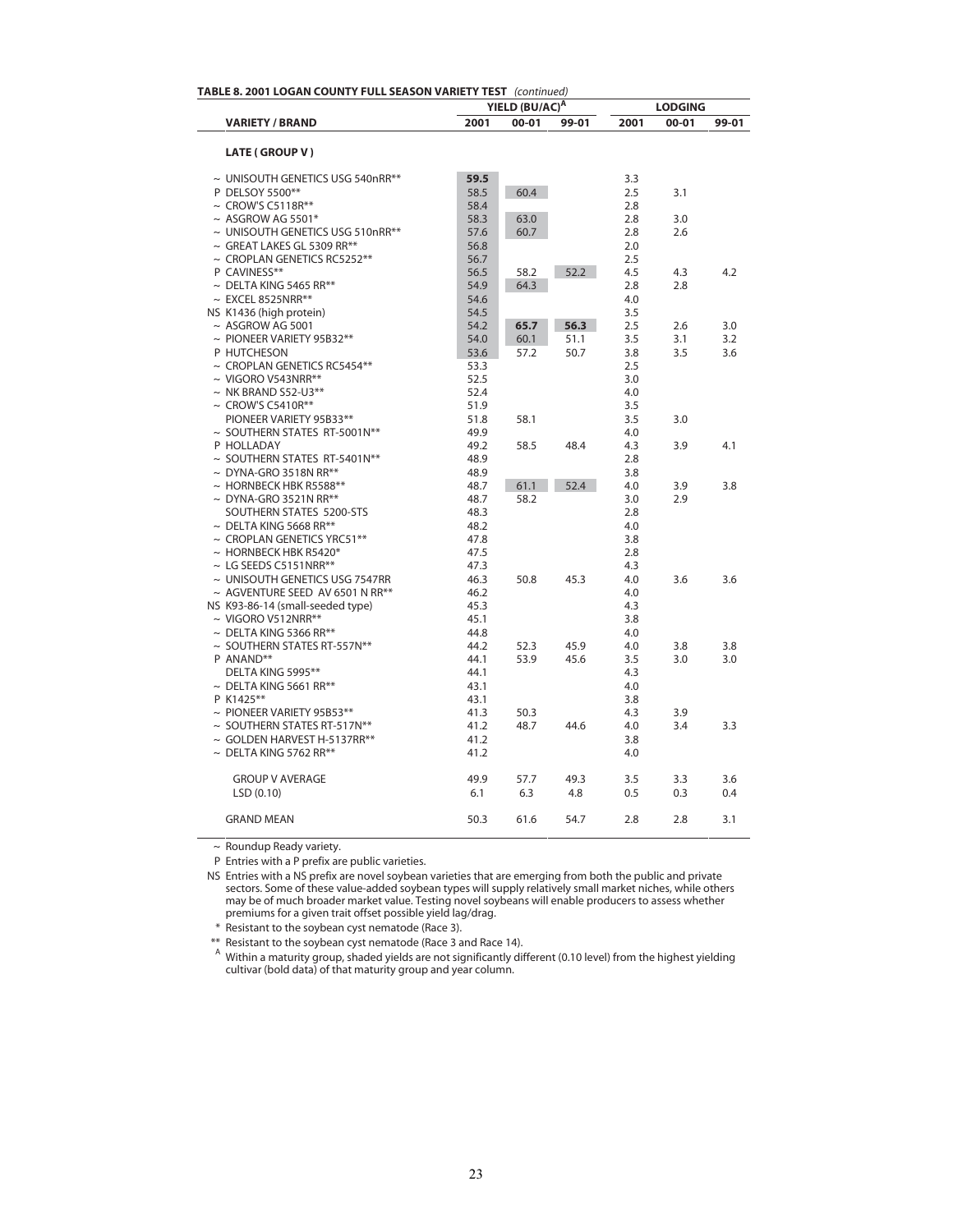| TABLE 9. 2001 UNION COUNTY FULL SEASON VARIETY TEST <sup>A</sup> |      | YIELD (BU/AC) <sup>B</sup> |       |      | <b>LODGING</b> |       |
|------------------------------------------------------------------|------|----------------------------|-------|------|----------------|-------|
| <b>VARIETY / BRAND</b>                                           | 2001 | $00 - 01$                  | 99-01 | 2001 | 00-01          | 99-01 |
| <b>EARLY (GROUP III)</b>                                         |      |                            |       |      |                |       |
| $\sim$ ASGROW AG 3903*                                           | 64.2 |                            |       | 2.5  |                |       |
| PIONEER VARIETY 93B87                                            | 64.1 |                            |       | 1.5  |                |       |
| $\sim$ SOUTHERN CROSS-ANDREW 3.9N-RR**                           | 62.4 |                            |       | 1.5  |                |       |
| $\sim$ STINE 3632-4**                                            | 61.2 |                            |       | 1.3  |                |       |
| $\sim$ PIONEER VARIETY 93B67**                                   | 61.0 |                            |       | 2.3  |                |       |
| $\sim$ CROPLAN GENETICS RC3838**                                 | 61.0 |                            |       | 2.3  |                |       |
| NK BRAND S38-E9                                                  | 60.8 |                            |       | 2.3  |                |       |
| $\sim$ DEKALB DKB38-52**                                         | 60.6 |                            |       | 1.8  |                |       |
| $\sim$ PRAIRIE STREAM FARMS PSF 3501RR                           | 60.6 |                            |       | 2.3  |                |       |
| $\sim$ GOLDEN HARVEST H-3983RR                                   | 59.9 | 56.2                       |       | 1.8  | 1.4            |       |
| $\sim$ NK BRAND S39-Q4                                           | 59.2 |                            |       | 2.0  |                |       |
| $\sim$ STINE 3800-4                                              | 58.9 | 55.2                       |       | 1.3  | 1.4            |       |
| $\sim$ PRAIRIE STREAM FARMS PSF 3999NRR**                        | 58.0 |                            |       | 2.0  |                |       |
| $~\sim$ ASGROW AG 3902*                                          | 57.6 |                            |       | 1.8  |                |       |
| NK BRAND S38-T8**                                                | 57.5 | 51.7                       |       | 1.8  | 1.6            |       |
| $\sim$ DELTA KING 3964 RR**                                      | 57.2 |                            |       | 2.5  |                |       |
| $\sim$ SOUTHERN STATES RT-3799N**                                | 56.8 | 50.8                       |       | 2.0  | 1.6            |       |
| $\sim$ DELTA KING 3961 RR**                                      | 56.4 |                            |       | 1.8  |                |       |
| $\sim$ DELTA KING XTJ 183 RR                                     | 56.3 |                            |       | 2.3  |                |       |
| $\sim$ SOUTHERN STATES RT-3975                                   | 55.6 | 51.4                       |       | 2.0  | 1.8            |       |
| $\sim$ DELTA KING XTJ 193 RR**                                   | 55.5 |                            |       | 1.0  |                |       |
| NS PIONEER VARIETY P9305 (tofu type)                             | 53.6 | 47.5                       |       | 1.8  | 1.4            |       |
| $\sim$ SOUTHERN CROSS-SOLOMON 3.8-RR                             | 53.6 | 50.1                       |       | 2.0  | 1.6            |       |
| $\sim$ PIONEER VARIETY 93B85**                                   | 53.3 |                            |       | 2.0  |                |       |
| NS U97-207427 (high protein, high yield)                         | 51.9 | 53.1                       |       | 2.0  | 1.9            |       |
| $\sim$ CROPLAN GENETICS RC3866**                                 | 50.5 |                            |       | 1.3  |                |       |
| NS NE 3396 (high protein, high yield)                            | 50.3 | 51.3                       |       | 1.5  | 1.6            |       |
| <b>STINE 3870-0</b>                                              | 50.2 | 54.7                       |       | 1.5  | 1.8            |       |
| NS FG 1 (tofu type)                                              | 49.1 | 44.1                       |       | 2.3  | 1.6            |       |
| $\sim$ GARST SEED D399 RR/N**                                    | 47.5 |                            |       | 2.0  |                |       |
| SOUTHERN STATES 381-STS                                          | 45.4 | 46.8                       |       | 1.5  | 1.4            |       |
| $\sim$ CAVERNDALE CF 392nRR**                                    | 44.4 |                            |       | 1.0  |                |       |
| NS IA 3001 (high protein)                                        | 44.0 |                            |       | 1.8  |                |       |
| NS IA 3011 (tofu type)                                           | 42.4 | 41.9                       |       | 1.0  | 1.0            |       |
|                                                                  |      |                            |       |      |                |       |
| NS RUPP SEED EXP. 2702 (tofu type)                               | 41.6 |                            |       | 3.5  |                |       |
| $\sim$ STINE 3763-4                                              | 41.6 | 46.0                       |       | 1.3  | 1.1            |       |
| NS RUPP SEED EXP. 2703 (tofu type)                               | 41.1 |                            |       | 2.5  |                |       |
| NS U95-3813 (natto type)                                         | 40.0 | 41.9                       |       | 1.0  | 1.0            |       |
| $\sim$ PRAIRIE STREAM FARMS PSF 3598RR                           | 39.8 |                            |       | 2.0  |                |       |
| NS IA 2025 (triple null)                                         | 36.3 | 42.2                       |       | 1.3  | 1.4            |       |
| <b>GROUP III AVERAGE</b>                                         | 53.0 | 49.1                       |       | 1.8  | 1.5            |       |
| LSD(0.10)                                                        | 5.7  | 5.7                        |       | 0.7  | 0.4            |       |
| <b>MID-SEASON (GROUP IV)</b>                                     |      |                            |       |      |                |       |
| $\sim$ DELTA KING XTJ 174 RR**                                   | 64.2 |                            |       | 2.5  |                |       |
| $~\sim$ STINE 4202-4**                                           | 63.2 |                            |       | 1.8  |                |       |
| $\sim$ PIONEER VARIETY 94B23*                                    | 62.1 |                            |       | 3.3  |                |       |
| ASGROW A 4324*                                                   | 62.0 | 56.6                       |       | 3.3  | 2.5            |       |
| DELTA AND PINE LAND DP4748S                                      | 61.1 |                            |       | 3.0  |                |       |
| $\sim$ DELTA KING XTJ 184 RR**                                   | 60.1 |                            |       | 3.5  |                |       |
| $\sim$ BIO GENE BG 4401NRR**                                     | 59.9 |                            |       | 2.8  |                |       |
| $\sim$ GATEWAY 4R483**                                           | 58.6 |                            |       | 3.0  |                |       |
| $\sim$ CROW'S C4417R**                                           | 58.5 |                            |       | 2.5  |                |       |
| $\sim$ PIONEER VARIETY 94B54**                                   | 58.4 |                            |       | 3.0  |                |       |
| $\sim$ AGVENTURE SEED AV 6441 N RR**                             | 58.3 |                            |       | 2.3  |                |       |
| DELTA KING 4680                                                  | 58.2 | 52.0                       |       | 3.3  | 2.5            |       |
| ~ SOUTHERN CROSS-TITUS 4.8N-RR**                                 | 58.0 | 50.4                       |       | 3.0  | 2.4            |       |
| DELTA KING 4711                                                  | 57.4 | 55.2                       |       | 3.0  | 2.6            |       |
| $\sim$ DELTA KING XTJ 124 RR**                                   | 57.3 |                            |       | 2.3  |                |       |
| NS DAIRYLAND DST4203 (large-seed food type)                      | 57.2 |                            |       | 2.3  |                |       |
| $~\sim$ ASGROW AG 4902**                                         | 57.2 | 54.7                       |       | 2.5  | 2.3            |       |
| $\sim$ DEKALB CX480cRR**                                         | 57.2 |                            |       | 3.0  |                |       |
| $\sim$ HORNBECK HBK R4820*                                       | 56.9 |                            |       | 2.0  |                |       |
| $\sim$ GREAT LAKES GL 4109 RR*                                   | 56.7 |                            |       | 2.8  |                |       |
| $\sim$ CROPLAN GENETICS RC4444**                                 | 56.3 |                            |       | 2.5  |                |       |
| $\sim$ DEKALB DKB44-51*                                          | 56.2 | 50.7                       |       | 2.0  | 1.9            |       |
| $\sim$ SEED CONSULTANTS SC 9442 RR**                             | 56.1 |                            |       | 2.5  |                |       |
| LG SEEDS C9474                                                   | 55.8 | 57.0                       |       | 3.5  | 2.6            |       |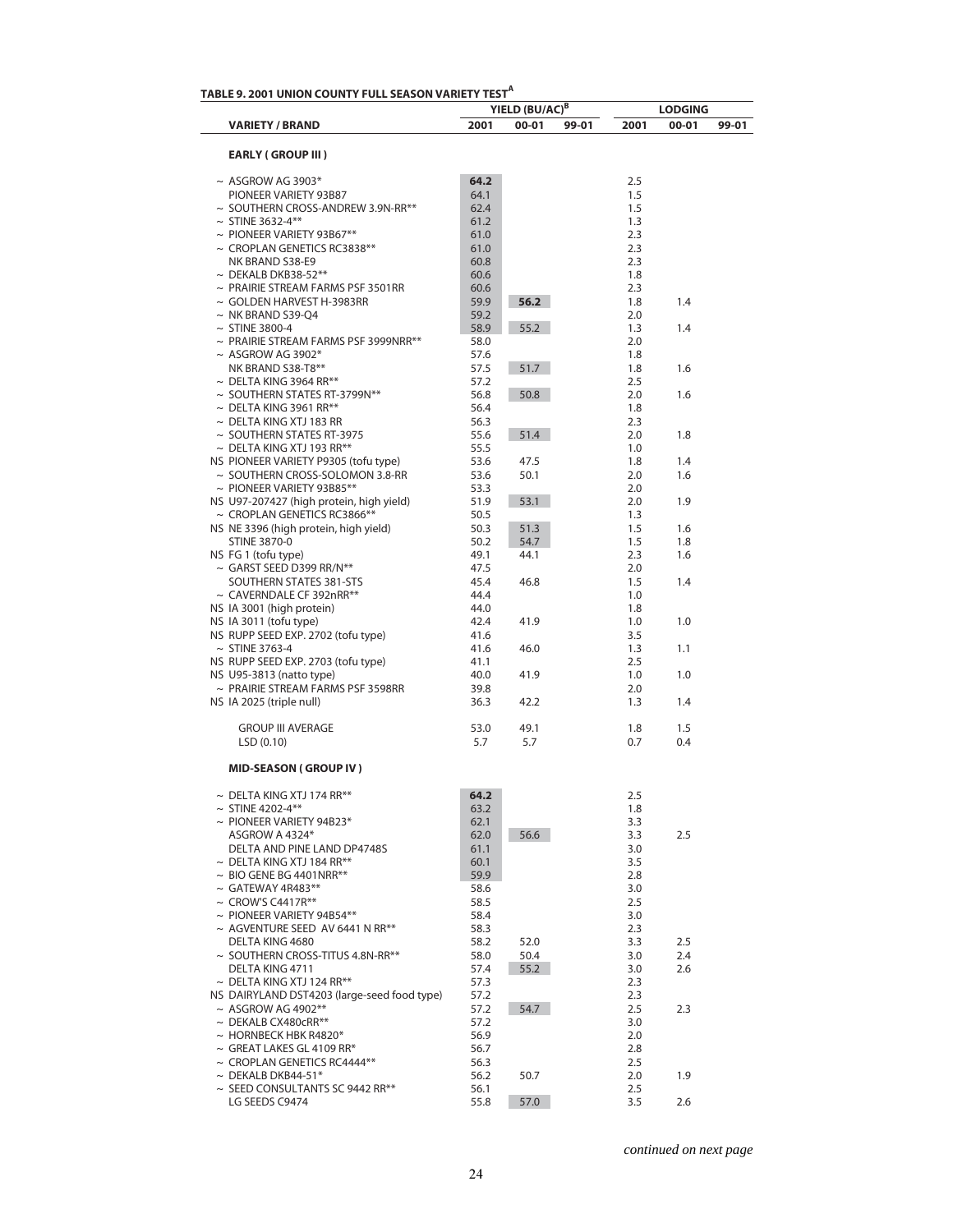|                                                                             |              | YIELD (BU/AC) <sup>B</sup> |       |            | <b>LODGING</b> |       |
|-----------------------------------------------------------------------------|--------------|----------------------------|-------|------------|----------------|-------|
| <b>VARIETY / BRAND</b>                                                      | 2001         | $00 - 01$                  | 99-01 | 2001       | $00 - 01$      | 99-01 |
| $\sim$ DEKALB DKB45-51*                                                     | 55.4         |                            |       | 3.0        |                |       |
| $\sim$ GOLDEN HARVEST H-4534RR**                                            | 55.4         |                            |       | 2.0        |                |       |
| $\sim$ GARST SEED D484 RR/N**                                               | 55.3         |                            |       | 2.5        |                |       |
| $\sim$ VIGORO V472NRR**<br>GOLDEN HARVEST H-4459STS**                       | 55.1<br>55.0 | 57.3                       |       | 2.8<br>3.3 | 2.5            |       |
| $\sim$ CROPLAN GENETICS RC4995                                              | 55.0         |                            |       | 3.3        |                |       |
| $\sim$ GREAT LAKES GL 4309 RR**                                             | 54.9         | 49.1                       |       | 1.3        | 1.4            |       |
| $\sim$ CROPLAN GENETICS RC4848**                                            | 54.8         | 50.6                       |       | 2.8        | 2.1            |       |
| P TROLL                                                                     | 54.7         | 55.2                       |       | 1.3        | 1.3            |       |
| $\sim$ VIGORO V462NRS**                                                     | 54.3         |                            |       | 2.8        |                |       |
| $\sim$ LG SEEDS C9480RR                                                     | 54.2         | 51.7                       |       | 3.5        | 2.5            |       |
| $\sim$ DYNA-GRO 3484N RR**                                                  | 54.2         |                            |       | 2.5        |                |       |
| $P$ INA**                                                                   | 54.2         | 47.6                       |       | 4.3        | 3.4            |       |
| $\sim$ NK BRAND S46-G2**                                                    | 54.2         | 50.9                       |       | 3.3        | 2.6            |       |
| $~\sim$ ASGROW AG 4403*                                                     | 53.9         | 50.2                       |       | 3.0        | 2.1            |       |
| $\sim$ GREAT LAKES GL 4800 RR<br>$\sim$ AGVENTURE SEED AV 6489 N RR**       | 53.9<br>53.7 | 49.5                       |       | 3.0<br>3.5 | 2.4            |       |
| $\sim$ DELTA KING 4868 RR                                                   | 53.6         | 52.4                       |       | 2.8        | 2.4            |       |
| <b>CAVERNDALE CF 461</b>                                                    | 53.6         | 46.7                       |       | 3.8        | 2.6            |       |
| <b>HORNBECK HBK 4891</b>                                                    | 53.5         | 47.6                       |       | 2.5        | 1.9            |       |
| $\sim$ PIONEER VARIETY 94B73                                                | 53.3         |                            |       | 3.5        |                |       |
| $~\sim$ ASGROW AG 4702**                                                    | 53.3         | 52.7                       |       | 2.3        | 1.9            |       |
| $\sim$ CAVERNDALE CF 489nRR**                                               | 53.0         |                            |       | 3.0        |                |       |
| $\sim$ CROW'S C48009RN**                                                    | 53.0         |                            |       | 3.3        |                |       |
| GATEWAY 493*                                                                | 52.9         |                            |       | 3.0        |                |       |
| P MANOKIN*                                                                  | 52.9         | 50.1                       |       | 4.0        | 3.0            |       |
| <b>CAVERNDALE CF 492</b>                                                    | 52.9         | 50.9                       |       | 2.3        | 2.0            |       |
| $\sim$ GATEWAY 4R472<br>$\sim$ HORNBECK HBK R4920                           | 52.8<br>52.8 | 46.0                       |       | 2.5        | 1.9<br>2.4     |       |
| $\sim$ DEKALB DKB40-51*                                                     | 52.6         | 46.9                       |       | 3.3<br>2.8 |                |       |
| $\sim$ SOUTHERN STATES RT-4980                                              | 52.5         | 44.8                       |       | 3.3        | 2.4            |       |
| $\sim$ SOUTHERN STATES RT-446N*                                             | 52.4         | 50.4                       |       | 2.5        | 2.3            |       |
| $\sim$ SOUTHERN CROSS-JEREMIAH 4.3N-RR*                                     | 52.2         |                            |       | 3.5        |                |       |
| PIONEER VARIETY 94B53**                                                     | 52.1         | 55.9                       |       | 3.0        | 2.6            |       |
| STINE 4702-2**                                                              | 52.0         | 53.7                       |       | 2.5        | 2.3            |       |
| SOUTHERN CROSS-AARON 4.5N-STS**                                             | 52.0         | 50.4                       |       | 3.5        | 2.6            |       |
| $\sim$ CAVERNDALE CF 444nRR**                                               | 51.8         |                            |       | 2.8        |                |       |
| SOUTHERN STATES 4483N-STS**                                                 | 51.8         | 52.4                       |       | 2.5        | 2.0            |       |
| $\sim$ LG SEEDS C9447RR<br>$\sim$ DELTA AND PINE LAND DP4690RR              | 51.6         |                            |       | 3.5        | 2.4            |       |
| $~\sim$ ASGROW AG 4301*                                                     | 51.4<br>51.0 | 50.3<br>49.3               |       | 3.3<br>2.5 | 2.0            |       |
| <b>SOUTHERN STATES 439</b>                                                  | 50.9         | 46.7                       |       | 3.8        | 2.6            |       |
| $\sim$ LG SEEDS C4350NRR*                                                   | 50.4         | 45.0                       |       | 4.0        | 2.5            |       |
| $\sim$ PIONEER VARIETY 9492**                                               | 50.3         | 48.9                       |       | 2.3        | 2.1            |       |
| P STRESSLAND                                                                | 50.3         | 50.7                       |       | 3.8        | 2.6            |       |
| $\sim$ STINE 4700-4                                                         | 49.5         |                            |       | 1.8        |                |       |
| NK BRAND S42-H1**                                                           | 49.4         | 48.1                       |       | 2.8        | 2.1            |       |
| $\sim$ SOUTHERN STATES RT-4098                                              | 49.3         | 47.1                       |       | 3.3        | 2.6            |       |
| $\sim$ CROPLAN GENETICS YRC49*                                              | 49.0         |                            |       | 4.3        |                |       |
| $\sim$ DELTA KING 4965 RR**                                                 | 48.9         |                            |       | 3.0        |                |       |
| $\sim$ CROPLAN GENETICS RT4241<br>$\sim$ PRAIRIE STREAM FARMS PSF 4102NRR** | 48.3<br>48.3 |                            |       | 3.8<br>2.5 |                |       |
| $\sim$ DELTA AND PINE LAND DP4344RR                                         | 46.6         | 46.5                       |       | 3.3        | 2.9            |       |
| $~\sim$ STINE 3808-4                                                        | 46.5         |                            |       | 2.3        |                |       |
| NS L96-5104 (natto type)                                                    | 45.5         | 46.5                       |       | 3.0        | 2.6            |       |
| $\sim$ GOLDEN HARVEST H-4147RR**                                            | 45.2         |                            |       | 3.0        |                |       |
| P REND**                                                                    | 45.1         | 46.3                       |       | 4.0        | 3.4            |       |
| $\sim$ SOUTHERN STATES RT-4495N**                                           | 44.1         | 41.6                       |       | 2.0        | 1.5            |       |
| $\sim$ DELTA KING 4762 RR**                                                 | 44.1         |                            |       | 2.5        |                |       |
| NS IA 4001 (natto type)                                                     | 43.5         | 42.6                       |       | 5.0        | 4.1            |       |
| $\sim$ VIGORO V422NRR*                                                      | 43.4         |                            |       | 2.5        |                |       |
| $\sim$ HORNBECK HBK R4660**                                                 | 42.2         | 44.0                       |       | 2.5        | 2.1            |       |
| NS K93-9-56 (large-seeded food type)<br>$\sim$ GREAT LAKES GL 4909 RR**     | 41.2<br>41.0 |                            |       | 3.3<br>3.0 |                |       |
| $\sim$ DYNA-GRO 3468N RR**                                                  | 38.0         | 44.7                       |       | 2.5        | 2.1            |       |
| NS K1433 (high protein)                                                     | 37.9         |                            |       | 2.0        |                |       |
| $\sim$ EXCEL 8494NRR*                                                       | 37.7         |                            |       | 2.5        |                |       |
| UNISOUTH GENETICS USG 7499                                                  | 35.6         | 45.7                       |       | 1.5        | 1.8            |       |
| NS K 1431 (high protein)                                                    | 32.8         | 40.2                       |       | 3.8        | 3.1            |       |
| NS K93-81-37 (small-seeded food type)                                       | 24.4         |                            |       | 3.3        |                |       |
|                                                                             |              |                            |       |            |                |       |
| <b>GROUP IV AVERAGE</b>                                                     | 51.9         | 49.4                       |       | 2.9        | 2.4            |       |
| LSD(0.10)                                                                   | 5.0          | 4.5                        |       | 0.6        | 0.5            |       |

| TABLE 9. 2001 UNION COUNTY FULL SEASON VARIETY TEST <sup>A</sup> (continued) |  |
|------------------------------------------------------------------------------|--|
|------------------------------------------------------------------------------|--|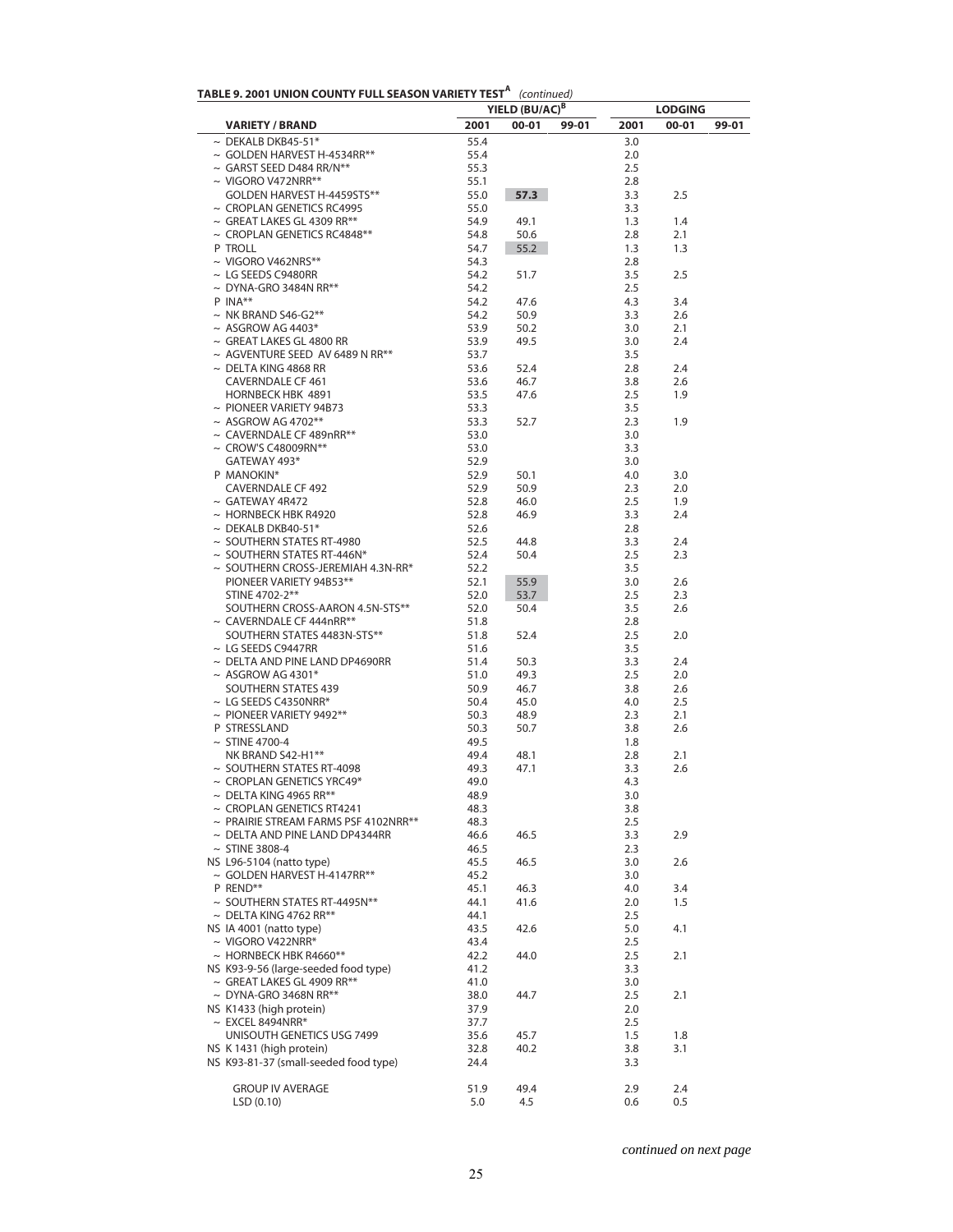| TABLE 9. 2001 UNION COUNTY FULL SEASON VARIETY TEST $^{\mathsf{A}}\,$ (continued) |              | YIELD (BU/AC) <sup>B</sup> |       | 2001<br>00-01 | <b>LODGING</b> |       |
|-----------------------------------------------------------------------------------|--------------|----------------------------|-------|---------------|----------------|-------|
| <b>VARIETY / BRAND</b>                                                            | 2001         | $00 - 01$                  | 99-01 |               |                | 99-01 |
| <b>LATE (GROUP V)</b>                                                             |              |                            |       |               |                |       |
| $\sim$ NK BRAND S52-U3**                                                          | 57.1         |                            |       | 3.8           |                |       |
| P ANAND**                                                                         | 53.7         | 45.8                       | 45.0  | 2.5           | 1.9            | 1.6   |
| PIONEER VARIETY 95B33**                                                           | 53.5         | 53.5                       |       | 2.8           | 2.5            |       |
| P HOLLADAY                                                                        | 53.3         | 51.2                       | 50.5  | 3.5           | 3.1            | 2.4   |
| $\sim$ GREAT LAKES GL 5309 RR**                                                   | 53.0         |                            |       | 2.5           |                |       |
| P DELSOY 5500**                                                                   | 50.3         | 48.2                       |       | 2.8           | 2.6            |       |
| NS K1436 (high protein)                                                           | 50.1         |                            |       | 3.0           |                |       |
| $\sim$ DELTA KING 5668 RR**                                                       | 49.6         |                            |       | 4.0           |                |       |
| ~ UNISOUTH GENETICS USG 540nRR**                                                  | 49.4         |                            |       | 2.5           |                |       |
| $\sim$ CROW'S C5410R**                                                            | 49.4         |                            |       | 2.8           |                |       |
| $\sim$ DELTA KING 5465 RR**                                                       | 49.1         | 47.7                       |       | 2.8           | 2.1            |       |
| $\sim$ PIONEER VARIETY 95B32**                                                    | 48.9         | 43.5                       | 42.0  | 2.8           | 2.3            | 1.8   |
| $~\sim$ ASGROW AG 5501*                                                           | 48.9         | 47.3                       |       | 2.8           | 2.1            |       |
| ~ SOUTHERN STATES RT-517N**                                                       | 48.5         | 50.4                       | 45.4  | 3.3           | 2.9            | 2.3   |
| $\sim$ DYNA-GRO 3518N RR**                                                        | 48.0         |                            |       | 2.5           |                |       |
| $\sim$ VIGORO V543NRR**                                                           | 47.9         |                            |       | 2.5           |                |       |
| $\sim$ HORNBECK HBK R5420*                                                        | 47.7         |                            |       | 2.3           |                |       |
| $\sim$ SOUTHERN STATES RT-557N**                                                  | 47.4         | 46.0                       | 42.9  | 2.8           | 2.8            | 2.2   |
| $\sim$ HORNBECK HBK R5588**                                                       | 47.3         | 45.1                       | 41.9  | 3.5           | 3.1            | 2.4   |
| ~ UNISOUTH GENETICS USG 510nRR**                                                  | 46.6         | 45.1                       |       | 2.8           | 2.6            |       |
| $\sim$ DELTA KING 5366 RR**                                                       | 46.4         |                            |       | 4.0           |                |       |
| $\sim$ CROPLAN GENETICS RC5252**                                                  | 46.3         |                            |       | 2.3           |                |       |
| $\sim$ GOLDEN HARVEST H-5137RR**                                                  | 46.2         |                            |       | 2.8           |                |       |
| $\sim$ CROW'S C5118R**                                                            | 46.2         |                            |       | 2.3           |                |       |
| P CAVINESS**                                                                      | 46.1         | 45.2                       | 43.9  | 4.5           | 4.0            | 3.0   |
| P HUTCHESON                                                                       | 45.5         | 48.2                       | 47.1  | 3.0           | 3.0            | 2.3   |
| $\sim$ DELTA KING 5661 RR**                                                       | 45.4         |                            |       | 4.0           |                |       |
| ~ UNISOUTH GENETICS USG 7547RR                                                    | 45.3         | 43.7                       | 41.9  | 2.8           | 2.6            | 2.1   |
| DELTA KING 5995**                                                                 | 45.2         |                            |       | 4.3           |                |       |
| $\sim$ LG SEEDS C5151NRR**                                                        | 44.9         |                            |       | 2.8           |                |       |
| $\sim$ CROPLAN GENETICS RC5454**                                                  | 44.7         |                            |       | 2.5           |                |       |
| SOUTHERN STATES 5200-STS                                                          | 44.5         |                            |       | 3.0           |                |       |
| $\sim$ DYNA-GRO 3521N RR**                                                        | 44.0         | 45.4                       |       | 2.3           | 2.3            |       |
| ~ AGVENTURE SEED AV 6501 N RR**                                                   | 43.7         |                            |       | 2.5           |                |       |
| P K1425**                                                                         | 43.6         |                            |       | 4.0           |                |       |
| $\sim$ VIGORO V512NRR**                                                           | 43.4         |                            |       | 2.8           |                |       |
| $~\sim$ ASGROW AG 5001                                                            | 42.6         | 48.7                       | 46.5  | 2.8           | 2.4            | 1.9   |
| $\sim$ CROPLAN GENETICS YRC51**                                                   | 42.5         |                            |       | 2.5           |                |       |
| $\sim$ DELTA KING 5762 RR**                                                       | 42.2         |                            |       | 4.0           |                |       |
| $\sim$ SOUTHERN STATES RT-5001N**                                                 |              |                            |       |               |                |       |
| $\sim$ EXCEL 8525NRR**                                                            | 42.0<br>41.2 |                            |       | 2.8<br>4.3    |                |       |
|                                                                                   |              |                            |       |               |                |       |
| ~ SOUTHERN STATES RT-5401N**                                                      | 40.3         |                            |       | 2.0           |                |       |
| ~ PIONEER VARIETY 95B53**                                                         | 38.2         | 40.9                       |       | 3.5           | 3.3            |       |
| NS K93-86-14 (small-seeded type)                                                  | 36.9         |                            |       | 4.5           |                |       |
| <b>GROUP V AVERAGE</b>                                                            | 46.5         | 46.8                       | 44.7  | 3.1           | 2.7            | 2.2   |
| LSD (0.10)                                                                        | 3.9          | 3.9                        | 3.7   | 0.5           | 0.4            | 0.2   |
|                                                                                   |              |                            |       |               |                |       |
| <b>GRAND MEAN</b>                                                                 | 50.8         | 48.8                       |       | 2.7           | 2.3            |       |
|                                                                                   |              |                            |       |               |                |       |

~ Roundup Ready variety.

 $\overline{a}$ 

P Entries with a P prefix are public varieties.

NS Entries with a NS prefix are novel soybean varieties that are emerging from both the public and private sectors. Some of these value-added soybean types will supply relatively small market niches, while others may be of much broader market value. Testing novel soybeans will enable producers to assess whether premiums for a given trait offset possible yield lag/drag.

\* Resistant to the soybean cyst nematode (Race 3).

\*\* Resistant to the soybean cyst nematode (Race 3 and Race 14). A 1999 data are from Daviess County, and the 2000-01 data are from Union County. No data were available for <sub>B</sub> Daviess Co. maturity groups 3 and 4 due to excessive variability caused by the 1999 drought.<br><sup>B</sup> Within a maturity group, shaded yields are not significantly different (0.10 level) from the highest yielding

cultivar (bold data) of that maturity group and year column.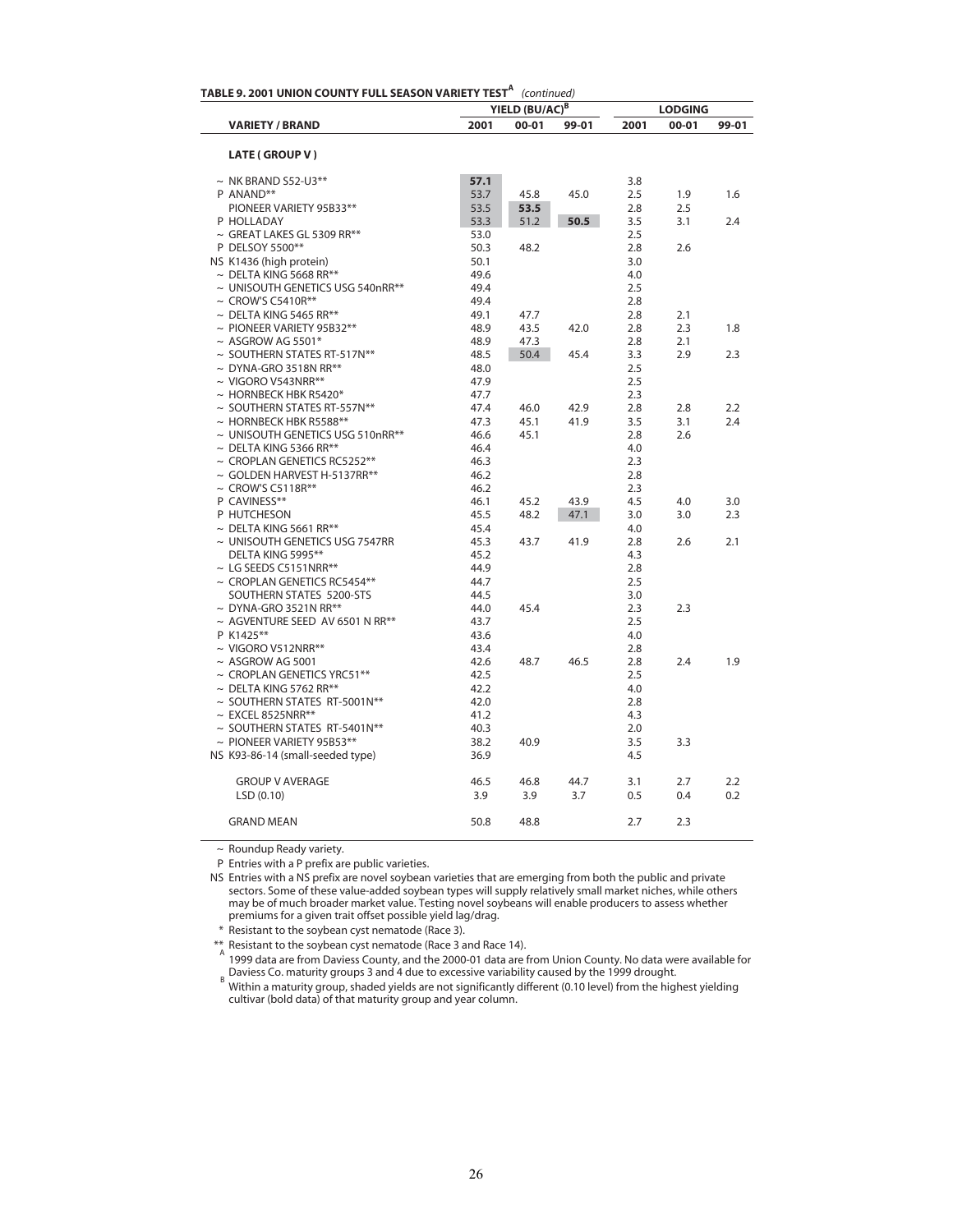|                                                                                       |                      | YIELD (BU/AC) <sup>B</sup> |       |                   | <b>LODGING</b> |       |
|---------------------------------------------------------------------------------------|----------------------|----------------------------|-------|-------------------|----------------|-------|
| <b>VARIETY / BRAND</b>                                                                | 2001                 | $00 - 01$                  | 99-01 | 2001              | 00-01          | 99-01 |
| <b>EARLY (GROUP III)</b>                                                              |                      |                            |       |                   |                |       |
| NK BRAND S38-E9                                                                       | 53.0                 |                            |       | 1.5               |                |       |
| $\sim$ NK BRAND S39-O4                                                                | 49.3                 |                            |       | 1.5               |                |       |
| $\sim$ DELTA KING XTJ 193 RR**                                                        | 47.5                 |                            |       | 1.5               |                |       |
| $\sim$ GARST SEED D399 RR/N**                                                         | 47.0                 |                            |       | 1.8               |                |       |
| $\sim$ DELTA KING 3964 RR**                                                           | 46.3                 |                            |       | 2.5               |                |       |
| $\sim$ SOUTHERN STATES RT-3975                                                        | 44.8                 | 43.8                       | 40.5  | 1.8               | 1.9            | 1.6   |
| PIONEER VARIETY 93B87                                                                 | 44.0                 |                            |       | 2.5               |                |       |
| NS FG 1 (tofu type)                                                                   | 43.2                 | 39.5                       |       | 2.0               | 1.9            |       |
| SOUTHERN STATES 381-STS                                                               | 43.1                 | 42.6                       | 41.1  | 2.3               | 2.3            | 2.1   |
| $\sim$ CAVERNDALE CF 392nRR**                                                         | 42.1                 |                            |       | 2.0               |                |       |
| $\sim$ CROPLAN GENETICS RC3866**                                                      | 41.7                 |                            |       | 1.8               |                |       |
| $\sim$ SOUTHERN CROSS-SOLOMON 3.8-RR                                                  | 41.7                 | 39.6                       |       | 1.8               | 1.8            |       |
| STINE 3870-0                                                                          | 40.1                 | 40.3                       |       | 1.5               | 1.5            |       |
| NS PIONEER VARIETY P9305 (tofu type)                                                  | 40.0                 | 37.3                       |       | 1.5               | 1.8            |       |
| NS IA 3001 (high protein)                                                             | 39.5                 |                            |       | 1.3               |                |       |
| $\sim$ PIONEER VARIETY 93B67**                                                        | 38.9                 |                            |       | 1.3               |                |       |
| $\sim$ STINE 3800-4                                                                   | 38.3                 | 37.8                       |       | 1.0               | 1.0            |       |
| NS IA 3011 (tofu type)                                                                | 37.5                 | 31.9                       |       | 1.5               | 1.6            |       |
| $\sim$ DEKALB DKB38-52**                                                              | 37.0                 |                            |       | 1.5               |                |       |
| NS IA 2025 (triple null)                                                              | 36.9                 | 35.7                       |       | 1.5               | 1.3            |       |
| ~ GOLDEN HARVEST H-3983RR                                                             | 36.9                 | 42.5                       |       | 1.3               | 1.4            |       |
| NS RUPP SEED EXP. 2702 (tofu type)                                                    | 36.6                 |                            |       | 2.5               |                |       |
| NS RUPP SEED EXP. 2703 (tofu type)                                                    | 36.3                 |                            |       | 2.5               |                |       |
| $\sim$ SOUTHERN STATES RT-3799N**                                                     | 35.7                 | 41.7                       |       | 1.5               | 1.6            |       |
| NK BRAND S38-T8**                                                                     | 34.9                 | 38.2                       |       | 1.8               | 1.8            |       |
| $~\sim$ ASGROW AG 3902*                                                               | 34.6                 |                            |       | 1.0               |                |       |
| $\sim$ PRAIRIE STREAM FARMS PSF 3598RR<br>$\sim$ STINE 3632-4**                       | 33.9                 |                            |       | 1.8               |                |       |
| $\sim$ SOUTHERN CROSS-ANDREW 3.9N-RR**                                                | 33.7<br>33.1         |                            |       | 1.5<br>1.5        |                |       |
| $\sim$ CROPLAN GENETICS RC3838**                                                      | 32.7                 |                            |       | 1.0               |                |       |
| $\sim$ DELTA KING 3961 RR**                                                           | 32.3                 |                            |       | 1.5               |                |       |
| NS U97-207427 (high protein, high yield)                                              | 32.2                 | 34.5                       |       | 1.8               | 1.9            |       |
| $\sim$ PRAIRIE STREAM FARMS PSF 3999NRR**                                             | 32.1                 |                            |       | 1.5               |                |       |
| $\sim$ DELTA KING XTJ 183 RR                                                          | 31.8                 |                            |       | 1.5               |                |       |
| $~\sim$ ASGROW AG 3903*                                                               | 31.6                 |                            |       | 1.3               |                |       |
| $\sim$ PIONEER VARIETY 93B85**                                                        | 29.9                 |                            |       | 1.3               |                |       |
| $\sim$ PRAIRIE STREAM FARMS PSF 3501RR                                                | 29.3                 |                            |       | 2.0               |                |       |
| $\sim$ STINE 3763-4                                                                   | 29.2                 | 36.4                       |       | 1.5               | 1.4            |       |
| NS NE 3396 (high protein, high yield)                                                 | 26.6                 | 30.6                       |       | 1.3               | 1.6            |       |
| NS U95-3813 (natto type)                                                              | 22.1                 | 29.1                       |       | 1.5               | 1.5            |       |
| <b>GROUP III AVERAGE</b>                                                              | 37.4                 | 37.6                       | 40.8  | 1.6               | 1.6            | 1.9   |
| LSD(0.10)                                                                             | 7.8                  | 5.1                        | 2.4   | 0.5               | 0.3            | 0.3   |
| <b>MID-SEASON (GROUP IV)</b>                                                          |                      |                            |       |                   |                |       |
| $\sim$ BIO GENE BG 4401NRR**                                                          | 46.1                 |                            |       | 1.0               |                |       |
| $\sim$ HORNBECK HBK R4920                                                             | 45.3                 | 43.3                       |       | 2.5               | 2.3            |       |
| HORNBECK HBK 4891                                                                     | 44.8                 | 46.1                       |       | 2.3               | 2.1            |       |
| $\sim$ CROPLAN GENETICS RC4444**                                                      | 44.6                 |                            |       | 1.5               |                |       |
| NS DAIRYLAND DST4203 (large-seed food type)                                           | 44.0                 |                            |       | 1.3               |                |       |
| $\sim$ CROPLAN GENETICS RC4995                                                        | 43.9                 |                            |       | 2.5               |                |       |
| $\sim$ GATEWAY 4R472                                                                  | 42.9                 | 45.2                       |       | 2.0               | 2.0            |       |
| <b>CAVERNDALE CF 461</b><br>LG SEEDS C9474                                            | 42.8<br>42.6         | 46.2<br>39.3               |       | 1.5<br>1.8        | 1.9<br>2.1     |       |
| $\sim$ VIGORO V462NRS**                                                               | 42.6                 |                            |       | 2.3               |                |       |
| GATEWAY 493*                                                                          | 42.4                 |                            |       | 2.0               |                |       |
| $\sim$ DEKALB DKB44-51*                                                               |                      |                            |       |                   |                |       |
| $\sim$ HORNBECK HBK R4820*                                                            | 42.3<br>41.9         | 39.8                       |       | 1.0<br>1.0        | 1.0            |       |
| $\sim$ DELTA AND PINE LAND DP4690RR                                                   | 41.9                 | 42.9                       |       | 2.3               | 2.1            |       |
| $\sim$ CAVERNDALE CF 444nRR**                                                         | 41.4                 |                            |       | 1.8               |                |       |
| $~\sim$ ASGROW AG 4301*                                                               | 41.4                 | 39.1                       |       | 2.0               | 2.0            |       |
| $\sim$ CROPLAN GENETICS YRC49*                                                        | 41.4                 |                            |       | 3.3               |                |       |
| SOUTHERN STATES 4483N-STS**                                                           | 41.2                 | 43.4                       |       | 1.5               | 1.5            |       |
| P STRESSLAND                                                                          | 40.9                 | 43.7                       |       | 2.5               | 2.3            |       |
| $\sim$ LG SEEDS C9447RR                                                               | 40.6                 |                            |       | 1.5               |                |       |
| ASGROW A 4324*                                                                        | 40.6                 | 42.3                       |       |                   | 1.8            |       |
|                                                                                       |                      |                            |       | 1.8               |                |       |
|                                                                                       |                      |                            |       |                   |                |       |
|                                                                                       |                      |                            |       |                   |                |       |
| NS IA 4001 (natto type)<br>DELTA KING 4680<br>$\sim$ SOUTHERN CROSS-JEREMIAH 4.3N-RR* | 40.3<br>40.3<br>39.9 | 37.1<br>42.3               |       | 2.3<br>2.0<br>1.3 | 2.3<br>2.0     |       |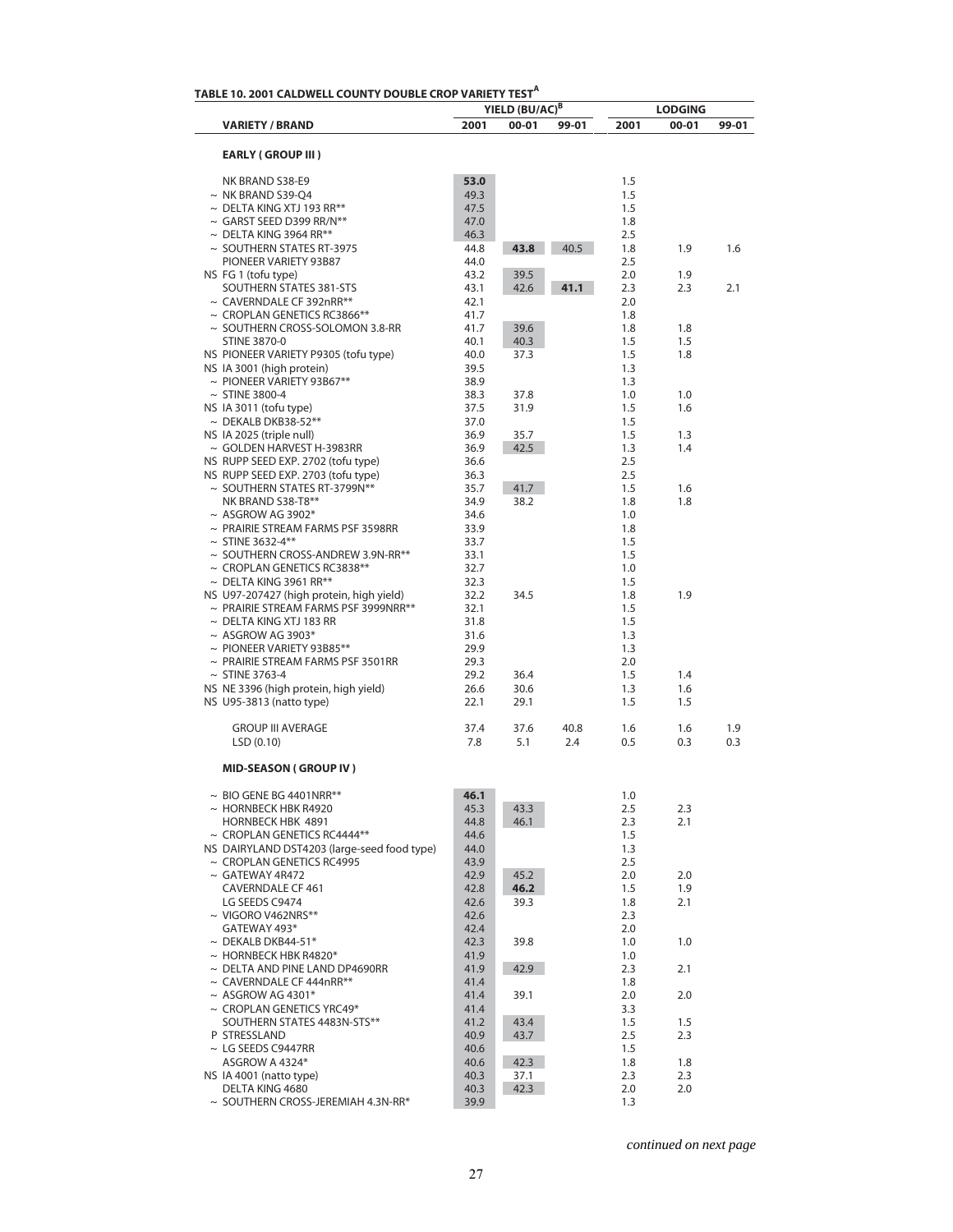| TABLE 10. 2001 CALDWELL COUNTY DOUBLE CROP VARIETY TEST <sup>A</sup> (continued) |  |
|----------------------------------------------------------------------------------|--|
|----------------------------------------------------------------------------------|--|

| <b>INDEE 19:2001 CAED WEEK COUNTT DOUDER CITOL WANTER TEST</b>    |              | YIELD (BU/AC) <sup>B</sup> | $\mu$ |            | <b>LODGING</b> |       |
|-------------------------------------------------------------------|--------------|----------------------------|-------|------------|----------------|-------|
| <b>VARIETY / BRAND</b>                                            | 2001         | $00 - 01$                  | 99-01 | 2001       | 00-01          | 99-01 |
| $\sim$ GREAT LAKES GL 4109 RR*                                    | 39.3         |                            |       | 1.3        |                |       |
| $\sim$ STINE 4202-4**                                             | 39.1         |                            |       | 1.0        |                |       |
| $\sim$ LG SEEDS C9480RR                                           | 38.9         | 38.9                       |       | 1.8        | 1.9            |       |
| <b>CAVERNDALE CF 492</b>                                          | 38.9         | 44.8                       |       | 1.3        | 1.5            |       |
| GOLDEN HARVEST H-4459STS**                                        | 38.8         | 39.4                       |       | 2.3        | 2.1            |       |
| P MANOKIN*                                                        | 38.6         | 38.2                       |       | 2.8        | 3.0            |       |
| NS K93-81-37 (small-seeded food type)                             | 38.5<br>38.4 |                            |       | 1.5<br>2.0 |                |       |
| DELTA AND PINE LAND DP4748S<br>NK BRAND S42-H1**                  | 38.4         | 39.8                       |       | 1.8        | 1.9            |       |
| SOUTHERN STATES 439                                               | 38.3         | 42.2                       |       | 1.8        | 1.8            |       |
| $\sim$ SEED CONSULTANTS SC 9442 RR**                              | 38.1         |                            |       | 1.3        |                |       |
| $\sim$ DELTA KING 4868 RR                                         | 38.1         | 37.1                       |       | 1.5        | 1.5            |       |
| $\sim$ GOLDEN HARVEST H-4850RR**                                  | 37.9         |                            |       | 1.8        |                |       |
| $\sim$ AGVENTURE SEED AV 6441 N RR**                              | 37.6         |                            |       | 1.0        |                |       |
| $\sim$ SOUTHERN STATES RT-4098                                    | 37.6         | 36.5                       |       | 1.0        | 1.3            |       |
| DELTA KING 4711                                                   | 37.5         | 40.4                       |       | 1.8        | 2.0            |       |
| $\sim$ PIONEER VARIETY 94B54**<br>SOUTHERN CROSS-AARON 4.5N-STS** | 37.4<br>37.2 | 41.8                       |       | 1.3<br>1.8 | 1.9            |       |
| $\sim$ GREAT LAKES GL 4800 RR                                     | 37.1         | 38.7                       |       | 1.5        | 1.8            |       |
| $\sim$ PIONEER VARIETY 94B23*                                     | 36.9         |                            |       | 1.3        |                |       |
| $\sim$ PIONEER VARIETY 94B73                                      | 36.9         |                            |       | 1.5        |                |       |
| $\sim$ STINE 4700-4                                               | 36.8         |                            |       | 1.5        |                |       |
| $\sim$ GATEWAY 4R483**                                            | 36.7         |                            |       | 1.0        |                |       |
| $\sim$ SOUTHERN STATES RT-4980                                    | 36.6         | 37.2                       |       | 2.0        | 1.8            |       |
| $\sim$ DYNA-GRO 3484N RR**                                        | 36.4         |                            |       | 2.0        |                |       |
| $\sim$ CROPLAN GENETICS RC4848**                                  | 36.1         | 37.7                       |       | 1.5        | 1.5            |       |
| P TROLL                                                           | 36.0         | 35.8                       |       | 1.5        | 1.3            |       |
| $\sim$ CROPLAN GENETICS RT4241                                    | 35.9         |                            |       | 1.8        |                |       |
| $\sim$ DELTA KING XTJ 124 RR**                                    | 35.9         |                            |       | 1.5        |                |       |
| $\sim$ CROW'S C4417R**                                            | 35.8         |                            |       | 1.0        |                |       |
| $\sim$ DELTA KING XTJ 184 RR**                                    | 35.8         |                            |       | 1.0        |                |       |
| $\sim$ LG SEEDS C4350NRR*<br>$\sim$ DELTA KING XTJ 174 RR**       | 35.6         | 37.6                       |       | 1.0        | 1.0            |       |
| PIONEER VARIETY 94B53**                                           | 35.5<br>35.3 | 41.5                       |       | 1.3<br>1.3 | 1.5            |       |
| $\sim$ DEKALB DKB45-51*                                           | 35.2         |                            |       | 1.8        |                |       |
| $~\sim$ ASGROW AG 4702**                                          | 35.1         | 37.4                       |       | 1.0        | 1.5            |       |
| NS K1433 (high protein)                                           | 35.0         |                            |       | 1.5        |                |       |
| $\sim$ SOUTHERN STATES RT-446N*                                   | 35.0         | 36.5                       |       | 1.5        | 1.6            |       |
| $\sim$ EXCEL 8494NRR*                                             | 34.9         |                            |       | 2.0        |                |       |
| $\sim$ GARST SEED D484 RR/N**                                     | 34.9         |                            |       | 1.3        |                |       |
| $\sim$ DELTA KING 4965 RR**                                       | 34.7         |                            |       | 2.0        |                |       |
| $\sim$ STINE 3808-4                                               | 34.5         |                            |       | 1.0        |                |       |
| $~\sim$ ASGROW AG 4902**                                          | 34.1         | 35.5                       |       | 1.0        | 1.5            |       |
| $\sim$ VIGORO V422NRR*                                            | 34.0         |                            |       | 1.8        |                |       |
| UNISOUTH GENETICS USG 7499<br>$\sim$ DELTA AND PINE LAND DP4344RR | 33.8         | 39.3                       |       | 2.0        | 2.0            |       |
| NS L96-5104 (natto type)                                          | 33.7<br>33.4 | 35.2<br>34.5               |       | 2.3<br>1.3 | 2.6<br>1.8     |       |
| $P$ INA**                                                         | 33.3         | 40.9                       |       | 1.8        | 1.9            |       |
| $\sim$ DEKALB DKB40-51*                                           | 33.1         |                            |       | 1.0        |                |       |
| $\sim$ VIGORO V472NRR**                                           | 33.1         |                            |       | 1.0        |                |       |
| NS K93-9-56 (large-seeded food type)                              | 33.0         |                            |       | 2.0        |                |       |
| ~ GOLDEN HARVEST H-4534RR**                                       | 33.0         |                            |       | 1.3        |                |       |
| P REND**                                                          | 32.8         | 41.3                       |       | 1.8        | 2.0            |       |
| $\sim$ SOUTHERN CROSS-TITUS 4.8N-RR**                             | 32.8         | 38.9                       |       | 1.3        | 1.5            |       |
| $\sim$ GOLDEN HARVEST H-4147RR**                                  | 31.8         |                            |       | 1.0        |                |       |
| ~ CAVERNDALE CF 489nRR**                                          | 31.7         |                            |       | 1.0        |                |       |
| NS K 1431 (high protein)                                          | 31.5         | 35.6                       |       | 2.0        | 2.1            |       |
| $~\sim$ ASGROW AG 4403*                                           | 31.0         | 41.4                       |       | 1.0        | 1.3            |       |
| $\sim$ NK BRAND S46-G2**<br>STINE 4702-2**                        | 31.0         | 35.4                       |       | 1.8        | 1.9<br>2.4     |       |
| $\sim$ GREAT LAKES GL 4909 RR**                                   | 30.9<br>30.2 | 35.2                       |       | 2.3<br>1.8 |                |       |
| $\sim$ DYNA-GRO 3468N RR**                                        | 29.8         | 35.1                       |       | 1.3        | 1.5            |       |
| $\sim$ DEKALB CX480cRR**                                          | 29.4         |                            |       | 1.3        |                |       |
| $\sim$ PRAIRIE STREAM FARMS PSF 4102NRR**                         | 29.3         |                            |       | 1.0        |                |       |
| $\sim$ DELTA KING 4762 RR**                                       | 29.1         |                            |       | 1.5        |                |       |
| $\sim$ GREAT LAKES GL 4309 RR**                                   | 29.0         | 33.5                       |       | 1.0        | 1.3            |       |
| $\sim$ PIONEER VARIETY 9492**                                     | 28.8         | 34.6                       |       | 1.0        | 1.3            |       |
| ~ AGVENTURE SEED AV 6489 N RR**                                   | 28.5         |                            |       | 1.5        |                |       |
| ~ SOUTHERN STATES RT-4495N**                                      | 24.8         | 32.6                       |       | 1.0        | 1.1            |       |
| $\sim$ HORNBECK HBK R4660**                                       | 21.0         | 27.9                       |       | 1.3        | 1.5            |       |
| <b>GROUP IV AVERAGE</b>                                           | 36.5         | 38.9                       |       | 1.6        | 1.8            |       |
| LSD(0.10)                                                         | 6.8          | 4.6                        |       | 0.5        | 0.4            |       |
|                                                                   |              |                            |       |            |                |       |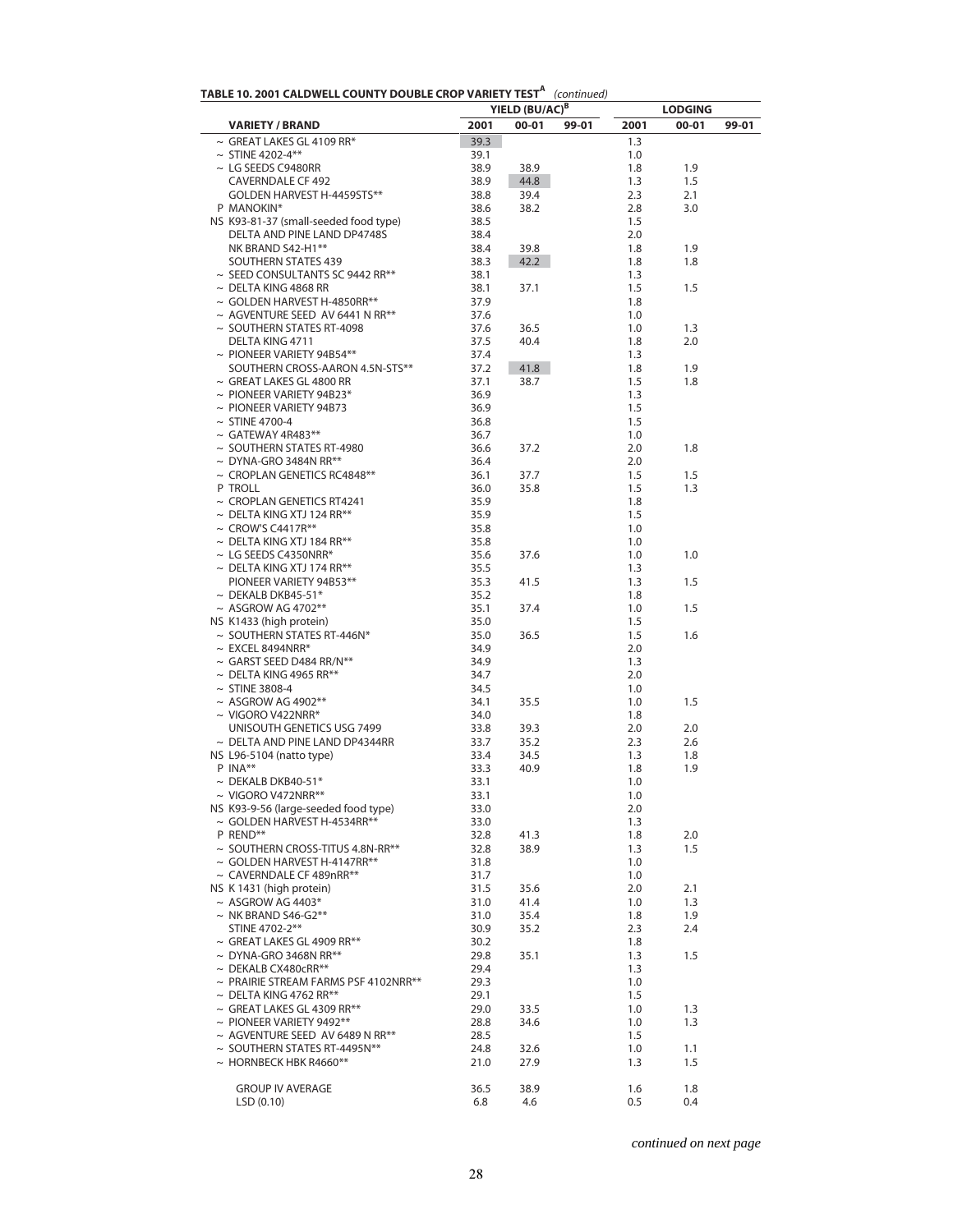|                                   |      | YIELD (BU/AC) <sup>B</sup> | TABLE 10. 2001 CALDWELL COUNTY DOUBLE CROP VARIETY TEST <sup>A</sup> (continued) |      | <b>LODGING</b> |       |
|-----------------------------------|------|----------------------------|----------------------------------------------------------------------------------|------|----------------|-------|
| <b>VARIETY / BRAND</b>            | 2001 | $00 - 01$                  | 99-01                                                                            | 2001 | 00-01          | 99-01 |
| <b>LATE (GROUP V)</b>             |      |                            |                                                                                  |      |                |       |
| SOUTHERN STATES 5200-STS          | 45.9 |                            |                                                                                  | 1.8  |                |       |
| P HOLLADAY                        | 45.0 | 44.1                       |                                                                                  | 2.8  | 3.1            |       |
| NS K1436 (high protein)           | 40.2 |                            |                                                                                  | 1.8  |                |       |
| ~ UNISOUTH GENETICS USG 510nRR**  | 40.2 | 40.7                       |                                                                                  | 1.8  | 2.1            |       |
| P K1425**                         | 40.1 |                            |                                                                                  | 2.3  |                |       |
| $\sim$ NK BRAND S52-U3**          | 40.0 |                            |                                                                                  | 2.8  |                |       |
| $\sim$ PIONEER VARIETY 95B32**    | 40.0 | 40.3                       |                                                                                  | 1.8  | 2.4            |       |
| $\sim$ CROW'S C5410R**            | 40.0 |                            |                                                                                  | 2.0  |                |       |
| P ANAND**                         | 39.9 | 39.4                       |                                                                                  | 1.8  | 2.3            |       |
| $\sim$ ASGROW AG 5501*            | 39.8 | 39.3                       |                                                                                  | 1.8  | 2.1            |       |
| $\sim$ HORNBECK HBK R5420*        | 39.4 |                            |                                                                                  | 1.8  |                |       |
| $\sim$ CROPLAN GENETICS RC5252**  | 39.0 |                            |                                                                                  | 1.5  |                |       |
| ~ UNISOUTH GENETICS USG 7547RR    | 38.8 | 37.6                       |                                                                                  | 2.3  | 2.6            |       |
| $\sim$ DELTA KING 5465 RR**       | 38.3 | 41.3                       |                                                                                  | 1.8  | 2.1            |       |
| $\sim$ CROW'S C5118R**            | 38.1 |                            |                                                                                  | 1.8  |                |       |
| $\sim$ VIGORO V543NRR**           | 38.0 |                            |                                                                                  | 1.8  |                |       |
| $\sim$ DELTA KING 5366 RR**       | 38.0 |                            |                                                                                  | 2.8  |                |       |
| P CAVINESS**                      | 37.6 | 35.4                       |                                                                                  | 3.3  | 3.4            |       |
|                                   |      |                            |                                                                                  |      |                |       |
| PIONEER VARIETY 95B33**           | 37.4 | 39.5                       |                                                                                  | 1.8  | 2.5            |       |
| $\sim$ HORNBECK HBK R5588**       | 37.3 | 32.4                       |                                                                                  | 2.8  | 2.8            |       |
| $\sim$ CROPLAN GENETICS YRC51**   | 36.5 |                            |                                                                                  | 2.0  |                |       |
| ~ UNISOUTH GENETICS USG 540nRR**  | 36.3 |                            |                                                                                  | 2.0  |                |       |
| P DELSOY 5500**                   | 35.9 | 38.8                       |                                                                                  | 1.8  | 2.6            |       |
| P HUTCHESON                       | 35.8 | 37.5                       |                                                                                  | 2.3  | 2.6            |       |
| $\sim$ EXCEL 8525NRR**            | 35.7 |                            |                                                                                  | 2.8  |                |       |
| $\sim$ SOUTHERN STATES RT-557N**  | 35.6 | 33.3                       |                                                                                  | 2.5  | 2.9            |       |
| DELTA KING 5995**                 | 34.8 |                            |                                                                                  | 2.8  |                |       |
| $\sim$ SOUTHERN STATES RT-517N**  | 34.6 | 36.4                       |                                                                                  | 2.8  | 3.0            |       |
| NS K93-86-14 (small-seeded type)  | 34.4 |                            |                                                                                  | 3.0  |                |       |
| ~ SOUTHERN STATES RT-5401N**      | 33.6 |                            |                                                                                  | 1.8  |                |       |
| $~\sim$ ASGROW AG 5001            | 33.5 | 37.6                       |                                                                                  | 1.8  | 2.0            |       |
| $\sim$ DYNA-GRO 3518N RR**        | 33.5 |                            |                                                                                  | 2.3  |                |       |
| $\sim$ DELTA KING 5668 RR**       | 33.3 |                            |                                                                                  | 2.8  |                |       |
| $\sim$ SOUTHERN STATES RT-5001N** | 33.1 |                            |                                                                                  | 2.3  |                |       |
| $\sim$ LG SEEDS C5151NRR**        | 32.5 |                            |                                                                                  | 2.5  |                |       |
| $\sim$ CROPLAN GENETICS RC5454**  | 32.5 |                            |                                                                                  | 1.8  |                |       |
| $\sim$ GREAT LAKES GL 5309 RR**   | 31.9 |                            |                                                                                  | 1.5  |                |       |
| $\sim$ PIONEER VARIETY 95B53**    | 31.3 | 31.6                       |                                                                                  | 2.8  | 3.1            |       |
| $\sim$ DELTA KING 5762 RR**       | 30.3 |                            |                                                                                  | 2.8  |                |       |
| ~ AGVENTURE SEED AV 6501 N RR**   | 30.2 |                            |                                                                                  | 2.3  |                |       |
| $\sim$ DELTA KING 5661 RR**       | 30.0 |                            |                                                                                  | 2.8  |                |       |
| $\sim$ VIGORO V512NRR**           |      |                            |                                                                                  | 2.3  |                |       |
|                                   | 27.7 |                            |                                                                                  |      |                |       |
| $\sim$ GOLDEN HARVEST H-5137RR**  | 26.5 |                            |                                                                                  | 2.0  |                |       |
| $\sim$ DYNA-GRO 3521N RR**        | 26.0 | 34.2                       |                                                                                  | 1.8  | 1.9            |       |
| <b>GROUP V AVERAGE</b>            | 35.9 | 37.6                       |                                                                                  | 2.2  | 2.6            |       |
| LSD (0.10)                        | 5.2  | 4.3                        |                                                                                  | 0.2  | 0.3            |       |
| <b>GRAND MEAN</b>                 | 36.6 | 38.4                       |                                                                                  | 1.8  | 1.9            |       |

~ Roundup Ready variety.

P Entries with a P prefix are public varieties.

NS Entries with a NS prefix are novel soybean varieties that are emerging from both the public and private sectors. Some of these value-added soybean types will supply relatively small market niches, while others may be of much broader market value. Testing novel soybeans will enable producers to assess whether premiums for a given trait offset possible yield lag/drag.

\* Resistant to the soybean cyst nematode (Race 3).

\*\* Resistant to the soybean cyst nematode (Race 3 and Race 14). A 1999 data were not available for maturity groups 4 and 5 due to excessive variability caused by the 1999 <sub>B</sub> drought.<br><sup>B</sup> Within a maturity group, shaded yields are not significantly different (0.10 level) from the highest yielding

cultivar (bold data) of that maturity group and year column.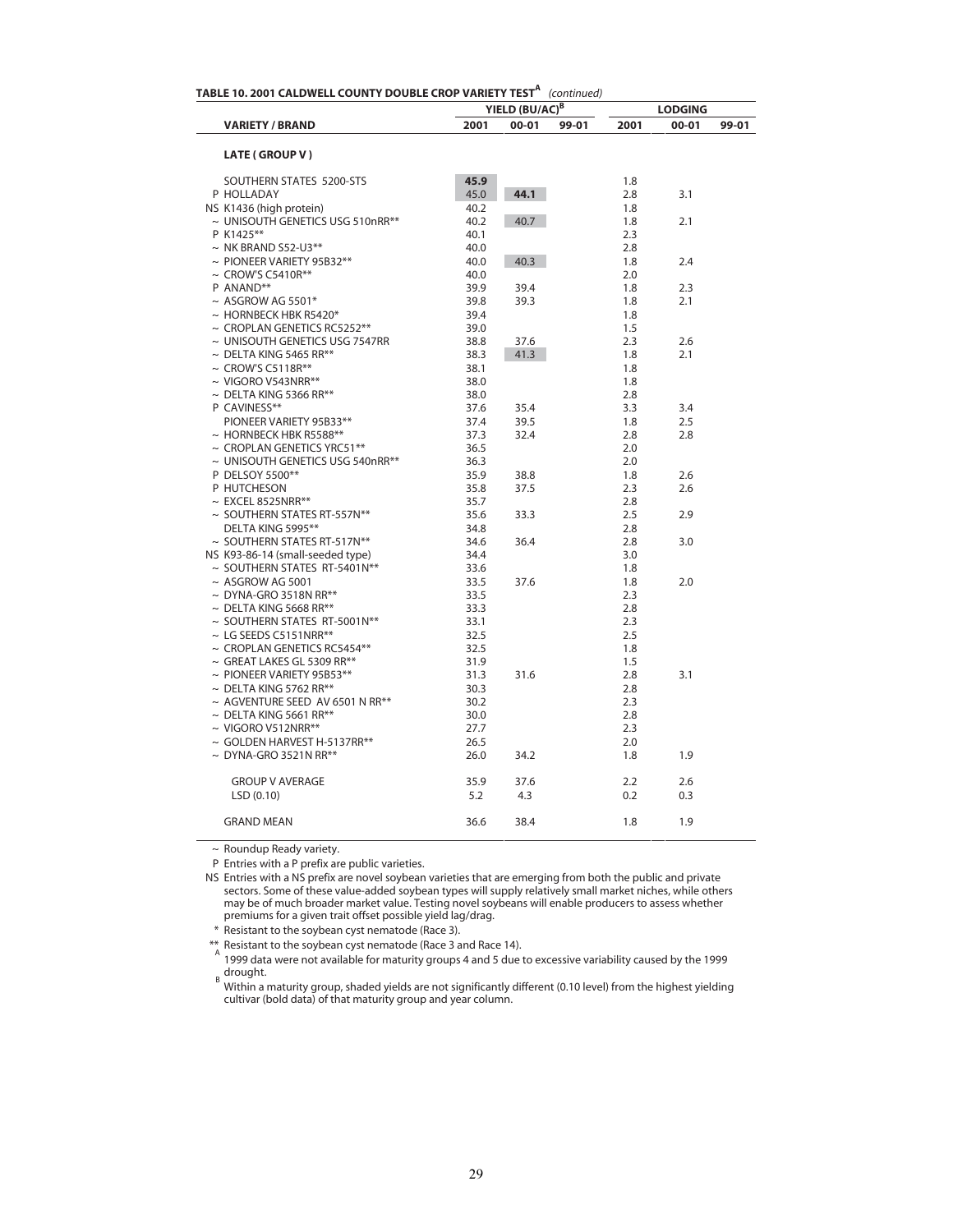| TABLE 11. 2001 KENTUCKY SOYBEAN PERFORMANCE TEST PROTEIN AND OIL COMPOSITION" |
|-------------------------------------------------------------------------------|
|-------------------------------------------------------------------------------|

| <b>VARIETY/BRAND</b>                                      | <b>PROTEIN%</b> | OIL%         |  | <b>VARIETY/BRAND</b>                          | <b>PROTEIN%</b> | OIL%         |
|-----------------------------------------------------------|-----------------|--------------|--|-----------------------------------------------|-----------------|--------------|
|                                                           |                 |              |  |                                               |                 |              |
| $\sim$ AGVENTURE SEED AV 6441 N RR**                      | 35.9            | 18.2         |  | $\sim$ GOLDEN HARVEST H-3983RR                | 35.5            | 18.2         |
| $\sim$ AGVENTURE SEED AV 6489 N RR**                      | 36.5            | 17.6         |  | $\sim$ GOLDEN HARVEST H-4147RR**              | 38.1            | 16.6         |
| $\sim$ AGVENTURE SEED AV 6501 N RR**                      | 38.3            | 17.1         |  | GOLDEN HARVEST H-4459STS**                    | 37.3            | 17.5         |
| P ANAND**                                                 | 35.2            | 16.0         |  | $\sim$ GOLDEN HARVEST H-4534RR**              | 34.2            | 19.2         |
| ASGROW A 4324*                                            | 35.7            | 17.3         |  | $\sim$ GOLDEN HARVEST H-4850RR**              | 35.7            | 17.9         |
| $~\sim$ ASGROW AG 3902*                                   | 38.1            | 17.8         |  | $\sim$ GOLDEN HARVEST H-5137RR**              | 38.9            | 16.1         |
| $~\sim$ ASGROW AG 3903*                                   | 36.3            | 17.8         |  | $\sim$ GREAT LAKES GL 4109 RR*                | 34.9            | 18.1         |
| $\sim$ ASGROW AG 4301*                                    | 35.8            | 17.7         |  | $\sim$ GREAT LAKES GL 4309 RR**               | 36.8            | 18.4         |
| $~\sim$ ASGROW AG 4403*                                   | 34.5            | 18.7         |  | $\sim$ GREAT LAKES GL 4800 RR                 | 35.1            | 18.0         |
| $~\sim$ ASGROW AG 4702**                                  | 37.5            | 18.1         |  | $\sim$ GREAT LAKES GL 4909 RR**               | 39.7            | 14.7         |
| $~\sim$ ASGROW AG 4902**                                  | 39.3            | 15.4         |  | $\sim$ GREAT LAKES GL 5309 RR**               | 35.5            | 17.7         |
| $~\sim$ ASGROW AG 5001                                    | 35.2            | 17.7         |  | P HOLLADAY                                    | 32.1            | 18.1         |
| $\sim$ ASGROW AG 5501*                                    | 33.6            | 17.9         |  | HORNBECK HBK 4891                             | 35.5            | 18.2         |
| $\sim$ BIO GENE BG 4401NRR**                              | 34.6            | 19.3         |  | $\sim$ HORNBECK HBK R4660**                   | 37.9            | 17.4         |
| $\sim$ CAVERNDALE CF 392nRR**                             | 37.8            | 18.0         |  | $\sim$ HORNBECK HBK R4820*                    | 35.9            | 18.8         |
| $\sim$ CAVERNDALE CF 444nRR**<br><b>CAVERNDALE CF 461</b> | 34.0<br>36.2    | 18.9<br>17.8 |  | $\sim$ HORNBECK HBK R4920                     | 36.0            | 18.1         |
| $\sim$ CAVERNDALE CF 489nRR**                             | 35.5            | 17.6         |  | $\sim$ HORNBECK HBK R5420*                    | 36.3            | 18.0         |
| <b>CAVERNDALE CF 492</b>                                  | 40.0            | 14.7         |  | $\sim$ HORNBECK HBK R5588**                   | 37.6            | 16.4         |
| P CAVINESS**                                              | 34.3            | 18.0         |  | P HUTCHESON                                   | 34.7            | 18.0         |
| $\sim$ CROPLAN GENETICS RC3838**                          | 38.0            | 17.1         |  | NS IA 2025 (triple null)                      | 40.7            | 18.3         |
| $\sim$ CROPLAN GENETICS RC3866**                          | 35.9            | 18.7         |  | NS IA 3001 (high protein)                     | 44.0            | 17.2         |
| $\sim$ CROPLAN GENETICS RC4444**                          | 34.0            | 19.7         |  | NS IA 3011 (tofu type)                        | 40.3            | 18.1         |
| $\sim$ CROPLAN GENETICS RC4848**                          | 34.4            | 17.8         |  | NS IA 4001 (natto type)                       | 34.4            | 16.6         |
| $\sim$ CROPLAN GENETICS RC4995                            | 34.9            | 17.6         |  | P INA**                                       | 37.3            | 15.9         |
| $\sim$ CROPLAN GENETICS RC5252**                          | 35.0            | 17.0         |  | NS K 1431 (high protein)                      | 45.9            | 13.1         |
| $\sim$ CROPLAN GENETICS RC5454**                          | 34.5            | 17.3         |  | P K1425**                                     | 30.8            | 16.1         |
| $\sim$ CROPLAN GENETICS RT4241                            | 34.2            | 17.5         |  | NS K1433 (high protein)                       | 41.0            | 17.1         |
| $\sim$ CROPLAN GENETICS YRC49*                            | 36.3            | 16.2         |  | NS K1436 (high protein)                       | 37.9            | 18.1         |
| $\sim$ CROPLAN GENETICS YRC51**                           | 37.7            | 15.8         |  | NS K93-81-37 (small-seeded food type)         | 39.6            | 14.1         |
| $\sim$ CROW'S C4417R**                                    | 34.5            | 19.6         |  | NS K93-86-14 (small-seeded type)              | 37.1            | 18.0         |
| $\sim$ CROW'S C48009RN**                                  | 36.0            | 17.4         |  | NS K93-9-56 (large-seeded food type)          | 36.3            | 16.9         |
| $\sim$ CROW'S C5118R**                                    | 34.4            | 17.1         |  | NS L96-5104 (natto type)                      | 38.8            | 17.7         |
| $\sim$ CROW'S C5410R**                                    | 35.1            | 16.6         |  | $\sim$ LG SEEDS C4350NRR*                     | 36.9            | 16.3         |
| NS DAIRYLAND DST4203 (large-seed food type)               | 37.1            | 19.4         |  | $\sim$ LG SEEDS C5151NRR**                    | 37.1            | 16.1         |
| $\sim$ DEKALB CX480cRR**                                  | 37.3            | 16.6         |  | $\sim$ LG SEEDS C9447RR                       | 35.6            | 18.1         |
| $\sim$ DEKALB DKB38-52**                                  | 35.5            | 18.8         |  | LG SEEDS C9474                                | 33.7            | 18.8         |
| $\sim$ DEKALB DKB40-51*                                   | 34.2            | 18.3         |  | $\sim$ LG SEEDS C9480RR                       | 35.2            | 18.0         |
| $\sim$ DEKALB DKB44-51*                                   | 32.9            | 18.7         |  | P MANOKIN*                                    | 35.9            | 17.3         |
| $\sim$ DEKALB DKB45-51*                                   | 37.1            | 18.1         |  | NS NE 3396 (high protein, high yield)         | 41.4<br>35.9    | 16.7<br>18.6 |
| P DELSOY 5500**                                           | 35.7            | 17.7         |  | NK BRAND S38-E9                               | 35.8            |              |
| $\sim$ DELTA AND PINE LAND DP4344RR                       | 36.6            | 17.1         |  | NK BRAND S38-T8**                             |                 | 18.9         |
| $\sim$ DELTA AND PINE LAND DP4690RR                       | 33.7            | 18.4         |  | $\sim$ NK BRAND S39-Q4                        | 38.2<br>36.4    | 17.7<br>18.1 |
| DELTA AND PINE LAND DP4748S                               | 33.8            | 17.9         |  | NK BRAND S42-H1**<br>$\sim$ NK BRAND S46-G2** | 35.0            | 17.1         |
| $\sim$ DELTA KING 3961 RR**                               | 35.7            | 17.5         |  | $\sim$ NK BRAND S52-U3**                      | 33.8            | 17.8         |
| $\sim$ DELTA KING 3964 RR**                               | 38.4            | 17.8         |  | $\sim$ PIONEER VARIETY 93B67**                | 37.9            | 17.1         |
| DELTA KING 4680                                           | 36.0            | 17.7         |  | $\sim$ PIONEER VARIETY 93B85**                | 36.5            | 18.2         |
| DELTA KING 4711                                           | 33.7            | 18.5         |  | PIONEER VARIETY 93B87                         | 38.2            | 18.3         |
| $\sim$ DELTA KING 4762 RR**                               | 37.9            | 17.7         |  | $\sim$ PIONEER VARIETY 9492**                 | 35.8            | 18.1         |
| $\sim$ DELTA KING 4868 RR                                 | 35.7            | 17.8         |  | $\sim$ PIONEER VARIETY 94B23*                 | 37.4            | 17.9         |
| $\sim$ DELTA KING 4965 RR**                               | 36.8            | 18.1         |  | PIONEER VARIETY 94B53**                       | 39.4            | 16.3         |
| $\sim$ DELTA KING 5366 RR**                               | 34.3            | 17.4         |  | $\sim$ PIONEER VARIETY 94B54**                | 37.0            | 18.6         |
| $\sim$ DELTA KING 5465 RR**                               | 35.2            | 18.0         |  | $\sim$ PIONEER VARIETY 94B73                  | 37.0            | 19.0         |
| $\sim$ DELTA KING 5661 RR**                               | 35.3            | 15.9         |  | $\sim$ PIONEER VARIETY 95B32**                | 34.5            | 17.7         |
| $\sim$ DELTA KING 5668 RR**                               | 34.7            | 16.7         |  | PIONEER VARIETY 95B33**                       | 38.7            | 17.0         |
| $\sim$ DELTA KING 5762 RR**                               | 34.0            | 15.7         |  | $\sim$ PIONEER VARIETY 95B53**                | 38.6            | 15.0         |
| DELTA KING 5995**                                         | 33.8            | 16.0         |  | NS PIONEER VARIETY P9305 (tofu type)          | 40.3            | 18.1         |
| $\sim$ DELTA KING XTJ 124 RR**                            | 33.3            | 18.8         |  | $\sim$ PRAIRIE STREAM FARMS PSF 3501RR        | 36.9            | 18.5         |
| $\sim$ DELTA KING XTJ 174 RR**                            | 38.8            | 16.4         |  | $\sim$ PRAIRIE STREAM FARMS PSF 3598RR        | 36.8            | 17.6         |
| $\sim$ DELTA KING XTJ 183 RR                              | 37.4            | 18.0         |  | $\sim$ PRAIRIE STREAM FARMS PSF 3999NRR**     | 37.0            | 17.6         |
| $\sim$ DELTA KING XTJ 184 RR**                            | 37.1            | 17.3         |  | $\sim$ PRAIRIE STREAM FARMS PSF 4102NRR**     | 36.0            | 17.5         |
| $\sim$ DELTA KING XTJ 193 RR**                            | 34.7            | 19.2         |  | P REND**                                      | 42.2            | 15.3         |
| $\sim$ DYNA-GRO 3468N RR**                                | 34.7            | 18.2         |  | NS RUPP SEED EXP. 2702 (tofu type)            | 38.4            | 18.6         |
| $\sim$ DYNA-GRO 3484N RR**                                | 35.3            | 18.1         |  | NS RUPP SEED EXP. 2703 (tofu type)            | 41.4            | 16.7         |
| $\sim$ DYNA-GRO 3518N RR**                                | 36.2            | 15.9         |  | $\sim$ SEED CONSULTANTS SC 9442 RR**          | 34.1            | 19.2         |
| $\sim$ DYNA-GRO 3521N RR**                                | 34.6            | 16.4         |  | SOUTHERN CROSS-AARON 4.5N-STS**               | 38.0            | 16.8         |
| $\sim$ EXCEL 8494NRR*                                     | 36.1            | 18.0         |  | $\sim$ SOUTHERN CROSS-ANDREW 3.9N-RR**        | 38.7            | 17.0         |
| $\sim$ EXCEL 8525NRR**                                    | 35.7            | 16.7         |  | $\sim$ SOUTHERN CROSS-JEREMIAH 4.3N-RR*       | 38.2            | 17.3         |
| NS FG 1 (tofu type)                                       | 40.5            | 17.6         |  | ~ SOUTHERN CROSS-SOLOMON 3.8-RR               | 36.4            | 17.3         |
| $\sim$ GARST SEED D399 RR/N**                             | 38.0            | 17.3         |  | ~ SOUTHERN CROSS-TITUS 4.8N-RR**              | 37.1            | 17.6         |
| $\sim$ GARST SEED D484 RR/N**                             | 37.2            | 17.8         |  | SOUTHERN STATES 5200-STS                      | 34.9            | 16.8         |
| GATEWAY 493*                                              | 36.0            | 17.9         |  | ~ SOUTHERN STATES RT-5001N**                  | 38.1            | 16.0         |
| $\sim$ GATEWAY 4R472                                      | 36.0            | 18.1         |  | $\sim$ SOUTHERN STATES RT-5401N**             | 34.2            | 17.5         |
| $\sim$ GATEWAY 4R483**                                    | 37.1            | 16.8         |  | SOUTHERN STATES 381-STS                       | 37.4            | 17.5         |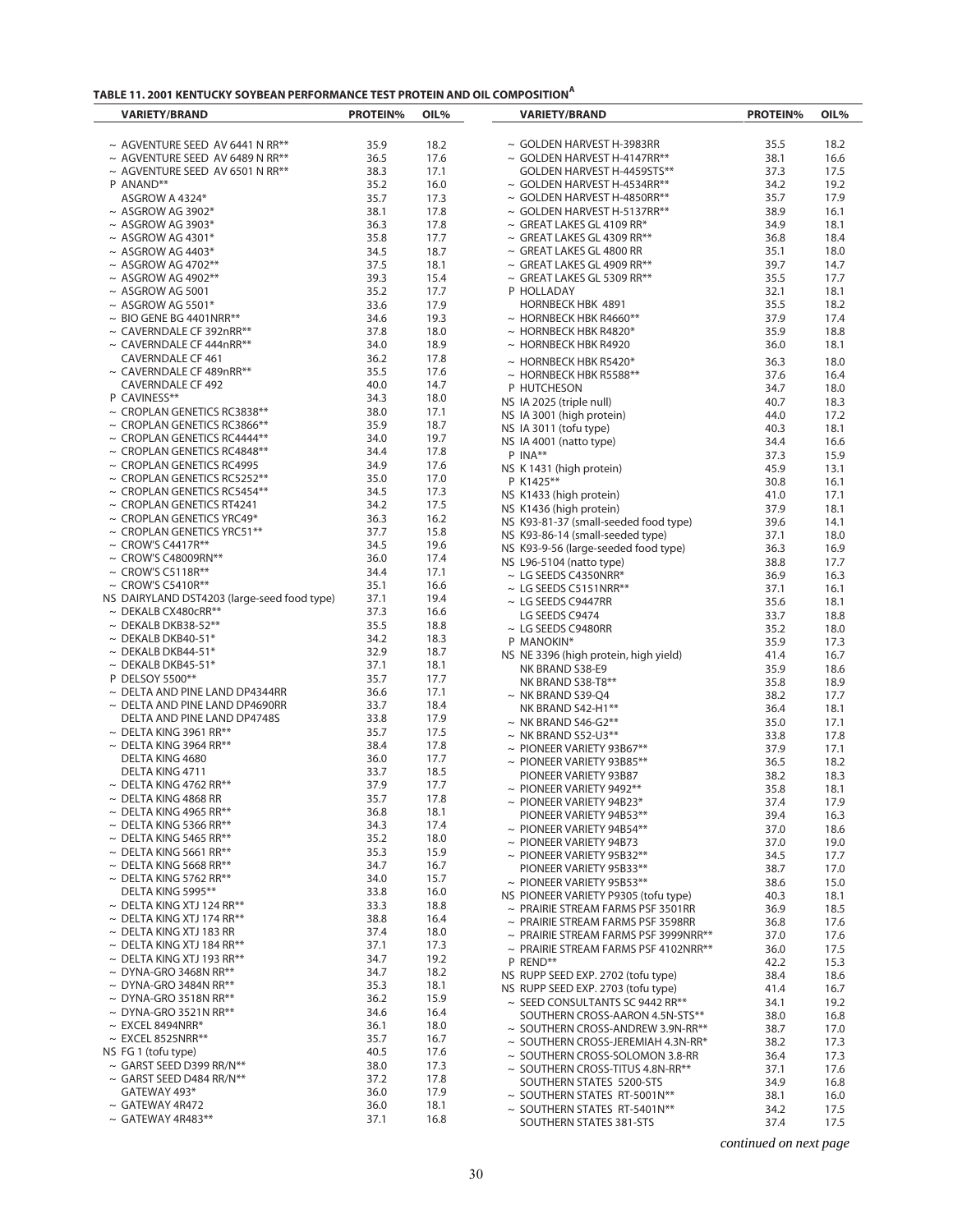# **TABLE 11. 2001 KENTUCKY SOYBEAN PERFORMANCE TEST PROTEIN AND OIL COMPOSITION** *(continued)* **<sup>A</sup>**

| <b>VARIETY/BRAND</b>              | <b>PROTEIN%</b> | OIL% | <b>VARIETY/BRAND</b>                     | <b>PROTEIN%</b> | OIL% |
|-----------------------------------|-----------------|------|------------------------------------------|-----------------|------|
|                                   |                 |      |                                          |                 |      |
| SOUTHERN STATES 439               | 36.7            | 17.6 | $\sim$ STINE 4700-4                      | 33.1            | 18.3 |
| SOUTHERN STATES 4483N-STS**       | 36.6            | 17.9 | STINE 4702-2**                           | 34.5            | 17.5 |
| $\sim$ SOUTHERN STATES RT-3799N** | 35.9            | 19.1 | P STRESSLAND                             | 37.1            | 18.7 |
| $\sim$ SOUTHERN STATES RT-3975    | 39.1            | 17.2 | P TROLL                                  | 33.5            | 19.6 |
| $\sim$ SOUTHERN STATES RT-4098    | 37.2            | 17.8 | NS U95-3813 (natto type)                 | 35.7            | 19.7 |
| $\sim$ SOUTHERN STATES RT-446N*   | 38.1            | 17.7 | NS U97-207427 (high protein, high yield) | 39.6            | 17.6 |
| $\sim$ SOUTHERN STATES RT-4495N** | 36.1            | 16.8 | $\sim$ UNISOUTH GENETICS USG 510nRR**    | 34.6            | 16.9 |
| $\sim$ SOUTHERN STATES RT-4980    | 35.4            | 18.5 | $\sim$ UNISOUTH GENETICS USG 540nRR**    | 32.9            | 17.9 |
| $\sim$ SOUTHERN STATES RT-517N**  | 36.4            | 17.4 | UNISOUTH GENETICS USG 7499               | 37.3            | 16.6 |
| $\sim$ SOUTHERN STATES RT-557N**  | 36.6            | 17.5 | $\sim$ UNISOUTH GENETICS USG 7547RR      | 36.2            | 16.0 |
| $\sim$ STINE 3632-4**             | 37.2            | 17.8 | $\sim$ VIGORO V422NRR*                   | 34.5            | 17.4 |
| $\sim$ STINE 3763-4               | 36.9            | 17.2 | $\sim$ VIGORO V462NRS**                  | 34.9            | 19.5 |
| $\sim$ STINE 3800-4               | 34.2            | 18.4 | $\sim$ VIGORO V472NRR**                  | 36.4            | 18.7 |
| $\sim$ STINE 3808-4               | 38.7            | 18.4 | $\sim$ VIGORO V512NRR**                  | 39.0            | 16.2 |
| STINE 3870-0                      | 35.4            | 18.9 | $\sim$ VIGORO V543NRR**                  | 35.2            | 17.5 |
| $\sim$ STINE 4202-4**             | 35.7            | 18.5 |                                          |                 |      |

 $^\mathsf{A}$  Variety protein and oil concentration was determined at the Logan Co. location and expressed on the basis of 13% moisture. The mean protein concentration was 36.4%, and the mean oil concentration was 17.6%.

~ Roundup Ready variety

\* Resistant to the soybean cyst nematode (Race 3)

\*\* Resistant to the soybean cyst nematode (Race 3 and Race 14)

P Entries with a P prefix are public varieties.

NS Entries with a NS prefix are novel soybean varieties.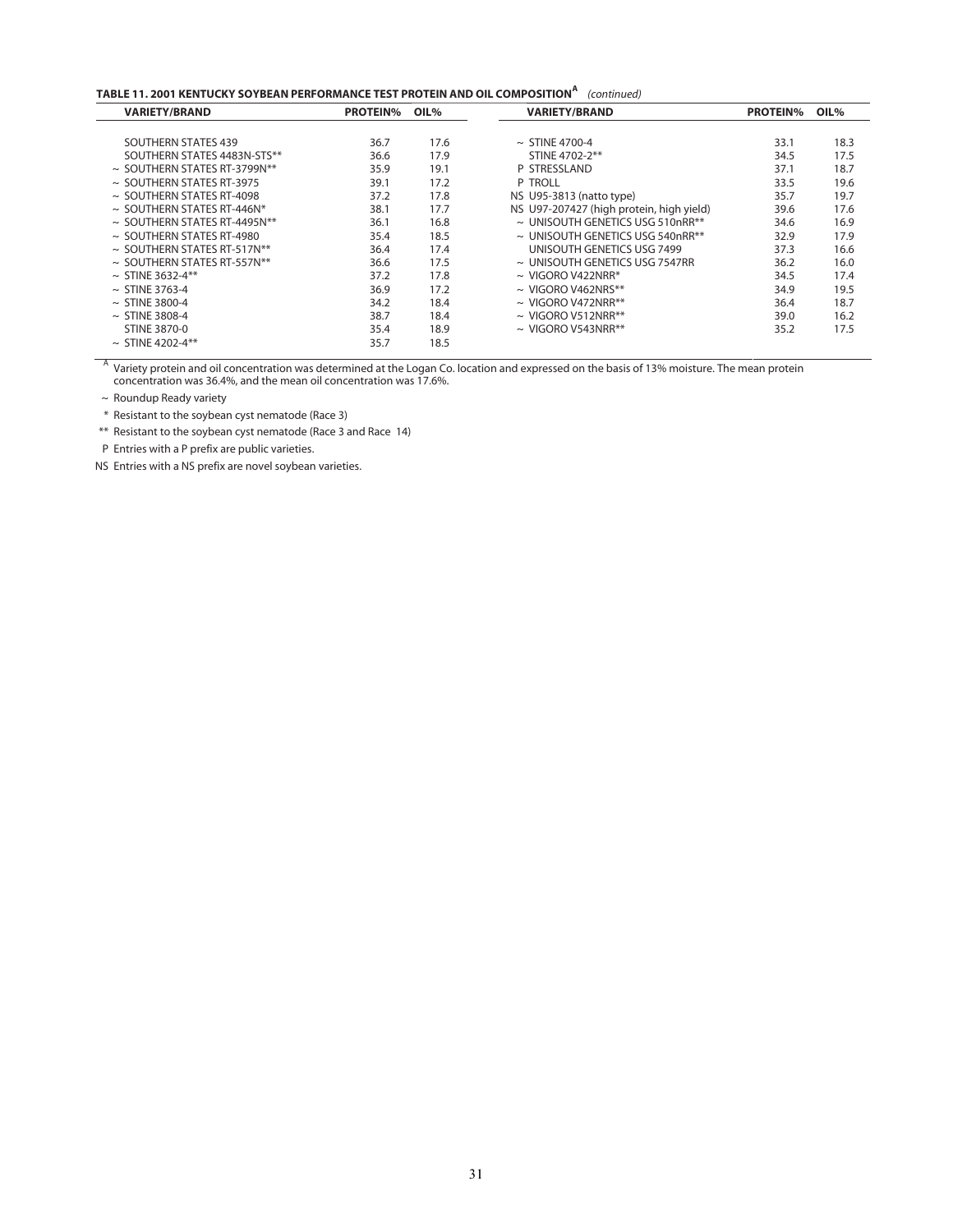Mention or display of a trademark, proprietary product, or firm in text or figures does not constitute an endorsement and does not imply approval to the exclusion of other suitable products or firms.



The College of Agriculture is an Equal Opportunity Organization 11-2001, 6000 copies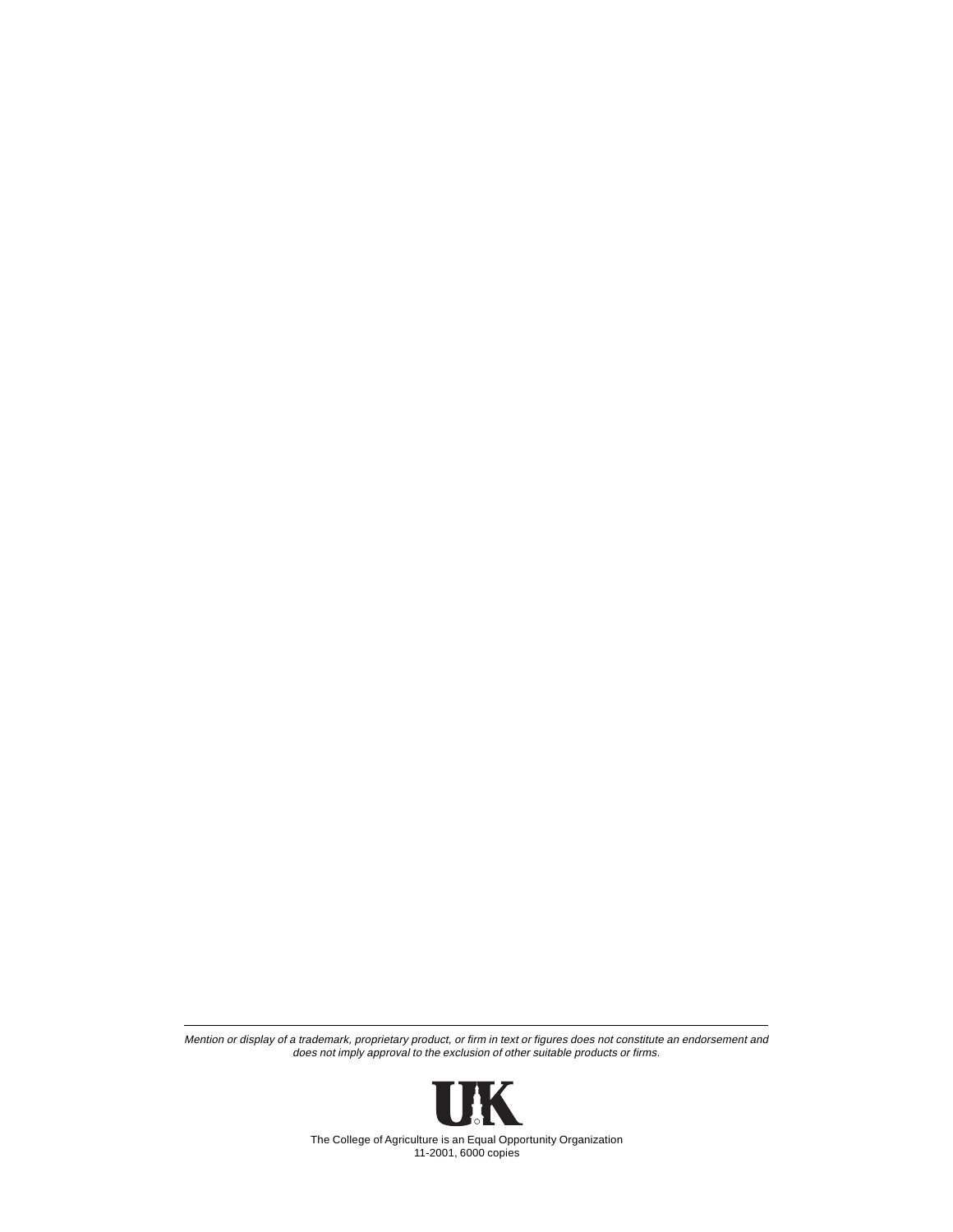The following pages are not part of the printed PR-451 publication.

The selection key and tables "4A-4I" are a web site feature.

Questions or comments?

Eugene Lacefield Department of Agronomy University of Kentucky N-222C Agriculture Science Center North Lexington, KY 40546-0091 Tel. (859) 257-2993; FAX (859) 323-1952 e-mail: elace0@pop.uky.edu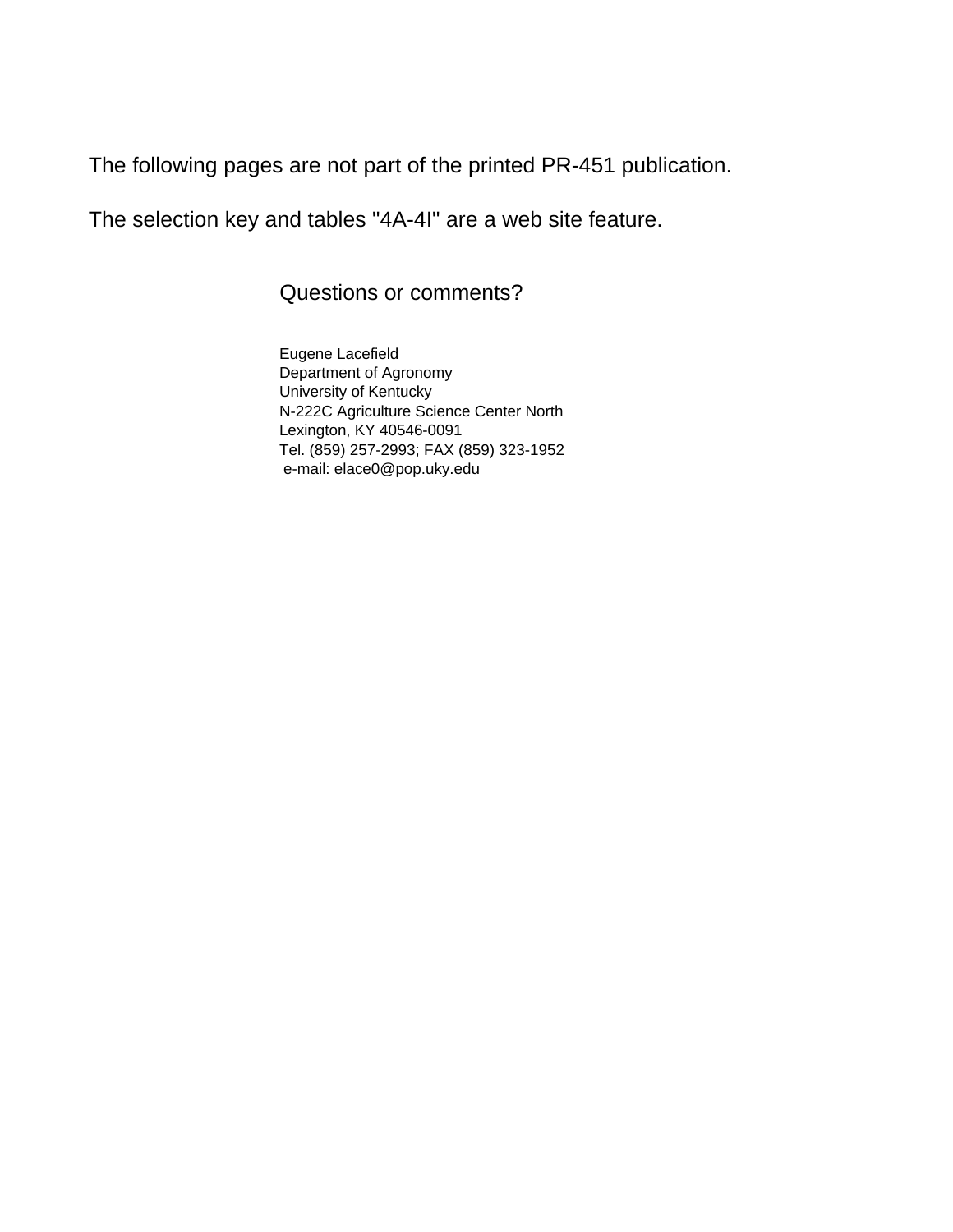# **(2001 SUMMARY 0F THE CONVENTIONAL TEST TABLES 5-10) SELECTION KEY TO CREATE SUBSETS OF TABLE 4**

<span id="page-33-1"></span><span id="page-33-0"></span>

Selected varieties found by using this key should also be found in the summary table containing all varieties (table 4) to observe potential yield loss by the chosen key restraints. The selected variety can be easily located in table 4 by finding it's 2001 yield in the appropriate maturity group.



This page and the following pages are not part of the printed PR-451 publication. The selection key and tables "4A-4I" are a web site feature which provides alternate views of the Summary Table 4.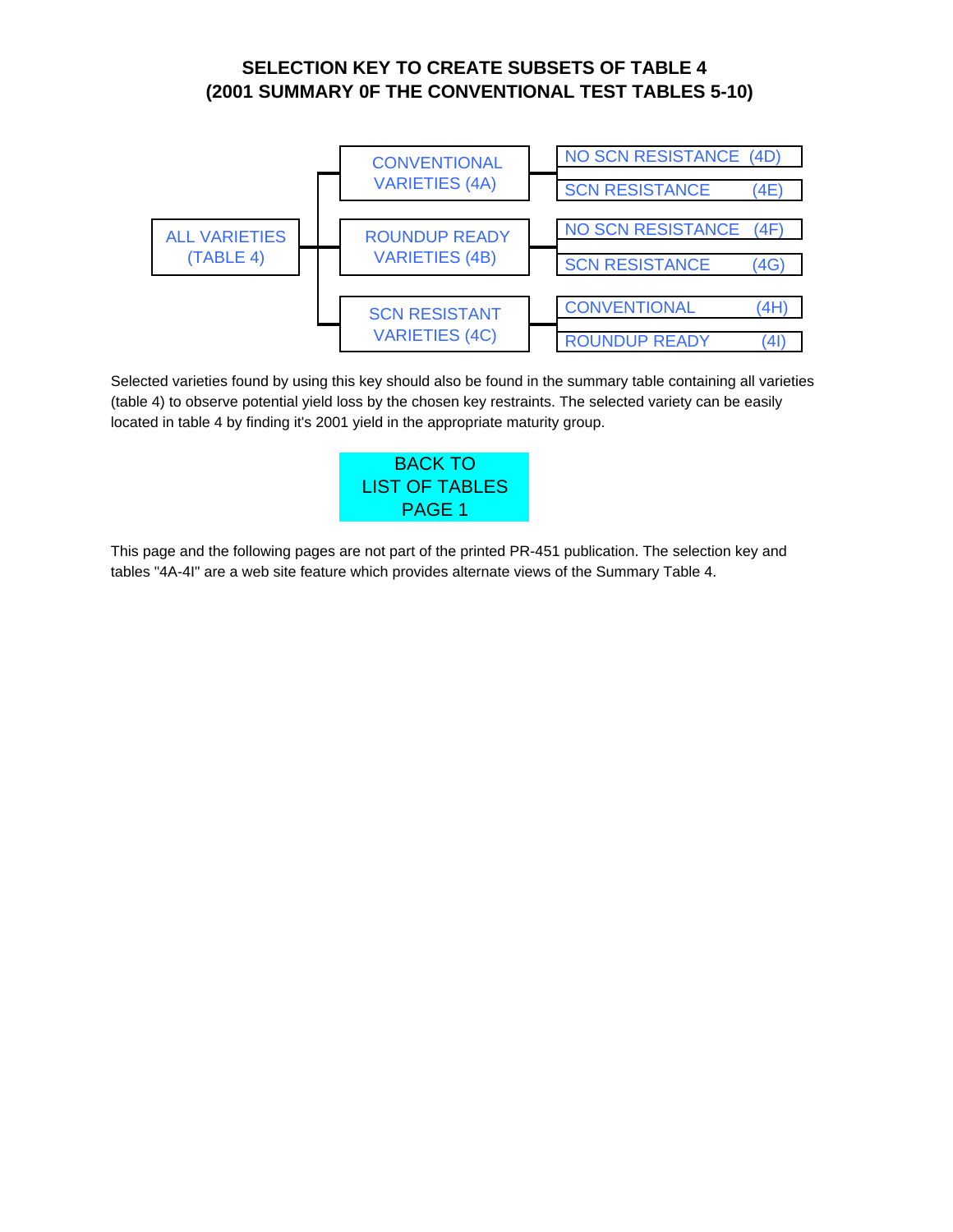<span id="page-34-0"></span>

|                           |                                                   |              | YIELD (BU/AC) <sup>A</sup> |       | <b>LODGING</b> |           | <b>SELECTION</b> |            |
|---------------------------|---------------------------------------------------|--------------|----------------------------|-------|----------------|-----------|------------------|------------|
|                           | <b>VARIETY / BRAND</b>                            | 2001         | $00 - 01$                  | 99-01 | 2001           | $00 - 01$ | 99-01            | <b>KEY</b> |
|                           | <b>EARLY (GROUP III)</b>                          |              |                            |       |                |           |                  |            |
|                           | PIONEER VARIETY 93B87                             | 59.5         |                            |       | 2.3            |           |                  |            |
|                           | NK BRAND S38-E9                                   | 58.7         |                            |       | 2.0            |           |                  |            |
|                           | DELTA KING XTJ 193 RR**                           | 58.4         |                            |       | 1.6            |           |                  |            |
|                           | STINE 3800-4                                      | 58.4         | 59.6                       |       | 1.7            | 1.6       |                  |            |
|                           | NK BRAND S39-Q4                                   | 58.1         |                            |       | 2.0            |           |                  |            |
|                           | GOLDEN HARVEST H-3983RR                           | 58.1         | 59.2                       |       | 1.8            | 1.7       |                  |            |
|                           | <b>STINE 3870-0</b>                               | 56.4         | 61.0                       |       | 2.1            | 2.0       |                  |            |
|                           | DEKALB DKB38-52**                                 | 55.8         |                            |       | 1.7            |           |                  |            |
|                           | CROPLAN GENETICS RC3838**                         | 55.5         |                            |       | 1.8            |           |                  |            |
|                           | SOUTHERN CROSS-SOLOMON 3.8-RR                     | 55.4         | 57.2                       |       | 2.3            | 1.9       |                  |            |
|                           | ASGROW AG 3903*                                   | 55.3         |                            |       | 2.1            |           |                  |            |
|                           | STINE 3632-4**                                    | 54.6         |                            |       | 1.6            |           |                  |            |
|                           | DELTA KING 3964 RR**                              | 54.2         |                            |       | 2.5            |           |                  |            |
|                           | ASGROW AG 3902*                                   | 53.5         |                            |       | 1.9            |           |                  |            |
|                           | NK BRAND S38-T8**                                 | 53.5         | 54.4                       |       | 2.1            | 1.8       |                  |            |
|                           | PIONEER VARIETY 93B67**                           | 53.2         |                            |       | 1.9            |           |                  |            |
|                           | GARST SEED D399 RR/N**                            | 52.6         |                            |       | 2.2            |           |                  |            |
|                           | SOUTHERN CROSS-ANDREW 3.9N-RR**                   | 52.4         |                            |       | 1.9            |           |                  |            |
|                           | DELTA KING 3961 RR**                              | 52.1         |                            |       | 1.8            |           |                  |            |
|                           | PRAIRIE STREAM FARMS PSF 3501RR                   | 52.0         |                            |       | 2.4            |           |                  |            |
|                           | CROPLAN GENETICS RC3866**                         | 51.9         |                            |       | 1.8            |           |                  |            |
|                           | SOUTHERN STATES RT-3799N**                        | 51.9         | 54.9                       |       | 1.8            | 1.6       |                  |            |
| $\tilde{\phantom{a}}$     | DELTA KING XTJ 183 RR                             | 51.8         |                            |       | 1.9            |           |                  |            |
|                           | NS FG 1 (tofu type)                               | 51.5         | 51.4                       |       | 2.5            | 1.9       |                  |            |
|                           | SOUTHERN STATES RT-3975                           | 51.2         | 52.2                       | 48.4  | 2.2            | 1.9       | 1.9              |            |
|                           | CAVERNDALE CF 392nRR**<br>PIONEER VARIETY 93B85** | 51.1<br>50.8 |                            |       | 2.0<br>2.0     |           |                  |            |
|                           | NS PIONEER VARIETY P9305 (tofu type)              | 50.1         | 50.8                       |       | 1.8            | 1.6       |                  |            |
|                           | SOUTHERN STATES 381-STS                           | 49.4         | 52.4                       | 49.2  | 2.7            | 2.3       | 2.3              |            |
|                           | <b>STINE 3763-4</b>                               | 48.6         | 54.5                       |       | 1.8            | 1.6       |                  |            |
|                           | NS NE 3396 (high protein, high yield)             | 48.2         | 51.6                       |       | 2.0            | 1.9       |                  |            |
| $\widetilde{\phantom{m}}$ | PRAIRIE STREAM FARMS PSF 3999NRR**                | 48.2         |                            |       | 2.1            |           |                  |            |
|                           | NS IA 3001 (high protein)                         | 46.8         |                            |       | 2.0            |           |                  |            |
|                           | NS IA 3011 (tofu type)                            | 46.6         | 47.0                       |       | 1.7            | 1.6       |                  |            |
|                           | PRAIRIE STREAM FARMS PSF 3598RR                   | 46.0         |                            |       | 2.2            |           |                  |            |
|                           | NS U97-207427 (high protein, high yield)          | 45.6         | 49.6                       |       | 2.1            | 1.9       |                  |            |
|                           | NS RUPP SEED EXP. 2702 (tofu type)                | 44.1         |                            |       | 3.3            |           |                  |            |
|                           | NS RUPP SEED EXP. 2703 (tofu type)                | 42.6         |                            |       | 2.8            |           |                  |            |
|                           | NS IA 2025 (triple null)                          | 42.2         | 45.1                       |       | 1.6            | 1.4       |                  |            |
|                           | NS U95-3813 (natto type)                          | 41.5         | 44.0                       |       | 1.3            | 1.3       |                  |            |
|                           | <b>GROUP III AVERAGE</b>                          | 51.7         | 52.8                       | 48.8  | 2.0            | 1.8       | 2.1              |            |
|                           | LSD (0.10)                                        | 2.3          | 2.2                        | 1.9   | 0.2            | 0.1       | 0.2              |            |
|                           |                                                   |              |                            |       |                |           |                  |            |

BACK TO

# **MID-SEASON ( GROUP IV )**

| DELTA KING XTJ 174 RR**                     | 58.2 |      |      | 2.4 |     |     |
|---------------------------------------------|------|------|------|-----|-----|-----|
| HORNBECK HBK R4820*                         | 57.8 |      |      | 2.0 |     |     |
| LG SEEDS C9474                              | 57.5 | 59.8 | 56.0 | 3.0 | 2.5 | 2.5 |
| STINE 4202-4**                              | 56.9 |      |      | 1.9 |     |     |
| CROW'S C4417R**                             | 56.8 |      |      | 2.1 |     |     |
| NS DAIRYLAND DST4203 (large-seed food type) | 56.6 |      |      | 2.2 |     |     |
| DELTA KING 4868 RR                          | 56.5 | 57.5 | 54.4 | 2.3 | 1.9 | 2.0 |
| DEKALB DKB44-51*                            | 56.4 | 55.3 |      | 2.0 | 1.6 |     |
| CROPLAN GENETICS RC4444**                   | 56.2 |      |      | 2.1 |     |     |
| DELTA AND PINE LAND DP4748S                 | 56.1 |      |      | 3.2 |     |     |
| DELTA KING 4680                             | 55.8 | 58.7 |      | 2.8 | 2.3 |     |
| DELTA KING 4711                             | 55.8 | 58.4 |      | 2.9 | 2.4 |     |
| SEED CONSULTANTS SC 9442 RR**               | 55.7 |      |      | 1.9 |     |     |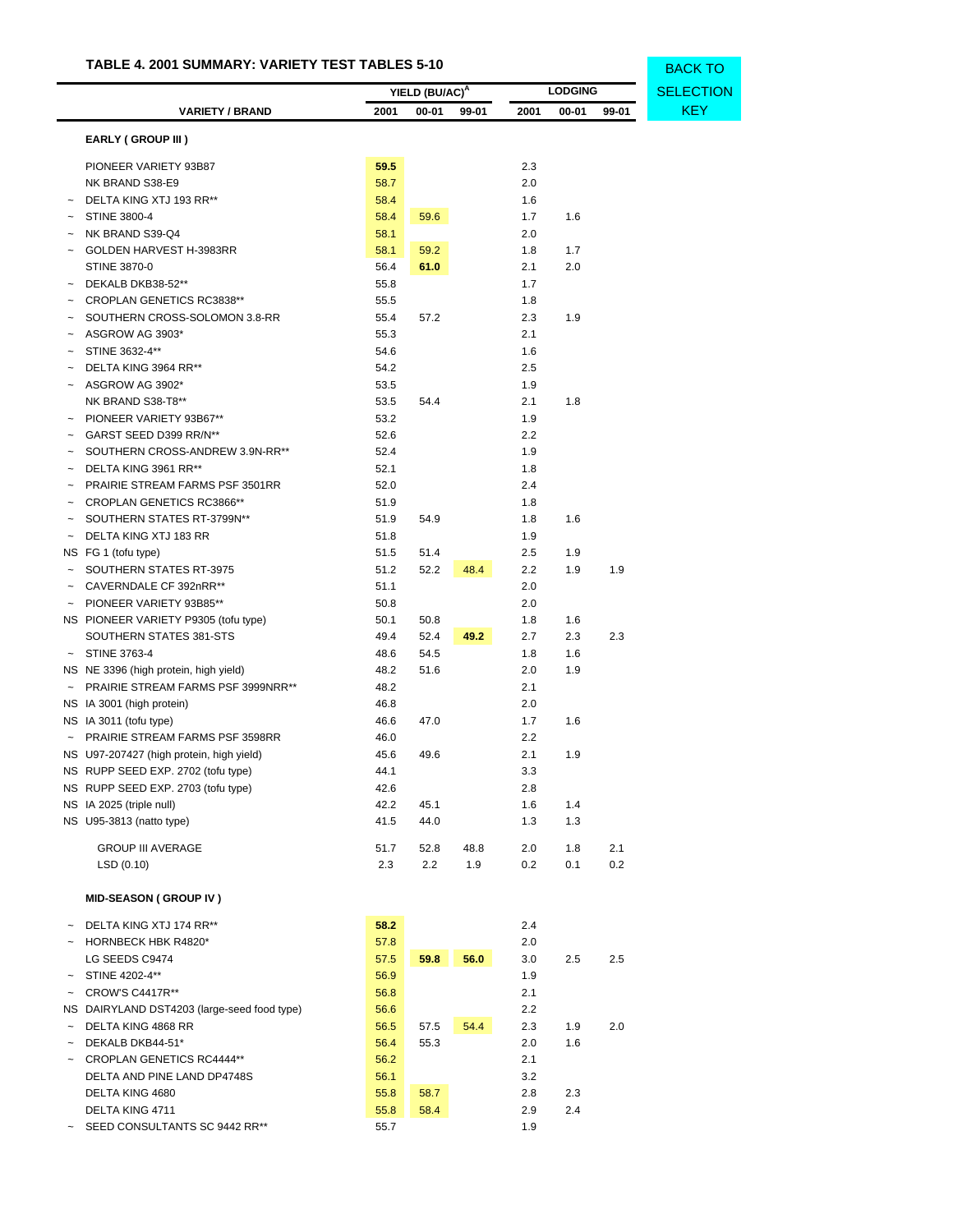|        |                                    |              | YIELD (BU/AC) <sup>A</sup> |       |                | <b>LODGING</b> |       | <b>SELECT</b> |
|--------|------------------------------------|--------------|----------------------------|-------|----------------|----------------|-------|---------------|
|        | <b>VARIETY / BRAND</b>             | 2001         | 00-01                      | 99-01 | 2001           | $00 - 01$      | 99-01 | KEY           |
|        | DELTA AND PINE LAND DP4690RR       | 55.6         | 58.2                       |       | 2.8            | 2.3            |       |               |
|        | BIO GENE BG 4401NRR**              | 55.5         |                            |       | 2.0            |                |       |               |
|        | PIONEER VARIETY 94B73              | 55.4         |                            |       | 2.6            |                |       |               |
|        | $\sim$ DELTA KING XTJ 124 RR**     | 54.8         |                            |       | 2.0            |                |       |               |
|        | ~ CAVERNDALE CF 444nRR**           | 54.7         |                            |       | 2.1            |                |       |               |
|        | HORNBECK HBK 4891                  | 54.6         | 55.4                       | 52.9  | 2.6            | 2.1            | 2.2   |               |
|        | $\sim$ STINE 4700-4                | 54.6         |                            |       | 1.9            |                |       |               |
|        | GATEWAY 4R483**                    | 54.4         |                            |       | 2.6            |                |       |               |
|        | CAVERNDALE CF 492                  | 54.1         | 57.5                       | 53.8  | 2.5            | 2.1            | 2.2   |               |
|        | ASGROW A 4324*                     | 53.7         | 56.5                       |       | 2.7            | $2.2\,$        |       |               |
|        | $~\sim~$ ASGROW AG 4403*           | 53.7         | 56.5                       |       | 2.1            | 1.8            |       |               |
|        | ~ GREAT LAKES GL 4800 RR           | 53.7         | 55.3                       |       | 2.7            | 2.2            |       |               |
|        | ~ AGVENTURE SEED AV 6441 N RR**    | 53.4         |                            |       | 2.1            |                |       |               |
|        | $\sim$ DELTA KING XTJ 184 RR**     | 53.4         |                            |       | 2.6            |                |       |               |
|        | ~ GOLDEN HARVEST H-4534RR**        | 53.4         |                            |       | 1.8            |                |       |               |
|        | $\sim$ PIONEER VARIETY 9492**      | 53.1         | 54.2                       | 51.4  | 2.1            | 1.9            | 1.9   |               |
|        | $\sim$ PIONEER VARIETY 94B23*      | 53.1         |                            |       | 2.6            |                |       |               |
|        | GATEWAY 4R472                      | 53.0         | 56.4                       |       | 2.6            | 2.3            |       |               |
|        | $\sim$ ASGROW AG 4301*             | 52.9         | 54.8                       | 52.3  | 2.3            | 1.9            | 2.0   |               |
|        | $~\sim~$ ASGROW AG 4902**          | 52.9         | 54.5                       | 51.7  | 2.2            | 2.0            | 2.0   |               |
|        | ~ LG SEEDS C9480RR                 | 52.9         | 55.2                       | 51.5  | 2.9            | 2.4            | 2.4   |               |
|        | $\sim$ CROPLAN GENETICS RC4848**   | 52.7         | 56.1                       | 53.1  | 2.5            | 2.1            | 2.2   |               |
|        | PIONEER VARIETY 94B54**            | 52.7         |                            |       | 2.4            |                |       |               |
|        | ~ GOLDEN HARVEST H-4850RR**        | 52.6         |                            |       | 2.4            |                |       |               |
|        | - SOUTHERN STATES RT-4980          | 52.6         | 53.8                       |       | 2.8            | 2.2            |       |               |
|        | ~ CROPLAN GENETICS RC4995          | 52.5         |                            |       | 3.0            |                |       |               |
|        | GARST SEED D484 RR/N**             | 52.5         |                            |       | 2.3            |                |       |               |
| P.     | <b>STRESSLAND</b>                  | 52.2         | 55.1                       | 52.4  | 3.0            | 2.4            | 2.4   |               |
|        | ~ HORNBECK HBK R4920               | 52.1         | 54.2                       |       | 3.1            | 2.6            |       |               |
|        | SOUTHERN STATES 4483N-STS**        | 52.1         | 55.3                       |       | 2.4            | 2.0            |       |               |
|        | P TROLL                            | 52.0         | 55.6                       | 52.4  | 1.3            | 1.3            | 1.3   |               |
|        | CAVERNDALE CF 461                  | 51.8         | 53.4                       | 50.2  | 3.0            | 2.4            |       |               |
|        | GOLDEN HARVEST H-4459STS**         | 51.8         | 56.7                       | 55.6  | 2.8            | 2.3            | 2.3   |               |
|        | ~ SOUTHERN CROSS-TITUS 4.8N-RR**   | 51.8         | 54.7                       |       | 2.5            | 2.1            |       |               |
|        | $~\sim~$ ASGROW AG 4702**          | 51.7         | 53.8                       | 51.1  | 2.1            | 1.8            | 1.8   |               |
|        | $\sim$ VIGORO V472NRR**            | 51.6         |                            |       | 2.4            |                |       |               |
|        | $\sim$ DYNA-GRO 3484N RR**         | 50.9         |                            |       | 2.0            |                |       |               |
|        | CROW'S C48009RN**                  | 50.8         |                            |       | 2.5            |                |       |               |
|        | GREAT LAKES GL 4109 RR*            | 50.8         |                            |       | 2.2            |                |       |               |
|        | P MANOKIN*                         | 50.8         | 53.7                       | 49.6  | 3.5            | 3.0            | 3.0   |               |
|        | SOUTHERN CROSS-AARON 4.5N-STS**    | 50.7         | 56.5                       |       | 2.9            | 2.4            |       |               |
|        | GATEWAY 493*                       | 50.4         |                            |       | 3.1            |                |       |               |
|        | $\sim$ LG SEEDS C9447RR            | 50.4         |                            |       | 3.0            |                |       |               |
|        | - SOUTHERN STATES RT-4098          | 50.4         | 54.7                       |       | 2.4            | 2.0            |       |               |
|        | STINE 4702-2**                     | 50.4         | 55.8                       | 52.5  | 2.8            | 2.3            | 2.3   |               |
|        | $\sim$ DEKALB DKB45-51*            | 50.2         |                            |       | 2.5            |                |       |               |
|        | CAVERNDALE CF 489nRR**             | 50.1         |                            |       | 2.4            |                |       |               |
|        | ~ VIGORO V462NRS**                 | 50.1         |                            |       | 2.9            |                |       |               |
|        | SOUTHERN STATES RT-446N*           | 50.0         | 52.4                       | 49.7  | 2.2            | 2.0            | 2.0   |               |
|        | $\sim$ DEKALB CX480cRR**           | 49.9         |                            |       | 2.7            |                |       |               |
|        | PIONEER VARIETY 94B53**            | 49.9         | 56.2                       | 52.9  | 2.8            | 2.3            | 2.2   |               |
|        | ~ AGVENTURE SEED AV 6489 N RR**    | 49.8         |                            |       | 2.6            |                |       |               |
| $\sim$ | GREAT LAKES GL 4309 RR**           | 49.7         | 52.6                       |       | 1.3            | 1.4            |       |               |
|        | ~ SOUTHERN CROSS-JEREMIAH 4.3N-RR* | 49.6         |                            |       | 2.4            |                |       |               |
|        | $\sim$ DELTA KING 4965 RR**        | 49.4         |                            |       | 2.5            |                |       |               |
|        | NK BRAND S42-H1**                  | 48.9         | 53.2                       |       | 2.4            | 2.0            |       |               |
|        | ~ STINE 3808-4                     | 48.9         |                            |       | 2.0            |                |       |               |
| $\sim$ | DEKALB DKB40-51*                   | 48.8         |                            |       | 1.8            |                |       |               |
|        | SOUTHERN STATES 439                | 48.8         |                            |       | 2.7            | 2.2            | 2.1   |               |
|        | $\sim$ LG SEEDS C4350NRR*          |              | 56.4                       | 53.2  |                | 1.9            |       |               |
|        | <b>CROPLAN GENETICS RT4241</b>     | 48.3<br>47.2 | 51.7                       |       | $2.5\,$<br>3.0 |                |       |               |
|        |                                    |              |                            |       |                |                |       |               |

**ECTION** BACK TO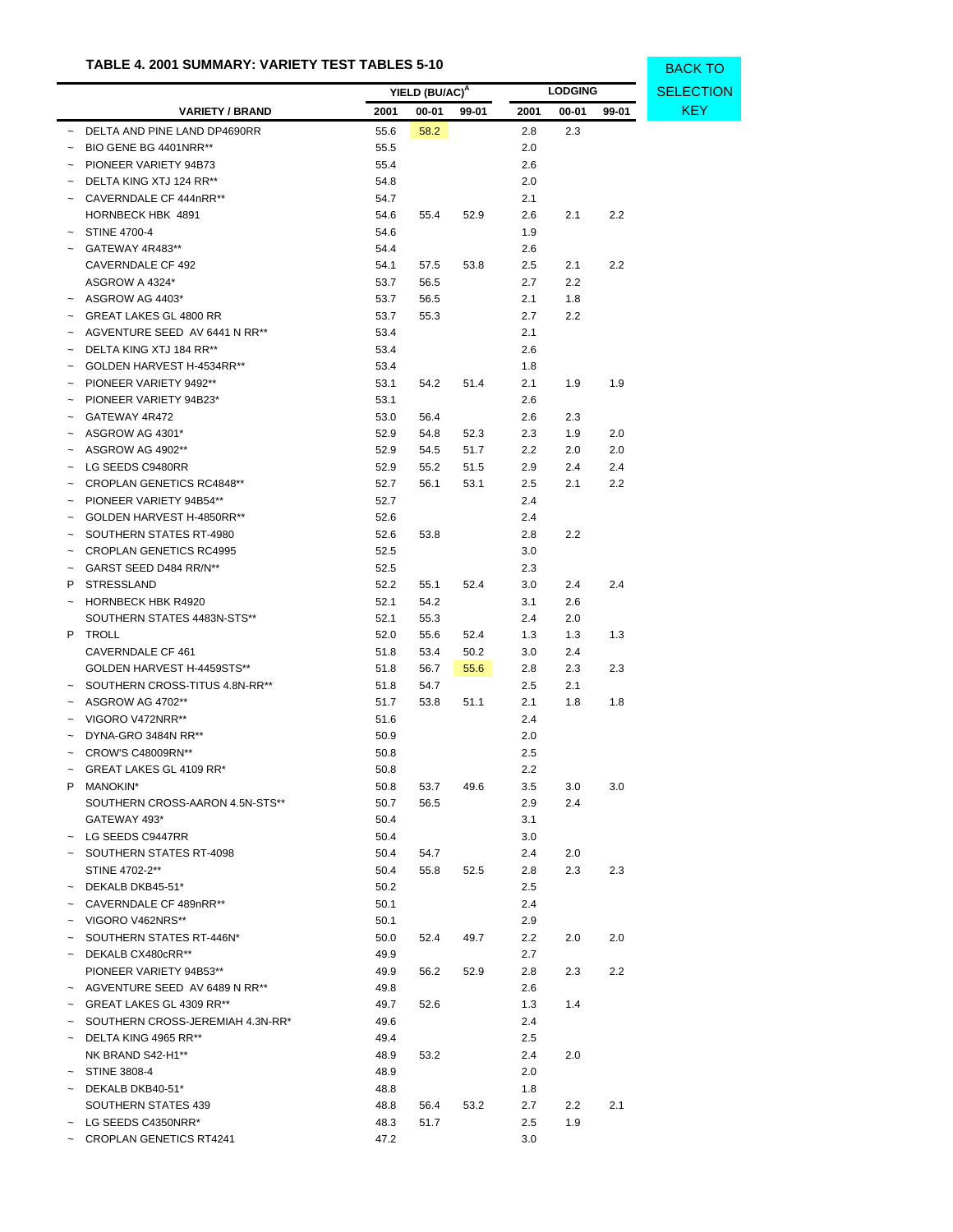|                           |                                       | YIELD (BU/AC) <sup>A</sup> |           |       | <b>LODGING</b> | <b>SELECTION</b> |       |            |
|---------------------------|---------------------------------------|----------------------------|-----------|-------|----------------|------------------|-------|------------|
|                           | <b>VARIETY / BRAND</b>                | 2001                       | $00 - 01$ | 99-01 | 2001           | $00 - 01$        | 99-01 | <b>KEY</b> |
|                           | UNISOUTH GENETICS USG 7499            | 46.8                       | 51.6      | 48.2  | 1.9            | 1.9              | 1.9   |            |
|                           | <b>CROPLAN GENETICS YRC49*</b>        | 46.6                       |           |       | 3.7            |                  |       |            |
| $\tilde{\phantom{a}}$     | NK BRAND S46-G2**                     | 46.5                       | 51.0      |       | 2.3            | 2.0              |       |            |
| $\tilde{\phantom{a}}$     | GOLDEN HARVEST H-4147RR**             | 46.4                       |           |       | 2.2            |                  |       |            |
|                           | DELTA KING 4762 RR**                  | 45.6                       |           |       | 2.3            |                  |       |            |
| P                         | INA**                                 | 45.4                       | 49.1      | 46.4  | 3.7            | 3.0              | 3.0   |            |
| NS.                       | K1433 (high protein)                  | 45.4                       |           |       | 1.8            |                  |       |            |
| $\tilde{}$                | PRAIRIE STREAM FARMS PSF 4102NRR**    | 44.8                       |           |       | 2.2            |                  |       |            |
| NS.                       | K93-9-56 (large-seeded food type)     | 44.7                       |           |       | 3.2            |                  |       |            |
| $\tilde{\phantom{a}}$     | VIGORO V422NRR*                       | 44.6                       |           |       | 2.2            |                  |       |            |
| P                         | REND**                                | 44.3                       | 51.1      | 49.0  | 3.3            | 2.7              | 2.7   |            |
|                           | DELTA AND PINE LAND DP4344RR          | 44.2                       | 48.2      | 45.5  | 3.1            | 2.6              | 2.5   |            |
| $\tilde{\phantom{a}}$     | DYNA-GRO 3468N RR**                   | 42.5                       | 51.6      | 49.5  | 2.0            | 1.8              | 1.8   |            |
| $\tilde{\phantom{a}}$     | SOUTHERN STATES RT-4495N**            | 42.5                       | 48.4      | 46.6  | 1.7            | 1.4              | 1.5   |            |
|                           | NS L96-5104 (natto type)              | 42.0                       | 47.8      |       | 2.5            | 2.2              |       |            |
|                           | EXCEL 8494NRR*                        | 41.9                       |           |       | 2.3            |                  |       |            |
| $\widetilde{\phantom{m}}$ | GREAT LAKES GL 4909 RR**              | 41.8                       |           |       | 3.1            |                  |       |            |
|                           | NS IA 4001 (natto type)               | 41.4                       | 45.1      |       | 4.1            | 3.4              |       |            |
| $\tilde{}$                | HORNBECK HBK R4660**                  | 41.0                       | 47.2      | 45.0  | 2.3            | 2.0              | 2.0   |            |
|                           | NS K 1431 (high protein)              | 40.3                       | 44.4      |       | 3.4            | 2.9              |       |            |
|                           | NS K93-81-37 (small-seeded food type) | 32.2                       |           |       | 3.4            |                  |       |            |
|                           | <b>GROUP IV AVERAGE</b>               | 50.6                       | 53.9      | 51.0  | 2.5            | 2.2              | 2.2   |            |
|                           | LSD(0.10)                             | 2.4                        | 2.1       | 1.8   | 0.2            | 0.2              | 0.2   |            |

BACK TO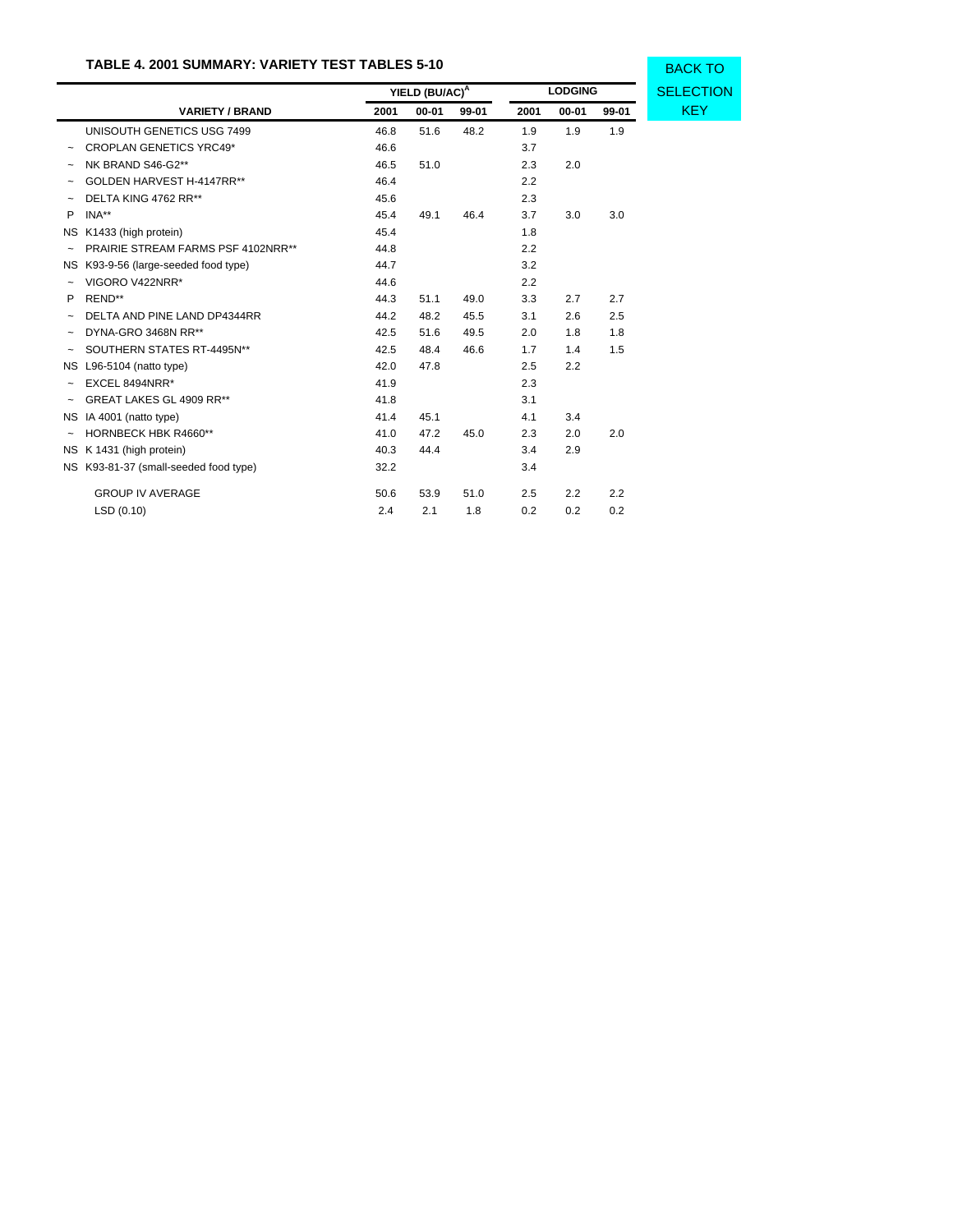|                           |                                  |      | YIELD (BU/AC) <sup>A</sup> |       |      | <b>LODGING</b> | <b>SELECTION</b> |            |
|---------------------------|----------------------------------|------|----------------------------|-------|------|----------------|------------------|------------|
|                           | <b>VARIETY / BRAND</b>           | 2001 | 00-01                      | 99-01 | 2001 | 00-01          | 99-01            | <b>KEY</b> |
|                           |                                  |      |                            |       |      |                |                  |            |
|                           | LATE (GROUP V)                   |      |                            |       |      |                |                  |            |
|                           | P HOLLADAY                       | 55.4 | 54.8                       | 50.3  | 3.5  | 2.8            | 2.7              |            |
| $\tilde{\phantom{a}}$     | NK BRAND S52-U3**                | 53.0 |                            |       | 3.3  |                |                  |            |
|                           | NS K1436 (high protein)          | 52.7 |                            |       | 2.8  |                |                  |            |
| P                         | DELSOY 5500**                    | 51.7 | 52.0                       |       | 2.5  | 2.5            |                  |            |
|                           | PIONEER VARIETY 95B33**          | 51.4 | 54.0                       |       | 2.8  | 2.4            |                  |            |
|                           | SOUTHERN STATES 5200-STS         | 51.3 |                            |       | 2.5  |                |                  |            |
|                           | PIONEER VARIETY 95B32**          | 51.2 | 52.6                       | 48.0  | 2.5  | 2.2            | 2.1              |            |
| P                         | <b>HUTCHESON</b>                 | 51.1 | 52.7                       | 49.0  | 3.1  | 2.7            | 2.6              |            |
| $\tilde{}$                | ASGROW AG 5501*                  | 50.9 | 52.5                       |       | 2.5  | 2.3            |                  |            |
|                           | UNISOUTH GENETICS USG 510nRR**   | 50.8 | 50.9                       |       | 2.5  | 2.2            |                  |            |
|                           | CROPLAN GENETICS RC5252**        | 50.7 |                            |       | 2.3  |                |                  |            |
|                           | VIGORO V543NRR**                 | 50.3 |                            |       | 2.5  |                |                  |            |
|                           | DELTA KING 5465 RR**             | 50.1 | 52.3                       |       | 2.5  | 2.2            |                  |            |
|                           | <b>CROW'S C5410R**</b>           | 50.0 |                            |       | 2.8  |                |                  |            |
|                           | ASGROW AG 5001                   | 49.6 | 53.2                       | 49.3  | 2.1  | 2.0            | 2.0              |            |
| P                         | CAVINESS**                       | 49.6 | 48.7                       | 45.6  | 3.9  | 3.6            | 3.3              |            |
|                           | <b>CROW'S C5118R**</b>           | 49.6 |                            |       | 2.4  |                |                  |            |
|                           | UNISOUTH GENETICS USG 540nRR**   | 49.0 |                            |       | 2.7  |                |                  |            |
|                           | GREAT LAKES GL 5309 RR**         | 48.8 |                            |       | 2.3  |                |                  |            |
|                           | <b>HORNBECK HBK R5420*</b>       | 48.7 |                            |       | 2.5  |                |                  |            |
|                           | DELTA KING 5995**                | 48.6 |                            |       | 3.5  |                |                  |            |
|                           | DELTA KING 5668 RR**             | 48.4 |                            |       | 3.3  |                |                  |            |
|                           | EXCEL 8525NRR**                  | 47.3 |                            |       | 3.4  |                |                  |            |
| P                         | ANAND**                          | 47.1 | 48.7                       | 44.8  | 2.3  | 2.0            | 2.0              |            |
|                           | CROPLAN GENETICS RC5454**        | 47.0 |                            |       | 2.5  |                |                  |            |
|                           | DYNA-GRO 3518N RR**              | 46.4 |                            |       | 2.8  |                |                  |            |
|                           | DELTA KING 5366 RR**             | 46.2 |                            |       | 3.5  |                |                  |            |
|                           | <b>CROPLAN GENETICS YRC51**</b>  | 45.7 |                            |       | 2.8  |                |                  |            |
|                           | SOUTHERN STATES RT-5401N**       | 45.5 |                            |       | 2.5  |                |                  |            |
|                           | UNISOUTH GENETICS USG 7547RR     | 45.3 | 46.7                       | 43.0  | 3.0  | 2.7            | 2.6              |            |
|                           | DYNA-GRO 3521N RR**              | 45.3 | 48.5                       |       | 2.6  | 2.3            |                  |            |
| $\tilde{}$                | SOUTHERN STATES RT-557N**        | 45.2 | 45.6                       | 42.1  | 3.3  | 3.1            | 2.9              |            |
| P                         | K1425**                          | 45.2 |                            |       | 2.8  |                |                  |            |
| $\tilde{\phantom{a}}$     | <b>HORNBECK HBK R5588**</b>      | 45.0 | 44.8                       | 41.4  | 3.6  | 3.3            | 3.0              |            |
|                           | SOUTHERN STATES RT-517N**        | 44.1 | 49.2                       | 45.3  | 3.2  | 2.7            | 2.6              |            |
|                           | SOUTHERN STATES RT-5001N**       | 43.8 |                            |       | 2.9  |                |                  |            |
|                           | LG SEEDS C5151NRR**              | 43.6 |                            |       | 3.2  |                |                  |            |
|                           | DELTA KING 5661 RR**             | 43.5 |                            |       | 3.5  |                |                  |            |
|                           | GOLDEN HARVEST H-5137RR**        | 42.8 |                            |       | 2.5  |                |                  |            |
| $\widetilde{\phantom{m}}$ | AGVENTURE SEED AV 6501 N RR**    | 42.5 |                            |       | 2.9  |                |                  |            |
|                           | NS K93-86-14 (small-seeded type) | 42.4 |                            |       | 3.8  |                |                  |            |
|                           | DELTA KING 5762 RR**             | 42.0 |                            |       | 3.5  |                |                  |            |
|                           | PIONEER VARIETY 95B53**          | 41.9 | 45.5                       |       | 3.1  | 2.9            |                  |            |
|                           | VIGORO V512NRR**                 | 41.6 |                            |       | 3.1  |                |                  |            |
|                           | <b>GROUP V AVERAGE</b>           | 47.6 | 50.2                       | 45.9  | 2.9  | 2.6            | 2.6              |            |
|                           | LSD(0.10)                        | 2.3  | 2.1                        | 1.9   | 0.2  | 0.2            | 0.2              |            |
|                           |                                  |      |                            |       |      |                |                  |            |
|                           | <b>GRAND MEAN</b>                | 50.1 | 52.9                       | 49.6  | 2.5  | 2.2            | 2.2              |            |

BACK TO

~ Roundup Ready variety

P Entries with a P prefix are public varieties.

NS Entries with a NS prefix are novel soybean varieties that are emerging from both the public and private sectors. Some of these value-added soybean types will supply relatively small market niches, while others may be of much broader market value. Testing novel soybeans will enable producers to assess whether premiums for a given trait offset possible yield lag/drag.

\* Resistant to the soybean cyst nematode (Race 3)

\*\* Resistant to the soybean cyst nematode (Race 3 and Race 14)

A Within a maturity group, shaded yields are not significantly different (0.10 level) from the highest yielding cultivar (bold data) of that maturity group and year column.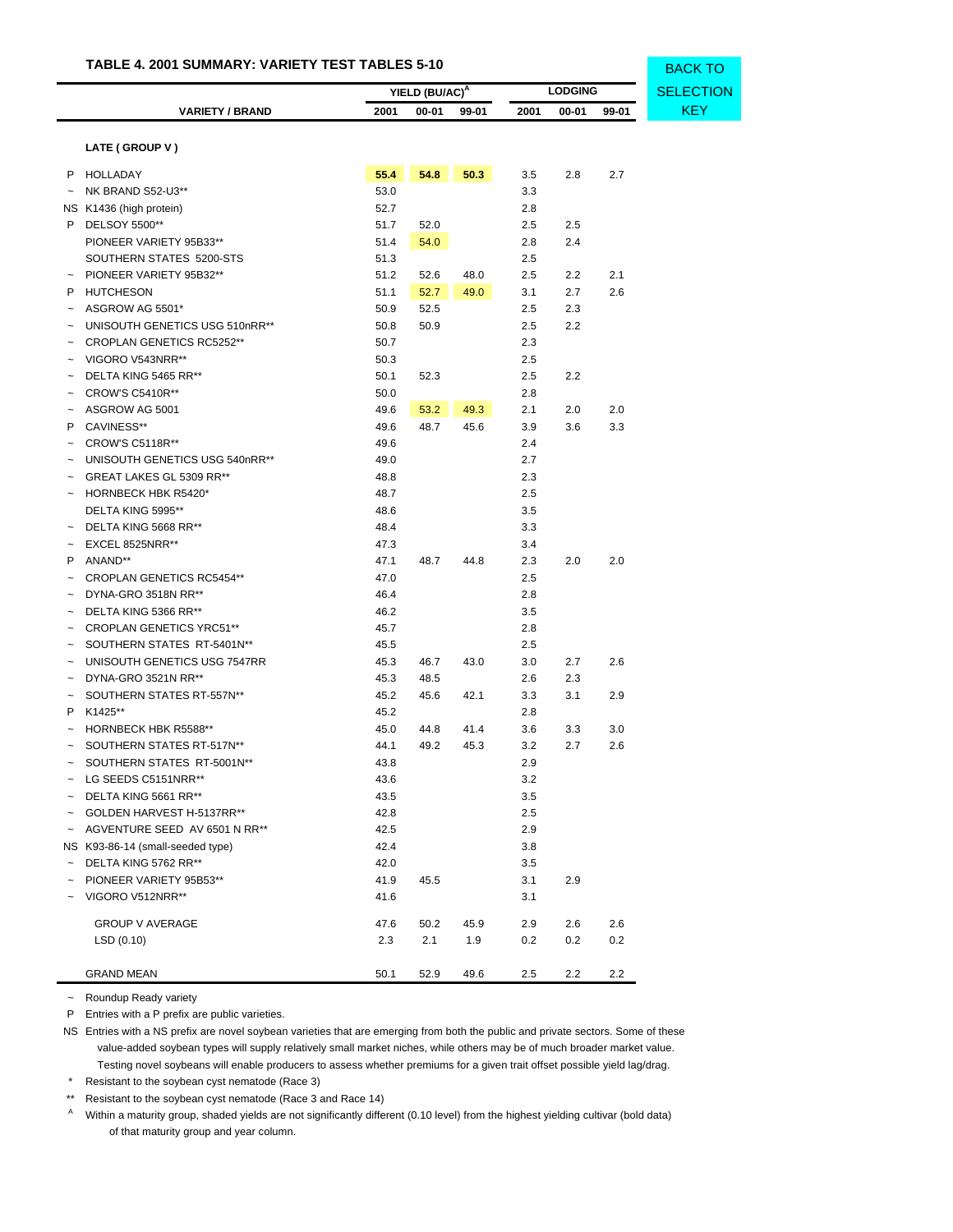# **TABLE 4A. Conventional varieties - subset of the 2001 Summary Table 4**

<span id="page-38-0"></span>

|                                             | YIELD (BU/AC) <sup>A</sup> |       |       | <b>LODGING</b> |       |       |            |
|---------------------------------------------|----------------------------|-------|-------|----------------|-------|-------|------------|
| <b>VARIETY / BRAND</b>                      | 2001                       | 00-01 | 99-01 | 2001           | 00-01 | 99-01 | <b>KEY</b> |
| <b>EARLY (GROUP III)</b>                    |                            |       |       |                |       |       |            |
| PIONEER VARIETY 93B87                       | 59.5                       |       |       | 2.3            |       |       |            |
| NK BRAND S38-E9                             | 58.7                       |       |       | 2.0            |       |       |            |
| <b>STINE 3870-0</b>                         | 56.4                       | 61.0  |       | 2.1            | 2.0   |       |            |
| NK BRAND S38-T8**                           | 53.5                       | 54.4  |       | 2.1            | 1.8   |       |            |
| NS FG 1 (tofu type)                         | 51.5                       | 51.4  |       | 2.5            | 1.9   |       |            |
| NS PIONEER VARIETY P9305 (tofu type)        | 50.1                       | 50.8  |       | 1.8            | 1.6   |       |            |
| SOUTHERN STATES 381-STS                     | 49.4                       | 52.4  | 49.2  | 2.7            | 2.3   | 2.3   |            |
| NS NE 3396 (high protein, high yield)       | 48.2                       | 51.6  |       | 2.0            | 1.9   |       |            |
| NS IA 3001 (high protein)                   | 46.8                       |       |       | 2.0            |       |       |            |
| NS IA 3011 (tofu type)                      | 46.6                       | 47.0  |       | 1.7            | 1.6   |       |            |
| NS U97-207427 (high protein, high yield)    | 45.6                       | 49.6  |       | 2.1            | 1.9   |       |            |
| NS RUPP SEED EXP. 2702 (tofu type)          | 44.1                       |       |       | 3.3            |       |       |            |
| NS RUPP SEED EXP. 2703 (tofu type)          | 42.6                       |       |       | 2.8            |       |       |            |
| NS IA 2025 (triple null)                    | 42.2                       | 45.1  |       | 1.6            | 1.4   |       |            |
| NS U95-3813 (natto type)                    | 41.5                       | 44.0  |       | 1.3            | 1.3   |       |            |
| <b>GROUP III AVERAGE</b>                    | 49.1                       | 50.7  |       | 2.2            | 1.8   |       |            |
| LSD(0.10)                                   | 2.3                        | 2.2   |       | 0.2            | 0.1   |       |            |
| <b>MID-SEASON (GROUP IV)</b>                |                            |       |       |                |       |       |            |
| LG SEEDS C9474                              | 57.5                       | 59.8  | 56.0  | 3.0            | 2.5   | 2.5   |            |
| NS DAIRYLAND DST4203 (large-seed food type) | 56.6                       |       |       | 2.2            |       |       |            |
| DELTA AND PINE LAND DP4748S                 | 56.1                       |       |       | 3.2            |       |       |            |
| DELTA KING 4680                             | 55.8                       | 58.7  |       | 2.8            | 2.3   |       |            |
| DELTA KING 4711                             | 55.8                       | 58.4  |       | 2.9            | 2.4   |       |            |
| HORNBECK HBK 4891                           | 54.6                       | 55.4  | 52.9  | 2.6            | 2.1   | 2.2   |            |
| CAVERNDALE CF 492                           | 54.1                       | 57.5  | 53.8  | 2.5            | 2.1   | 2.2   |            |
| ASGROW A 4324*                              | 53.7                       | 56.5  |       | 2.7            | 2.2   |       |            |
| P STRESSLAND                                | 52.2                       | 55.1  | 52.4  | 3.0            | 2.4   | 2.4   |            |
| SOUTHERN STATES 4483N-STS**                 | 52.1                       | 55.3  |       | 2.4            | 2.0   |       |            |
| <b>TROLL</b><br>P.                          | 52.0                       | 55.6  | 52.4  | 1.3            | 1.3   | 1.3   |            |
| <b>CAVERNDALE CF 461</b>                    | 51.8                       | 53.4  | 50.2  | 3.0            | 2.4   |       |            |
| GOLDEN HARVEST H-4459STS**                  | 51.8                       | 56.7  | 55.6  | 2.8            | 2.3   | 2.3   |            |
| <b>MANOKIN*</b><br>P.                       | 50.8                       | 53.7  | 49.6  | 3.5            | 3.0   | 3.0   |            |
| SOUTHERN CROSS-AARON 4.5N-STS**             | 50.7                       | 56.5  |       | 2.9            | 2.4   |       |            |
| GATEWAY 493*                                | 50.4                       |       |       | 3.1            |       |       |            |
| STINE 4702-2**                              | 50.4                       | 55.8  | 52.5  | 2.8            | 2.3   | 2.3   |            |
| PIONEER VARIETY 94B53**                     | 49.9                       | 56.2  | 52.9  | 2.8            | 2.3   | 2.2   |            |
| NK BRAND S42-H1**                           | 48.9                       | 53.2  |       | 2.4            | 2.0   |       |            |
| SOUTHERN STATES 439                         | 48.8                       | 56.4  | 53.2  | 2.7            | 2.2   | 2.1   |            |
| UNISOUTH GENETICS USG 7499                  | 46.8                       | 51.6  | 48.2  | 1.9            | 1.9   | 1.9   |            |
| P INA**                                     | 45.4                       | 49.1  | 46.4  | 3.7            | 3.0   | 3.0   |            |
| NS K1433 (high protein)                     | 45.4                       |       |       | 1.8            |       |       |            |
| NS K93-9-56 (large-seeded food type)        | 44.7                       |       |       | 3.2            |       |       |            |
| REND**<br>P                                 | 44.3                       | 51.1  | 49.0  | 3.3            | 2.7   | 2.7   |            |
| NS L96-5104 (natto type)                    | 42.0                       | 47.8  |       | 2.5            | 2.2   |       |            |
| NS IA 4001 (natto type)                     | 41.4                       | 45.1  |       | 4.1            | 3.4   |       |            |
| NS K 1431 (high protein)                    | 40.3                       | 44.4  |       | 3.4            | 2.9   |       |            |
| NS K93-81-37 (small-seeded food type)       | 32.2                       |       |       | 3.4            |       |       |            |
| <b>GROUP IV AVERAGE</b>                     | 49.5                       | 54.1  | 51.8  | 2.8            | 2.4   | 2.3   |            |
| LSD (0.10)                                  | 2.4                        | 2.1   | 1.8   | 0.2            | 0.2   | 0.2   |            |

**[SELECTION](#page-33-1)** BACK TO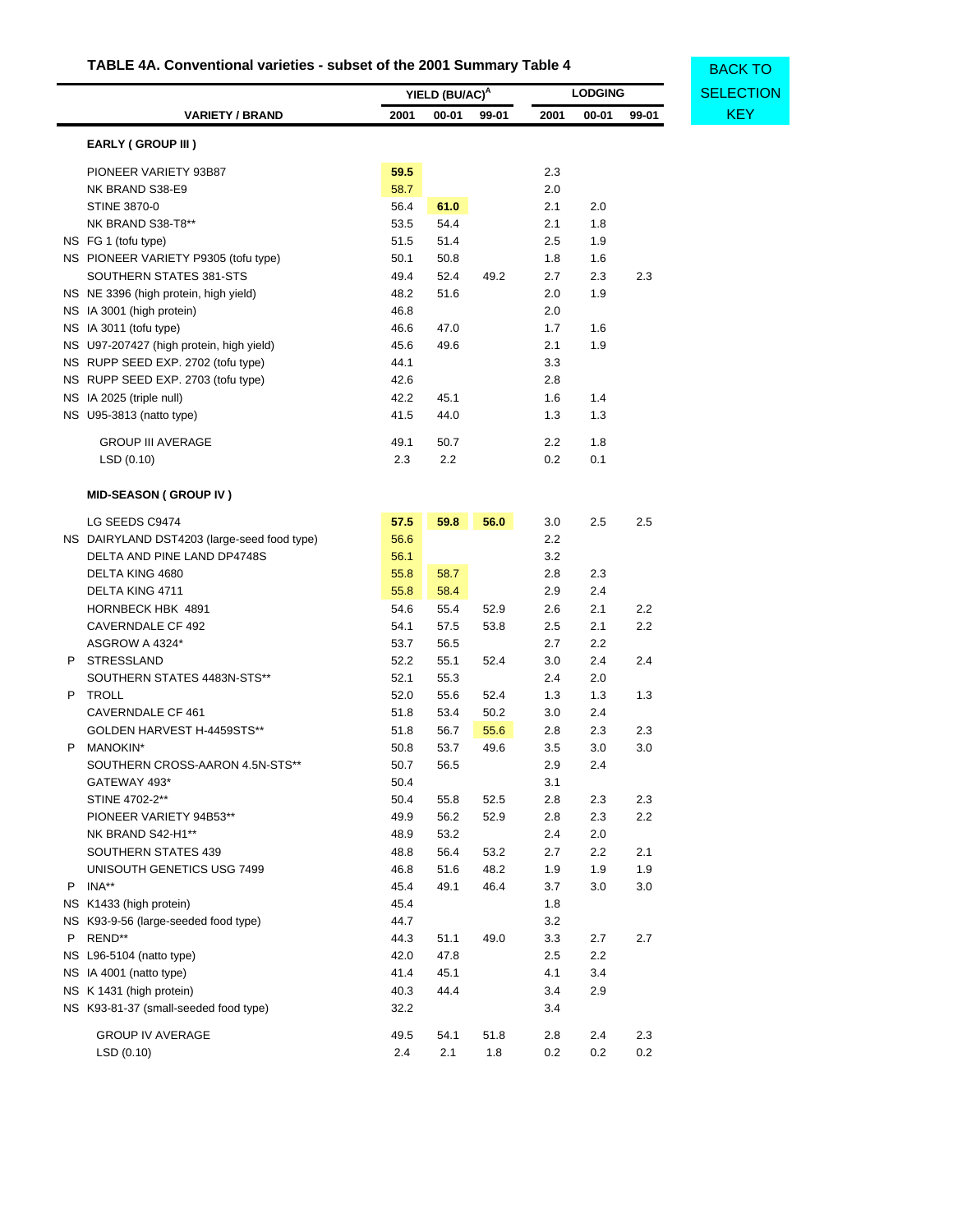# **TABLE 4A. Conventional varieties - subset of the 2001 Summary Table 4**

|    |                               |      | YIELD (BU/AC) <sup>A</sup><br><b>LODGING</b> |       |      |       |       |
|----|-------------------------------|------|----------------------------------------------|-------|------|-------|-------|
|    | <b>VARIETY / BRAND</b>        | 2001 | $00 - 01$                                    | 99-01 | 2001 | 00-01 | 99-01 |
|    | LATE (GROUP V)                |      |                                              |       |      |       |       |
| P  | <b>HOLLADAY</b>               | 55.4 | 54.8                                         | 50.3  | 3.5  | 2.8   | 2.7   |
| NS | K1436 (high protein)          | 52.7 |                                              |       | 2.8  |       |       |
| P  | DELSOY 5500**                 | 51.7 | 52.0                                         |       | 2.5  | 2.5   |       |
|    | PIONEER VARIETY 95B33**       | 51.4 | 54.0                                         |       | 2.8  | 2.4   |       |
|    | SOUTHERN STATES 5200-STS      | 51.3 |                                              |       | 2.5  |       |       |
| P  | <b>HUTCHESON</b>              | 51.1 | 52.7                                         | 49.0  | 3.1  | 2.7   | 2.6   |
| P  | CAVINESS**                    | 49.6 | 48.7                                         | 45.6  | 3.9  | 3.6   | 3.3   |
|    | DELTA KING 5995**             | 48.6 |                                              |       | 3.5  |       |       |
| P  | ANAND**                       | 47.1 | 48.7                                         | 44.8  | 2.3  | 2.0   | 2.0   |
| P  | K1425**                       | 45.2 |                                              |       | 2.8  |       |       |
| NS | K93-86-14 (small-seeded type) | 42.4 |                                              |       | 3.8  |       |       |
|    | <b>GROUP V AVERAGE</b>        | 49.7 | 51.8                                         | 47.4  | 3.0  | 2.7   | 2.7   |
|    | LSD(0.10)                     | 2.3  | 2.1                                          | 1.9   | 0.2  | 0.2   | 0.2   |
|    | <b>GRAND MEAN</b>             | 49.4 | 52.9                                         | 50.7  | 2.7  | 2.3   | 2.3   |

BACK TO

P Entries with a P prefix are public varieties.

NS Entries with a NS prefix are novel soybean varieties that are emerging from both the public and private sectors. Some of these value-added soybean types will supply relatively small market niches, while others may be of much broader market value. Testing novel soybeans will enable producers to assess whether premiums for a given trait offset possible yield lag/drag.

\* Resistant to the soybean cyst nematode (Race 3)

\*\* Resistant to the soybean cyst nematode (Race 3 and Race 14)

<sup>A</sup> Within a maturity group, shaded yields are not significantly different (0.10 level) from the highest yielding cultivar (bold data) of that maturity group and year column.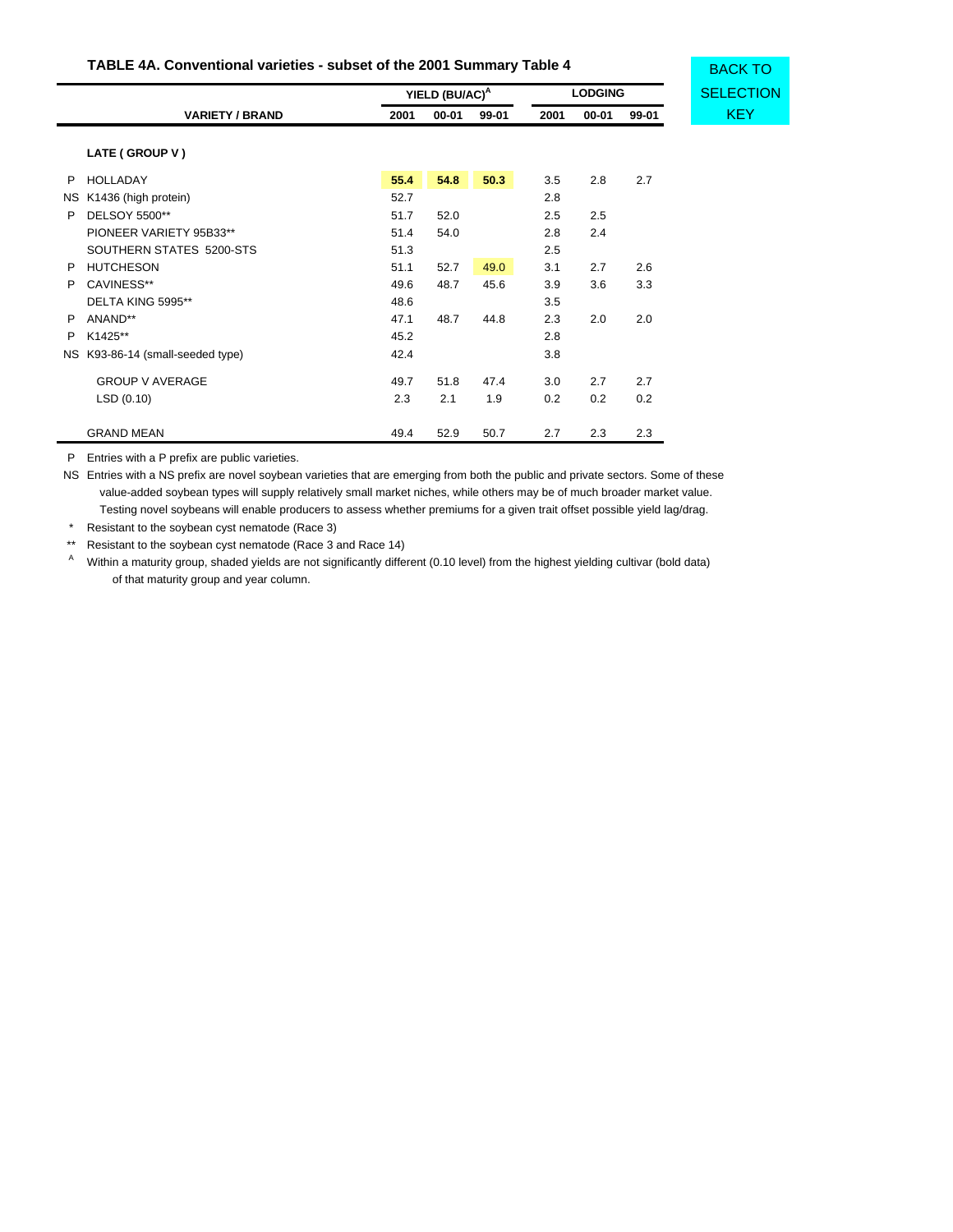# **TABLE 4B. Roundup Ready varieties - subset of the 2001 Summary Table 4**

<span id="page-40-0"></span>

|                |                                                                                     |              |                            |       |            |                | <b>BACK TO</b> |                  |
|----------------|-------------------------------------------------------------------------------------|--------------|----------------------------|-------|------------|----------------|----------------|------------------|
|                |                                                                                     |              | YIELD (BU/AC) <sup>A</sup> |       |            | <b>LODGING</b> |                | <b>SELECTION</b> |
|                | <b>VARIETY / BRAND</b>                                                              | 2001         | $00 - 01$                  | 99-01 | 2001       | $00 - 01$      | 99-01          | <b>KEY</b>       |
|                | <b>EARLY (GROUP III)</b>                                                            |              |                            |       |            |                |                |                  |
|                | DELTA KING XTJ 193 RR**                                                             | 58.4         |                            |       | 1.6        |                |                |                  |
|                | <b>STINE 3800-4</b>                                                                 | 58.4         | 59.6                       |       | 1.7        | 1.6            |                |                  |
|                | NK BRAND S39-Q4                                                                     | 58.1         |                            |       | 2.0        |                |                |                  |
|                | GOLDEN HARVEST H-3983RR                                                             | 58.1         | 59.2                       |       | 1.8        | 1.7            |                |                  |
|                | DEKALB DKB38-52**                                                                   | 55.8         |                            |       | 1.7        |                |                |                  |
|                | <b>CROPLAN GENETICS RC3838**</b>                                                    | 55.5         |                            |       | 1.8        |                |                |                  |
| $\tilde{}$     | SOUTHERN CROSS-SOLOMON 3.8-RR                                                       | 55.4         | 57.2                       |       | 2.3        | 1.9            |                |                  |
|                | ASGROW AG 3903*                                                                     | 55.3         |                            |       | 2.1        |                |                |                  |
|                | STINE 3632-4**                                                                      | 54.6         |                            |       | 1.6        |                |                |                  |
|                | DELTA KING 3964 RR**                                                                | 54.2         |                            |       | 2.5        |                |                |                  |
| $\tilde{}$     | ASGROW AG 3902*                                                                     | 53.5         |                            |       | 1.9        |                |                |                  |
| $\overline{ }$ | PIONEER VARIETY 93B67**                                                             | 53.2         |                            |       | 1.9        |                |                |                  |
|                | GARST SEED D399 RR/N**                                                              | 52.6         |                            |       | 2.2        |                |                |                  |
|                | SOUTHERN CROSS-ANDREW 3.9N-RR**                                                     | 52.4         |                            |       | 1.9        |                |                |                  |
| $\tilde{}$     | DELTA KING 3961 RR**                                                                | 52.1         |                            |       | 1.8        |                |                |                  |
| $\tilde{}$     | PRAIRIE STREAM FARMS PSF 3501RR                                                     | 52.0         |                            |       | 2.4        |                |                |                  |
|                | CROPLAN GENETICS RC3866**                                                           | 51.9         |                            |       | 1.8        |                |                |                  |
|                | SOUTHERN STATES RT-3799N**                                                          | 51.9         | 54.9                       |       | 1.8        | 1.6            |                |                  |
|                | DELTA KING XTJ 183 RR                                                               | 51.8         |                            |       | 1.9        |                |                |                  |
|                | SOUTHERN STATES RT-3975                                                             | 51.2         | 52.2                       | 48.4  | 2.2        | 1.9            | 1.9            |                  |
|                | CAVERNDALE CF 392nRR**                                                              | 51.1         |                            |       | 2.0        |                |                |                  |
|                | PIONEER VARIETY 93B85**                                                             | 50.8         |                            |       | 2.0        |                |                |                  |
|                |                                                                                     | 48.6         |                            |       |            |                |                |                  |
|                | <b>STINE 3763-4</b>                                                                 |              | 54.5                       |       | 1.8        | 1.6            |                |                  |
|                | <b>PRAIRIE STREAM FARMS PSF 3999NRR**</b><br><b>PRAIRIE STREAM FARMS PSF 3598RR</b> | 48.2<br>46.0 |                            |       | 2.1<br>2.2 |                |                |                  |
|                |                                                                                     |              |                            |       |            |                |                |                  |
|                | <b>GROUP III AVERAGE</b>                                                            | 53.2         | 56.3                       | 48.4  | 2.0        | 1.7            | 1.9            |                  |
|                | LSD(0.10)                                                                           | 2.3          | 2.2                        |       | 0.2        | 0.1            |                |                  |
|                | <b>MID-SEASON (GROUP IV)</b>                                                        |              |                            |       |            |                |                |                  |
|                | DELTA KING XTJ 174 RR**                                                             | 58.2         |                            |       | 2.4        |                |                |                  |
|                | <b>HORNBECK HBK R4820*</b>                                                          | 57.8         |                            |       | 2.0        |                |                |                  |
|                | STINE 4202-4**                                                                      | 56.9         |                            |       | 1.9        |                |                |                  |
|                | <b>CROW'S C4417R**</b>                                                              | 56.8         |                            |       | 2.1        |                |                |                  |
|                | DELTA KING 4868 RR                                                                  | 56.5         | 57.5                       | 54.4  | 2.3        | 1.9            | 2.0            |                  |
|                | DEKALB DKB44-51*                                                                    | 56.4         | 55.3                       |       | 2.0        | 1.6            |                |                  |
|                | <b>CROPLAN GENETICS RC4444**</b>                                                    | 56.2         |                            |       | 2.1        |                |                |                  |
|                | SEED CONSULTANTS SC 9442 RR**                                                       | 55.7         |                            |       | 1.9        |                |                |                  |
|                | DELTA AND PINE LAND DP4690RR                                                        | 55.6         | 58.2                       |       | 2.8        | 2.3            |                |                  |
|                | BIO GENE BG 4401NRR**                                                               | 55.5         |                            |       | 2.0        |                |                |                  |
|                | PIONEER VARIETY 94B73                                                               | 55.4         |                            |       | 2.6        |                |                |                  |
|                | DELTA KING XTJ 124 RR**                                                             | 54.8         |                            |       | 2.0        |                |                |                  |
|                | CAVERNDALE CF 444nRR**                                                              | 54.7         |                            |       | 2.1        |                |                |                  |
|                | <b>STINE 4700-4</b>                                                                 | 54.6         |                            |       | 1.9        |                |                |                  |
|                | GATEWAY 4R483**                                                                     | 54.4         |                            |       | 2.6        |                |                |                  |
|                | ASGROW AG 4403*                                                                     | 53.7         | 56.5                       |       | 2.1        | 1.8            |                |                  |
|                | GREAT LAKES GL 4800 RR                                                              | 53.7         | 55.3                       |       | 2.7        | 2.2            |                |                  |
|                | AGVENTURE SEED AV 6441 N RR**                                                       | 53.4         |                            |       | 2.1        |                |                |                  |
|                | DELTA KING XTJ 184 RR**                                                             | 53.4         |                            |       | 2.6        |                |                |                  |
|                | $201$ DEMILIADVECT IL 4504DD**                                                      |              |                            |       |            |                |                |                  |

~ GOLDEN HARVEST H-4534RR\*\* 53.4 1.8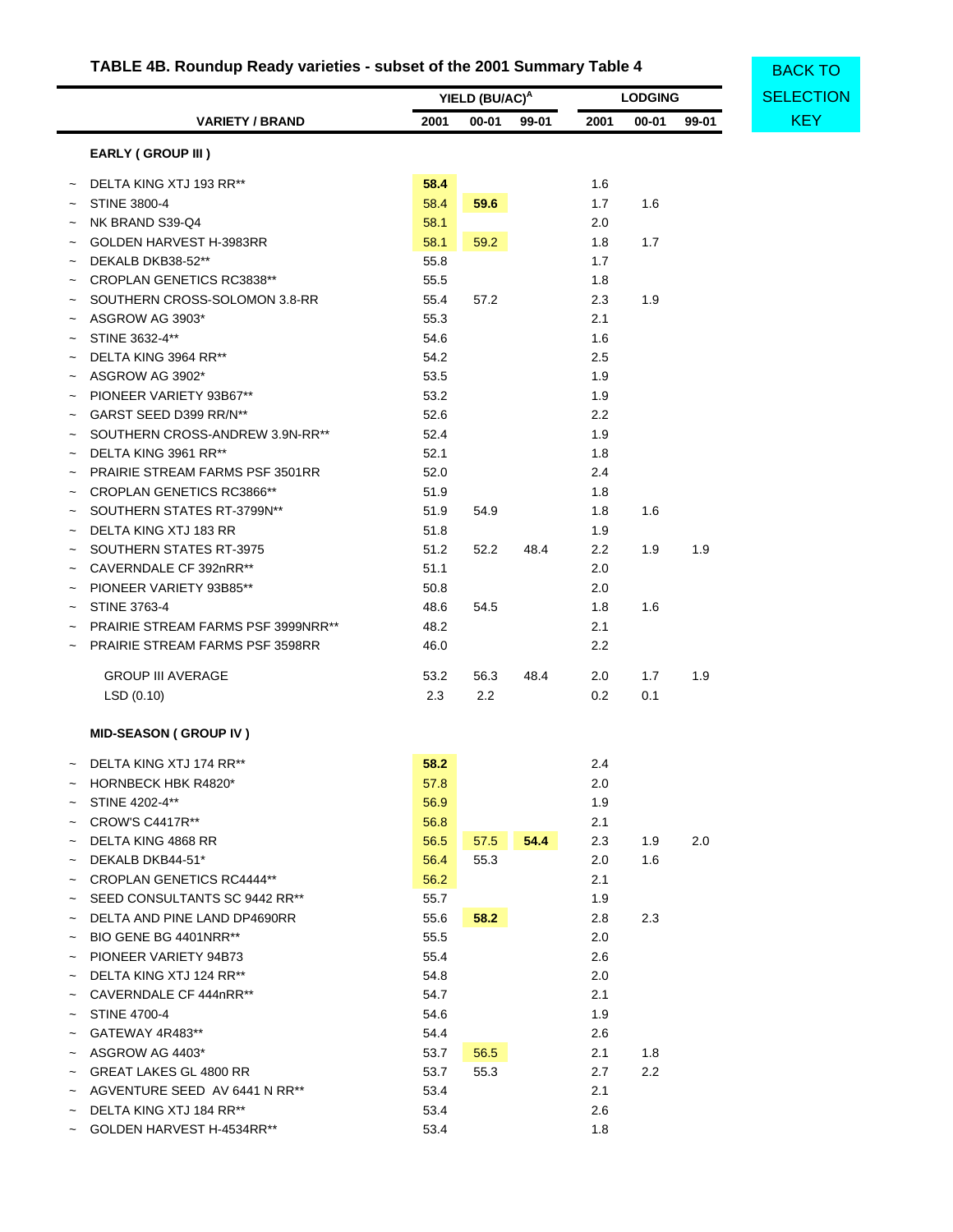# **TABLE 4B. Roundup Ready varieties - subset of the 2001 Summary Table 4**

**[SELECTION](#page-33-1)** BACK TO

|            |                                           |      | YIELD (BU/AC) <sup>A</sup> |       |                  | <b>LODGING</b> |       | <b>SELECT</b> |
|------------|-------------------------------------------|------|----------------------------|-------|------------------|----------------|-------|---------------|
|            | <b>VARIETY / BRAND</b>                    | 2001 | 00-01                      | 99-01 | 2001             | $00 - 01$      | 99-01 | <b>KEY</b>    |
|            | ~ PIONEER VARIETY 9492**                  | 53.1 | 54.2                       | 51.4  | 2.1              | 1.9            | 1.9   |               |
|            | PIONEER VARIETY 94B23*                    | 53.1 |                            |       | 2.6              |                |       |               |
| $\tilde{}$ | GATEWAY 4R472                             | 53.0 | 56.4                       |       | 2.6              | 2.3            |       |               |
| $\tilde{}$ | ASGROW AG 4301*                           | 52.9 | 54.8                       | 52.3  | 2.3              | 1.9            | 2.0   |               |
|            | ASGROW AG 4902**                          | 52.9 | 54.5                       | 51.7  | $2.2\phantom{0}$ | 2.0            | 2.0   |               |
|            | LG SEEDS C9480RR                          | 52.9 | 55.2                       | 51.5  | 2.9              | 2.4            | 2.4   |               |
|            | <b>CROPLAN GENETICS RC4848**</b>          | 52.7 | 56.1                       | 53.1  | 2.5              | 2.1            | 2.2   |               |
|            | PIONEER VARIETY 94B54**                   | 52.7 |                            |       | 2.4              |                |       |               |
|            | GOLDEN HARVEST H-4850RR**                 | 52.6 |                            |       | 2.4              |                |       |               |
|            | SOUTHERN STATES RT-4980                   | 52.6 | 53.8                       |       | 2.8              | 2.2            |       |               |
|            | <b>CROPLAN GENETICS RC4995</b>            | 52.5 |                            |       | 3.0              |                |       |               |
|            | GARST SEED D484 RR/N**                    | 52.5 |                            |       | 2.3              |                |       |               |
|            | <b>HORNBECK HBK R4920</b>                 | 52.1 | 54.2                       |       | 3.1              | 2.6            |       |               |
|            | SOUTHERN CROSS-TITUS 4.8N-RR**            | 51.8 | 54.7                       |       | 2.5              | 2.1            |       |               |
|            | ASGROW AG 4702**                          | 51.7 | 53.8                       | 51.1  | 2.1              | 1.8            | 1.8   |               |
|            | VIGORO V472NRR**                          | 51.6 |                            |       | 2.4              |                |       |               |
|            | DYNA-GRO 3484N RR**                       | 50.9 |                            |       | 2.0              |                |       |               |
|            | CROW'S C48009RN**                         | 50.8 |                            |       | 2.5              |                |       |               |
|            | GREAT LAKES GL 4109 RR*                   | 50.8 |                            |       | 2.2              |                |       |               |
|            | LG SEEDS C9447RR                          | 50.4 |                            |       | 3.0              |                |       |               |
|            | SOUTHERN STATES RT-4098                   | 50.4 | 54.7                       |       | 2.4              | 2.0            |       |               |
|            | DEKALB DKB45-51*                          | 50.2 |                            |       | 2.5              |                |       |               |
|            | CAVERNDALE CF 489nRR**                    | 50.1 |                            |       | 2.4              |                |       |               |
|            | VIGORO V462NRS**                          | 50.1 |                            |       | 2.9              |                |       |               |
|            | SOUTHERN STATES RT-446N*                  | 50.0 | 52.4                       | 49.7  | 2.2              | 2.0            | 2.0   |               |
|            | DEKALB CX480cRR**                         | 49.9 |                            |       | 2.7              |                |       |               |
|            | AGVENTURE SEED AV 6489 N RR**             | 49.8 |                            |       | 2.6              |                |       |               |
| $\tilde{}$ | GREAT LAKES GL 4309 RR**                  | 49.7 | 52.6                       |       | 1.3              | 1.4            |       |               |
|            | SOUTHERN CROSS-JEREMIAH 4.3N-RR*          | 49.6 |                            |       | 2.4              |                |       |               |
|            | DELTA KING 4965 RR**                      | 49.4 |                            |       | 2.5              |                |       |               |
|            | <b>STINE 3808-4</b>                       | 48.9 |                            |       | 2.0              |                |       |               |
|            | DEKALB DKB40-51*                          | 48.8 |                            |       | 1.8              |                |       |               |
|            | LG SEEDS C4350NRR*                        | 48.3 | 51.7                       |       | 2.5              | 1.9            |       |               |
|            | <b>CROPLAN GENETICS RT4241</b>            | 47.2 |                            |       | 3.0              |                |       |               |
|            | CROPLAN GENETICS YRC49*                   | 46.6 |                            |       | 3.7              |                |       |               |
|            | NK BRAND S46-G2**                         | 46.5 | 51.0                       |       | 2.3              | 2.0            |       |               |
|            | GOLDEN HARVEST H-4147RR**                 | 46.4 |                            |       | 2.2              |                |       |               |
|            | DELTA KING 4762 RR**                      | 45.6 |                            |       | 2.3              |                |       |               |
|            | <b>PRAIRIE STREAM FARMS PSF 4102NRR**</b> | 44.8 |                            |       | 2.2              |                |       |               |
|            | VIGORO V422NRR*                           | 44.6 |                            |       | 2.2              |                |       |               |
|            | DELTA AND PINE LAND DP4344RR              | 44.2 | 48.2                       | 45.5  | 3.1              | 2.6            | 2.5   |               |
|            | $\sim$ DYNA-GRO 3468N RR**                | 42.5 | 51.6                       | 49.5  | 2.0              | 1.8            | 1.8   |               |
|            | SOUTHERN STATES RT-4495N**                | 42.5 | 48.4                       | 46.6  | 1.7              | 1.4            | 1.5   |               |
|            | $\sim$ EXCEL 8494NRR*                     | 41.9 |                            |       | 2.3              |                |       |               |
|            | GREAT LAKES GL 4909 RR**                  | 41.8 |                            |       | 3.1              |                |       |               |
|            | HORNBECK HBK R4660**                      | 41.0 | 47.2                       | 45.0  | 2.3              | 2.0            | 2.0   |               |
|            |                                           |      |                            |       |                  |                |       |               |
|            | <b>GROUP IV AVERAGE</b>                   | 51.1 | 53.7                       | 50.2  | 2.4              | 2.0            | 2.0   |               |
|            | LSD(0.10)                                 | 2.4  | 2.1                        | 1.8   | 0.2              | 0.2            | 0.2   |               |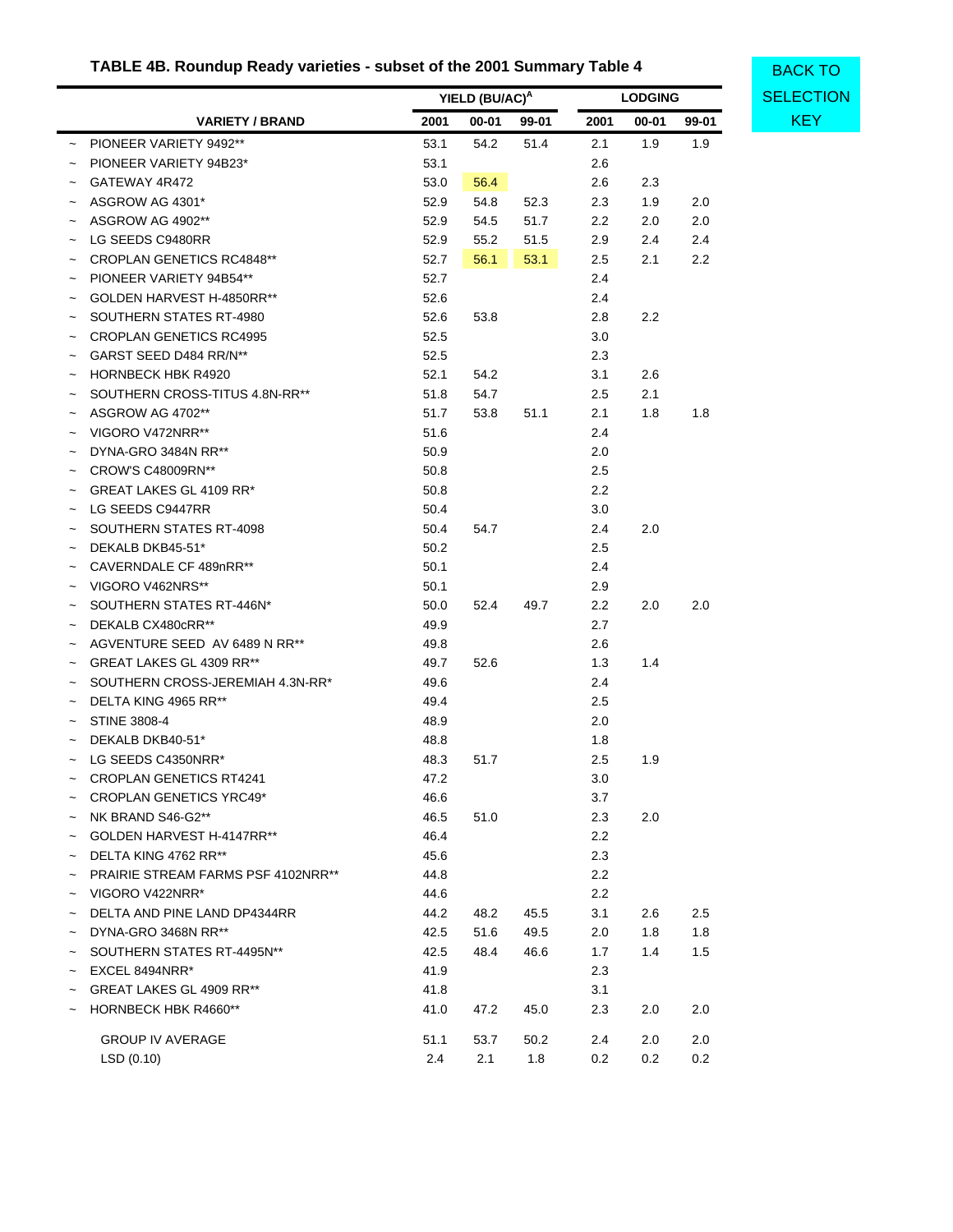# **TABLE 4B. Roundup Ready varieties - subset of the 2001 Summary Table 4**

|                                  |      | YIELD (BU/AC) <sup>A</sup> |       |      | <b>LODGING</b> |         | <b>SELECTION</b> |
|----------------------------------|------|----------------------------|-------|------|----------------|---------|------------------|
| <b>VARIETY / BRAND</b>           | 2001 | $00 - 01$                  | 99-01 | 2001 | $00 - 01$      | 99-01   | <b>KEY</b>       |
| LATE (GROUP V)                   |      |                            |       |      |                |         |                  |
| NK BRAND S52-U3**                | 53.0 |                            |       | 3.3  |                |         |                  |
| PIONEER VARIETY 95B32**          | 51.2 | 52.6                       | 48.0  | 2.5  | 2.2            | 2.1     |                  |
| ASGROW AG 5501*                  | 50.9 | 52.5                       |       | 2.5  | 2.3            |         |                  |
| UNISOUTH GENETICS USG 510nRR**   | 50.8 | 50.9                       |       | 2.5  | 2.2            |         |                  |
| <b>CROPLAN GENETICS RC5252**</b> | 50.7 |                            |       | 2.3  |                |         |                  |
| VIGORO V543NRR**                 | 50.3 |                            |       | 2.5  |                |         |                  |
| DELTA KING 5465 RR**             | 50.1 | 52.3                       |       | 2.5  | 2.2            |         |                  |
| <b>CROW'S C5410R**</b>           | 50.0 |                            |       | 2.8  |                |         |                  |
| ASGROW AG 5001                   | 49.6 | 53.2                       | 49.3  | 2.1  | 2.0            | 2.0     |                  |
| <b>CROW'S C5118R**</b>           | 49.6 |                            |       | 2.4  |                |         |                  |
| UNISOUTH GENETICS USG 540nRR**   | 49.0 |                            |       | 2.7  |                |         |                  |
| GREAT LAKES GL 5309 RR**         | 48.8 |                            |       | 2.3  |                |         |                  |
| <b>HORNBECK HBK R5420*</b>       | 48.7 |                            |       | 2.5  |                |         |                  |
| DELTA KING 5668 RR**             | 48.4 |                            |       | 3.3  |                |         |                  |
| EXCEL 8525NRR**                  | 47.3 |                            |       | 3.4  |                |         |                  |
| <b>CROPLAN GENETICS RC5454**</b> | 47.0 |                            |       | 2.5  |                |         |                  |
| DYNA-GRO 3518N RR**              | 46.4 |                            |       | 2.8  |                |         |                  |
| DELTA KING 5366 RR**             | 46.2 |                            |       | 3.5  |                |         |                  |
| <b>CROPLAN GENETICS YRC51**</b>  | 45.7 |                            |       | 2.8  |                |         |                  |
| SOUTHERN STATES RT-5401N**       | 45.5 |                            |       | 2.5  |                |         |                  |
| UNISOUTH GENETICS USG 7547RR     | 45.3 | 46.7                       | 43.0  | 3.0  | 2.7            | 2.6     |                  |
| DYNA-GRO 3521N RR**              | 45.3 | 48.5                       |       | 2.6  | 2.3            |         |                  |
| SOUTHERN STATES RT-557N**        | 45.2 | 45.6                       | 42.1  | 3.3  | 3.1            | 2.9     |                  |
| <b>HORNBECK HBK R5588**</b>      | 45.0 | 44.8                       | 41.4  | 3.6  | 3.3            | 3.0     |                  |
| SOUTHERN STATES RT-517N**        | 44.1 | 49.2                       | 45.3  | 3.2  | 2.7            | 2.6     |                  |
| SOUTHERN STATES RT-5001N**       | 43.8 |                            |       | 2.9  |                |         |                  |
| LG SEEDS C5151NRR**              | 43.6 |                            |       | 3.2  |                |         |                  |
| DELTA KING 5661 RR**             | 43.5 |                            |       | 3.5  |                |         |                  |
| GOLDEN HARVEST H-5137RR**        | 42.8 |                            |       | 2.5  |                |         |                  |
| AGVENTURE SEED AV 6501 N RR**    | 42.5 |                            |       | 2.9  |                |         |                  |
| DELTA KING 5762 RR**             | 42.0 |                            |       | 3.5  |                |         |                  |
| PIONEER VARIETY 95B53**          | 41.9 | 45.5                       |       | 3.1  | 2.9            |         |                  |
| VIGORO V512NRR**                 | 41.6 |                            |       | 3.1  |                |         |                  |
| <b>GROUP V AVERAGE</b>           | 46.8 | 49.3                       | 44.9  | 2.9  | $2.5\,$        | $2.5\,$ |                  |
| LSD(0.10)                        | 2.3  | 2.1                        | 1.9   | 0.2  | $0.2\,$        | 0.2     |                  |
| <b>GRAND MEAN</b>                | 50.4 | 52.9                       | 48.4  | 2.4  | 2.1            | 2.2     |                  |

~ Roundup Ready variety

\* Resistant to the soybean cyst nematode (Race 3)

\*\* Resistant to the soybean cyst nematode (Race 3 and Race 14)

A Within a maturity group, shaded yields are not significantly different (0.10 level) from the highest yielding cultivar (bold data) of that maturity group and year column.

BACK TO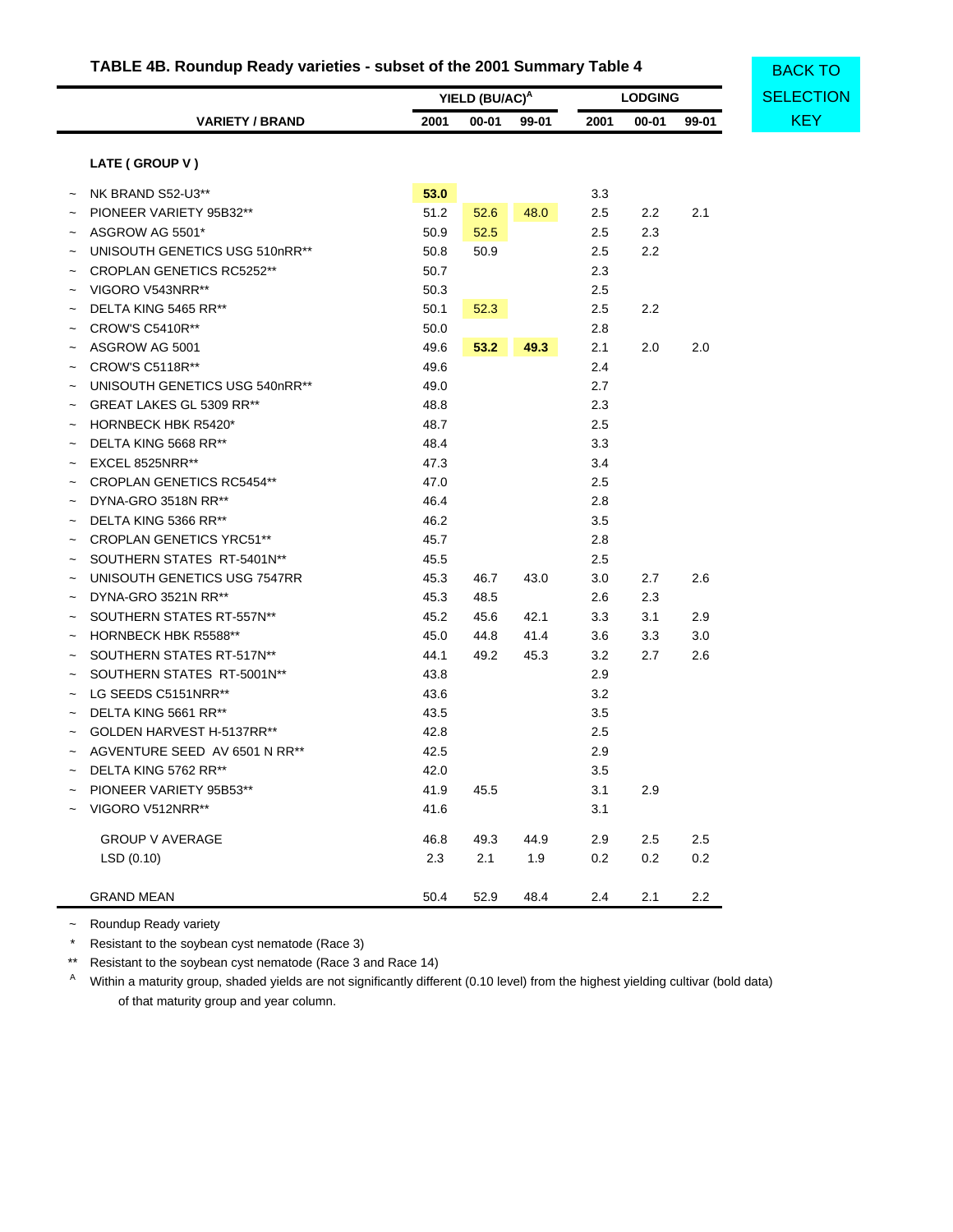# **TABLE 4C. SCN resistant varieties - subset of the 2001 Summary Table 4**

<span id="page-43-0"></span>

|                           |                                           | YIELD (BU/AC) <sup>A</sup> |           |       | <b>LODGING</b> | <b>SELECTION</b> |       |            |
|---------------------------|-------------------------------------------|----------------------------|-----------|-------|----------------|------------------|-------|------------|
|                           | <b>VARIETY / BRAND</b>                    | 2001                       | $00 - 01$ | 99-01 | 2001           | $00 - 01$        | 99-01 | <b>KEY</b> |
|                           | EARLY (GROUP III)                         |                            |           |       |                |                  |       |            |
|                           | DELTA KING XTJ 193 RR**                   | 58.4                       |           |       | 1.6            |                  |       |            |
|                           | DEKALB DKB38-52**                         | 55.8                       |           |       | 1.7            |                  |       |            |
|                           | <b>CROPLAN GENETICS RC3838**</b>          | 55.5                       |           |       | 1.8            |                  |       |            |
|                           | ASGROW AG 3903*                           | 55.3                       |           |       | 2.1            |                  |       |            |
|                           | STINE 3632-4**                            | 54.6                       |           |       | 1.6            |                  |       |            |
|                           | DELTA KING 3964 RR**                      | 54.2                       |           |       | 2.5            |                  |       |            |
|                           | ASGROW AG 3902*                           | 53.5                       |           |       | 1.9            |                  |       |            |
|                           | NK BRAND S38-T8**                         | 53.5                       | 54.4      |       | 2.1            | 1.8              |       |            |
|                           | PIONEER VARIETY 93B67**                   | 53.2                       |           |       | 1.9            |                  |       |            |
|                           | GARST SEED D399 RR/N**                    | 52.6                       |           |       | 2.2            |                  |       |            |
|                           | SOUTHERN CROSS-ANDREW 3.9N-RR**           | 52.4                       |           |       | 1.9            |                  |       |            |
|                           | DELTA KING 3961 RR**                      | 52.1                       |           |       | 1.8            |                  |       |            |
|                           | <b>CROPLAN GENETICS RC3866**</b>          | 51.9                       |           |       | 1.8            |                  |       |            |
|                           | SOUTHERN STATES RT-3799N**                | 51.9                       | 54.9      |       | 1.8            | 1.6              |       |            |
|                           | CAVERNDALE CF 392nRR**                    | 51.1                       |           |       | 2.0            |                  |       |            |
|                           | PIONEER VARIETY 93B85**                   | 50.8                       |           |       | 2.0            |                  |       |            |
|                           | <b>PRAIRIE STREAM FARMS PSF 3999NRR**</b> | 48.2                       |           |       | 2.1            |                  |       |            |
|                           | <b>GROUP III AVERAGE</b>                  | 53.2                       | 54.7      |       | 1.9            | 1.7              |       |            |
|                           | LSD(0.10)                                 | 2.3                        | 2.2       |       | 0.2            | 0.1              |       |            |
|                           | <b>MID-SEASON (GROUP IV)</b>              |                            |           |       |                |                  |       |            |
|                           | DELTA KING XTJ 174 RR**                   | 58.2                       |           |       | 2.4            |                  |       |            |
|                           | HORNBECK HBK R4820*                       | 57.8                       |           |       | 2.0            |                  |       |            |
|                           | STINE 4202-4**                            | 56.9                       |           |       | 1.9            |                  |       |            |
|                           | <b>CROW'S C4417R**</b>                    | 56.8                       |           |       | 2.1            |                  |       |            |
|                           | DEKALB DKB44-51*                          | 56.4                       | 55.3      |       | 2.0            | 1.6              |       |            |
|                           | <b>CROPLAN GENETICS RC4444**</b>          | 56.2                       |           |       | 2.1            |                  |       |            |
|                           | SEED CONSULTANTS SC 9442 RR**             | 55.7                       |           |       | 1.9            |                  |       |            |
|                           | BIO GENE BG 4401NRR**                     | 55.5                       |           |       | 2.0            |                  |       |            |
|                           | DELTA KING XTJ 124 RR**                   | 54.8                       |           |       | 2.0            |                  |       |            |
|                           | CAVERNDALE CF 444nRR**                    | 54.7                       |           |       | 2.1            |                  |       |            |
|                           | GATEWAY 4R483**                           | 54.4                       |           |       | 2.6            |                  |       |            |
|                           | ASGROW A 4324*                            | 53.7                       | 56.5      |       | 2.7            | 2.2              |       |            |
| $\widetilde{\phantom{m}}$ | ASGROW AG 4403*                           | 53.7                       | 56.5      |       | 2.1            | 1.8              |       |            |
|                           | AGVENTURE SEED AV 6441 N RR**             | 53.4                       |           |       | 2.1            |                  |       |            |
|                           | DELTA KING XTJ 184 RR**                   | 53.4                       |           |       | 2.6            |                  |       |            |
|                           | GOLDEN HARVEST H-4534RR**                 | 53.4                       |           |       | 1.8            |                  |       |            |
|                           | PIONEER VARIETY 9492**                    | 53.1                       | 54.2      | 51.4  | 2.1            | 1.9              | 1.9   |            |
| $\tilde{}$                | PIONEER VARIETY 94B23*                    | 53.1                       |           |       | 2.6            |                  |       |            |
|                           | ASGROW AG 4301*                           | 52.9                       | 54.8      | 52.3  | 2.3            | 1.9              | 2.0   |            |
|                           | ASGROW AG 4902**                          | 52.9                       | 54.5      | 51.7  | 2.2            | 2.0              | 2.0   |            |
|                           | <b>CROPLAN GENETICS RC4848**</b>          | 52.7                       | 56.1      | 53.1  | 2.5            | 2.1              | 2.2   |            |
|                           | PIONEER VARIETY 94B54**                   | 52.7                       |           |       | 2.4            |                  |       |            |
|                           | GOLDEN HARVEST H-4850RR**                 | 52.6                       |           |       | 2.4            |                  |       |            |
|                           | GARST SEED D484 RR/N**                    | 52.5                       |           |       | 2.3            |                  |       |            |
|                           | SOUTHERN STATES 4483N-STS**               | 52.1                       | 55.3      |       | 2.4            | 2.0              |       |            |
|                           | GOLDEN HARVEST H-4459STS**                | 51.8                       | 56.7      | 55.6  | 2.8            | 2.3              | 2.3   |            |
|                           | SOUTHERN CROSS-TITUS 4.8N-RR**            | 51.8                       | 54.7      |       | 2.5            | 2.1              |       |            |
|                           | ASGROW AG 4702**                          | 51.7                       | 53.8      | 51.1  | 2.1            | 1.8              | 1.8   |            |

**BACK TO**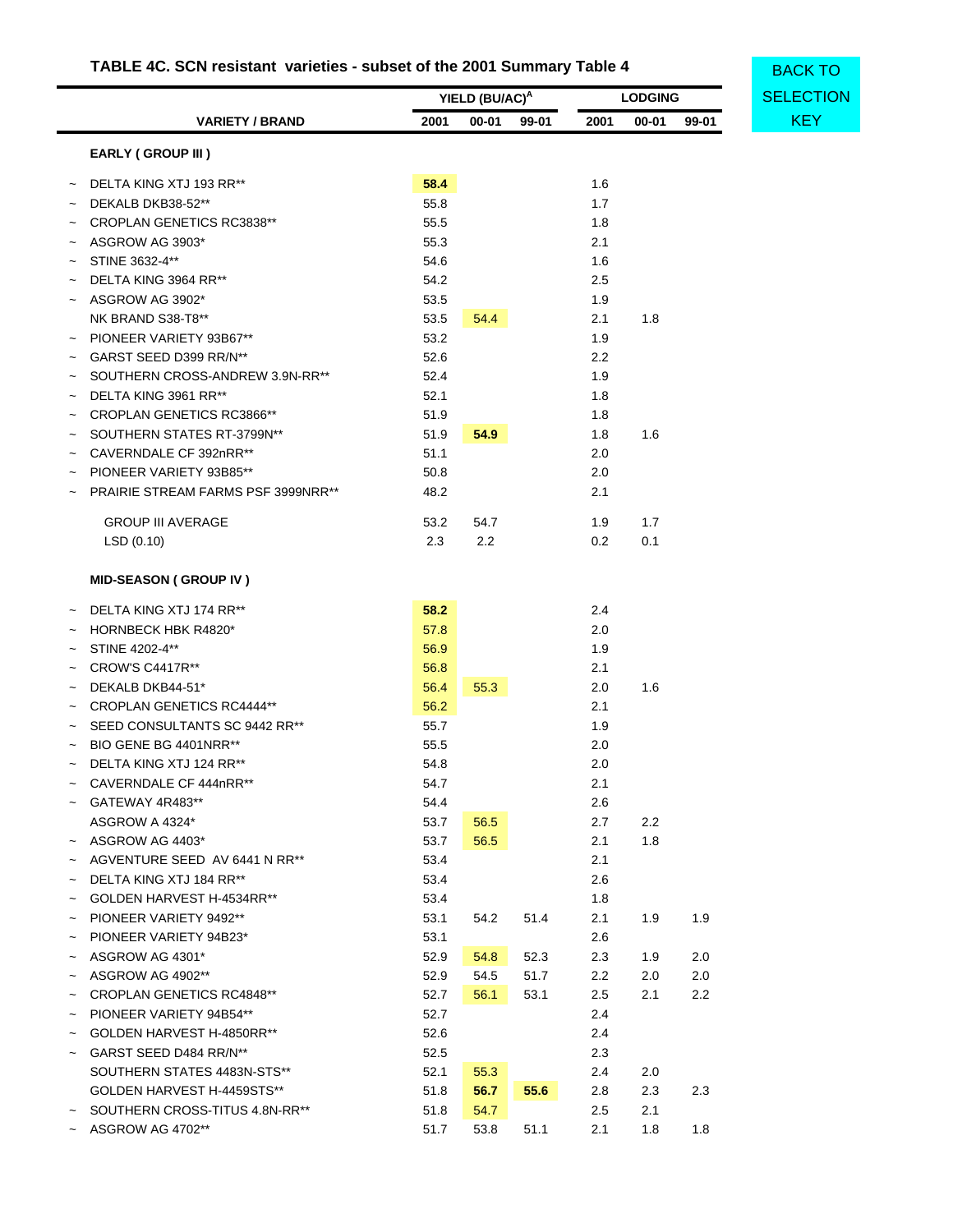# **TABLE 4C. SCN resistant varieties - subset of the 2001 Summary Table 4**

**YIELD (BU/AC)<sup>A</sup> LODGING**

**[SELECTION](#page-33-1)** BACK TO

|            | <b>VARIETY / BRAND</b>             | 2001 | $00 - 01$ | 99-01 | 2001             | 00-01 | 99-01 | <b>KEY</b> |
|------------|------------------------------------|------|-----------|-------|------------------|-------|-------|------------|
|            | VIGORO V472NRR**                   | 51.6 |           |       | 2.4              |       |       |            |
|            | DYNA-GRO 3484N RR**                | 50.9 |           |       | 2.0              |       |       |            |
|            | CROW'S C48009RN**                  | 50.8 |           |       | 2.5              |       |       |            |
|            | GREAT LAKES GL 4109 RR*            | 50.8 |           |       | $2.2\phantom{0}$ |       |       |            |
| P          | MANOKIN*                           | 50.8 | 53.7      | 49.6  | 3.5              | 3.0   | 3.0   |            |
|            | SOUTHERN CROSS-AARON 4.5N-STS**    | 50.7 | 56.5      |       | 2.9              | 2.4   |       |            |
|            | GATEWAY 493*                       | 50.4 |           |       | 3.1              |       |       |            |
|            | STINE 4702-2**                     | 50.4 | 55.8      | 52.5  | 2.8              | 2.3   | 2.3   |            |
|            | DEKALB DKB45-51*                   | 50.2 |           |       | 2.5              |       |       |            |
|            | CAVERNDALE CF 489nRR**             | 50.1 |           |       | 2.4              |       |       |            |
|            | VIGORO V462NRS**                   | 50.1 |           |       | 2.9              |       |       |            |
|            | SOUTHERN STATES RT-446N*           | 50.0 | 52.4      | 49.7  | $2.2\phantom{0}$ | 2.0   | 2.0   |            |
|            | DEKALB CX480cRR**                  | 49.9 |           |       | 2.7              |       |       |            |
|            | PIONEER VARIETY 94B53**            | 49.9 | 56.2      | 52.9  | 2.8              | 2.3   | 2.2   |            |
|            | AGVENTURE SEED AV 6489 N RR**      | 49.8 |           |       | 2.6              |       |       |            |
|            | GREAT LAKES GL 4309 RR**           | 49.7 | 52.6      |       | 1.3              | 1.4   |       |            |
|            | SOUTHERN CROSS-JEREMIAH 4.3N-RR*   | 49.6 |           |       | 2.4              |       |       |            |
|            | DELTA KING 4965 RR**               | 49.4 |           |       | 2.5              |       |       |            |
|            | NK BRAND S42-H1**                  | 48.9 | 53.2      |       | 2.4              | 2.0   |       |            |
|            | DEKALB DKB40-51*                   | 48.8 |           |       | 1.8              |       |       |            |
|            | $\sim$ LG SEEDS C4350NRR*          | 48.3 | 51.7      |       | 2.5              | 1.9   |       |            |
|            | <b>CROPLAN GENETICS YRC49*</b>     | 46.6 |           |       | 3.7              |       |       |            |
|            | NK BRAND S46-G2**                  | 46.5 | 51.0      |       | 2.3              | 2.0   |       |            |
|            | GOLDEN HARVEST H-4147RR**          | 46.4 |           |       | $2.2\phantom{0}$ |       |       |            |
|            | DELTA KING 4762 RR**               | 45.6 |           |       | 2.3              |       |       |            |
| P.         | INA**                              | 45.4 | 49.1      | 46.4  | 3.7              | 3.0   | 3.0   |            |
|            | PRAIRIE STREAM FARMS PSF 4102NRR** | 44.8 |           |       | 2.2              |       |       |            |
|            | VIGORO V422NRR*                    | 44.6 |           |       | 2.2              |       |       |            |
| P          | REND**                             | 44.3 | 51.1      | 49.0  | 3.3              | 2.7   | 2.7   |            |
|            | DYNA-GRO 3468N RR**                | 42.5 | 51.6      | 49.5  | $2.0\,$          | 1.8   | 1.8   |            |
|            | SOUTHERN STATES RT-4495N**         | 42.5 | 48.4      | 46.6  | 1.7              | 1.4   | 1.5   |            |
| $\tilde{}$ | EXCEL 8494NRR*                     | 41.9 |           |       | 2.3              |       |       |            |
|            | GREAT LAKES GL 4909 RR**           | 41.8 |           |       | 3.1              |       |       |            |
|            | <b>HORNBECK HBK R4660**</b>        | 41.0 | 47.2      | 45.0  | 2.3              | 2.0   | 2.0   |            |
|            | <b>GROUP IV AVERAGE</b>            | 50.6 | 53.6      | 50.4  | 2.4              | 2.1   | 2.2   |            |
|            | LSD(0.10)                          | 2.4  | 2.1       | 1.8   | 0.2              | 0.2   | 0.2   |            |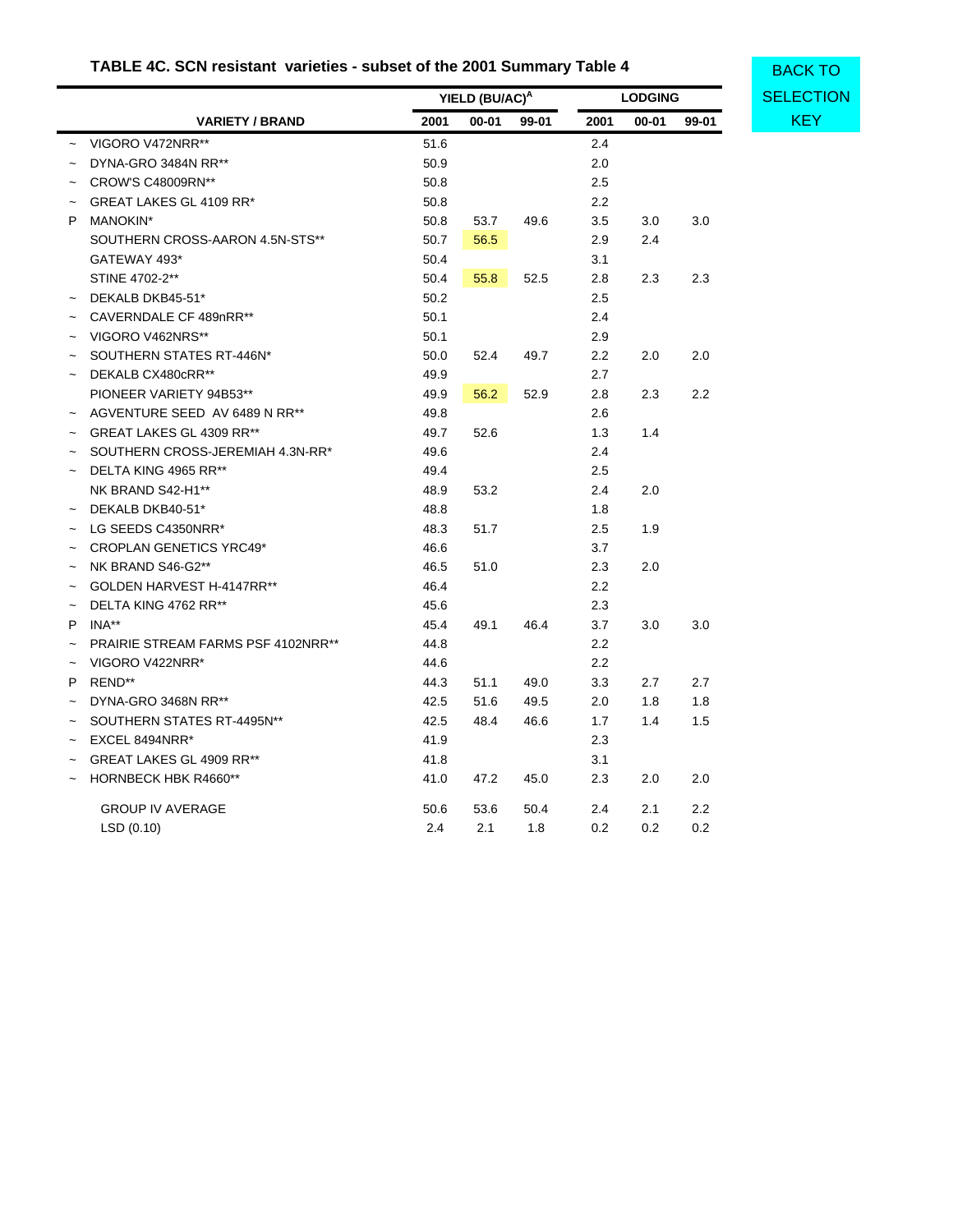# **TABLE 4C. SCN resistant varieties - subset of the 2001 Summary Table 4**

|            |                                  |      | YIELD (BU/AC) <sup>A</sup> |       |         | <b>LODGING</b> |         | <b>SELECTION</b> |  |  |
|------------|----------------------------------|------|----------------------------|-------|---------|----------------|---------|------------------|--|--|
|            | <b>VARIETY / BRAND</b>           | 2001 | 00-01                      | 99-01 | 2001    | 00-01          | 99-01   | <b>KEY</b>       |  |  |
|            | LATE (GROUP V)                   |      |                            |       |         |                |         |                  |  |  |
|            |                                  |      |                            |       |         |                |         |                  |  |  |
|            | NK BRAND S52-U3**                | 53.0 |                            |       | 3.3     |                |         |                  |  |  |
|            | P DELSOY 5500**                  | 51.7 | 52.0                       |       | $2.5\,$ | 2.5            |         |                  |  |  |
|            | PIONEER VARIETY 95B33**          | 51.4 | 54.0                       |       | 2.8     | 2.4            |         |                  |  |  |
|            | PIONEER VARIETY 95B32**          | 51.2 | 52.6                       | 48.0  | 2.5     | 2.2            | 2.1     |                  |  |  |
|            | ASGROW AG 5501*                  | 50.9 | 52.5                       |       | $2.5\,$ | 2.3            |         |                  |  |  |
|            | UNISOUTH GENETICS USG 510nRR**   | 50.8 | 50.9                       |       | $2.5\,$ | 2.2            |         |                  |  |  |
|            | <b>CROPLAN GENETICS RC5252**</b> | 50.7 |                            |       | 2.3     |                |         |                  |  |  |
|            | VIGORO V543NRR**                 | 50.3 |                            |       | 2.5     |                |         |                  |  |  |
|            | DELTA KING 5465 RR**             | 50.1 | 52.3                       |       | 2.5     | 2.2            |         |                  |  |  |
|            | <b>CROW'S C5410R**</b>           | 50.0 |                            |       | 2.8     |                |         |                  |  |  |
| P          | CAVINESS**                       | 49.6 | 48.7                       | 45.6  | 3.9     | 3.6            | 3.3     |                  |  |  |
|            | <b>CROW'S C5118R**</b>           | 49.6 |                            |       | 2.4     |                |         |                  |  |  |
|            | UNISOUTH GENETICS USG 540nRR**   | 49.0 |                            |       | 2.7     |                |         |                  |  |  |
|            | GREAT LAKES GL 5309 RR**         | 48.8 |                            |       | 2.3     |                |         |                  |  |  |
|            | <b>HORNBECK HBK R5420*</b>       | 48.7 |                            |       | $2.5\,$ |                |         |                  |  |  |
|            | DELTA KING 5995**                | 48.6 |                            |       | 3.5     |                |         |                  |  |  |
|            | DELTA KING 5668 RR**             | 48.4 |                            |       | 3.3     |                |         |                  |  |  |
|            | EXCEL 8525NRR**                  | 47.3 |                            |       | 3.4     |                |         |                  |  |  |
| P          | ANAND**                          | 47.1 | 48.7                       | 44.8  | 2.3     | 2.0            | 2.0     |                  |  |  |
|            | <b>CROPLAN GENETICS RC5454**</b> | 47.0 |                            |       | 2.5     |                |         |                  |  |  |
|            | DYNA-GRO 3518N RR**              | 46.4 |                            |       | 2.8     |                |         |                  |  |  |
|            | DELTA KING 5366 RR**             | 46.2 |                            |       | 3.5     |                |         |                  |  |  |
|            | <b>CROPLAN GENETICS YRC51**</b>  | 45.7 |                            |       | 2.8     |                |         |                  |  |  |
| $\tilde{}$ | SOUTHERN STATES RT-5401N**       | 45.5 |                            |       | 2.5     |                |         |                  |  |  |
| $\tilde{}$ | DYNA-GRO 3521N RR**              | 45.3 | 48.5                       |       | 2.6     | 2.3            |         |                  |  |  |
|            | SOUTHERN STATES RT-557N**        | 45.2 | 45.6                       | 42.1  | 3.3     | 3.1            | 2.9     |                  |  |  |
| P          | K1425**                          | 45.2 |                            |       | 2.8     |                |         |                  |  |  |
|            | HORNBECK HBK R5588**             | 45.0 | 44.8                       | 41.4  | 3.6     | 3.3            | $3.0\,$ |                  |  |  |
|            | SOUTHERN STATES RT-517N**        | 44.1 | 49.2                       | 45.3  | 3.2     | 2.7            | 2.6     |                  |  |  |
|            | SOUTHERN STATES RT-5001N**       | 43.8 |                            |       | 2.9     |                |         |                  |  |  |
|            |                                  |      |                            |       |         |                |         |                  |  |  |
|            | LG SEEDS C5151NRR**              | 43.6 |                            |       | 3.2     |                |         |                  |  |  |
|            | $\sim$ DELTA KING 5661 RR**      | 43.5 |                            |       | 3.5     |                |         |                  |  |  |
|            | ~ GOLDEN HARVEST H-5137RR**      | 42.8 |                            |       | 2.5     |                |         |                  |  |  |
|            | ~ AGVENTURE SEED AV 6501 N RR**  | 42.5 |                            |       | 2.9     |                |         |                  |  |  |
|            | DELTA KING 5762 RR**             | 42.0 |                            |       | 3.5     |                |         |                  |  |  |
|            | PIONEER VARIETY 95B53**          | 41.9 | 45.5                       |       | 3.1     | 2.9            |         |                  |  |  |
|            | VIGORO V512NRR**                 | 41.6 |                            |       | 3.1     |                |         |                  |  |  |
|            | <b>GROUP V AVERAGE</b>           | 47.1 | 49.6                       | 44.5  | 2.9     | 2.6            | 2.7     |                  |  |  |
|            | LSD(0.10)                        | 2.3  | 2.1                        | 1.9   | 0.2     | $0.2\,$        | 0.2     |                  |  |  |
|            | <b>GRAND MEAN</b>                | 49.9 | 52.3                       | 48.7  | 2.5     | 2.2            | 2.3     |                  |  |  |

~ Roundup Ready variety

P Entries with a P prefix are public varieties.

\* Resistant to the soybean cyst nematode (Race 3)

\*\* Resistant to the soybean cyst nematode (Race 3 and Race 14)

<sup>A</sup> Within a maturity group, shaded yields are not significantly different (0.10 level) from the highest yielding cultivar (bold data) of that maturity group and year column.

**[SELECTION](#page-33-1)** BACK TO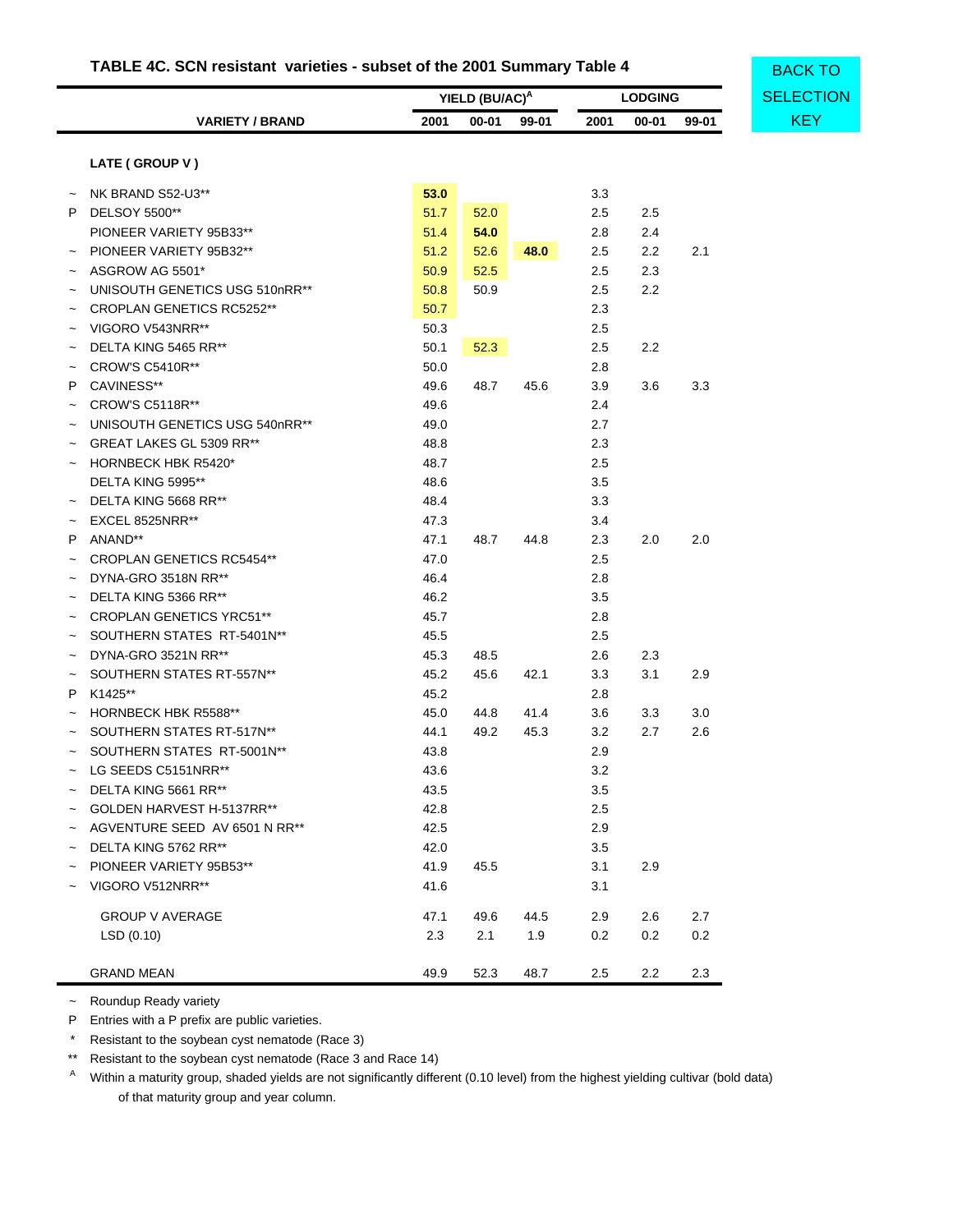# <span id="page-46-0"></span>**TABLE 4D. Conventional varieties with no SCN resistance - subset of the 2001 Summary Table 4**

**[SELECTION](#page-33-1)** 

BACK TO

|                                                |              | YIELD (BU/AC) <sup>A</sup> |              |            | <b>LODGING</b> |            |  |
|------------------------------------------------|--------------|----------------------------|--------------|------------|----------------|------------|--|
| <b>VARIETY / BRAND</b>                         | 2001         | $00 - 01$                  | 99-01        | 2001       | $00 - 01$      | 99-01      |  |
| EARLY (GROUP III)                              |              |                            |              |            |                |            |  |
| PIONEER VARIETY 93B87                          | 59.5         |                            |              | 2.3        |                |            |  |
| NK BRAND S38-E9                                | 58.7         |                            |              | 2.0        |                |            |  |
| STINE 3870-0                                   | 56.4         | 61.0                       |              | 2.1        | 2.0            |            |  |
| NS FG 1 (tofu type)                            | 51.5         | 51.4                       |              | 2.5        | 1.9            |            |  |
| NS PIONEER VARIETY P9305 (tofu type)           | 50.1         | 50.8                       |              | 1.8        | 1.6            |            |  |
| SOUTHERN STATES 381-STS                        | 49.4         | 52.4                       | 49.2         | 2.7        | 2.3            | 2.3        |  |
| NS NE 3396 (high protein, high yield)          | 48.2         | 51.6                       |              | 2.0        | 1.9            |            |  |
| NS IA 3001 (high protein)                      | 46.8         |                            |              | 2.0        |                |            |  |
| NS IA 3011 (tofu type)                         | 46.6         | 47.0                       |              | 1.7        | 1.6            |            |  |
| NS U97-207427 (high protein, high yield)       | 45.6         | 49.6                       |              | 2.1        | 1.9            |            |  |
| NS RUPP SEED EXP. 2702 (tofu type)             | 44.1         |                            |              | 3.3        |                |            |  |
| NS RUPP SEED EXP. 2703 (tofu type)             | 42.6         |                            |              | 2.8        |                |            |  |
| NS IA 2025 (triple null)                       | 42.2         | 45.1                       |              | 1.6        | 1.4            |            |  |
| NS U95-3813 (natto type)                       | 41.5         | 44.0                       |              | 1.3        | 1.3            |            |  |
| <b>GROUP III AVERAGE</b>                       | 48.8         | 50.3                       |              | 2.2        | 1.8            |            |  |
| LSD (0.10)                                     | 2.3          | 2.2                        |              | 0.2        | 0.1            |            |  |
| <b>MID-SEASON (GROUP IV)</b>                   |              |                            |              |            |                |            |  |
|                                                |              |                            |              |            |                |            |  |
| LG SEEDS C9474                                 | 57.5         | 59.8                       | 56.0         | 3.0<br>2.2 | 2.5            | 2.5        |  |
| NS DAIRYLAND DST4203 (large-seed food type)    | 56.6         |                            |              |            |                |            |  |
| DELTA AND PINE LAND DP4748S<br>DELTA KING 4680 | 56.1         |                            |              | 3.2        |                |            |  |
|                                                | 55.8         | 58.7                       |              | 2.8        | 2.3            |            |  |
| DELTA KING 4711                                | 55.8         | 58.4                       |              | 2.9        | 2.4            |            |  |
| HORNBECK HBK 4891<br>CAVERNDALE CF 492         | 54.6<br>54.1 | 55.4<br>57.5               | 52.9<br>53.8 | 2.6<br>2.5 | 2.1<br>2.1     | 2.2<br>2.2 |  |
| STRESSLAND                                     | 52.2         | 55.1                       | 52.4         | 3.0        | 2.4            | 2.4        |  |
| <b>TROLL</b>                                   | 52.0         | 55.6                       | 52.4         | 1.3        | 1.3            | 1.3        |  |
| P<br>CAVERNDALE CF 461                         | 51.8         | 53.4                       | 50.2         | 3.0        | 2.4            |            |  |
| SOUTHERN STATES 439                            | 48.8         | 56.4                       | 53.2         | 2.7        | 2.2            | 2.1        |  |
| UNISOUTH GENETICS USG 7499                     | 46.8         | 51.6                       | 48.2         | 1.9        | 1.9            | 1.9        |  |
| NS K1433 (high protein)                        | 45.4         |                            |              | 1.8        |                |            |  |
| NS K93-9-56 (large-seeded food type)           | 44.7         |                            |              | 3.2        |                |            |  |
| NS L96-5104 (natto type)                       | 42.0         | 47.8                       |              | 2.5        | 2.2            |            |  |
| NS IA 4001 (natto type)                        | 41.4         | 45.1                       |              | 4.1        | 3.4            |            |  |
| NS K 1431 (high protein)                       | 40.3         | 44.4                       |              | 3.4        | 2.9            |            |  |
| NS K93-81-37 (small-seeded food type)          | 32.2         |                            |              | 3.4        |                |            |  |
| <b>GROUP IV AVERAGE</b>                        | 49.3         | 53.8                       | 52.4         | 2.8        | 2.3            | 2.1        |  |
| LSD(0.10)                                      | 2.4          | 2.1                        | 1.8          | 0.2        | 0.2            | 0.2        |  |
| LATE (GROUP V)                                 |              |                            |              |            |                |            |  |
|                                                |              |                            |              |            |                |            |  |
| P HOLLADAY                                     | 55.4         | 54.8                       | 50.3         | 3.5        | 2.8            | 2.7        |  |
| NS K1436 (high protein)                        | 52.7         |                            |              | 2.8        |                |            |  |
| SOUTHERN STATES 5200-STS                       | 51.3         |                            |              | 2.5        |                |            |  |
| P HUTCHESON                                    | 51.1         | 52.7                       | 49.0         | 3.1        | 2.7            | 2.6        |  |
| NS K93-86-14 (small-seeded type)               | 42.4         |                            |              | 3.8        |                |            |  |
| <b>GROUP V AVERAGE</b>                         | 50.6         | 53.8                       | 49.7         | 3.1        | 2.8            | 2.7        |  |
| LSD(0.10)                                      | 2.3          | 2.1                        | 1.9          | 0.2        | 0.2            | 0.2        |  |
|                                                |              |                            |              |            |                |            |  |
| <b>GRAND MEAN</b>                              | 49.3         | 52.5                       | 51.6         | 2.6        | 2.1            | 2.0        |  |

P Entries with a P prefix are public varieties.

NS Entries with a NS prefix are novel soybean varieties that are emerging from both the public and private sectors. Some of these value-added soybean types will supply relatively small market niches, while others may be of much broader market value. Testing novel soybeans will enable producers to assess whether premiums for a given trait offset possible yield lag/drag.

A Within a maturity group, shaded yields are not significantly different (0.10 level) from the highest yielding cultivar (bold data) of that maturity group and year column.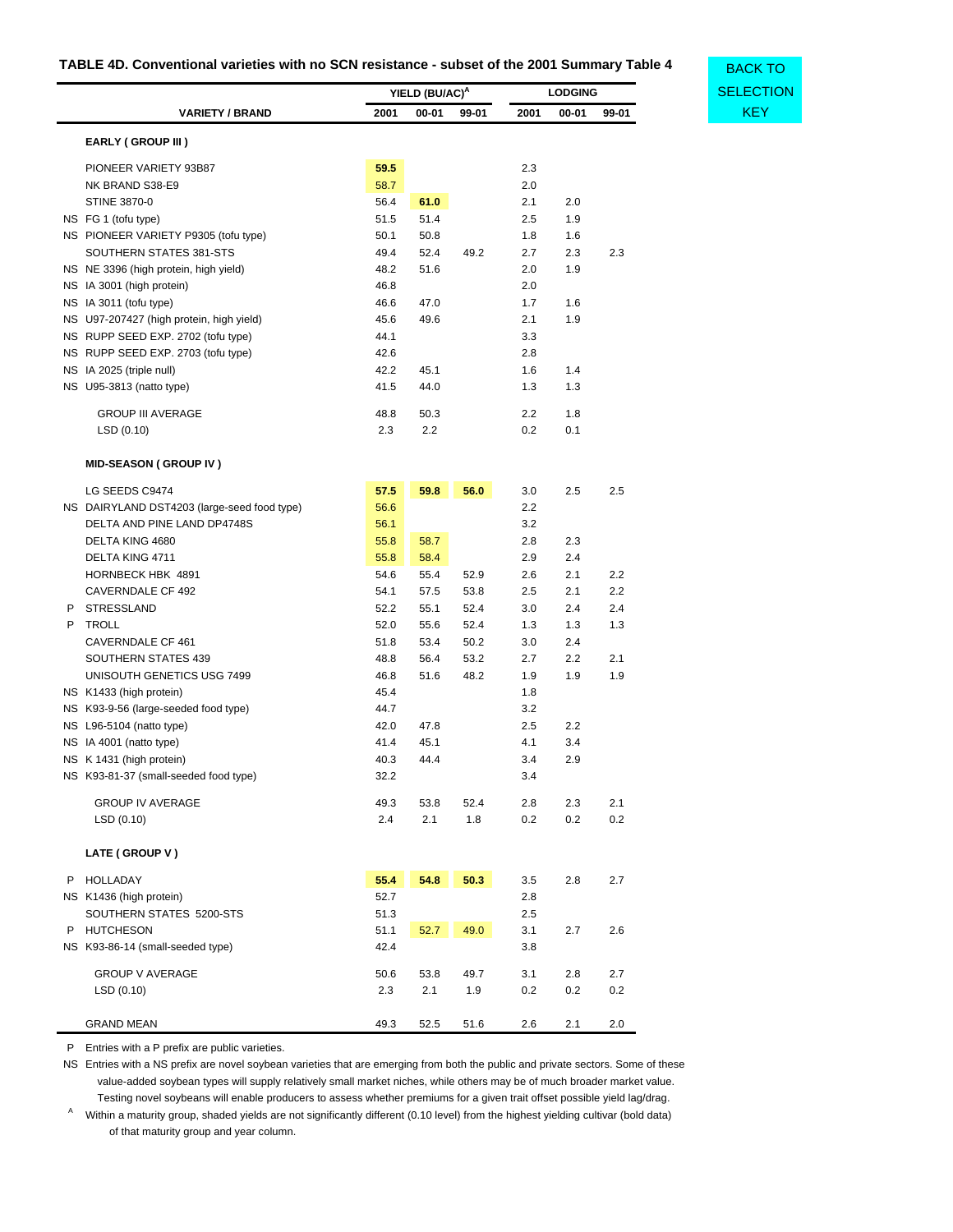<span id="page-47-0"></span>

| TABLE 4E. Conventional varieties with SCN resistance - subset of the 2001 Summary Table 4A BACK TO |  |
|----------------------------------------------------------------------------------------------------|--|
|----------------------------------------------------------------------------------------------------|--|

|   |                                        | YIELD (BU/AC) <sup>A</sup><br><b>LODGING</b> |       |       | <b>SELECTION</b> |           |       |            |
|---|----------------------------------------|----------------------------------------------|-------|-------|------------------|-----------|-------|------------|
|   | <b>VARIETY / BRAND</b>                 | 2001                                         | 00-01 | 99-01 | 2001             | $00 - 01$ | 99-01 | <b>KEY</b> |
|   | EARLY (GROUP III)                      |                                              |       |       |                  |           |       |            |
|   | NK BRAND S38-T8**                      | 53.5                                         | 54.4  |       | 2.1              | 1.8       |       |            |
|   | <b>GROUP III AVERAGE</b><br>LSD (0.10) |                                              |       |       |                  |           |       |            |
|   | <b>MID-SEASON (GROUP IV)</b>           |                                              |       |       |                  |           |       |            |
|   | ASGROW A 4324*                         | 53.7                                         | 56.5  |       | 2.7              | 2.2       |       |            |
|   | SOUTHERN STATES 4483N-STS**            | 52.1                                         | 55.3  |       | 2.4              | 2.0       |       |            |
|   | GOLDEN HARVEST H-4459STS**             | 51.8                                         | 56.7  | 55.6  | 2.8              | 2.3       | 2.3   |            |
|   | P MANOKIN*                             | 50.8                                         | 53.7  | 49.6  | 3.5              | 3.0       | 3.0   |            |
|   | SOUTHERN CROSS-AARON 4.5N-STS**        | 50.7                                         | 56.5  |       | 2.9              | 2.4       |       |            |
|   | GATEWAY 493*                           | 50.4                                         |       |       | 3.1              |           |       |            |
|   | STINE 4702-2**                         | 50.4                                         | 55.8  | 52.5  | 2.8              | 2.3       | 2.3   |            |
|   | PIONEER VARIETY 94B53**                | 49.9                                         | 56.2  | 52.9  | 2.8              | 2.3       | 2.2   |            |
|   | NK BRAND S42-H1**                      | 48.9                                         | 53.2  |       | 2.4              | 2.0       |       |            |
| P | INA**                                  | 45.4                                         | 49.1  | 46.4  | 3.7              | 3.0       | 3.0   |            |
| P | REND**                                 | 44.3                                         | 51.1  | 49.0  | 3.3              | 2.7       | 2.7   |            |
|   | <b>GROUP IV AVERAGE</b>                | 49.9                                         | 54.4  | 51.0  | 2.9              | 2.4       | 2.6   |            |
|   | LSD (0.10)                             | 2.4                                          | 2.1   | 1.8   | 0.2              | 0.2       | 0.2   |            |
|   | LATE (GROUP V)                         |                                              |       |       |                  |           |       |            |
| P | <b>DELSOY 5500**</b>                   | 51.7                                         | 52.0  |       | 2.5              | 2.5       |       |            |
|   | PIONEER VARIETY 95B33**                | 51.4                                         | 54.0  |       | 2.8              | 2.4       |       |            |
|   | P CAVINESS**                           | 49.6                                         | 48.7  | 45.6  | 3.9              | 3.6       | 3.3   |            |
|   | DELTA KING 5995**                      | 48.6                                         |       |       | 3.5              |           |       |            |
| P | ANAND**                                | 47.1                                         | 48.7  | 44.8  | 2.3              | 2.0       | 2.0   |            |
| P | K1425**                                | 45.2                                         |       |       | 2.8              |           |       |            |
|   | <b>GROUP V AVERAGE</b>                 | 48.9                                         | 50.9  | 45.2  | 3.0              | 2.6       | 2.7   |            |
|   | LSD(0.10)                              | 2.3                                          | 2.1   | 1.9   | 0.2              | 0.2       | 0.2   |            |
|   | <b>GRAND MEAN</b>                      | 49.8                                         | 53.5  | 49.6  | 2.9              | 2.4       | 2.6   |            |

P Entries with a P prefix are public varieties.

\* Resistant to the soybean cyst nematode (Race 3)

\*\* Resistant to the soybean cyst nematode (Race 3 and Race 14)

<sup>A</sup> Within a maturity group, shaded yields are not significantly different (0.10 level) from the highest yielding cultivar (bold data) of that maturity group and year column.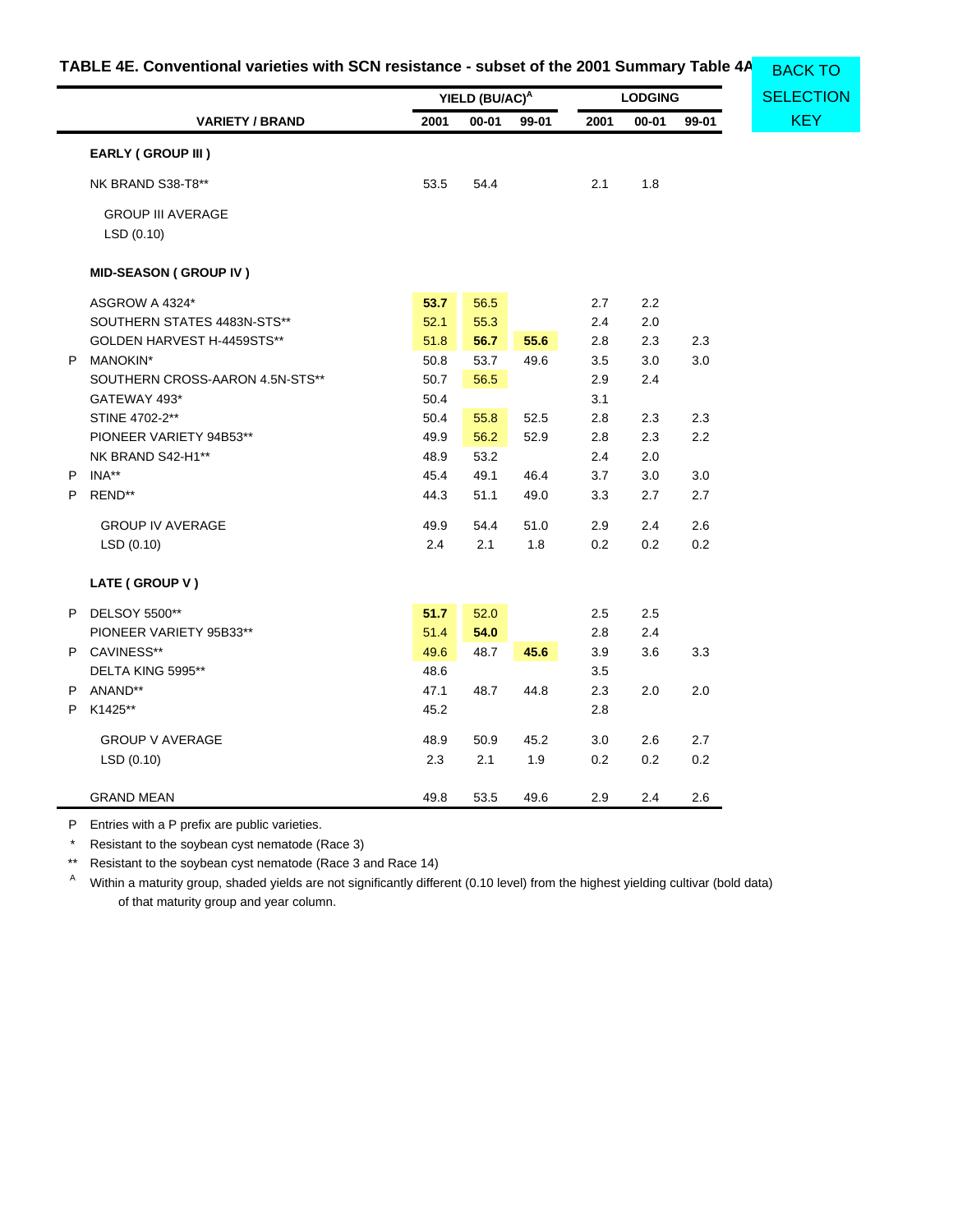# <span id="page-48-0"></span>**TABLE 4F. Roundup Ready varieties with no SCN resistance - subset of the 2001 Summary Table 4**

**[SELECTION](#page-33-1)** 

BACK TO

|            |                                 |      | YIELD (BU/AC) <sup>A</sup> |       |         | <b>LODGING</b> |         | <b>SELECT</b> |  |  |
|------------|---------------------------------|------|----------------------------|-------|---------|----------------|---------|---------------|--|--|
|            | <b>VARIETY / BRAND</b>          | 2001 | $00 - 01$                  | 99-01 | 2001    | $00 - 01$      | 99-01   | <b>KEY</b>    |  |  |
|            | EARLY (GROUP III)               |      |                            |       |         |                |         |               |  |  |
| $\tilde{}$ | <b>STINE 3800-4</b>             | 58.4 | 59.6                       |       | 1.7     | 1.6            |         |               |  |  |
|            | NK BRAND S39-Q4                 | 58.1 |                            |       | 2.0     |                |         |               |  |  |
|            | GOLDEN HARVEST H-3983RR         | 58.1 | 59.2                       |       | 1.8     | 1.7            |         |               |  |  |
|            | SOUTHERN CROSS-SOLOMON 3.8-RR   | 55.4 | 57.2                       |       | 2.3     | 1.9            |         |               |  |  |
|            | PRAIRIE STREAM FARMS PSF 3501RR | 52.0 |                            |       | 2.4     |                |         |               |  |  |
| $\tilde{}$ | DELTA KING XTJ 183 RR           | 51.8 |                            |       | 1.9     |                |         |               |  |  |
| $\tilde{}$ | SOUTHERN STATES RT-3975         | 51.2 | 52.2                       | 48.4  | 2.2     | 1.9            | 1.9     |               |  |  |
| $\tilde{}$ | <b>STINE 3763-4</b>             | 48.6 | 54.5                       |       | 1.8     | 1.6            |         |               |  |  |
|            | PRAIRIE STREAM FARMS PSF 3598RR | 46.0 |                            |       | 2.2     |                |         |               |  |  |
|            | <b>GROUP III AVERAGE</b>        | 53.3 | 56.5                       |       | 2.0     | 1.7            |         |               |  |  |
|            | LSD (0.10)                      | 2.3  | 2.2                        |       | 0.2     | 0.1            |         |               |  |  |
|            | <b>MID-SEASON (GROUP IV)</b>    |      |                            |       |         |                |         |               |  |  |
| $\tilde{}$ | DELTA KING 4868 RR              | 56.5 | 57.5                       | 54.4  | 2.3     | 1.9            | 2.0     |               |  |  |
|            | DELTA AND PINE LAND DP4690RR    | 55.6 | 58.2                       |       | 2.8     | 2.3            |         |               |  |  |
|            | PIONEER VARIETY 94B73           | 55.4 |                            |       | 2.6     |                |         |               |  |  |
| $\tilde{}$ | <b>STINE 4700-4</b>             | 54.6 |                            |       | 1.9     |                |         |               |  |  |
|            | <b>GREAT LAKES GL 4800 RR</b>   | 53.7 | 55.3                       |       | 2.7     | 2.2            |         |               |  |  |
|            | GATEWAY 4R472                   | 53.0 | 56.4                       |       | 2.6     | 2.3            |         |               |  |  |
|            | LG SEEDS C9480RR                | 52.9 | 55.2                       | 51.5  | 2.9     | 2.4            | 2.4     |               |  |  |
| $\tilde{}$ | SOUTHERN STATES RT-4980         | 52.6 | 53.8                       |       | 2.8     | 2.2            |         |               |  |  |
|            | <b>CROPLAN GENETICS RC4995</b>  | 52.5 |                            |       | 3.0     |                |         |               |  |  |
|            | <b>HORNBECK HBK R4920</b>       | 52.1 | 54.2                       |       | 3.1     | 2.6            |         |               |  |  |
|            | LG SEEDS C9447RR                | 50.4 |                            |       | 3.0     |                |         |               |  |  |
|            | SOUTHERN STATES RT-4098         | 50.4 | 54.7                       |       | 2.4     | 2.0            |         |               |  |  |
|            | <b>STINE 3808-4</b>             | 48.9 |                            |       | 2.0     |                |         |               |  |  |
|            | <b>CROPLAN GENETICS RT4241</b>  | 47.2 |                            |       | 3.0     |                |         |               |  |  |
|            | DELTA AND PINE LAND DP4344RR    | 44.2 | 48.2                       | 45.5  | 3.1     | 2.6            | 2.5     |               |  |  |
|            | <b>GROUP IV AVERAGE</b>         | 52.0 | 54.8                       | 50.5  | 2.7     | 2.3            | 2.3     |               |  |  |
|            | LSD(0.10)                       | 2.4  | 2.1                        | 1.8   | 0.2     | 0.2            | 0.2     |               |  |  |
|            | LATE (GROUP V)                  |      |                            |       |         |                |         |               |  |  |
| $\tilde{}$ | ASGROW AG 5001                  | 49.6 | 53.2                       | 49.3  | 2.1     | 2.0            | 2.0     |               |  |  |
|            | UNISOUTH GENETICS USG 7547RR    | 45.3 | 46.7                       | 43.0  | $3.0\,$ | 2.7            | 2.6     |               |  |  |
|            | <b>GROUP V AVERAGE</b>          | 47.5 | 50.0                       | 46.2  | 2.6     | 2.4            | 2.3     |               |  |  |
|            | LSD(0.10)                       | 2.3  | 2.1                        | 1.9   | 0.2     | 0.2            | 0.2     |               |  |  |
|            | <b>GRAND MEAN</b>               | 52.1 | 54.8                       | 48.7  | $2.4\,$ | 2.1            | $2.2\,$ |               |  |  |

~ Roundup Ready variety

A Within a maturity group, shaded yields are not significantly different (0.10 level) from the highest yielding cultivar (bold data) of that maturity group and year column.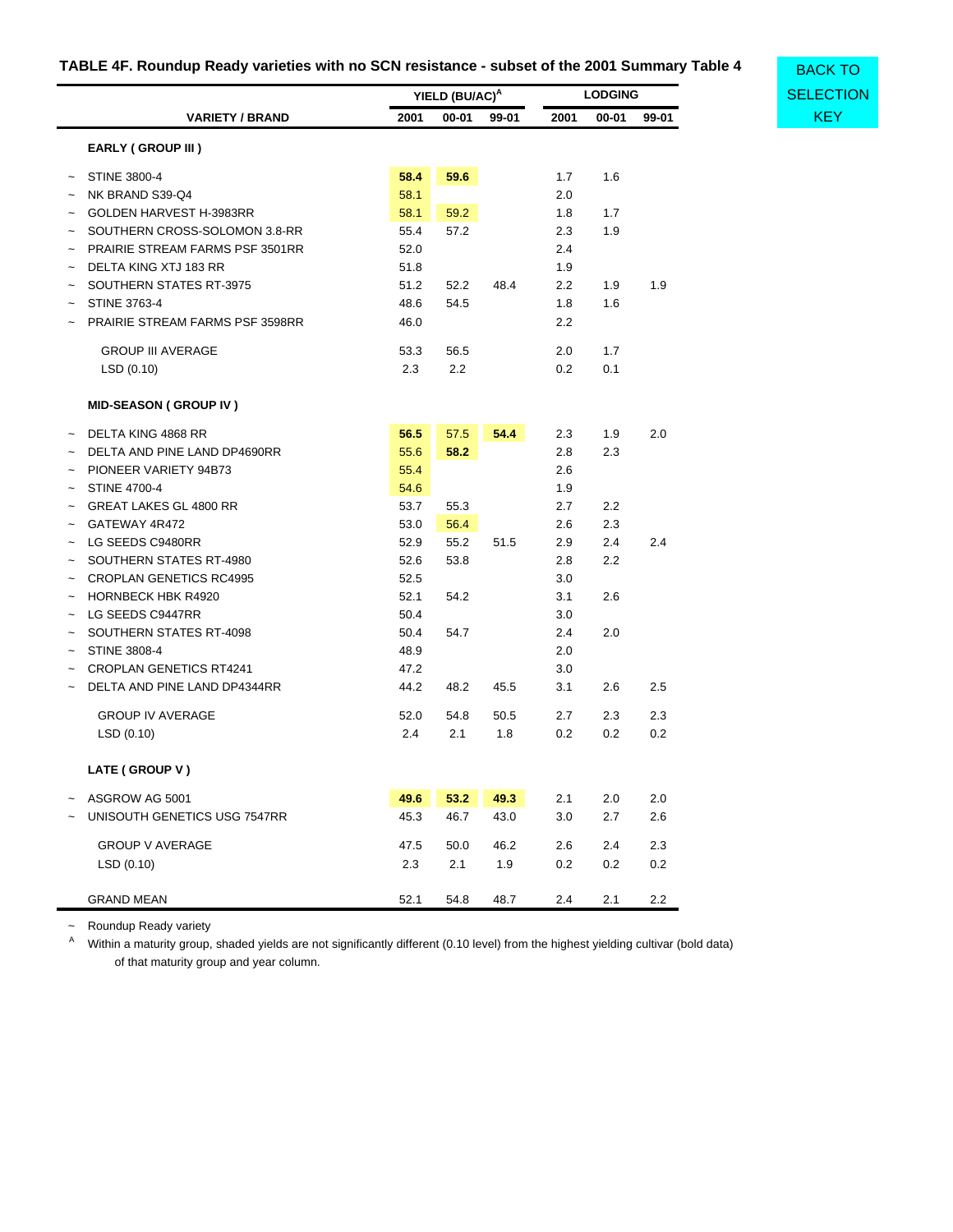# <span id="page-49-0"></span>**TABLE 4G. Roundup Ready varieties with SCN resistance - subset of the 2001 Summary Table 4**

|        |                                    | YIELD (BU/AC) <sup>A</sup> |       |       | <b>LODGING</b> |           |       |
|--------|------------------------------------|----------------------------|-------|-------|----------------|-----------|-------|
|        | <b>VARIETY / BRAND</b>             | 2001                       | 00-01 | 99-01 | 2001           | $00 - 01$ | 99-01 |
|        | <b>EARLY (GROUP III)</b>           |                            |       |       |                |           |       |
|        | DELTA KING XTJ 193 RR**            | 58.4                       |       |       | 1.6            |           |       |
|        | DEKALB DKB38-52**                  | 55.8                       |       |       | 1.7            |           |       |
|        | CROPLAN GENETICS RC3838**          | 55.5                       |       |       | 1.8            |           |       |
|        | ASGROW AG 3903*                    | 55.3                       |       |       | 2.1            |           |       |
|        | STINE 3632-4**                     | 54.6                       |       |       | 1.6            |           |       |
|        | DELTA KING 3964 RR**               | 54.2                       |       |       | 2.5            |           |       |
|        | ASGROW AG 3902*                    | 53.5                       |       |       | 1.9            |           |       |
|        | PIONEER VARIETY 93B67**            | 53.2                       |       |       | 1.9            |           |       |
|        | GARST SEED D399 RR/N**             | 52.6                       |       |       | 2.2            |           |       |
|        | SOUTHERN CROSS-ANDREW 3.9N-RR**    | 52.4                       |       |       | 1.9            |           |       |
|        | DELTA KING 3961 RR**               | 52.1                       |       |       | 1.8            |           |       |
|        | <b>CROPLAN GENETICS RC3866**</b>   | 51.9                       |       |       | 1.8            |           |       |
|        | SOUTHERN STATES RT-3799N**         | 51.9                       | 54.9  |       | 1.8            | 1.6       |       |
|        | CAVERNDALE CF 392nRR**             | 51.1                       |       |       | 2.0            |           |       |
|        | PIONEER VARIETY 93B85**            | 50.8                       |       |       | 2.0            |           |       |
|        | PRAIRIE STREAM FARMS PSF 3999NRR** | 48.2                       |       |       | 2.1            |           |       |
|        | <b>GROUP III AVERAGE</b>           |                            |       |       | 1.9            |           |       |
|        |                                    | 53.2<br>2.3                |       |       | 0.2            |           |       |
|        | LSD (0.10)                         |                            |       |       |                |           |       |
|        | <b>MID-SEASON (GROUP IV)</b>       |                            |       |       |                |           |       |
|        | DELTA KING XTJ 174 RR**            | 58.2                       |       |       | 2.4            |           |       |
|        | <b>HORNBECK HBK R4820*</b>         | 57.8                       |       |       | 2.0            |           |       |
|        | STINE 4202-4**                     | 56.9                       |       |       | 1.9            |           |       |
|        | <b>CROW'S C4417R**</b>             | 56.8                       |       |       | 2.1            |           |       |
|        | DEKALB DKB44-51*                   | 56.4                       | 55.3  |       | 2.0            | 1.6       |       |
|        | <b>CROPLAN GENETICS RC4444**</b>   | 56.2                       |       |       | 2.1            |           |       |
|        | SEED CONSULTANTS SC 9442 RR**      | 55.7                       |       |       | 1.9            |           |       |
|        | BIO GENE BG 4401NRR**              | 55.5                       |       |       | 2.0            |           |       |
|        | DELTA KING XTJ 124 RR**            | 54.8                       |       |       | 2.0            |           |       |
|        | CAVERNDALE CF 444nRR**             | 54.7                       |       |       | 2.1            |           |       |
|        | GATEWAY 4R483**                    | 54.4                       |       |       | 2.6            |           |       |
|        | ASGROW AG 4403*                    | 53.7                       | 56.5  |       | 2.1            | 1.8       |       |
|        | AGVENTURE SEED AV 6441 N RR**      | 53.4                       |       |       | 2.1            |           |       |
|        | DELTA KING XTJ 184 RR**            | 53.4                       |       |       | 2.6            |           |       |
|        | GOLDEN HARVEST H-4534RR**          | 53.4                       |       |       | 1.8            |           |       |
|        | PIONEER VARIETY 9492**             | 53.1                       | 54.2  | 51.4  | 2.1            | 1.9       | 1.9   |
|        | PIONEER VARIETY 94B23*             | 53.1                       |       |       | 2.6            |           |       |
|        | ASGROW AG 4301*                    | 52.9                       | 54.8  | 52.3  | 2.3            | 1.9       | 2.0   |
|        | ASGROW AG 4902**                   | 52.9                       | 54.5  | 51.7  | 2.2            | 2.0       | 2.0   |
|        | <b>CROPLAN GENETICS RC4848**</b>   | 52.7                       | 56.1  | 53.1  | 2.5            | 2.1       | 2.2   |
|        | PIONEER VARIETY 94B54**            | 52.7                       |       |       | 2.4            |           |       |
|        | GOLDEN HARVEST H-4850RR**          | 52.6                       |       |       | 2.4            |           |       |
|        | GARST SEED D484 RR/N**             | 52.5                       |       |       | 2.3            |           |       |
|        | SOUTHERN CROSS-TITUS 4.8N-RR**     | 51.8                       | 54.7  |       | 2.5            | 2.1       |       |
|        | ASGROW AG 4702**                   | 51.7                       | 53.8  | 51.1  | 2.1            | 1.8       | 1.8   |
|        | VIGORO V472NRR**                   | 51.6                       |       |       | 2.4            |           |       |
|        | DYNA-GRO 3484N RR**                | 50.9                       |       |       | 2.0            |           |       |
|        | CROW'S C48009RN**                  | 50.8                       |       |       | 2.5            |           |       |
|        | GREAT LAKES GL 4109 RR*            | 50.8                       |       |       | 2.2            |           |       |
|        | DEKALB DKB45-51*                   | 50.2                       |       |       | 2.5            |           |       |
|        | CAVERNDALE CF 489nRR**             | 50.1                       |       |       | 2.4            |           |       |
|        | VIGORO V462NRS**                   | 50.1                       |       |       | 2.9            |           |       |
|        | SOUTHERN STATES RT-446N*           | 50.0                       | 52.4  | 49.7  | 2.2            | 2.0       | 2.0   |
|        | DEKALB CX480cRR**                  | 49.9                       |       |       | 2.7            |           |       |
|        | AGVENTURE SEED AV 6489 N RR**      | 49.8                       |       |       | 2.6            |           |       |
|        | GREAT LAKES GL 4309 RR**           | 49.7                       | 52.6  |       | 1.3            | 1.4       |       |
|        | SOUTHERN CROSS-JEREMIAH 4.3N-RR*   | 49.6                       |       |       | 2.4            |           |       |
| $\sim$ | DELTA KING 4965 RR**               | 49.4                       |       |       | 2.5            |           |       |

**[SELECTION](#page-33-1)** BACK TO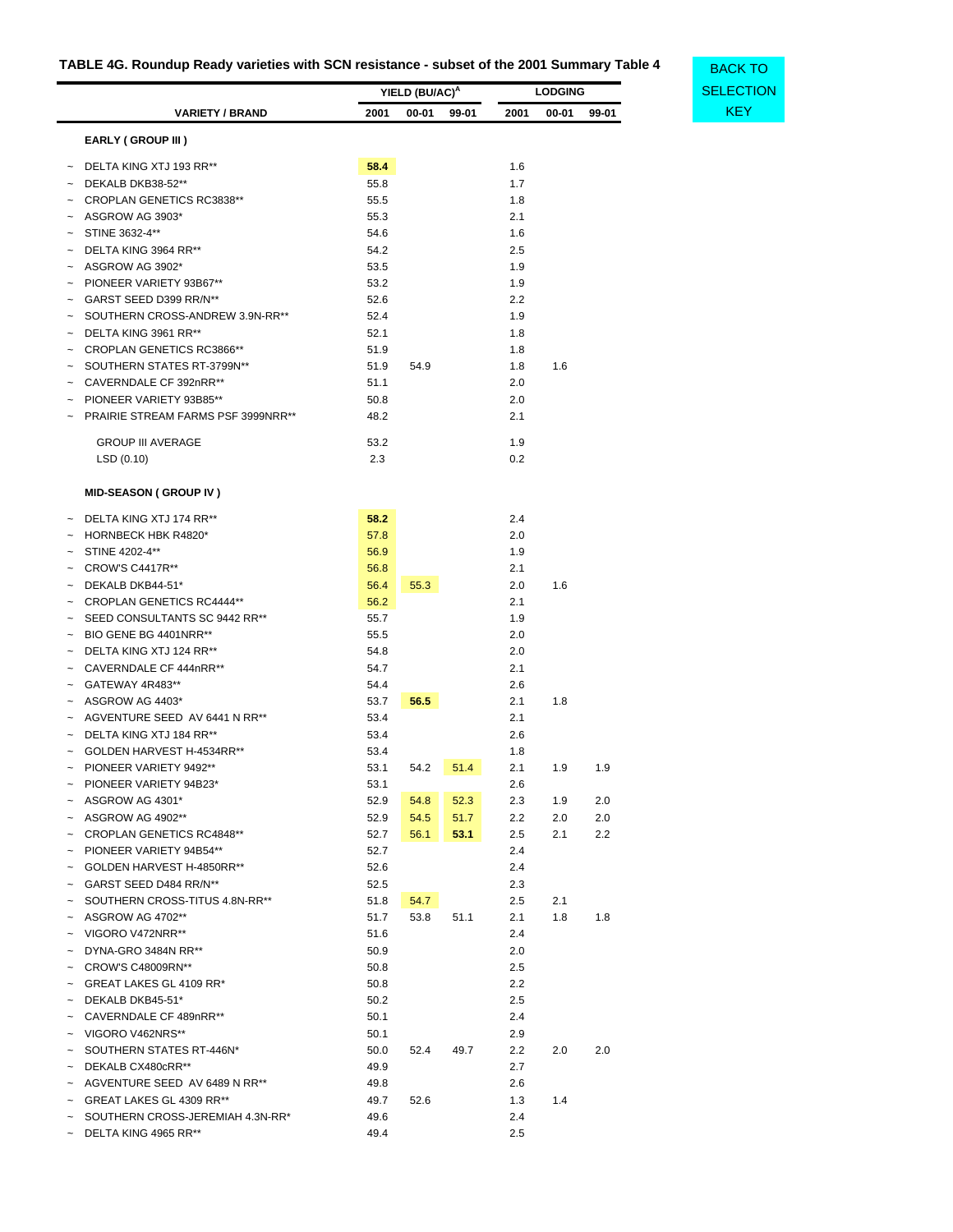## **TABLE 4G. Roundup Ready varieties with SCN resistance - subset of the 2001 Summary Table 4**

**[SELECTION](#page-33-1)** 

BACK TO

|                                                                    |      | YIELD (BU/AC) <sup>A</sup> |       | <b>LODGING</b> |           |       |  |
|--------------------------------------------------------------------|------|----------------------------|-------|----------------|-----------|-------|--|
| <b>VARIETY / BRAND</b>                                             | 2001 | 00-01                      | 99-01 | 2001           | $00 - 01$ | 99-01 |  |
| DEKALB DKB40-51*<br>$\tilde{}$                                     | 48.8 |                            |       | 1.8            |           |       |  |
| LG SEEDS C4350NRR*<br>$\tilde{\phantom{a}}$                        | 48.3 | 51.7                       |       | 2.5            | 1.9       |       |  |
| <b>CROPLAN GENETICS YRC49*</b><br>$\tilde{\phantom{a}}$            | 46.6 |                            |       | 3.7            |           |       |  |
| NK BRAND S46-G2**<br>$\tilde{\phantom{a}}$                         | 46.5 | 51.0                       |       | 2.3            | 2.0       |       |  |
| GOLDEN HARVEST H-4147RR**<br>$\tilde{\phantom{a}}$                 | 46.4 |                            |       | 2.2            |           |       |  |
| DELTA KING 4762 RR**<br>$\tilde{\phantom{a}}$                      | 45.6 |                            |       | 2.3            |           |       |  |
| <b>PRAIRIE STREAM FARMS PSF 4102NRR**</b><br>$\tilde{\phantom{a}}$ | 44.8 |                            |       | 2.2            |           |       |  |
| VIGORO V422NRR*<br>$\tilde{}$                                      | 44.6 |                            |       | 2.2            |           |       |  |
| DYNA-GRO 3468N RR**<br>$\tilde{\phantom{a}}$                       | 42.5 | 51.6                       | 49.5  | 2.0            | 1.8       | 1.8   |  |
| SOUTHERN STATES RT-4495N**<br>$\tilde{\phantom{a}}$                | 42.5 | 48.4                       | 46.6  | 1.7            | 1.4       | 1.5   |  |
| EXCEL 8494NRR*<br>$\tilde{}$                                       | 41.9 |                            |       | 2.3            |           |       |  |
| GREAT LAKES GL 4909 RR**<br>$\tilde{\phantom{a}}$                  | 41.8 |                            |       | 3.1            |           |       |  |
| <b>HORNBECK HBK R4660**</b><br>$\tilde{\phantom{a}}$               | 41.0 | 47.2                       | 45.0  | 2.3            | 2.0       | 2.0   |  |
| <b>GROUP IV AVERAGE</b>                                            | 50.8 | 53.0                       | 50.0  | 2.3            | 1.8       | 1.9   |  |
| LSD(0.10)                                                          | 2.4  | 2.1                        | 1.8   | 0.2            | 0.2       | 0.2   |  |
| LATE (GROUP V)                                                     |      |                            |       |                |           |       |  |

|                       | NK BRAND S52-U3**                | 53.0 |      |      | 3.3 |     |     |
|-----------------------|----------------------------------|------|------|------|-----|-----|-----|
| $\tilde{\phantom{a}}$ | PIONEER VARIETY 95B32**          | 51.2 | 52.6 | 48.0 | 2.5 | 2.2 | 2.1 |
|                       | ASGROW AG 5501*                  | 50.9 | 52.5 |      | 2.5 | 2.3 |     |
|                       | UNISOUTH GENETICS USG 510nRR**   | 50.8 | 50.9 |      | 2.5 | 2.2 |     |
|                       | <b>CROPLAN GENETICS RC5252**</b> | 50.7 |      |      | 2.3 |     |     |
|                       | VIGORO V543NRR**                 | 50.3 |      |      | 2.5 |     |     |
| $\tilde{\phantom{a}}$ | DELTA KING 5465 RR**             | 50.1 | 52.3 |      | 2.5 | 2.2 |     |
|                       | <b>CROW'S C5410R**</b>           | 50.0 |      |      | 2.8 |     |     |
|                       | <b>CROW'S C5118R**</b>           | 49.6 |      |      | 2.4 |     |     |
|                       | UNISOUTH GENETICS USG 540nRR**   | 49.0 |      |      | 2.7 |     |     |
|                       | GREAT LAKES GL 5309 RR**         | 48.8 |      |      | 2.3 |     |     |
| $\tilde{\phantom{a}}$ | <b>HORNBECK HBK R5420*</b>       | 48.7 |      |      | 2.5 |     |     |
| $\tilde{\phantom{a}}$ | DELTA KING 5668 RR**             | 48.4 |      |      | 3.3 |     |     |
|                       | EXCEL 8525NRR**                  | 47.3 |      |      | 3.4 |     |     |
|                       | <b>CROPLAN GENETICS RC5454**</b> | 47.0 |      |      | 2.5 |     |     |
|                       | DYNA-GRO 3518N RR**              | 46.4 |      |      | 2.8 |     |     |
|                       | DELTA KING 5366 RR**             | 46.2 |      |      | 3.5 |     |     |
| $\tilde{\phantom{a}}$ | <b>CROPLAN GENETICS YRC51**</b>  | 45.7 |      |      | 2.8 |     |     |
|                       | SOUTHERN STATES RT-5401N**       | 45.5 |      |      | 2.5 |     |     |
|                       | DYNA-GRO 3521N RR**              | 45.3 | 48.5 |      | 2.6 | 2.3 |     |
|                       | SOUTHERN STATES RT-557N**        | 45.2 | 45.6 | 42.1 | 3.3 | 3.1 | 2.9 |
|                       | <b>HORNBECK HBK R5588**</b>      | 45.0 | 44.8 | 41.4 | 3.6 | 3.3 | 3.0 |
| $\tilde{\phantom{a}}$ | SOUTHERN STATES RT-517N**        | 44.1 | 49.2 | 45.3 | 3.2 | 2.7 | 2.6 |
| $\tilde{\phantom{a}}$ | SOUTHERN STATES RT-5001N**       | 43.8 |      |      | 2.9 |     |     |
|                       | LG SEEDS C5151NRR**              | 43.6 |      |      | 3.2 |     |     |
| $\tilde{\phantom{a}}$ | DELTA KING 5661 RR**             | 43.5 |      |      | 3.5 |     |     |
|                       | GOLDEN HARVEST H-5137RR**        | 42.8 |      |      | 2.5 |     |     |
| $\tilde{\phantom{a}}$ | AGVENTURE SEED AV 6501 N RR**    | 42.5 |      |      | 2.9 |     |     |
| $\tilde{\phantom{a}}$ | DELTA KING 5762 RR**             | 42.0 |      |      | 3.5 |     |     |
|                       | PIONEER VARIETY 95B53**          | 41.9 | 45.5 |      | 3.1 | 2.9 |     |
| $\tilde{\phantom{a}}$ | VIGORO V512NRR**                 | 41.6 |      |      | 3.1 |     |     |
|                       | <b>GROUP V AVERAGE</b>           | 46.8 | 49.1 | 44.2 | 2.9 | 2.6 | 2.7 |
|                       | LSD(0.10)                        | 2.3  | 2.1  | 1.9  | 0.2 | 0.2 | 0.2 |
|                       | <b>GRAND MEAN</b>                | 49.9 | 51.7 | 48.2 | 2.4 | 2.1 | 2.1 |

~ Roundup Ready variety

\* Resistant to the soybean cyst nematode (Race 3)

\*\* Resistant to the soybean cyst nematode (Race 3 and Race 14)

A Within a maturity group, shaded yields are not significantly different (0.10 level) from the highest yielding cultivar (bold data) of that maturity group and year column.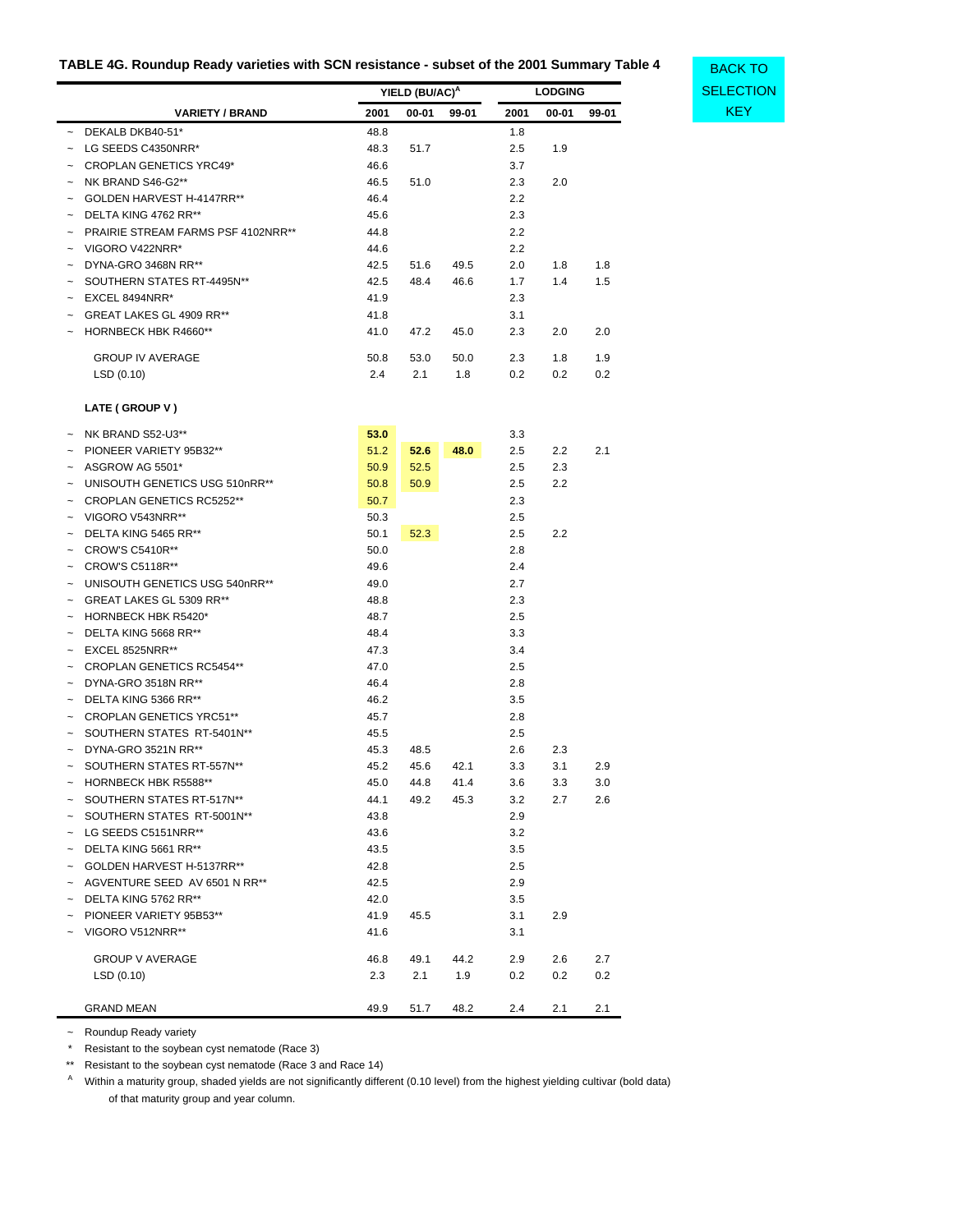# **TABLE 4H. Conventional varieties with SCN resistance - subset of the 2001 Summary Table 4**

<span id="page-51-0"></span>

|    |                                       |      | YIELD (BU/AC) <sup>A</sup> |       |      | <b>LODGING</b> |         | <b>SELECTION</b> |  |
|----|---------------------------------------|------|----------------------------|-------|------|----------------|---------|------------------|--|
|    | <b>VARIETY / BRAND</b>                | 2001 | 00-01                      | 99-01 | 2001 | $00 - 01$      | 99-01   | <b>KEY</b>       |  |
|    | <b>EARLY (GROUP III)</b>              |      |                            |       |      |                |         |                  |  |
|    | NK BRAND S38-T8**                     | 53.5 | 54.4                       |       | 2.1  | 1.8            |         |                  |  |
|    | <b>GROUP III AVERAGE</b><br>LSD(0.10) |      |                            |       |      |                |         |                  |  |
|    | <b>MID-SEASON (GROUP IV)</b>          |      |                            |       |      |                |         |                  |  |
|    | ASGROW A 4324*                        | 53.7 | 56.5                       |       | 2.7  | 2.2            |         |                  |  |
|    | SOUTHERN STATES 4483N-STS**           | 52.1 | 55.3                       |       | 2.4  | 2.0            |         |                  |  |
|    | GOLDEN HARVEST H-4459STS**            | 51.8 | 56.7                       | 55.6  | 2.8  | 2.3            | 2.3     |                  |  |
|    | P MANOKIN*                            | 50.8 | 53.7                       | 49.6  | 3.5  | 3.0            | 3.0     |                  |  |
|    | SOUTHERN CROSS-AARON 4.5N-STS**       | 50.7 | 56.5                       |       | 2.9  | 2.4            |         |                  |  |
|    | GATEWAY 493*                          | 50.4 |                            |       | 3.1  |                |         |                  |  |
|    | STINE 4702-2**                        | 50.4 | 55.8                       | 52.5  | 2.8  | 2.3            | 2.3     |                  |  |
|    | PIONEER VARIETY 94B53**               | 49.9 | 56.2                       | 52.9  | 2.8  | 2.3            | 2.2     |                  |  |
|    | NK BRAND S42-H1**                     | 48.9 | 53.2                       |       | 2.4  | 2.0            |         |                  |  |
| P  | INA**                                 | 45.4 | 49.1                       | 46.4  | 3.7  | 3.0            | 3.0     |                  |  |
| P  | REND**                                | 44.3 | 51.1                       | 49.0  | 3.3  | 2.7            | 2.7     |                  |  |
|    | <b>GROUP IV AVERAGE</b>               | 49.9 | 54.4                       | 51.0  | 2.9  | 2.4            | 2.6     |                  |  |
|    | LSD(0.10)                             | 2.4  | 2.1                        | 1.8   | 0.2  | 0.2            | 0.2     |                  |  |
|    | LATE (GROUP V)                        |      |                            |       |      |                |         |                  |  |
|    | P DELSOY 5500**                       | 51.7 | 52.0                       |       | 2.5  | 2.5            |         |                  |  |
|    | PIONEER VARIETY 95B33**               | 51.4 | 54.0                       |       | 2.8  | 2.4            |         |                  |  |
|    | P CAVINESS**                          | 49.6 | 48.7                       | 45.6  | 3.9  | 3.6            | 3.3     |                  |  |
|    | DELTA KING 5995**                     | 48.6 |                            |       | 3.5  |                |         |                  |  |
|    | P ANAND**                             | 47.1 | 48.7                       | 44.8  | 2.3  | 2.0            | 2.0     |                  |  |
| P. | K1425**                               | 45.2 |                            |       | 2.8  |                |         |                  |  |
|    | <b>GROUP V AVERAGE</b>                | 48.9 | 50.9                       | 45.2  | 3.0  | 2.6            | 2.7     |                  |  |
|    | LSD (0.10)                            | 2.3  | 2.1                        | 1.9   | 0.2  | 0.2            | $0.2\,$ |                  |  |
|    | <b>GRAND MEAN</b>                     | 49.8 | 53.5                       | 49.6  | 2.9  | 2.4            | 2.6     |                  |  |

P Entries with a P prefix are public varieties.

\* Resistant to the soybean cyst nematode (Race 3)

\*\* Resistant to the soybean cyst nematode (Race 3 and Race 14)

<sup>A</sup> Within a maturity group, shaded yields are not significantly different (0.10 level) from the highest yielding cultivar (bold data) of that maturity group and year column.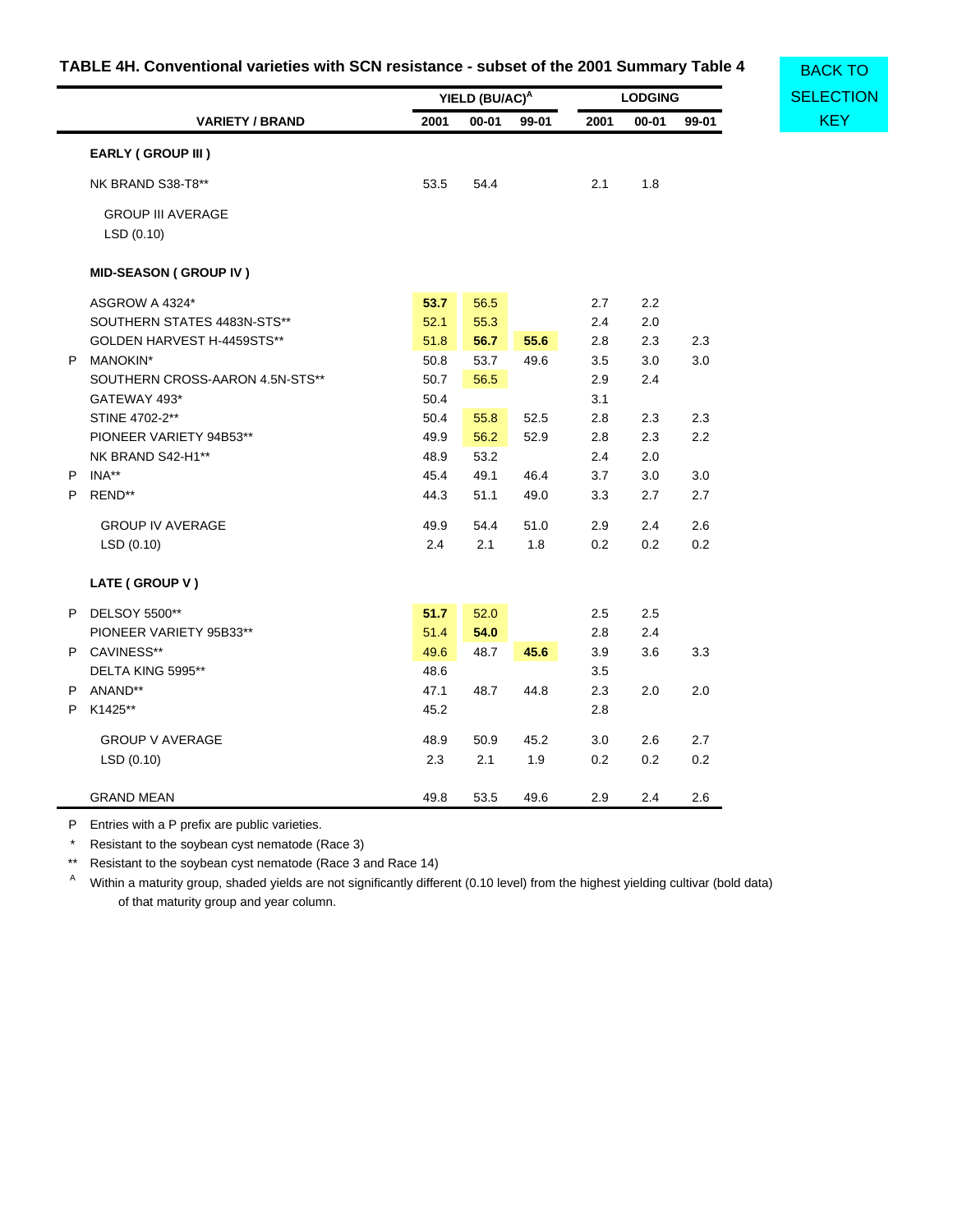# <span id="page-52-0"></span>**TABLE 4I. Roundup Ready varieties with SCN resistance - subset of the 2001 Summary Table 4**

|                       |                                          |              | YIELD (BU/AC) <sup>A</sup> |       |                | <b>LODGING</b> |       | <b>SELECT</b> |
|-----------------------|------------------------------------------|--------------|----------------------------|-------|----------------|----------------|-------|---------------|
|                       | <b>VARIETY / BRAND</b>                   | 2001         | $00 - 01$                  | 99-01 | 2001           | 00-01          | 99-01 | <b>KEY</b>    |
|                       | <b>EARLY (GROUP III)</b>                 |              |                            |       |                |                |       |               |
|                       | DELTA KING XTJ 193 RR**                  | 58.4         |                            |       | 1.6            |                |       |               |
|                       | DEKALB DKB38-52**                        | 55.8         |                            |       | 1.7            |                |       |               |
|                       | CROPLAN GENETICS RC3838**                | 55.5         |                            |       | 1.8            |                |       |               |
|                       | ASGROW AG 3903*                          | 55.3         |                            |       | 2.1            |                |       |               |
|                       | STINE 3632-4**                           | 54.6         |                            |       | 1.6            |                |       |               |
|                       | DELTA KING 3964 RR**                     | 54.2         |                            |       | 2.5            |                |       |               |
|                       | ASGROW AG 3902*                          | 53.5         |                            |       | 1.9            |                |       |               |
|                       | PIONEER VARIETY 93B67**                  | 53.2         |                            |       | 1.9            |                |       |               |
|                       | GARST SEED D399 RR/N**                   | 52.6         |                            |       | 2.2            |                |       |               |
|                       | SOUTHERN CROSS-ANDREW 3.9N-RR**          | 52.4         |                            |       | 1.9            |                |       |               |
|                       | DELTA KING 3961 RR**                     | 52.1         |                            |       | 1.8            |                |       |               |
|                       | CROPLAN GENETICS RC3866**                | 51.9         |                            |       | 1.8            |                |       |               |
|                       | SOUTHERN STATES RT-3799N**               | 51.9         | 54.9                       |       | 1.8            | 1.6            |       |               |
|                       | CAVERNDALE CF 392nRR**                   | 51.1         |                            |       | 2.0            |                |       |               |
|                       | PIONEER VARIETY 93B85**                  | 50.8         |                            |       | 2.0            |                |       |               |
|                       | PRAIRIE STREAM FARMS PSF 3999NRR**       | 48.2         |                            |       | 2.1            |                |       |               |
|                       | <b>GROUP III AVERAGE</b>                 | 53.2         |                            |       | 1.9            |                |       |               |
|                       | LSD(0.10)                                | 2.3          |                            |       | 0.2            |                |       |               |
|                       |                                          |              |                            |       |                |                |       |               |
|                       | <b>MID-SEASON ( GROUP IV )</b>           |              |                            |       |                |                |       |               |
|                       | DELTA KING XTJ 174 RR**                  | 58.2         |                            |       | 2.4            |                |       |               |
|                       | HORNBECK HBK R4820*                      | 57.8         |                            |       | 2.0            |                |       |               |
|                       | STINE 4202-4**<br><b>CROW'S C4417R**</b> | 56.9         |                            |       | 1.9<br>2.1     |                |       |               |
|                       | DEKALB DKB44-51*                         | 56.8<br>56.4 | 55.3                       |       | 2.0            | 1.6            |       |               |
|                       | <b>CROPLAN GENETICS RC4444**</b>         | 56.2         |                            |       | 2.1            |                |       |               |
|                       | SEED CONSULTANTS SC 9442 RR**            | 55.7         |                            |       | 1.9            |                |       |               |
|                       | BIO GENE BG 4401NRR**                    | 55.5         |                            |       | 2.0            |                |       |               |
|                       | DELTA KING XTJ 124 RR**                  | 54.8         |                            |       | 2.0            |                |       |               |
|                       | CAVERNDALE CF 444nRR**                   | 54.7         |                            |       | 2.1            |                |       |               |
|                       | GATEWAY 4R483**                          | 54.4         |                            |       | 2.6            |                |       |               |
|                       | ASGROW AG 4403*                          | 53.7         | 56.5                       |       | 2.1            | 1.8            |       |               |
|                       | AGVENTURE SEED AV 6441 N RR**            | 53.4         |                            |       | 2.1            |                |       |               |
|                       | DELTA KING XTJ 184 RR**                  | 53.4         |                            |       | 2.6            |                |       |               |
|                       | GOLDEN HARVEST H-4534RR**                | 53.4         |                            |       | 1.8            |                |       |               |
|                       | PIONEER VARIETY 9492**                   | 53.1         | 54.2                       | 51.4  | 2.1            | 1.9            | 1.9   |               |
| $\tilde{\phantom{a}}$ | PIONEER VARIETY 94B23*                   | 53.1         |                            |       | 2.6            |                |       |               |
|                       | ASGROW AG 4301*                          | 52.9         | 54.8                       | 52.3  | 2.3            | 1.9            | 2.0   |               |
| $\tilde{}$            | ASGROW AG 4902**                         | 52.9         | 54.5                       | 51.7  | 2.2            | 2.0            | 2.0   |               |
|                       | <b>CROPLAN GENETICS RC4848**</b>         | 52.7         | 56.1                       | 53.1  | 2.5            | 2.1            | 2.2   |               |
|                       | PIONEER VARIETY 94B54**                  | 52.7         |                            |       | 2.4            |                |       |               |
| $\tilde{}$            | GOLDEN HARVEST H-4850RR**                | 52.6         |                            |       | 2.4            |                |       |               |
| $\tilde{}$            | GARST SEED D484 RR/N**                   | 52.5         |                            |       | 2.3            |                |       |               |
| $\tilde{\phantom{a}}$ | SOUTHERN CROSS-TITUS 4.8N-RR**           | 51.8         | 54.7                       |       | 2.5            | 2.1            |       |               |
|                       | ASGROW AG 4702**                         | 51.7         | 53.8                       | 51.1  | 2.1            | 1.8            | 1.8   |               |
|                       | VIGORO V472NRR**                         | 51.6         |                            |       | 2.4            |                |       |               |
|                       | DYNA-GRO 3484N RR**                      | 50.9         |                            |       | 2.0            |                |       |               |
|                       | CROW'S C48009RN**                        | 50.8         |                            |       | 2.5            |                |       |               |
|                       | GREAT LAKES GL 4109 RR*                  | 50.8         |                            |       | 2.2            |                |       |               |
|                       | DEKALB DKB45-51*                         | 50.2         |                            |       | 2.5            |                |       |               |
| $\tilde{}$            | CAVERNDALE CF 489nRR**                   | 50.1         |                            |       | 2.4            |                |       |               |
|                       | VIGORO V462NRS**                         | 50.1         |                            |       | 2.9            |                |       |               |
| $\tilde{\phantom{a}}$ | SOUTHERN STATES RT-446N*                 | 50.0         | 52.4                       | 49.7  | 2.2            | 2.0            | 2.0   |               |
|                       | DEKALB CX480cRR**                        | 49.9         |                            |       | 2.7            |                |       |               |
|                       | AGVENTURE SEED AV 6489 N RR**            | 49.8         |                            |       | 2.6            |                |       |               |
|                       | GREAT LAKES GL 4309 RR**                 | 49.7         | 52.6                       |       | 1.3            | 1.4            |       |               |
|                       | SOUTHERN CROSS-JEREMIAH 4.3N-RR*         | 49.6         |                            |       | 2.4<br>$2.5\,$ |                |       |               |
|                       | DELTA KING 4965 RR**                     | 49.4         |                            |       |                |                |       |               |

| BACK TO          |
|------------------|
| <b>SELECTION</b> |
| KFY              |